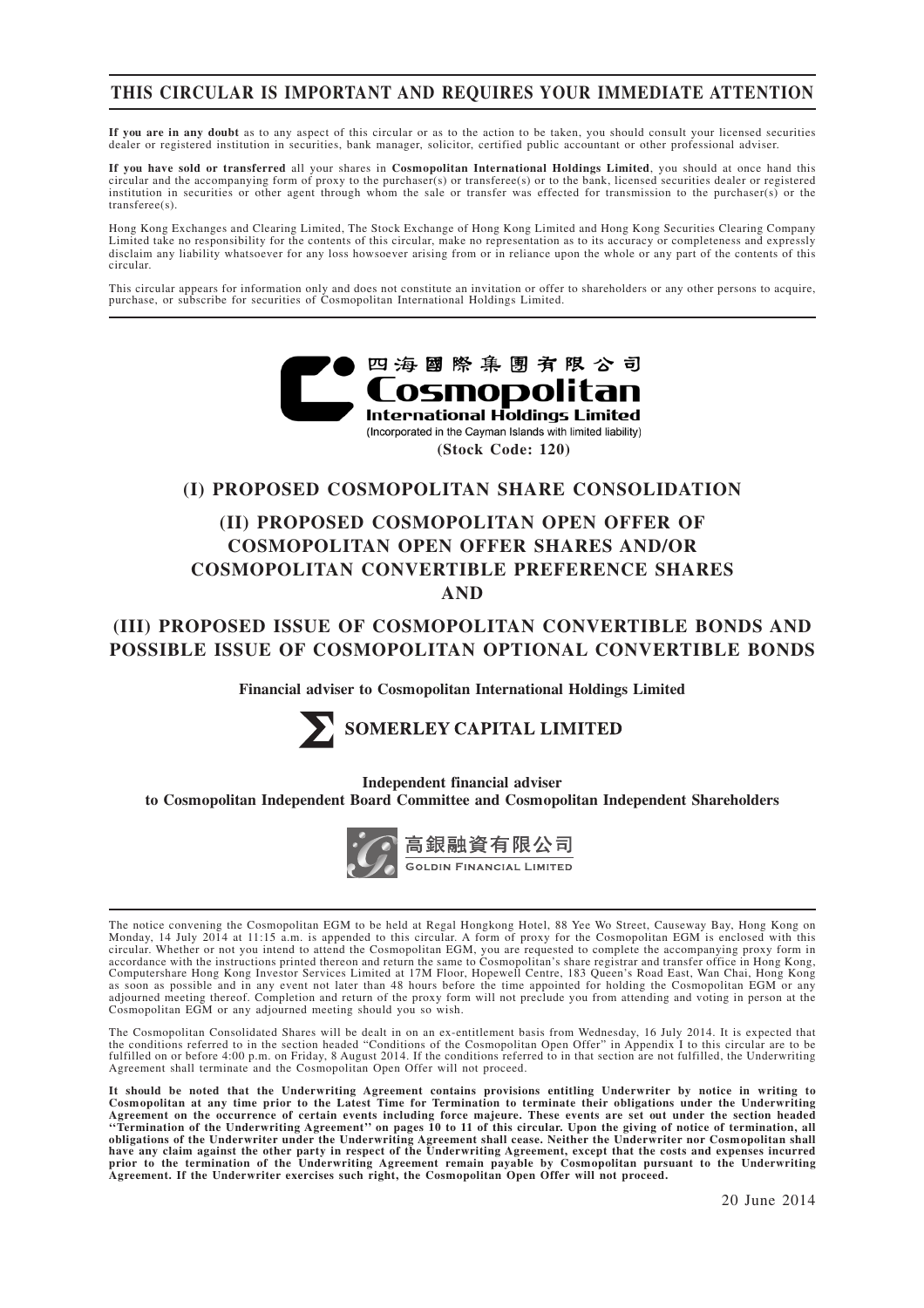# **CONTENTS**

## *Page*

|                                                                                                                                                                                                                  | $\mathbf{1}$ |
|------------------------------------------------------------------------------------------------------------------------------------------------------------------------------------------------------------------|--------------|
|                                                                                                                                                                                                                  | $\tau$       |
|                                                                                                                                                                                                                  | 10           |
|                                                                                                                                                                                                                  | 12           |
| Letter from the Cosmopolitan Independent Board Committee                                                                                                                                                         | 27           |
|                                                                                                                                                                                                                  | 29           |
| Appendix I — Principal terms of the proposed Cosmopolitan Open Offer, the<br>Irrevocable Undertaking and the underwriting arrangement                                                                            | $I-1$        |
| Appendix II — Principal terms of the proposed issue of the Cosmopolitan<br>Convertible Bonds and the possible issue of the Cosmopolitan                                                                          |              |
| Appendix III — Other information related to the proposed Cosmopolitan Open<br>Offer, the proposed issue of the Cosmopolitan Convertible Bonds<br>and the possible issue of the Cosmopolitan Optional Convertible |              |
| Appendix IV — Financial information of the Cosmopolitan Group  IV-1                                                                                                                                              |              |
|                                                                                                                                                                                                                  |              |
|                                                                                                                                                                                                                  |              |
|                                                                                                                                                                                                                  |              |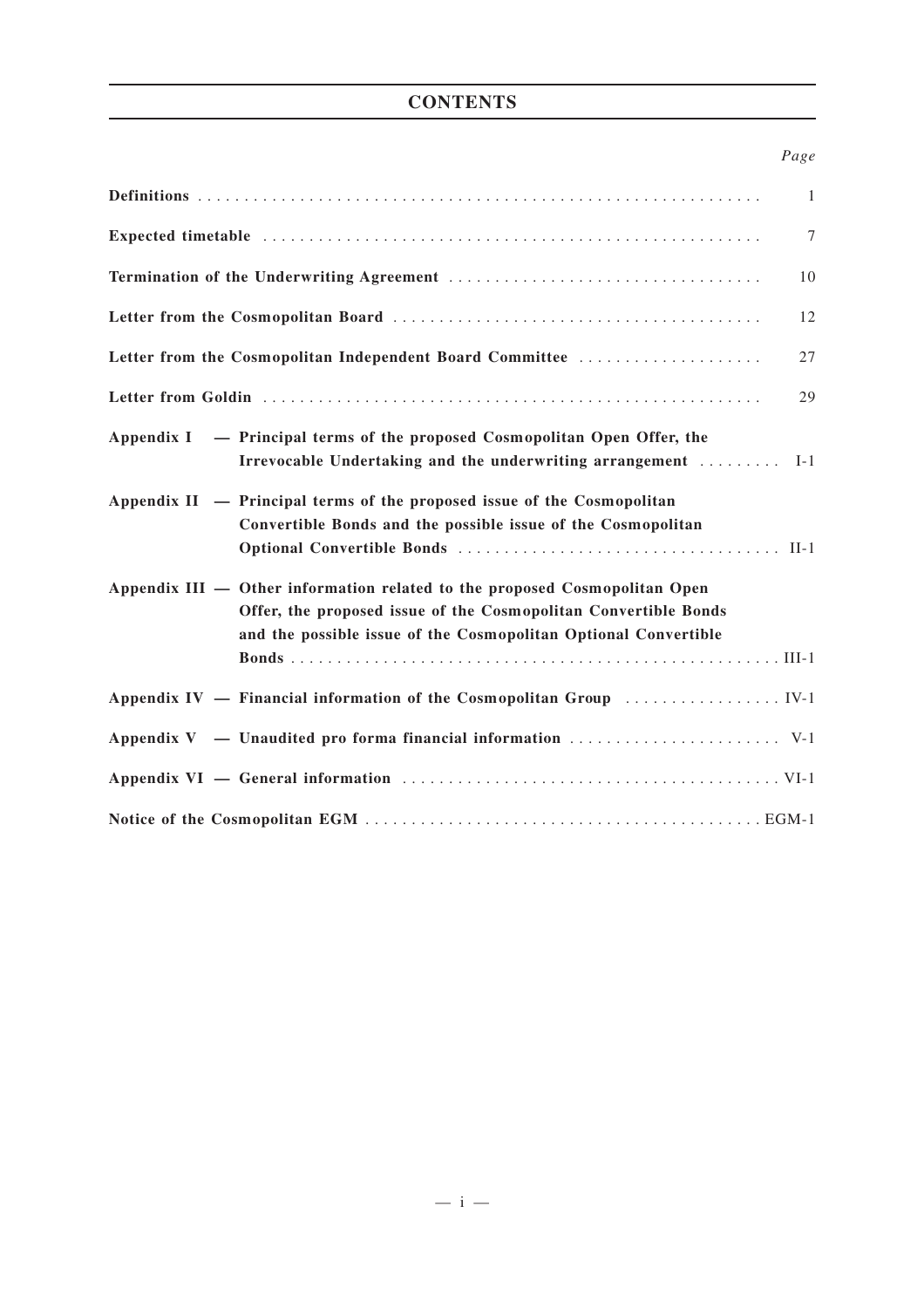*In this circular, the following expressions have the meanings set out below unless the context requires otherwise:*

| "associate(s)"                             | has the meaning ascribed to it under the Listing Rules                                                                                                                           |  |
|--------------------------------------------|----------------------------------------------------------------------------------------------------------------------------------------------------------------------------------|--|
| "CCASS"                                    | the Central Clearing and Settlement System established and<br>operated by Hong Kong Securities Clearing Company Limited                                                          |  |
| "Century City"                             | Century City International Holdings Limited, a company<br>incorporated in Bermuda, the ordinary shares of which are<br>listed on the Stock Exchange (stock code: 355)            |  |
| "Century City Group"                       | Century City and its subsidiaries and, for the purpose of this<br>circular, excluding the Paliburg Group, the Regal Group, the<br>P&R Group and the Cosmopolitan Group           |  |
| "Companies Ordinance"                      | Companies (Winding Up and Miscellaneous Provisions)<br>Ordinance (Chapter 32 of the Laws of Hong Kong)                                                                           |  |
| "connected person(s)"                      | has the meaning ascribed to it under the Listing Rules                                                                                                                           |  |
| "Cosmopolitan"                             | Cosmopolitan International Holdings Limited, a company<br>incorporated in the Cayman Islands, the ordinary shares of<br>which are listed on the Stock Exchange (stock code: 120) |  |
| "Cosmopolitan Application<br>Forms"        | which<br>application<br>forms<br>will<br>the<br>the<br>accompany<br>Cosmopolitan Prospectus for use in connection with the<br>Cosmopolitan Open Offer                            |  |
| "Cosmopolitan Articles of<br>Association"  | the articles of association of Cosmopolitan                                                                                                                                      |  |
| "Cosmopolitan Board"                       | the board of Cosmopolitan Directors                                                                                                                                              |  |
| "Cosmopolitan CB Conversion<br>Price"      | the price at which each Cosmopolitan Conversion Share will<br>be issued upon conversion of the relevant Cosmopolitan<br>Convertible Bonds                                        |  |
| "Cosmopolitan Consolidated<br>$Share(s)$ " | the ordinary share(s) of $HK$0.002$ each in the share capital of<br>Cosmopolitan upon the Cosmopolitan Share Consolidation<br>becoming effective                                 |  |
| "Cosmopolitan Conversion<br>Prices"        | the Cosmopolitan CB Conversion Price and the Cosmopolitan<br>Optional CB Conversion Price                                                                                        |  |
| "Cosmopolitan Conversion<br>Shares"        | the new Cosmopolitan Consolidated Shares to be issued upon<br>exercise of the conversion rights under the Cosmopolitan<br>Convertible Bonds                                      |  |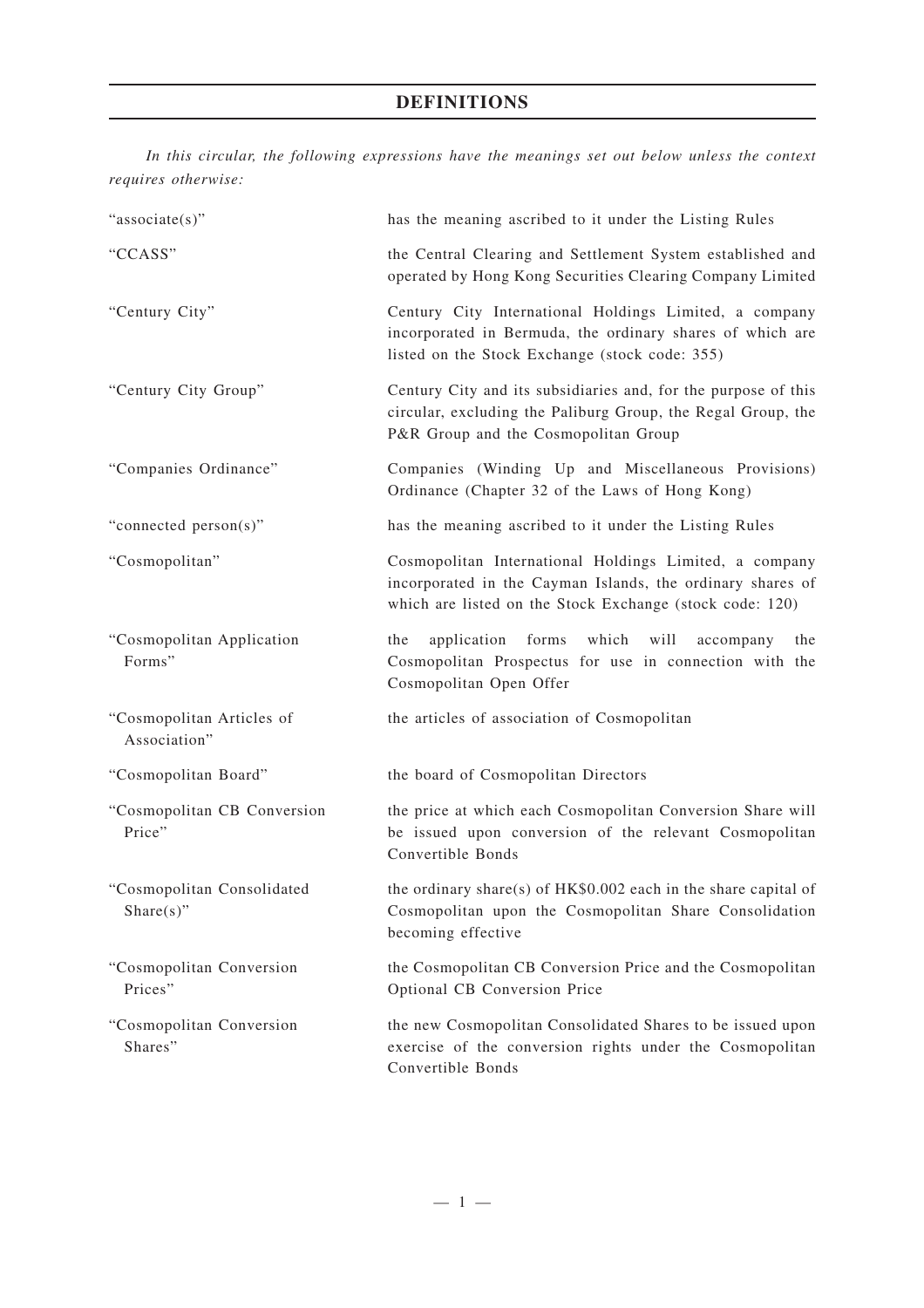| "Cosmopolitan Converted Shares"                            | the new Cosmopolitan Consolidated Shares to be issued upon<br>exercise of the conversion rights under the Cosmopolitan<br>Convertible Preference Shares                                                                                                                                                                                                                                                                            |
|------------------------------------------------------------|------------------------------------------------------------------------------------------------------------------------------------------------------------------------------------------------------------------------------------------------------------------------------------------------------------------------------------------------------------------------------------------------------------------------------------|
| "Cosmopolitan Convertible<br>Bonds"                        | the convertible bonds of Cosmopolitan with a principal<br>amount of HK\$500 million to be issued pursuant to the<br>Cosmopolitan Convertible Bonds Subscription Agreement                                                                                                                                                                                                                                                          |
| "Cosmopolitan Convertible Bonds<br>Subscription Agreement" | the subscription agreement dated 30 April 2014 (as<br>supplemented by a supplemental agreement dated 19 June<br>2014) entered into between Cosmopolitan and P&R in respect<br>of the subscription of the Cosmopolitan Convertible Bonds<br>and the possible subscription of the Cosmopolitan Optional<br>Convertible Bonds                                                                                                         |
| "Cosmopolitan Convertible<br>Preference Shares"            | the convertible preference shares of Cosmopolitan, principal<br>terms of which are set out in the paragraph headed "Summary<br>of the principal terms of the Cosmopolitan Convertible<br>Preference Shares" in Appendix I to this circular, to be issued<br>under the Cosmopolitan Open Offer                                                                                                                                      |
| "Cosmopolitan Director(s)"                                 | the director(s) of Cosmopolitan                                                                                                                                                                                                                                                                                                                                                                                                    |
| "Cosmopolitan EGM"                                         | the extraordinary general meeting of Cosmopolitan convened<br>to be held at Regal Hongkong Hotel, 88 Yee Wo Street,<br>Causeway Bay, Hong Kong on Monday, 14 July 2014 at 11:15<br>a.m. to consider and, if thought fit, approve the Cosmopolitan<br>Share Consolidation, the Cosmopolitan Open Offer, the issue<br>of the Cosmopolitan Convertible Bonds and the possible issue<br>of the Cosmopolitan Optional Convertible Bonds |
| "Cosmopolitan Group"                                       | Cosmopolitan and its subsidiaries                                                                                                                                                                                                                                                                                                                                                                                                  |
| "Cosmopolitan Independent<br>Board Committee"              | independent committee of the Cosmopolitan Board<br>an<br>comprising Ms. Judy Chen Qing, Mr. Lee Choy Sang and Mr.<br>David Li Ka Fai, all being independent non-executive<br>Cosmopolitan Directors, formed for the purpose of advising<br>the Cosmopolitan Independent Shareholders on (i) the<br>Cosmopolitan Open Offer; and (ii) the issue of the<br>Cosmopolitan Convertible Bonds and the possible issue of the              |

Cosmopolitan Optional Convertible Bonds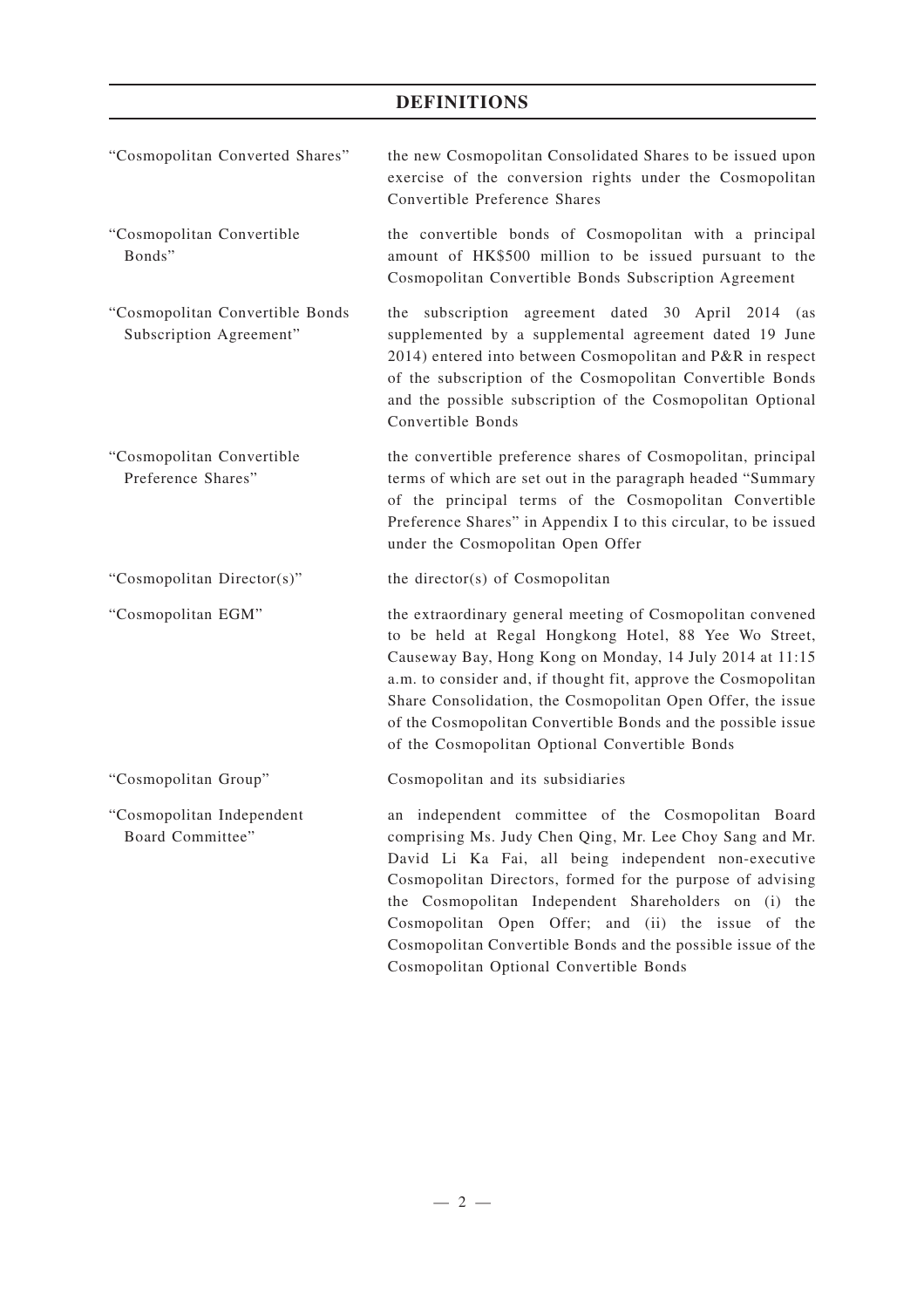| "Cosmopolitan Independent<br>Financial Adviser" or "Goldin" | Goldin Financial Limited, a corporation licensed under the<br>SFO to conduct type 6 (advising on corporate finance)<br>regulated activities, being the independent financial adviser<br>appointed to advise the Cosmopolitan Independent Board<br>Committee and the Cosmopolitan Independent Shareholders<br>in relation to (i) the Cosmopolitan Open Offer; and (ii) the<br>issue of the Cosmopolitan Convertible Bonds and the possible<br>issue of the Cosmopolitan Optional Convertible Bonds |
|-------------------------------------------------------------|---------------------------------------------------------------------------------------------------------------------------------------------------------------------------------------------------------------------------------------------------------------------------------------------------------------------------------------------------------------------------------------------------------------------------------------------------------------------------------------------------|
| "Cosmopolitan Independent<br>Shareholders"                  | the Cosmopolitan Shareholders other than P&R and its<br>associates                                                                                                                                                                                                                                                                                                                                                                                                                                |
| "Cosmopolitan Open Offer"                                   | the invitation to the Cosmopolitan Qualifying Shareholders to<br>subscribe for the Cosmopolitan Open Offer Shares and/or the<br>Cosmopolitan Convertible Preference<br><b>Shares</b><br>at<br>the<br>Cosmopolitan Subscription Price on the terms and subject to<br>the conditions set out or referred to in the Cosmopolitan Open<br>Offer Documents, material terms of which are set out in<br>Appendix I to this circular                                                                      |
| "Cosmopolitan Open Offer<br>Documents"                      | Prospectus<br>Cosmopolitan<br>and<br>the<br>Cosmopolitan<br>the<br><b>Application Forms</b>                                                                                                                                                                                                                                                                                                                                                                                                       |
| "Cosmopolitan Open Offer<br>Entitlement(s)"                 | an entitlement to subscribe for Cosmopolitan Open Offer<br>Shares and/or Cosmopolitan Convertible Preference Shares<br>allocated to a Cosmopolitan Qualifying Shareholder pursuant<br>to the Cosmopolitan Open Offer, as summarised in Appendix<br>I to this circular                                                                                                                                                                                                                             |
| "Cosmopolitan Open Offer<br>Share $(s)$ "                   | new Cosmopolitan Consolidated Share(s) to be issued and<br>allotted under the Cosmopolitan Open Offer                                                                                                                                                                                                                                                                                                                                                                                             |
| "Cosmopolitan Optional CB<br>Conversion Price"              | the price at which each Cosmopolitan Optional Conversion<br>Share will be issued upon conversion of the relevant<br>Cosmopolitan Optional Convertible Bonds                                                                                                                                                                                                                                                                                                                                       |
| "Cosmopolitan Optional<br>Conversion Share(s)"              | the new Cosmopolitan Consolidated Share(s) to be issued<br>exercise of the conversion rights<br>under<br>upon<br>the<br>Cosmopolitan Optional Convertible Bonds                                                                                                                                                                                                                                                                                                                                   |
| "Cosmopolitan Optional<br>Convertible Bonds"                | the convertible bonds of Cosmopolitan with a principal<br>amount of up to HK\$500 million to be issued pursuant to the<br>Cosmopolitan Convertible Bonds Subscription Agreement                                                                                                                                                                                                                                                                                                                   |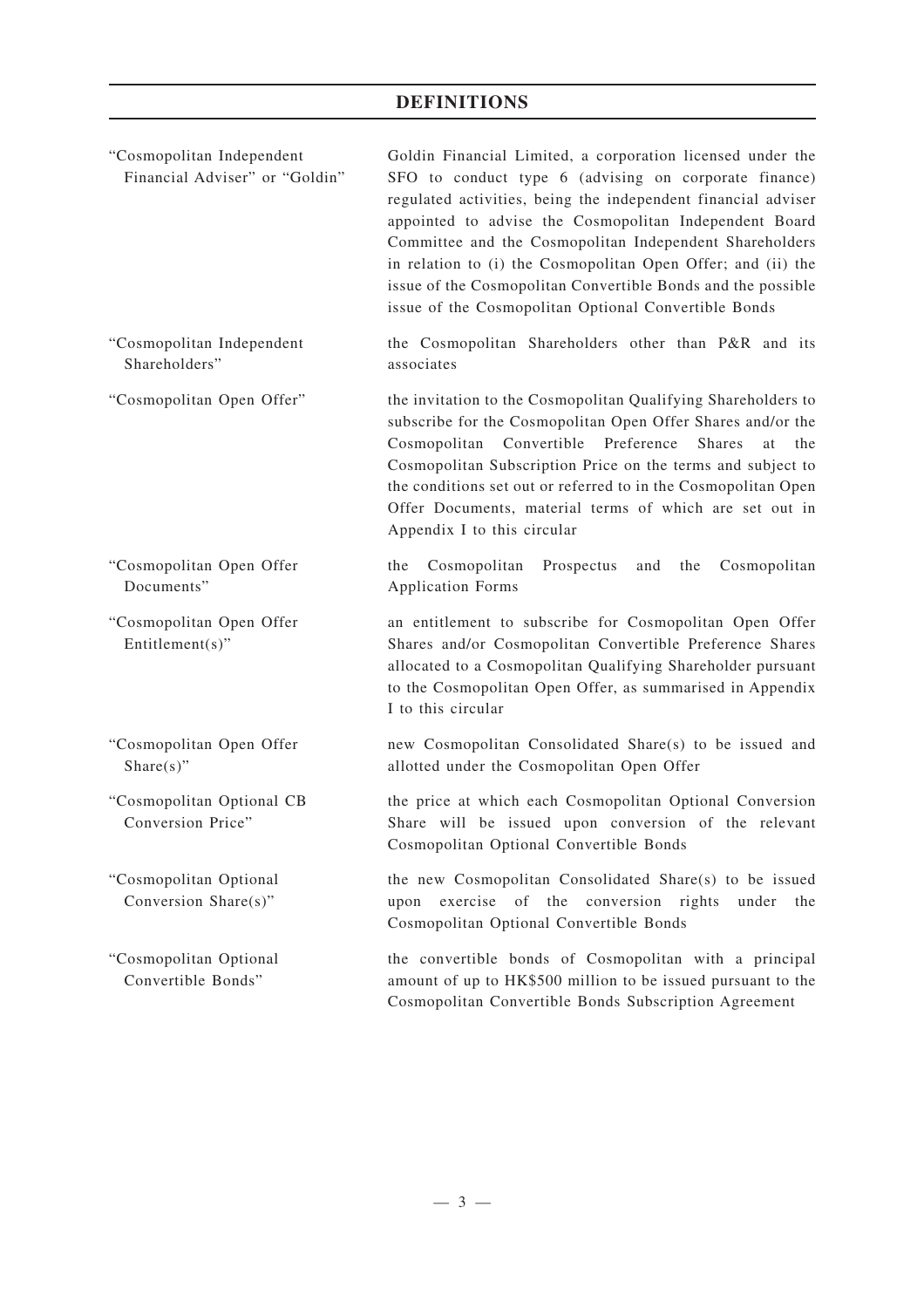| "Cosmopolitan Overseas<br>Shareholder(s)" | the Cosmopolitan Shareholder(s) whose name(s) appear on<br>the register of members of Cosmopolitan at the close of<br>business on the Cosmopolitan Record Date and whose<br>address(es) as shown on such register are in place(s) outside<br>Hong Kong or at that time who are otherwise known by<br>Cosmopolitan to be resident(s) outside Hong Kong                                     |
|-------------------------------------------|-------------------------------------------------------------------------------------------------------------------------------------------------------------------------------------------------------------------------------------------------------------------------------------------------------------------------------------------------------------------------------------------|
| "Cosmopolitan Prospectus"                 | the prospectus to be issued by Cosmopolitan to<br>the<br>Cosmopolitan Shareholders containing details<br>of<br>the<br>Cosmopolitan Open Offer                                                                                                                                                                                                                                             |
| "Cosmopolitan Prospectus<br>Posting Date" | the date on which the Cosmopolitan Open Offer Documents<br>shall be issued and despatched to the Cosmopolitan<br>Shareholders, currently being scheduled on Thursday, 24 July<br>2014, according to the expected timetable of the<br>Cosmopolitan Share Consolidation and the Cosmopolitan<br>Open Offer (or such other date as Cosmopolitan and the<br>Underwriter may agree in writing) |
| "Cosmopolitan Qualifying<br>Shareholders" | the Cosmopolitan Shareholders, other than the Excluded<br>Cosmopolitan Shareholders, whose names appear on the<br>register of members of Cosmopolitan at the close of business<br>on the Cosmopolitan Record Date                                                                                                                                                                         |
| "Cosmopolitan Record Date"                | currently being scheduled on Monday, 21 July 2014,<br>according to the expected timetable of the Cosmopolitan<br>Share Consolidation and the Cosmopolitan Open Offer (or<br>such other date as Cosmopolitan may determine for the<br>determination of the Cosmopolitan Open Offer Entitlements)                                                                                           |
| "Cosmopolitan Share(s)"                   | ordinary share(s) of HK\$0.0002 each in the share capital of<br>Cosmopolitan                                                                                                                                                                                                                                                                                                              |
| "Cosmopolitan Share<br>Consolidation"     | the share consolidation on the basis of every ten (10) issued<br>and unissued Cosmopolitan Shares of par value HK\$0.0002<br>each into one (1) Cosmopolitan Consolidated Share of par<br>value HK\$0.002                                                                                                                                                                                  |
| "Cosmopolitan Shareholder(s)"             | $holder(s)$ of the<br>the<br>Cosmopolitan<br>Share(s)<br>the<br>or<br>Cosmopolitan Consolidated Share(s)                                                                                                                                                                                                                                                                                  |
| "Cosmopolitan Subscription<br>Price"      | HK\$0.10 per Cosmopolitan Open Offer Share or per<br>Cosmopolitan Convertible Preference Share                                                                                                                                                                                                                                                                                            |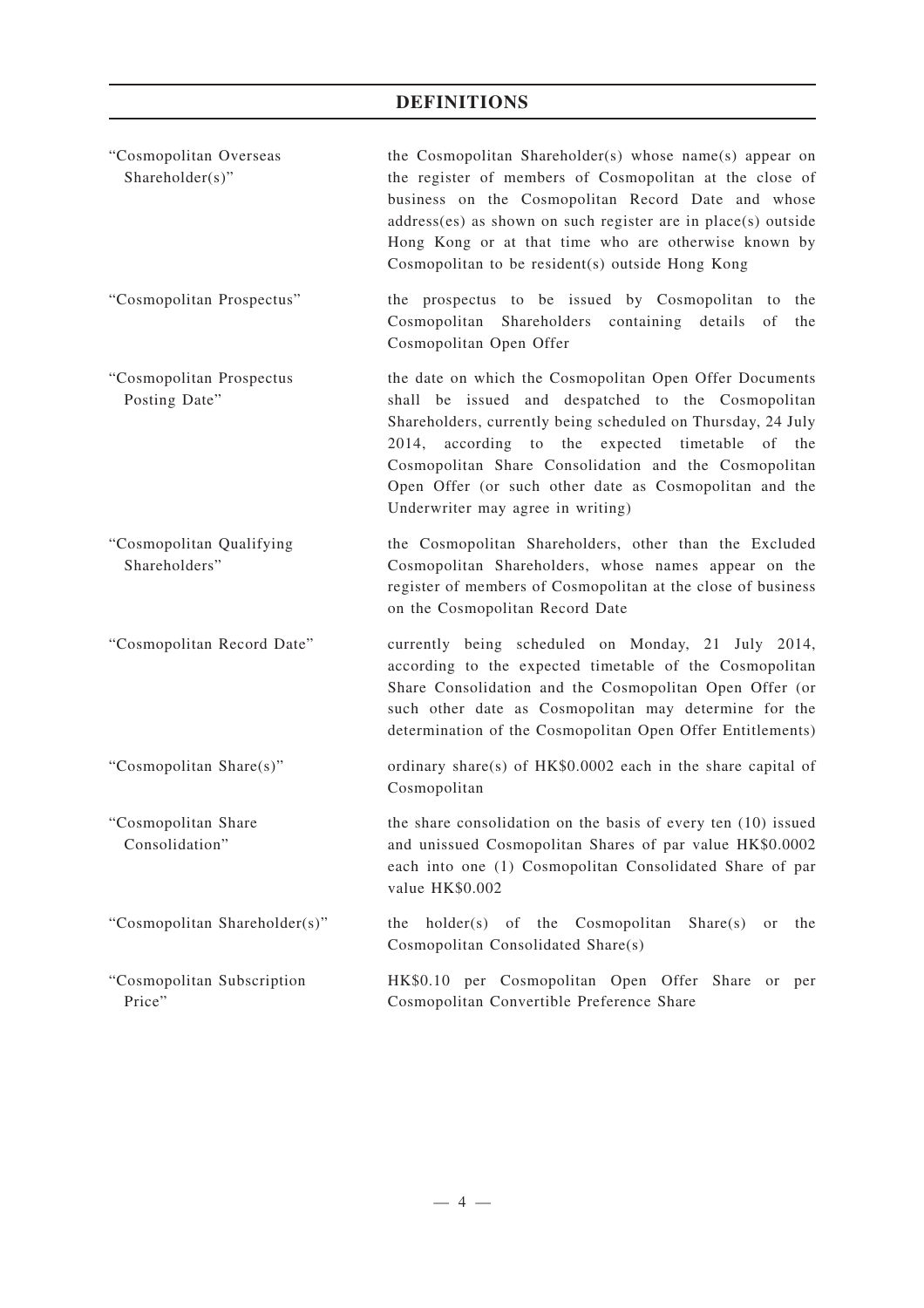| "Excluded Cosmopolitan<br>Shareholder(s)" | those Cosmopolitan Overseas Shareholder(s) with registered<br>address(es) in the territory(ies) where, based on legal<br>opinions provided by the relevant foreign legal advisers, there<br>may be legal restrictions (under the laws of the relevant<br>place(s) and the requirements of the relevant regulatory<br>bodies or stock exchanges), other restrictions, impracticality<br>or difficulties for Cosmopolitan's making the Cosmopolitan<br>Open Offer to such Cosmopolitan Overseas Shareholder(s) |
|-------------------------------------------|--------------------------------------------------------------------------------------------------------------------------------------------------------------------------------------------------------------------------------------------------------------------------------------------------------------------------------------------------------------------------------------------------------------------------------------------------------------------------------------------------------------|
| "HKSCC"                                   | Hong Kong Securities Clearing Company Limited                                                                                                                                                                                                                                                                                                                                                                                                                                                                |
| "Hong Kong"                               | the Hong Kong Special Administrative Region of the People's<br>Republic of China                                                                                                                                                                                                                                                                                                                                                                                                                             |
| "Irrevocable Undertaking"                 | the irrevocable undertaking dated 30 April 2014 given by<br>P&R, on behalf of certain of its wholly-owned subsidiaries, in<br>favour of Cosmopolitan and the Underwriter as set out in the<br>section headed "Irrevocable Undertaking" in Appendix I to<br>this circular                                                                                                                                                                                                                                     |
| "Last Trading Day"                        | 30 April 2014, being the last whole trading day which was<br>immediately prior to the entering into of the Underwriting<br>Agreement                                                                                                                                                                                                                                                                                                                                                                         |
| "Latest Application Date"                 | currently being scheduled on Thursday, 7 August 2014,<br>according to the expected timetable of the Cosmopolitan<br>Share Consolidation and the Cosmopolitan Open Offer, by<br>which date the Cosmopolitan Application Forms together with<br>the payment must be received by the share registrar of<br>Cosmopolitan in Hong Kong to participate in the<br>Cosmopolitan Open Offer                                                                                                                           |
| "Latest Practicable Date"                 | 16 June 2014, being the latest practicable date prior to the<br>printing of this circular for ascertaining certain information<br>for inclusion in this circular                                                                                                                                                                                                                                                                                                                                             |
| "Latest Time for Acceptance"              | currently being scheduled at 4:00 p.m. on Thursday, 7 August<br>2014,<br>according to the expected timetable of the<br>Cosmopolitan Share Consolidation and the Cosmopolitan<br>Open Offer, being the latest time for acceptance of and<br>payment for the Cosmopolitan Open Offer Shares and/or the<br>Cosmopolitan Convertible Preference Shares and excess<br>application for the Cosmopolitan Open Offer Shares and/or<br>the Cosmopolitan Convertible Preference Shares                                 |
| "Latest Time for Termination"             | currently being scheduled at 4:00 p.m. on the business day<br>after the Latest Application Date, according to the expected<br>timetable of the Cosmopolitan Share Consolidation and the<br>Cosmopolitan Open Offer                                                                                                                                                                                                                                                                                           |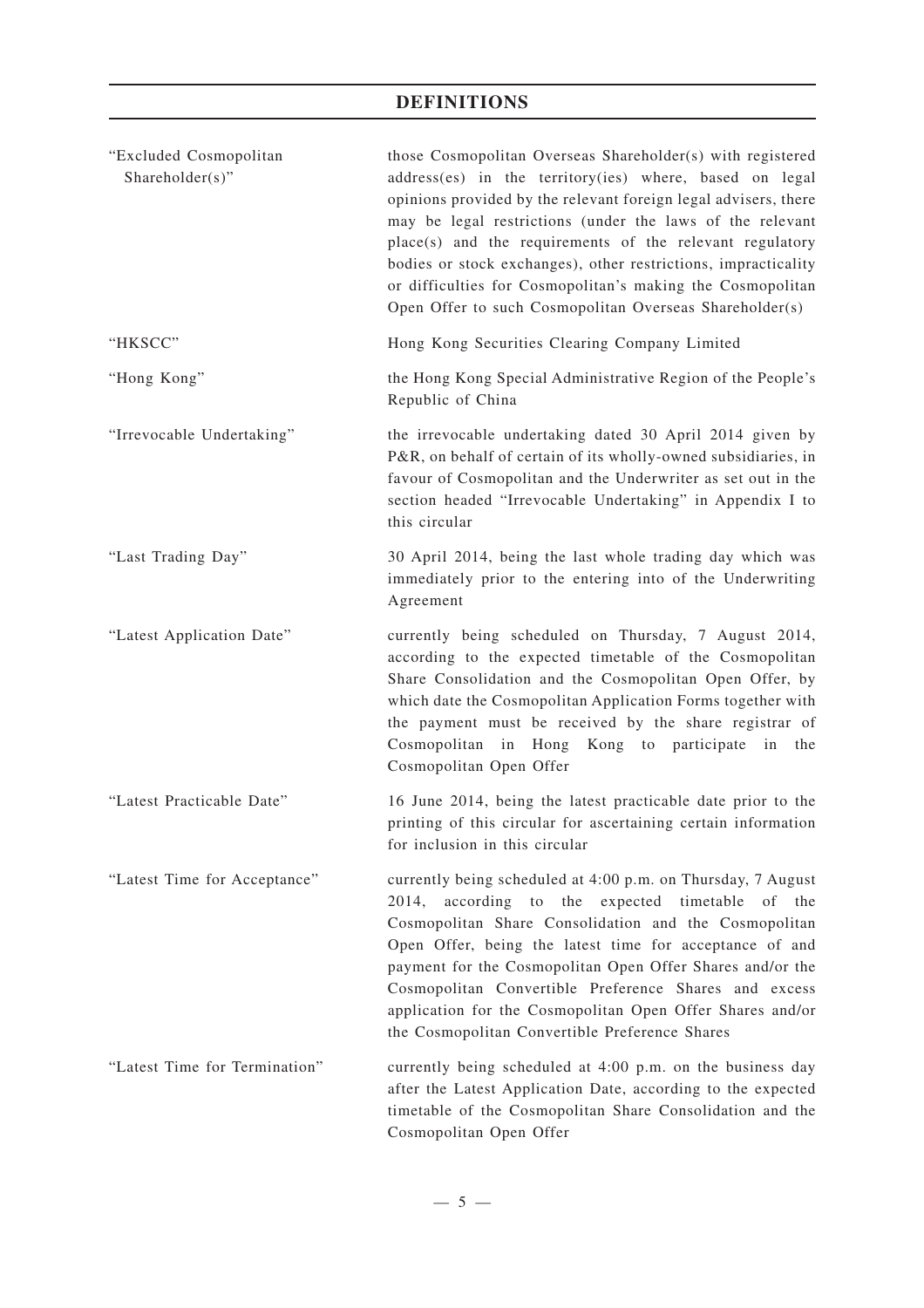| "Listing Committee"                     | has the meaning ascribed thereto in the Listing Rules                                                                                                                                                                          |
|-----------------------------------------|--------------------------------------------------------------------------------------------------------------------------------------------------------------------------------------------------------------------------------|
| "Listing Rules"                         | the Rules Governing the Listing of Securities on the Stock<br>Exchange                                                                                                                                                         |
| "Paliburg"                              | Paliburg Holdings Limited, a company incorporated in<br>Bermuda, the ordinary shares of which are listed on the Stock<br>Exchange (stock code: 617)                                                                            |
| "Paliburg Group"                        | Paliburg and its subsidiaries and, for the purpose of this<br>circular, excluding the Regal Group, the P&R Group and the<br>Cosmopolitan Group                                                                                 |
| " $P&R$ "                               | P&R Holdings Limited, a company owned as to 50% by<br>Paliburg Group and 50% by Regal Group                                                                                                                                    |
| "P&R Group"                             | P&R and its subsidiaries and, for the purpose of this circular,<br>excluding the Cosmopolitan Group                                                                                                                            |
| "PRC" or "China" or "Mainland<br>China" | the People's Republic of China which, for the purpose of this<br>circular, excludes Hong Kong, the Macau<br>Special<br>Administrative Region of the People's Republic of China and<br>Taiwan                                   |
| "Regal"                                 | Regal Hotels International Holdings Limited, a company<br>incorporated in Bermuda, the ordinary shares of which are<br>listed on the Stock Exchange (stock code: 78)                                                           |
| "Regal Group"                           | Regal and its subsidiaries                                                                                                                                                                                                     |
| "SFO"                                   | Securities and Futures Ordinance (Chapter 571 of the Laws of<br>Hong Kong)                                                                                                                                                     |
| "Stock Exchange"                        | The Stock Exchange of Hong Kong Limited                                                                                                                                                                                        |
| "Underwriter"                           | P&R Strategic Limited, a wholly-owned subsidiary of P&R                                                                                                                                                                        |
| "Underwriting Agreement"                | the underwriting agreement dated 30 April 2014 (as<br>supplemented by a supplemental agreement dated 19 June<br>2014) entered into between Cosmopolitan<br>and<br>the<br>Underwriter in respect of the Cosmopolitan Open Offer |
| " $HKS$ "                               | Hong Kong dollars, the lawful currency of Hong Kong                                                                                                                                                                            |
| "RMB" or "Renminbi"                     | Renminbi, the lawful currency of the PRC                                                                                                                                                                                       |
| $``\%"$                                 | per cent.                                                                                                                                                                                                                      |

*Unless stated otherwise, translations of quoted currency values are made on an approximate basis and at the rates of RMB1 = HK\$1.25. No representation is made that any amounts in RMB or HK\$ can be or could have been converted at the relevant dates at the above or any other rates or at all.*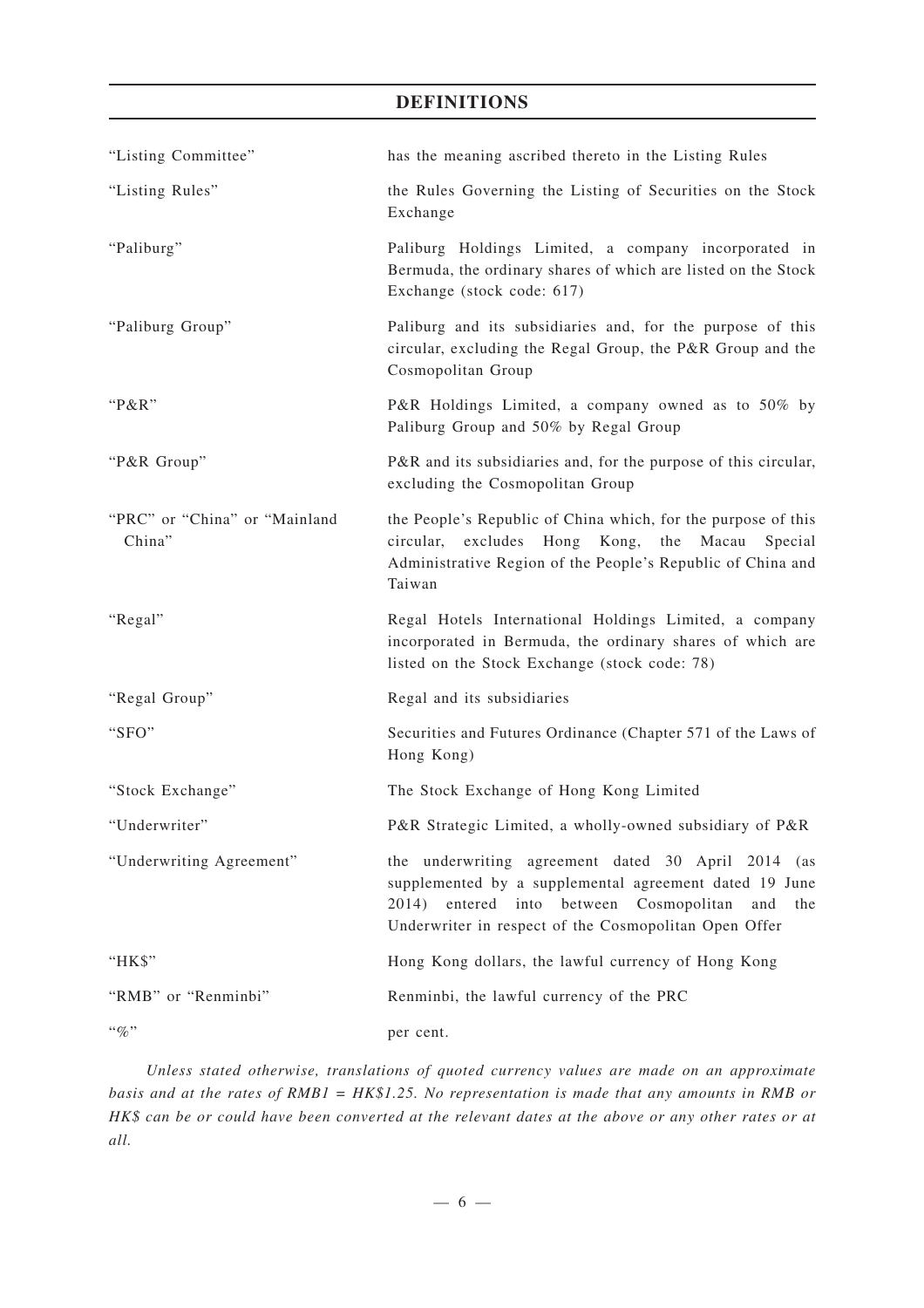The expected timetable for the Cosmopolitan Share Consolidation and the Cosmopolitan Open Offer is set out below:

#### **Event 2014**

| Date of despatch of this circular and the                                                                                                                                                                                                |
|------------------------------------------------------------------------------------------------------------------------------------------------------------------------------------------------------------------------------------------|
| Latest time for lodging proxy form for the                                                                                                                                                                                               |
| Date and time of the Cosmopolitan EGM 11:15 a.m. on Monday, 14 July                                                                                                                                                                      |
| Announcement of results of the Cosmopolitan EGMMonday, 14 July                                                                                                                                                                           |
| Expected effective date for the Cosmopolitan Share ConsolidationTuesday, 15 July                                                                                                                                                         |
| Commencement of dealings in the<br>Cosmopolitan Consolidated Shares 9:00 a.m. on Tuesday, 15 July                                                                                                                                        |
| Original counter for trading in existing Cosmopolitan Shares<br>in board lots of 20,000 Cosmopolitan Shares (in the form<br>of existing share certificates) temporarily closes 9:00 a.m. on Tuesday, 15 July                             |
| Temporary counter for trading in the Cosmopolitan Consolidated<br>Shares in board lots of 2,000 Cosmopolitan Consolidated Shares<br>(in the form of existing share certificates) opens $\dots \dots \dots$ 9:00 a.m. on Tuesday, 15 July |
| First day for the free exchange of existing share<br>certificates of the Cosmopolitan Shares into new share<br>certificates of the Cosmopolitan Consolidated Shares  Tuesday, 15 July                                                    |
| Last day of dealings in the Cosmopolitan Consolidated Shares                                                                                                                                                                             |
| First day of dealings in the Cosmopolitan Consolidated Shares                                                                                                                                                                            |
| Latest time for lodging transfers of the Cosmopolitan<br>Consolidated Shares to qualify for the Cosmopolitan                                                                                                                             |
| Monday, 21 July                                                                                                                                                                                                                          |
|                                                                                                                                                                                                                                          |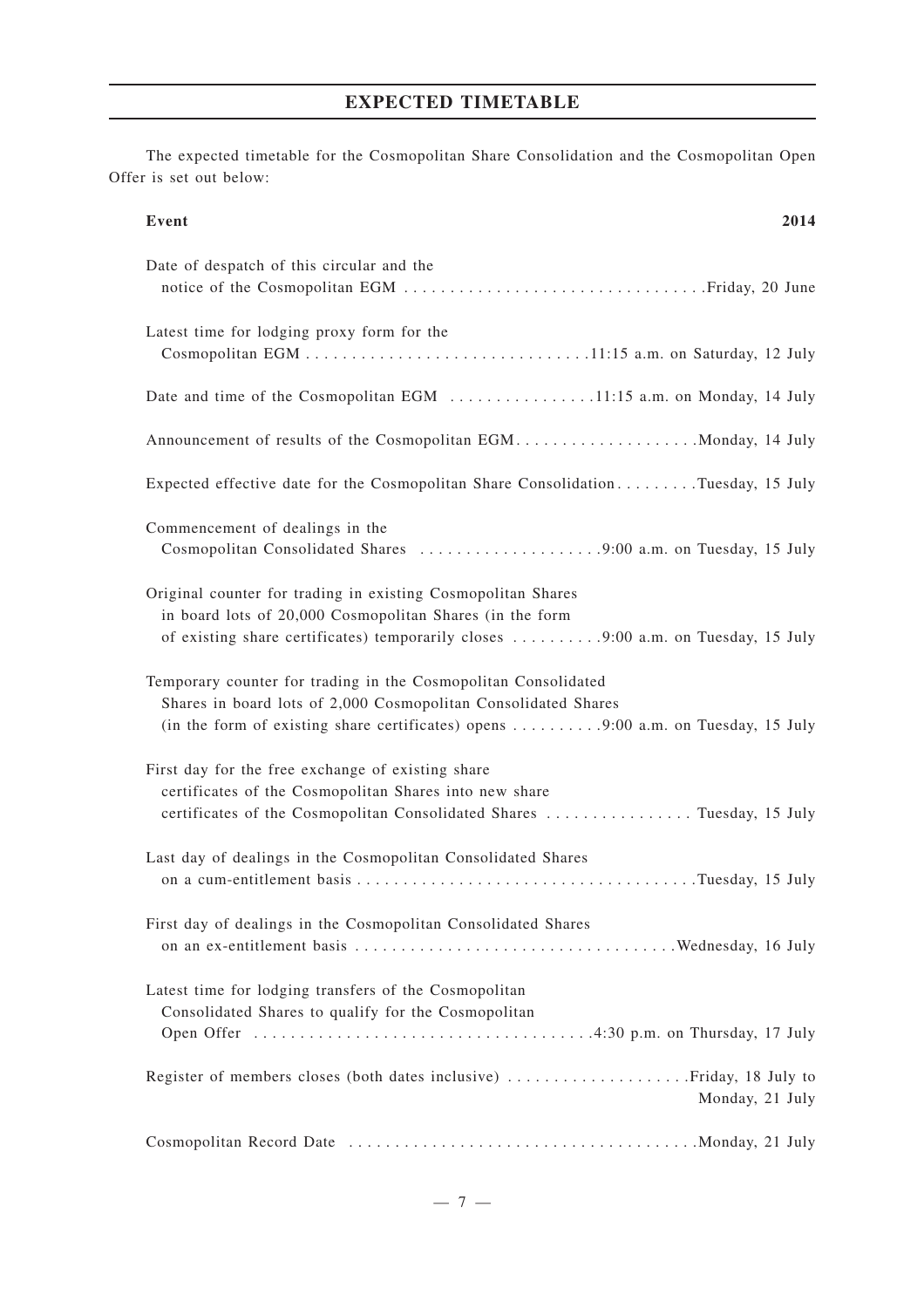# **EXPECTED TIMETABLE**

| Event<br>2014                                                                                                                                                                                                                                                                                          |
|--------------------------------------------------------------------------------------------------------------------------------------------------------------------------------------------------------------------------------------------------------------------------------------------------------|
| Register of members re-opens Tuesday, 22 July                                                                                                                                                                                                                                                          |
| Date of despatch of the Cosmopolitan Open Offer Documents Thursday, 24 July                                                                                                                                                                                                                            |
| Designated broker starts to stand in the market to provide<br>matching services for odd lots of the Cosmopolitan                                                                                                                                                                                       |
| Original counter for trading in the Cosmopolitan Consolidated<br>Shares in board lots of 20,000 Cosmopolitan Consolidated<br>Shares (in the form of new share certificates) re-opens 9:00 a.m. on Tuesday, 29 July                                                                                     |
| Parallel trading in Cosmopolitan Consolidated Shares<br>(in the form of both existing share certificates and new<br>share certificates) commences 9:00 a.m. on Tuesday, 29 July                                                                                                                        |
| Latest Time for Acceptance of and payment for the<br>Cosmopolitan Open Offer Shares and/or the Cosmopolitan<br>Convertible Preference Shares and excess application<br>for the Cosmopolitan Open Offer Shares and/or<br>the Cosmopolitan Convertible Preference Shares 4:00 p.m. on Thursday, 7 August |
| Latest Time for Termination of the Cosmopolitan                                                                                                                                                                                                                                                        |
| Announcement of results of the Cosmopolitan Open<br>Offer to be published on Cosmopolitan's website<br>(www.cosmoholdings.com) and the Stock Exchange's<br>website (www.hkexnews.hk) Thursday, 14 August                                                                                               |
| Certificates for the fully-paid Cosmopolitan Open Offer Shares<br>and/or Cosmopolitan Convertible Preference Shares expected                                                                                                                                                                           |
| Despatch of refund cheques in respect of wholly or partially<br>unsuccessful excess applications on or before Monday, 18 August                                                                                                                                                                        |
| Temporary counter for trading in the Cosmopolitan<br>Consolidated Shares in board lots of 2,000 Cosmopolitan<br>Consolidated Shares (in the form of existing                                                                                                                                           |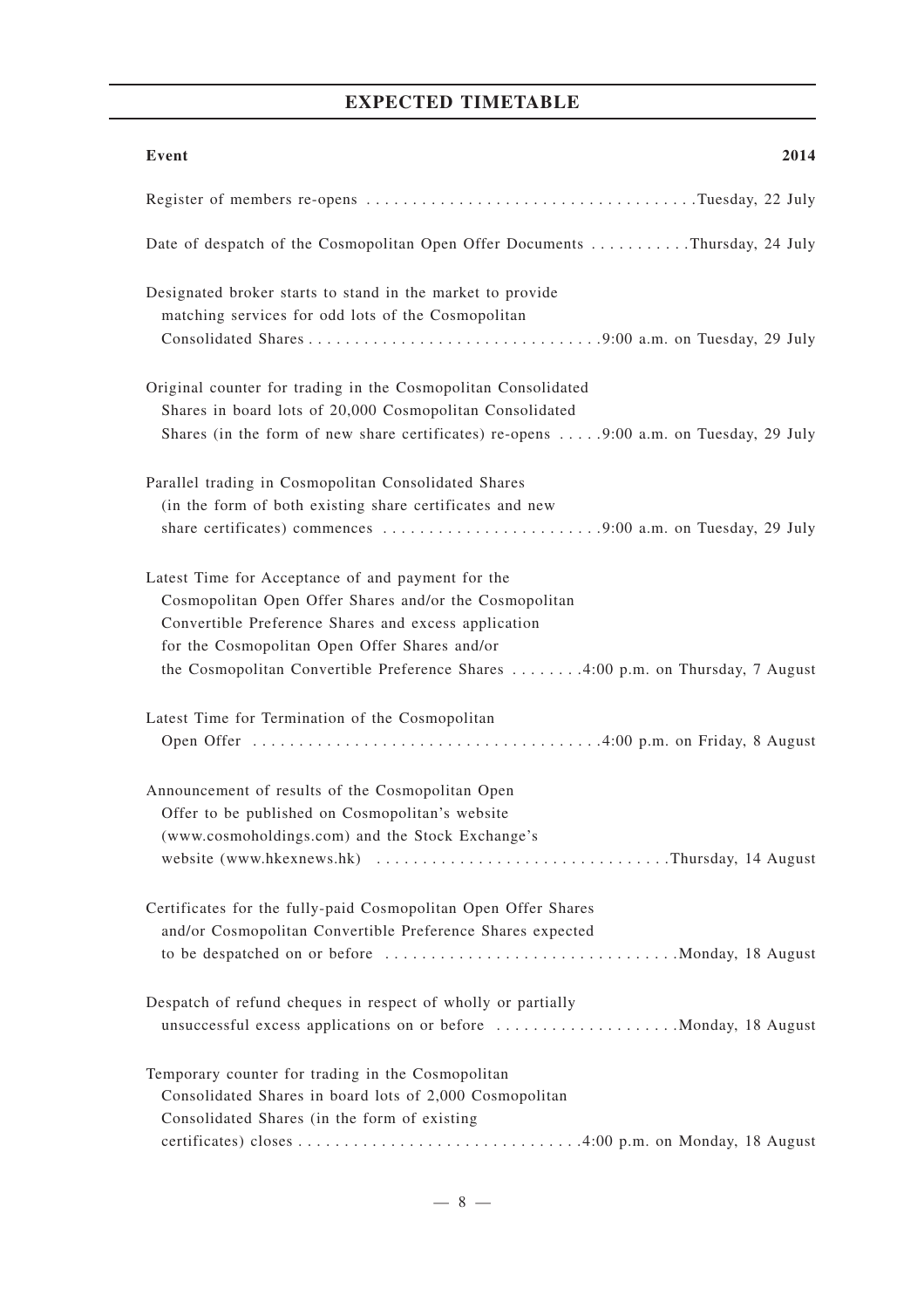## **EXPECTED TIMETABLE**

| Event                                                                                                                                                                               | 2014 |
|-------------------------------------------------------------------------------------------------------------------------------------------------------------------------------------|------|
| Parallel trading in the Cosmopolitan Consolidated Shares<br>(represented by both existing share certificates)<br>and new share certificates) ends4:00 p.m. on Monday, 18 August     |      |
| Designated broker ceases to stand in the market<br>to provide matching services for odd lots<br>of the Cosmopolitan Consolidated Shares4:00 p.m. on Monday, 18 August               |      |
| Dealings in the fully-paid Cosmopolitan Open Offer                                                                                                                                  |      |
| Last day for free exchange of existing share<br>certificates of the Cosmopolitan Shares into new share<br>certificates of the Cosmopolitan Consolidated Shares Wednesday, 20 August |      |

Dates or deadlines specified in this circular refer to Hong Kong local times and dates and are indicative only and may be extended or varied by agreement between Cosmopolitan and the Underwriter. Any changes to the expected timetable above will be published or the Cosmopolitan Shareholders will be notified otherwise as and when appropriate.

# **EFFECT OF BAD WEATHER ON THE LATEST TIME FOR ACCEPTANCE OF AND PAYMENT FOR THE COSMOPOLITAN OPEN OFFER SHARES AND/OR COSMOPOLITAN CONVERTIBLE PREFERENCE SHARES AND EXCESS APPLICATION FOR THE COSMOPOLITAN OPEN OFFER SHARES AND/OR THE COSMOPOLITAN CONVERTIBLE PREFERENCE SHARES**

All times in this circular refer to Hong Kong time. If there is a "black" rainstorm warning or a tropical cyclone warning signal number 8 or above in force in Hong Kong on Thursday, 7 August 2014:

- (i) at any time before 12:00 noon and no longer in force after 12:00 noon, the Latest Time for Acceptance will be postponed to 5:00 p.m. on the same business day; or
- (ii) at any time between 12:00 noon and 4:00 p.m., the Latest Time for Acceptance will be rescheduled to 4:00 p.m. on the next business day which does not have either of those warnings in force in Hong Kong at any time between 9:00 a.m. and 4:00 p.m.

Under such circumstances, the dates mentioned in the expected timetable above (including, without limitation, the Latest Time for Termination) may be affected.

Dates or deadlines stated in this circular for events in the timetable are indicative only and may be extended or varied between Cosmopolitan and the Underwriter. Any changes to the anticipated timetable for the Cosmopolitan Open Offer will be announced as and when appropriate.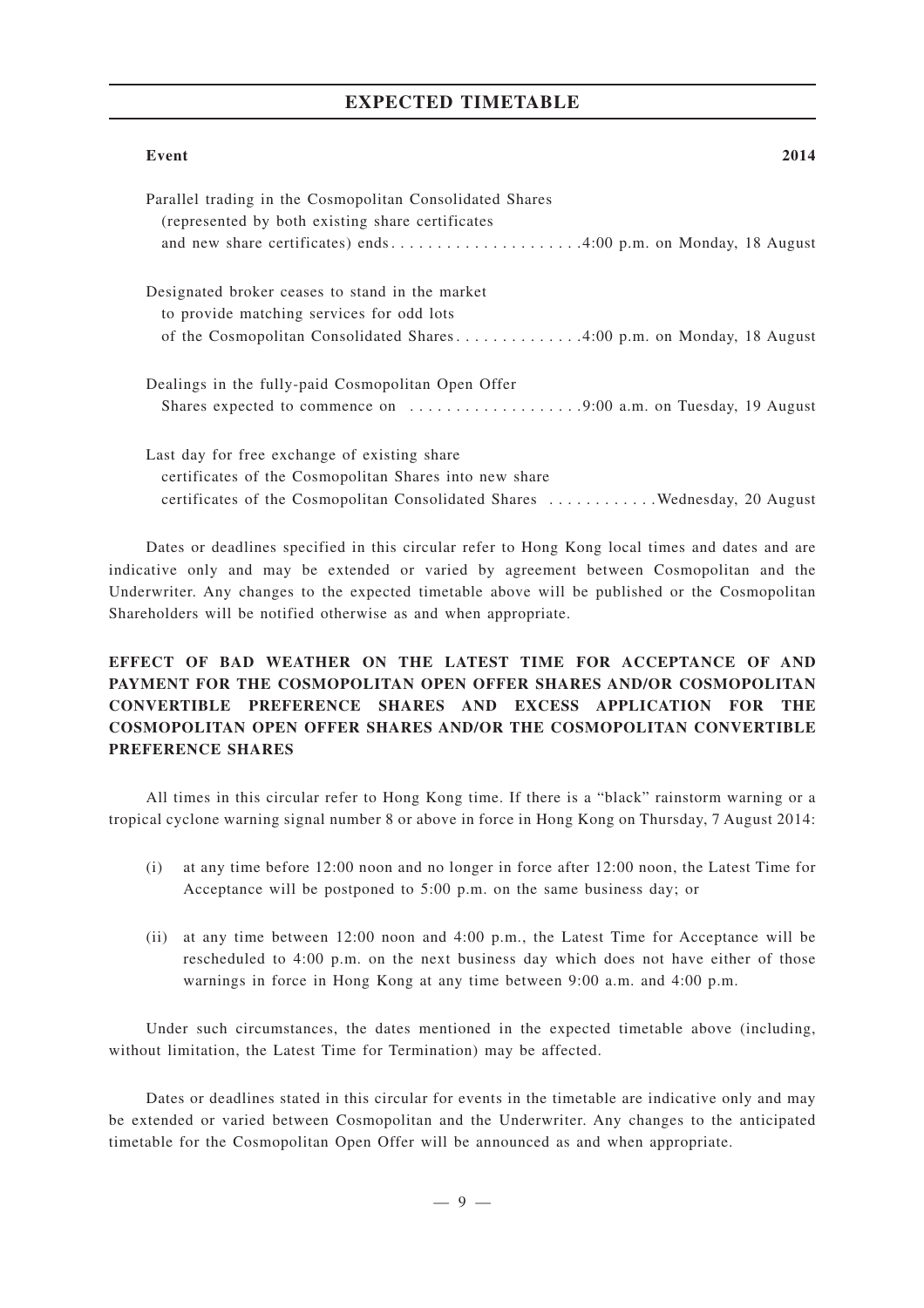# **TERMINATION OF THE UNDERWRITING AGREEMENT**

The Underwriter reserves the right to terminate the Underwriting Agreement if any of the events below occurs prior to the Latest Time for Termination:

- (a) the Underwriter shall become aware of the fact that, or shall, in its reasonable opinion, believe that, any of the warranties contained in the Underwriting Agreement was untrue, inaccurate, misleading or breached, and in each case the same represents or is likely to represent (in the reasonable opinion of the Underwriter) a material and adverse change of the Cosmopolitan Group as a whole or is otherwise likely to have a material and adverse effect on the Cosmopolitan Open Offer;
- (b) Cosmopolitan commits any breach of or omits to observe any of the obligations or undertakings expressed to be assumed by it under the Underwriting Agreement; or
- (c) (i) any new law or regulation is enacted, or there is any change in existing laws or regulations or any change in the interpretation or application thereof by any court or other competent authority, whether in Hong Kong or elsewhere;
	- (ii) the occurrence of any local, national or international event or change (whether or not forming part of a series of events or changes occurring or continuing before, and/or after the date of the Underwriting Agreement) of a political, military, financial, economic, currency, epidemic or other nature (whether or not sui generis with any of the foregoing or in the nature of any local, national or international outbreak or escalation of hostilities or armed conflict);
	- (iii) any change in local, national or international equity securities or currency markets (including but without limitation, the imposition of any moratorium, suspension or material restriction on trading in securities generally on the Stock Exchange due to exceptional financial circumstances or otherwise);
	- (iv) any local, national or international outbreak or escalation of hostilities, insurrection or armed conflict;
	- (v) any change or development involving a prospective change in taxation or exchange controls in Hong Kong or elsewhere which shall or may materially and adversely affect the Cosmopolitan Group or a material proportion of the Cosmopolitan Shareholders in their capacity as such;
	- (vi) any suspension in the trading of the Cosmopolitan Shares on the Stock Exchange for a continuous period of 5 business days;
	- (vii) any change occurs in the circumstances of Cosmopolitan or any member of the Cosmopolitan Group,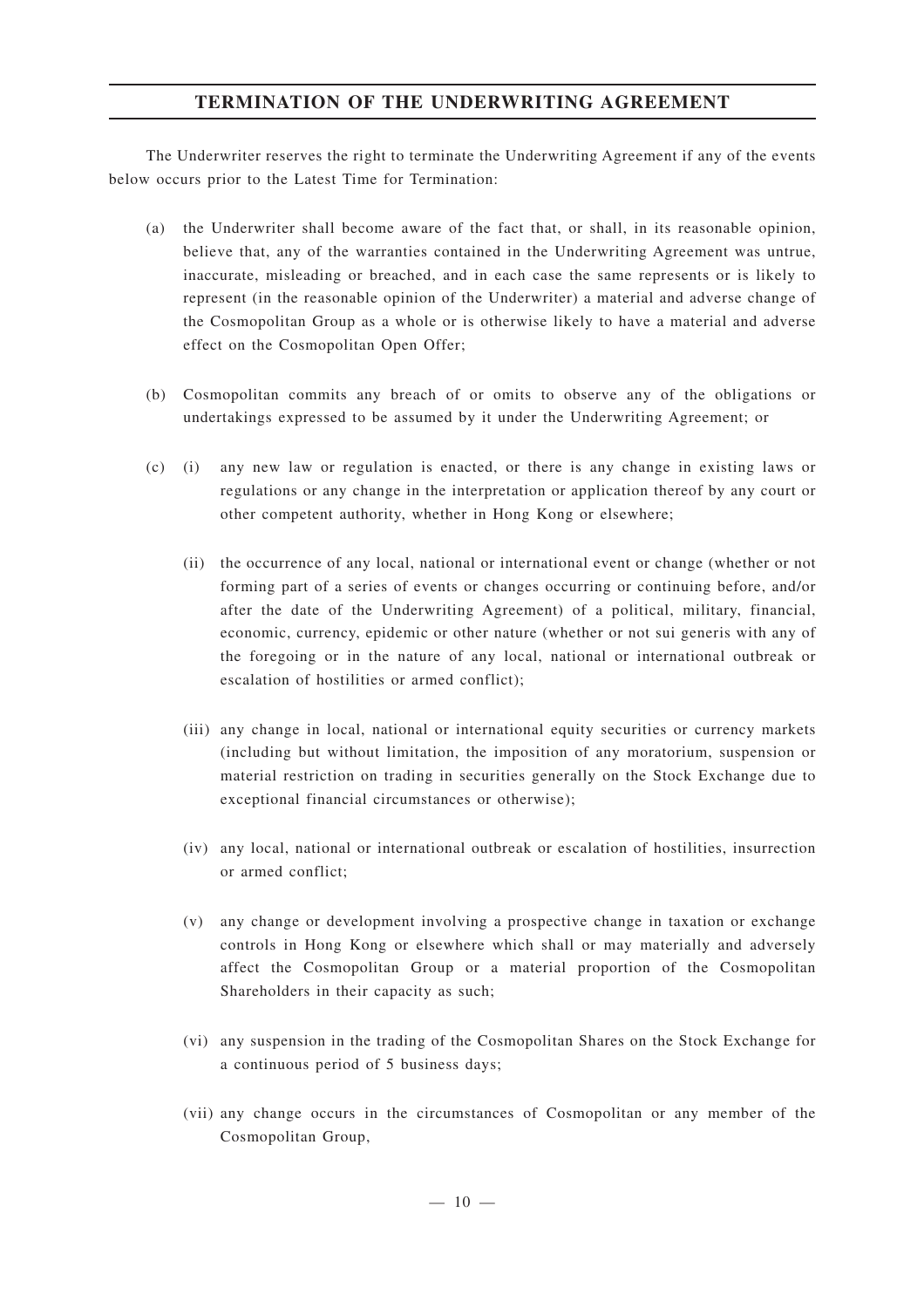# **TERMINATION OF THE UNDERWRITING AGREEMENT**

which event or events is or are in the reasonable opinion of the Underwriter

- (1) likely to have a material adverse effect on the business, financial position or prospects of the Cosmopolitan Group taken as a whole;
- (2) likely to have a material adverse effect on the success of the Cosmopolitan Open Offer or the level of applications for the Cosmopolitan Open Offer submitted; or
- (3) so material as to make it inappropriate, inadvisable or inexpedient to proceed further with the Cosmopolitan Open Offer,

then, and in such case, the Underwriter has the right, exercisable at its sole and absolute discretion, to terminate the Underwriting Agreement by notice in writing to Cosmopolitan not later than the Latest Time for Termination.

Upon the giving of notice of termination, all obligations of the Underwriter under the Underwriting Agreement shall cease. Neither the Underwriter nor Cosmopolitan shall have any claim against the other party in respect of the Underwriting Agreement, except that the costs and expenses incurred prior to the termination of the Underwriting Agreement remain payable by Cosmopolitan pursuant to the Underwriting Agreement.

*If the Underwriting Agreement is terminated by the Underwriter on or before the Latest Time for Termination or does not become unconditional, the Cosmopolitan Open Offer will not proceed.*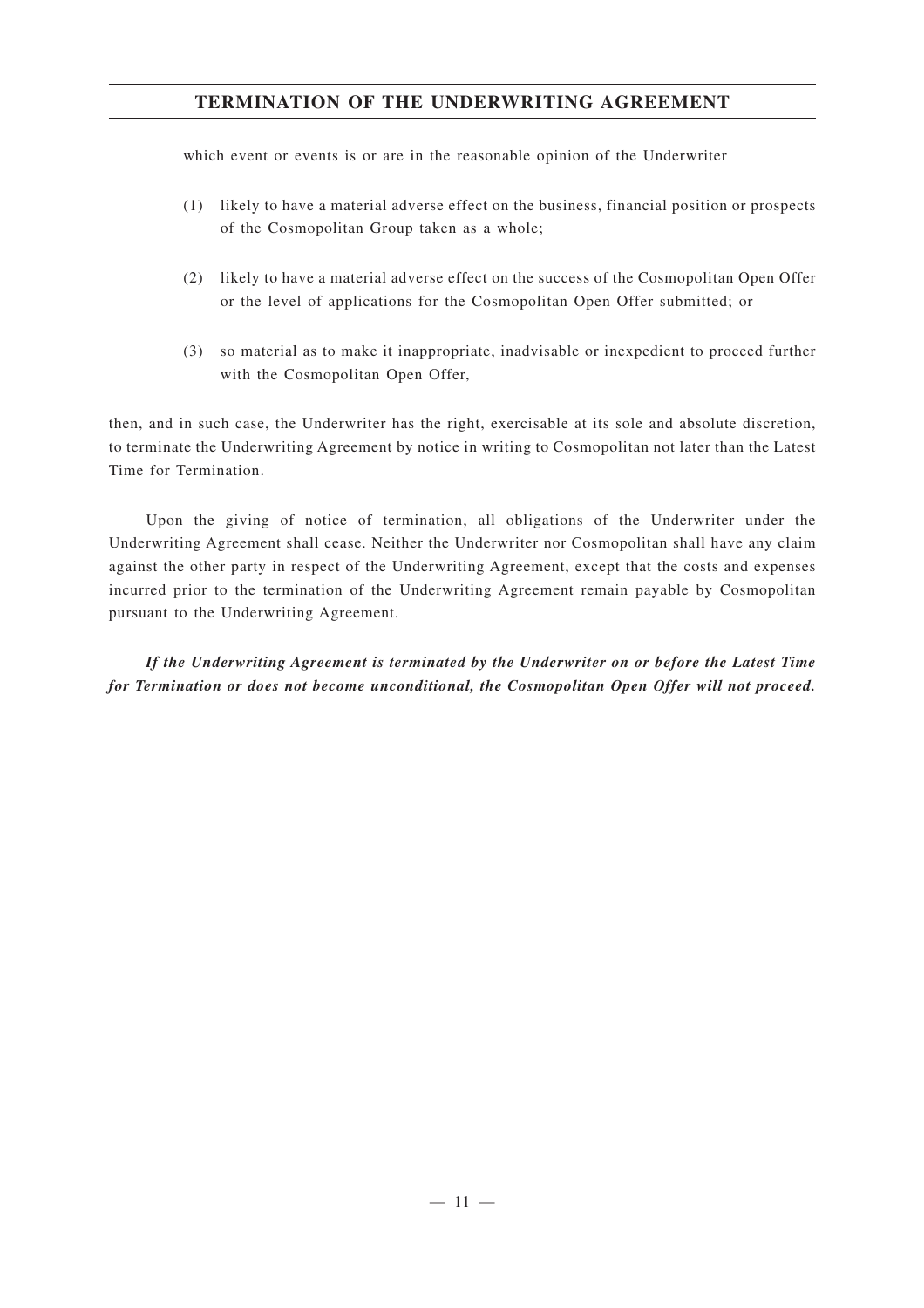

| <i>Executive Cosmopolitan Directors:</i>                   | Registered office:                                           |
|------------------------------------------------------------|--------------------------------------------------------------|
| Mr. LO Yuk Sui (Chairman and Chief Executive Officer)      | P.O. Box 309                                                 |
| Mr. Jimmy LO Chun To (Vice Chairman and Managing Director) | George Town                                                  |
| Miss LO Po Man (Vice Chairman)                             | Grand Cayman                                                 |
| Mr. Kenneth WONG Po Man (Chief Operating Officer)          | Cayman Islands                                               |
| Mr. Kelvin LEUNG So Po (Chief Financial Officer)           | British West Indies                                          |
| Mr. Daniel BONG Shu Yin                                    |                                                              |
| Mr. Kenneth NG Kwai Kai                                    | Head office and principal place of<br>business in Hong Kong: |
| <i>Non-executive Cosmopolitan Director:</i>                | 11th Floor                                                   |
| Mr. Francis BONG Shu Ying                                  | 68 Yee Wo Street                                             |
|                                                            | Causeway Bay                                                 |
|                                                            |                                                              |

*Independent non-executive Cosmopolitan Directors:* Ms. Judy CHEN Qing Ms. Alice KAN Lai Kuen Mr. LEE Choy Sang Mr. David LI Ka Fai Hon. Abraham SHEK Lai Him, GBS, JP

Hong Kong

20 June 2014

*To the Cosmopolitan Shareholders*

Dear Sir or Madam,

# **(I) PROPOSED COSMOPOLITAN SHARE CONSOLIDATION**

# **(II) PROPOSED COSMOPOLITAN OPEN OFFER OF COSMOPOLITAN OPEN OFFER SHARES AND/OR COSMOPOLITAN CONVERTIBLE PREFERENCE SHARES**

**AND**

# **(III) PROPOSED ISSUE OF COSMOPOLITAN CONVERTIBLE BONDS AND POSSIBLE ISSUE OF COSMOPOLITAN OPTIONAL CONVERTIBLE BONDS**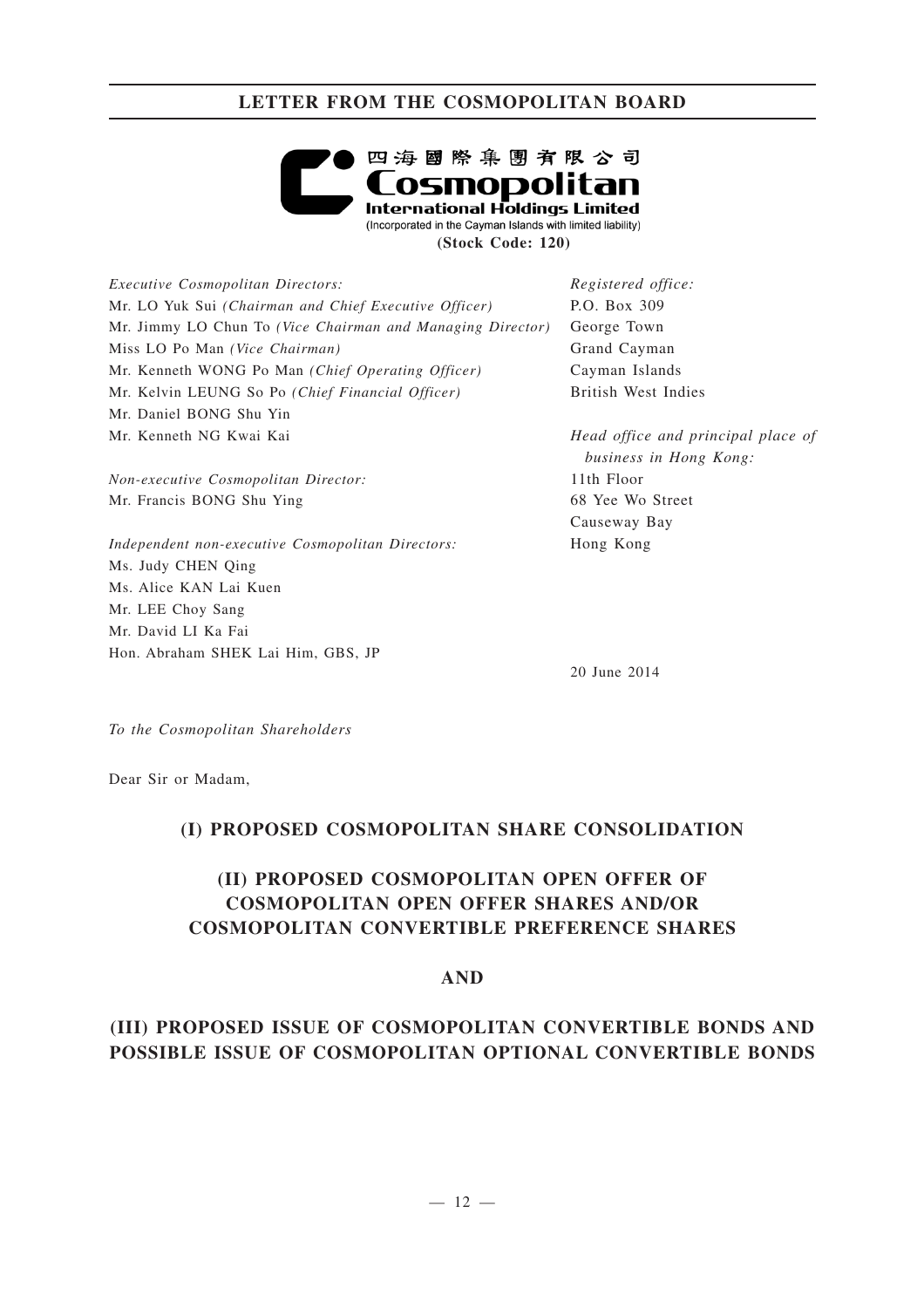### **(A) INTRODUCTION**

Reference is made to (i) the joint announcement of Cosmopolitan, Century City, Paliburg and Regal dated 30 April 2014 in relation to, among others, (a) the proposed Cosmopolitan Share Consolidation and the proposed change of board lot size; (b) the proposed Cosmopolitan Open Offer; and (c) the proposed issue of the Cosmopolitan Convertible Bonds and the possible issue of the Cosmopolitan Optional Convertible Bonds; and (ii) the joint announcement of Cosmopolitan, Century City, Paliburg and Regal dated 19 June 2014 in relation to, among others, (a) the change in the expected timetable for the Cosmopolitan Share Consolidation and the Cosmopolitan Open Offer; (b) the extension of the long stop date of the Cosmopolitan Open Offer; (c) the extension of the long stop date of the proposed issue of the Cosmopolitan Convertible Bonds and possible issue of the Cosmopolitan Optional Convertible Bonds; and (d) the amendment of the proposed change of board lot size.

On 30 April 2014, Cosmopolitan proposed the Cosmopolitan Share Consolidation, the change of board lot size for trading in the ordinary shares of Cosmopolitan and the Cosmopolitan Open Offer. Under the Cosmopolitan Open Offer, the Cosmopolitan Qualifying Shareholders will have assured entitlements to apply for two Cosmopolitan Open Offer Shares (with alternative for the Cosmopolitan Qualifying Shareholders to elect to receive the Cosmopolitan Convertible Preference Shares in lieu of all or part of their entitlements to Cosmopolitan Open Offer Shares on a "one-for-one" basis) for every one Cosmopolitan Consolidated Share held on the Cosmopolitan Record Date at the Cosmopolitan Subscription Price. On the same date, P&R, on behalf of its wholly-owned subsidiaries, has irrevocably undertaken in favour of Cosmopolitan and the Underwriter that the aforesaid wholly-owned subsidiaries will apply for and take up in full their respective Cosmopolitan Open Offer Entitlements under the Cosmopolitan Open Offer for the Cosmopolitan Open Offer Shares and/or the Cosmopolitan Convertible Preference Shares to which they are entitled under the Cosmopolitan Open Offer. The aforesaid subsidiaries of P&R may also apply for excess Cosmopolitan Open Offer Shares and/or Cosmopolitan Convertible Preference Shares under the Cosmopolitan Open Offer. The Cosmopolitan Open Offer will be underwritten by the Underwriter, a wholly-owned subsidiary of P&R.

On 30 April 2014 (after trading hours), Cosmopolitan entered into the Cosmopolitan Convertible Bonds Subscription Agreement with P&R, pursuant to which P&R will procure its wholly-owned subsidiary to subscribe for the Cosmopolitan Convertible Bonds in the principal amount of HK\$500 million. Under the Cosmopolitan Convertible Bonds Subscription Agreement, P&R will also be entitled to an option to subscribe, through its wholly-owned subsidiary, for the Cosmopolitan Optional Convertible Bonds in the principal amount of up to HK\$500 million. The option to subscribe for the Cosmopolitan Optional Convertible Bonds is exercisable at any time during the period from the date falling 7 days after the date of issue of the Cosmopolitan Convertible Bonds until 90 days prior to the maturity date of the Cosmopolitan Convertible Bonds (both dates inclusive). The option is exercisable in whole or in part, on one or more occasions, solely at the discretion of the P&R Group by giving a written notice to the issuer of the Cosmopolitan Optional Convertible Bonds.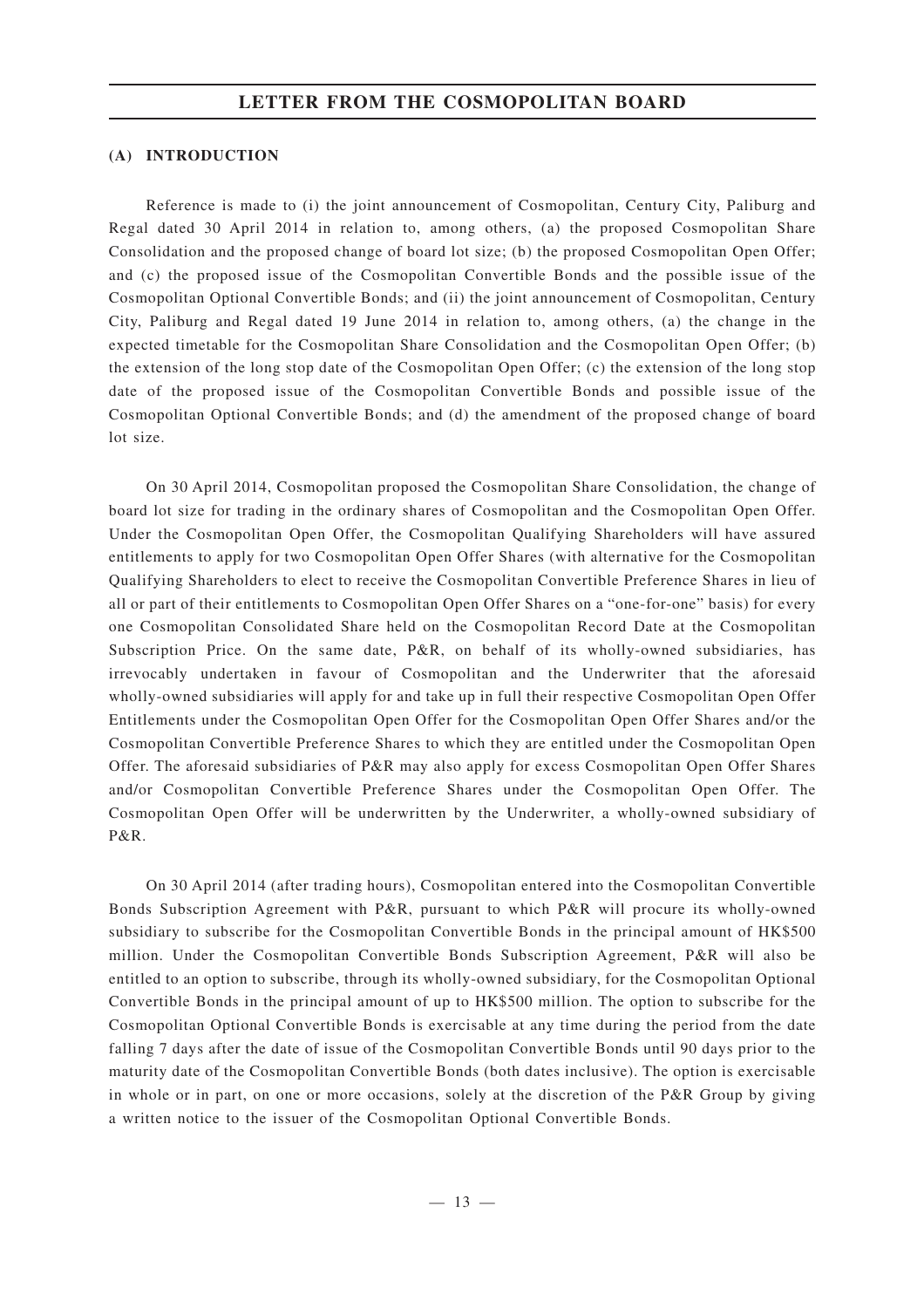On 19 June 2014, Cosmopolitan announced the change in the expected timetable for the Cosmopolitan Share Consolidation and the Cosmopolitan Open Offer (which is set out in the "Expected timetable" section in this circular). On 19 June 2014 (after trading hours), Cosmopolitan and the Underwriter entered into the supplemental agreement, pursuant to which Cosmopolitan and the Underwriter have agreed to extend the long stop date for fulfillment of the conditions precedent as set out in the Underwriting Agreement from 30 June 2014 to 31 August 2014. On 19 June 2014 (after trading hours), Cosmopolitan and P&R entered into another supplemental agreement, pursuant to which Cosmopolitan and P&R have agreed to extend the long stop date for fulfillment of the conditions precedent as set out in the Cosmopolitan Convertible Bonds Subscription Agreement from 31 July 2014 to 31 August 2014. On the same date, Cosmopolitan amended the proposed change in the board lot size for trading in the ordinary shares of Cosmopolitan upon the Cosmopolitan Share Consolidation becoming effective as the proposed board lot value is likely to be less than HK\$2,000 upon the Share Consolidation becoming effective based on the current market price of the Cosmopolitan Shares. The amended board lot size for trading in the Consolidated Shares will be at 20,000 Consolidated Shares upon the Share Consolidation becoming effective.

The purpose of this circular is to provide you with, among other things, (i) further details of the proposed Cosmopolitan Share Consolidation, the proposed Cosmopolitan Open Offer, and the proposed issue of the Cosmopolitan Convertible Bonds and the possible issue of the Cosmopolitan Optional Convertible Bonds; (ii) a letter from the Cosmopolitan Independent Board Committee to the Cosmopolitan Independent Shareholders in relation to the proposed Cosmopolitan Open Offer and the proposed issue of the Cosmopolitan Convertible Bonds and the possible issue of the Cosmopolitan Optional Convertible Bonds; (iii) a letter of advice from Goldin to the Cosmopolitan Independent Board Committee and the Cosmopolitan Independent Shareholders in relation to the proposed Cosmopolitan Open Offer and the proposed issue of the Cosmopolitan Convertible Bonds and the possible issue of the Cosmopolitan Optional Convertible Bonds; (iv) the financial information of the Cosmopolitan Group; (v) the unaudited pro forma adjusted consolidated net tangible assets of the Cosmopolitan Group; and (vi) the notice of Cosmopolitan EGM.

### **(B) PROPOSED COSMOPOLITAN SHARE CONSOLIDATION**

On 30 April 2014, Cosmopolitan proposed to implement the Cosmopolitan Share Consolidation on the basis that every ten (10) issued and unissued Cosmopolitan Shares of par value HK\$0.0002 each will be consolidated into one (1) Cosmopolitan Consolidated Share of par value HK\$0.002.

#### **Effects of the Cosmopolitan Share Consolidation**

As at the Latest Practicable Date, the authorised share capital of Cosmopolitan amounts to HK\$250,000,000 divided into 1,250,000,000,000 Cosmopolitan Shares, of which 21,988,047,615 Cosmopolitan Shares have been allotted and issued as fully paid or credited as fully paid. Upon the Cosmopolitan Share Consolidation becoming effective, on the basis that Cosmopolitan does not allot, issue or repurchase any further Cosmopolitan Shares prior thereto, the authorised share capital of Cosmopolitan shall remain as HK\$250,000,000 but will be divided into 125,000,000,000 Cosmopolitan Consolidated Shares, of which 2,198,804,761 Cosmopolitan Consolidated Shares will be in issue. Upon the Cosmopolitan Share Consolidation becoming effective, the Cosmopolitan Consolidated Shares will rank *pari passu* in all respects with each other.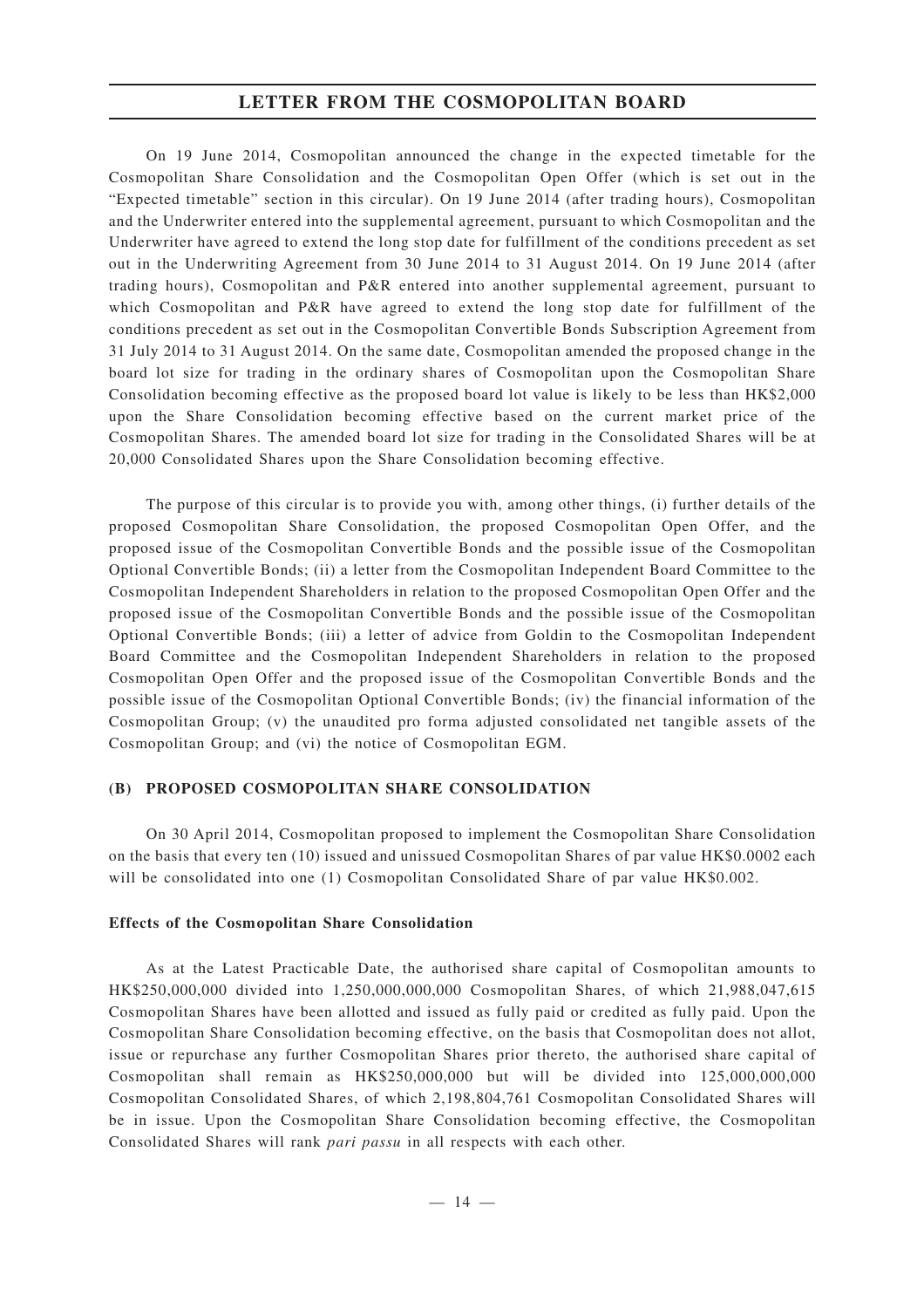### **Listing application**

Application will be made by Cosmopolitan to the Listing Committee of the Stock Exchange for the listing of, and permission to deal in, the Cosmopolitan Consolidated Shares in issue and to be issued upon the Cosmopolitan Share Consolidation becoming effective. All necessary arrangements will be made for the Cosmopolitan Consolidated Shares to be admitted into CCASS. The Cosmopolitan Share Consolidation will be conducted in accordance with the provisions in the Cosmopolitan Articles of Association.

### **Dealings of the Cosmopolitan Consolidated Shares**

The Cosmopolitan Consolidated Shares will be identical in all respects and rank *pari passu* in all respects with each other as to all future dividends and distributions which are declared, made or paid. Subject to the granting of the listing of, and permission to deal in, the Cosmopolitan Consolidated Shares on the Stock Exchange, the Cosmopolitan Consolidated Shares will be accepted as eligible securities by HKSCC for deposit, clearance and settlement in CCASS with effect from the commencement date of dealings in the Cosmopolitan Consolidated Shares on the Stock Exchange or such other date as determined by HKSCC. Settlement of transactions between participants of the Stock Exchange on any trading day is required to take place in CCASS on the second trading day thereafter. All activities under CCASS are subject to the General Rules of CCASS and CCASS Operational Procedures in effect from time to time.

Other than the expenses to be incurred in relation to the Cosmopolitan Share Consolidation, the implementation thereof will not alter the underlying assets, business operations, management or financial position of Cosmopolitan or the interests or rights of the Cosmopolitan Shareholders, save for any fractional Cosmopolitan Consolidated Shares to which Cosmopolitan Shareholders will not be entitled.

### **Conditions of the Cosmopolitan Share Consolidation**

The Cosmopolitan Share Consolidation is conditional on:

- (i) the passing by the Cosmopolitan Shareholders of an ordinary resolution to approve the Cosmopolitan Share Consolidation at the Cosmopolitan EGM; and
- (ii) the Listing Committee of the Stock Exchange granting the listing of, and the permission to deal in, the Cosmopolitan Consolidated Shares in issue and to be issued upon the Cosmopolitan Share Consolidation becoming effective.

### **Arrangement on odd lot trading**

In order to facilitate the trading of odd lots (if any) of the Cosmopolitan Consolidated Shares, Cosmopolitan has appointed South China Securities Limited to act as matching agent in providing "matching service", on a best effort basis, to those Cosmopolitan Shareholders who wish to acquire odd lots of the Cosmopolitan Consolidated Shares to make up a full board lot, or to dispose of their holding of odd lots of the Cosmopolitan Consolidated Shares during the period from 9:00 a.m. on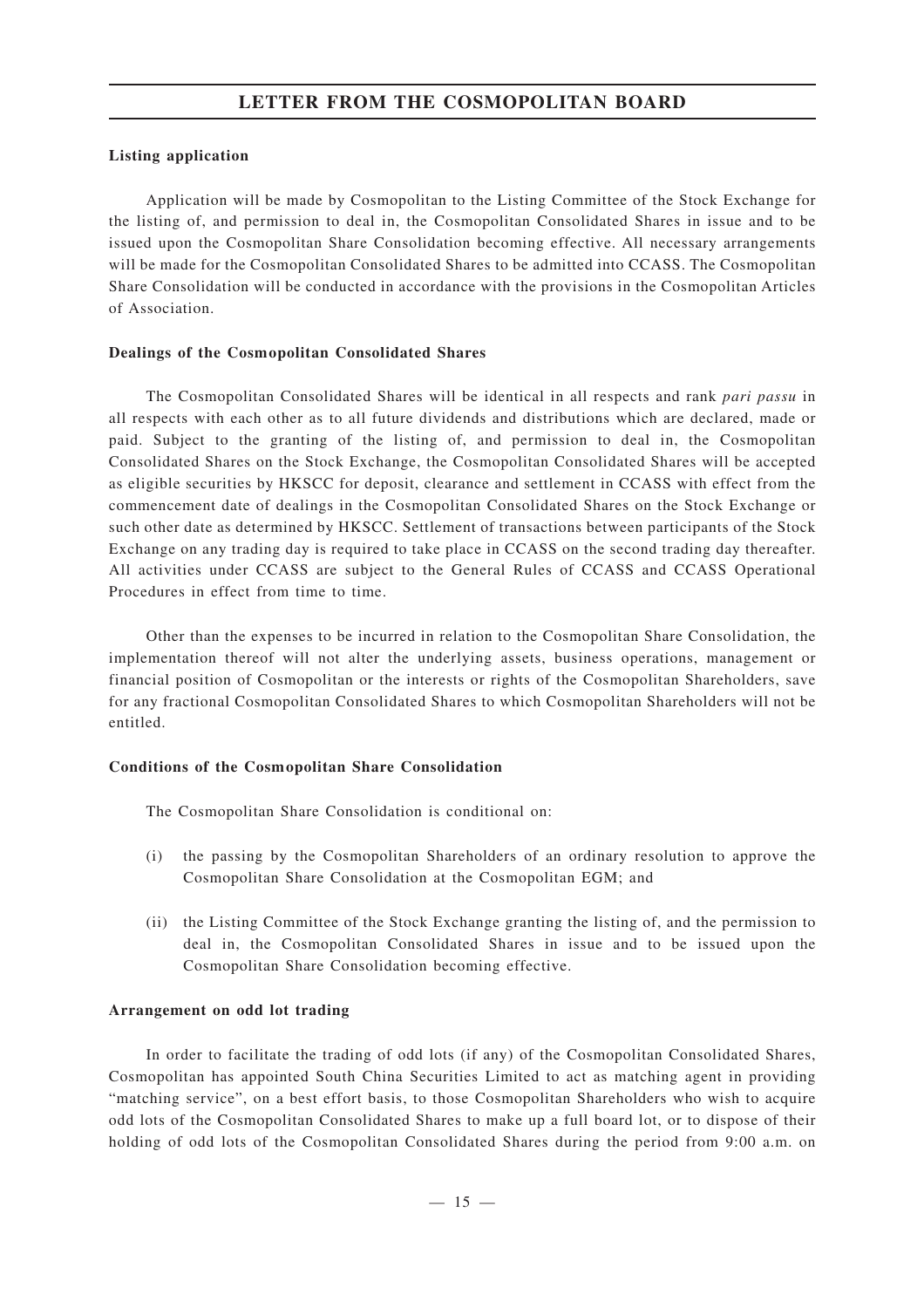Tuesday, 29 July 2014 to 4:00 p.m. on Monday, 18 August 2014, both dates inclusive. Holders of odd lots of the Cosmopolitan Consolidated Shares who wish to take advantage of this facility may directly or through their brokers, contact Ms. Michelle Lee (telephone: (852) 3196-6237 and facsimile: (852) 3101-9200) of South China Securities Limited at 28/F., Bank of China Tower, No. 1 Garden Road, Central, Hong Kong during such period.

**Holders of odd lots of the Cosm opolitan Consolidated Shares should note that successful matching of the sale and purchase of odd lots of the Cosmopolitan Consolidated Shares are not guaranteed. If any Cosm opolitan Shareholder is in doubt about the odd lot trading arrangement, such Cosm opolitan Shareholder should consult his/her/its own professional advisers.**

### **Fractional entitlements**

Fractional Cosmopolitan Consolidated Shares, i.e. less than one Cosmopolitan Consolidated Share, will be disregarded and will not be issued to the Cosmopolitan Shareholders but all such fractional Cosmopolitan Consolidated Shares will be aggregated and, if possible, sold for the benefits of Cosmopolitan.

### **Exchange of share certificates**

Subject to the Cosmopolitan Share Consolidation becoming effective, which is expected to be at 9:00 a.m. on Tuesday, 15 July 2014, being the business day immediately after the date of the Cosmopolitan EGM, Cosmopolitan Shareholders may, on or after 9:00 a.m. on Tuesday, 15 July 2014 until 4:00 p.m. on Wednesday, 20 August 2014 (both days inclusive) submit share certificates for existing Cosmopolitan Shares in yellow colour to Cosmopolitan's share registrar in Hong Kong, Computershare Hong Kong Investor Services Limited, at Shops 1712-1716, 17/F, Hopewell Centre, 183 Queen's Road East, Wan Chai, Hong Kong, to exchange, at the expense of Cosmopolitan, for certificates in brown colour for the Cosmopolitan Consolidated Shares with a new par value of HK\$0.002 each. It is expected that the new share certificates for the Cosmopolitan Consolidated Shares will be available for collection within 10 business days after the submission of the existing share certificates to the share registrar of Cosmopolitan in Hong Kong for exchange. Thereafter, certificates for the existing Cosmopolitan Shares will be accepted for exchange only on payment of a fee of HK\$2.50 (or such higher amount as may from time to time be specified by the Stock Exchange) for each certificate for the Cosmopolitan Consolidated Shares issued or each share certificate for the existing Cosmopolitan Shares submitted for cancellation, whichever the number of certificates involved is higher.

Nevertheless, the existing certificates for the Cosmopolitan Shares will continue to be good evidence of legal title and may be exchanged for certificates for the Cosmopolitan Consolidated Shares at any time at the expense of the Cosmopolitan Shareholders but are not acceptable for trading, settlement and delivery purpose after 4:00 p.m. on Monday, 18 August 2014, being the last day of operation of the temporary counter for trading in Cosmopolitan Consolidated Shares in board lots of 2,000 Cosmopolitan Consolidated Shares.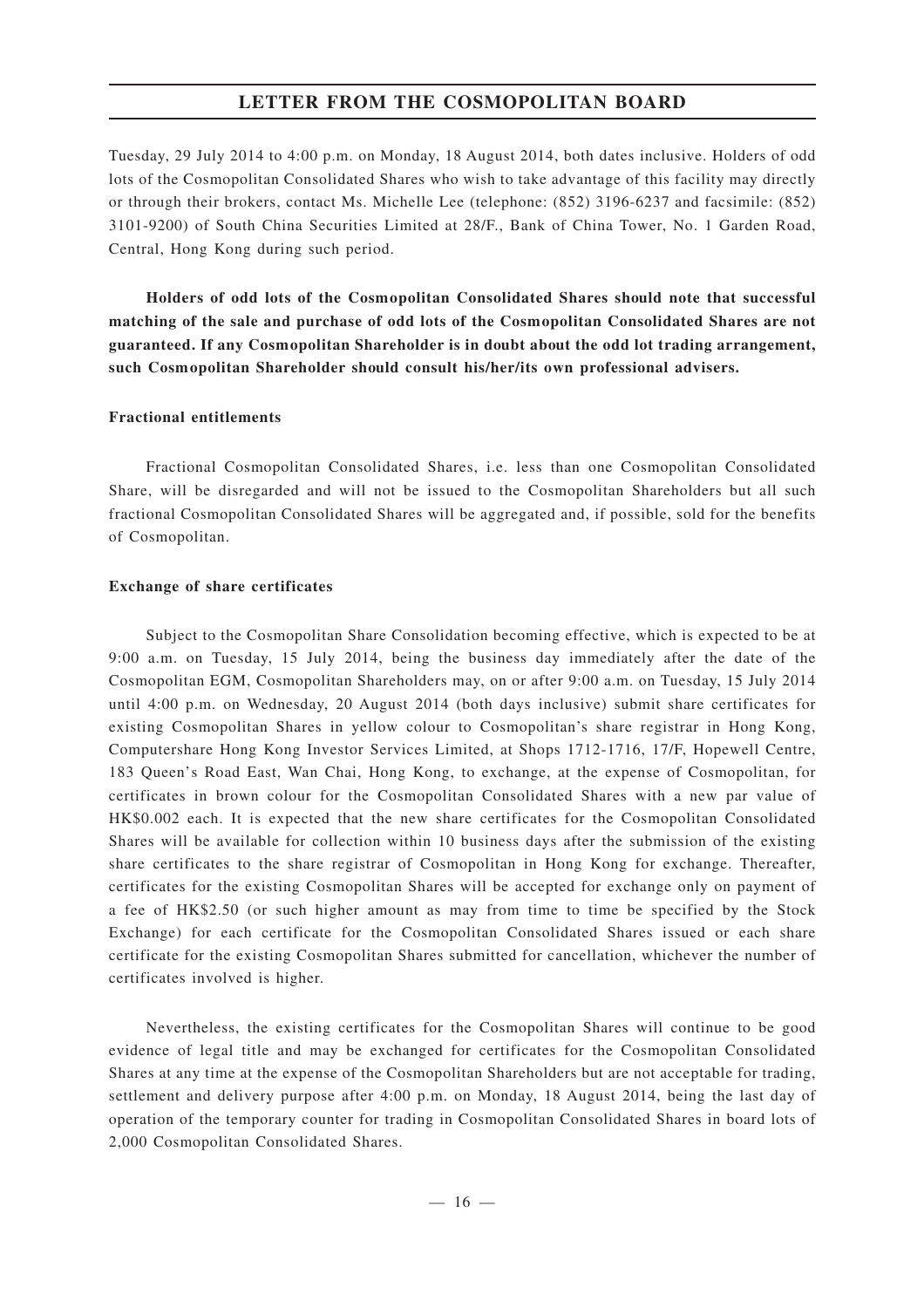## **(C) PROPOSED COSMOPOLITAN OPEN OFFER, THE IRREVOCABLE UNDERTAKING AND THE UNDERWRITING ARRANGEMENT**

Principal terms of the proposed Cosmopolitan Open Offer, the Irrevocable Undertaking and the underwriting arrangement related to the proposed Cosmopolitan Open Offer are set out in Appendix I to this circular.

## **(D) PROPOSED ISSUE OF THE COSMOPOLITAN CONVERTIBLE BONDS AND THE POSSIBLE ISSUE OF THE COSMOPOLITAN OPTIONAL CONVERTIBLE BONDS**

Principal terms of the proposed issue of the Cosmopolitan Convertible Bonds and the possible issue of the Cosmopolitan Optional Convertible Bonds are set out in Appendix II to this circular.

### **(E) WARNING OF THE RISK OF DEALING IN THE SHARES**

**The Cosmopolitan Consolidated Shares are expected to be dealt in on an ex-entitlement basis commencing from Wednesday, 16 July 2014 based on the expected timetable.**

**The Cosmopolitan Open Offer is conditional upon, inter alia, the fulfilment or waiver of the conditions set out under the paragraph headed "Conditions of the Cosm opolitan Open Offer" in Appendix I to this circular. The Cosm opolitan Open Offer may or may not proceed.**

**Any dealing in the Cosmopolitan Shares and the Cosmopolitan Consolidated Shares from the Latest Practicable Date up to the date on which all the conditions of the Cosmopolitan Open Offer are fulfilled or waived will accordingly bear the risk that the Cosmopolitan Open Offer may not become unconditional or the Cosmopolitan Open Offer may not proceed. Any Cosmopolitan Shareholders or other persons contemplating dealings in the Cosmopolitan Shares and the Cosmopolitan Consolidated Shares are recommended to consult their own professional advisers.**

# **(F) REASONS FOR AND BENEFITS OF THE COSMOPOLITAN SHARE CONSOLIDATION, THE COSMOPOLITAN OPEN OFFER, THE ISSUE OF THE COSMOPOLITAN CONVERTIBLE BONDS AND THE POSSIBLE ISSUE OF THE COSMOPOLITAN OPTIONAL CONVERTIBLE BONDS AND USE OF PROCEEDS**

The Cosmopolitan Group is principally engaged in property investment and development in the PRC, securities investment and other investments. The Cosmopolitan Group is presently undertaking three major property development projects in the PRC, namely the Chengdu Project, the Tianjin Project and the Xinjiang Project, and is also working on the Tongzhou Project and the Wuxi Project (as defined below).

### *The Chengdu Project*

Located in Chengdu City, Sichuan Province, the PRC, this property development project is 100% owned by Cosmopolitan through its wholly-owned subsidiaries (the **"Chengdu Project"**) which involves a mixed use development project consisting of hotel, commercial, office, service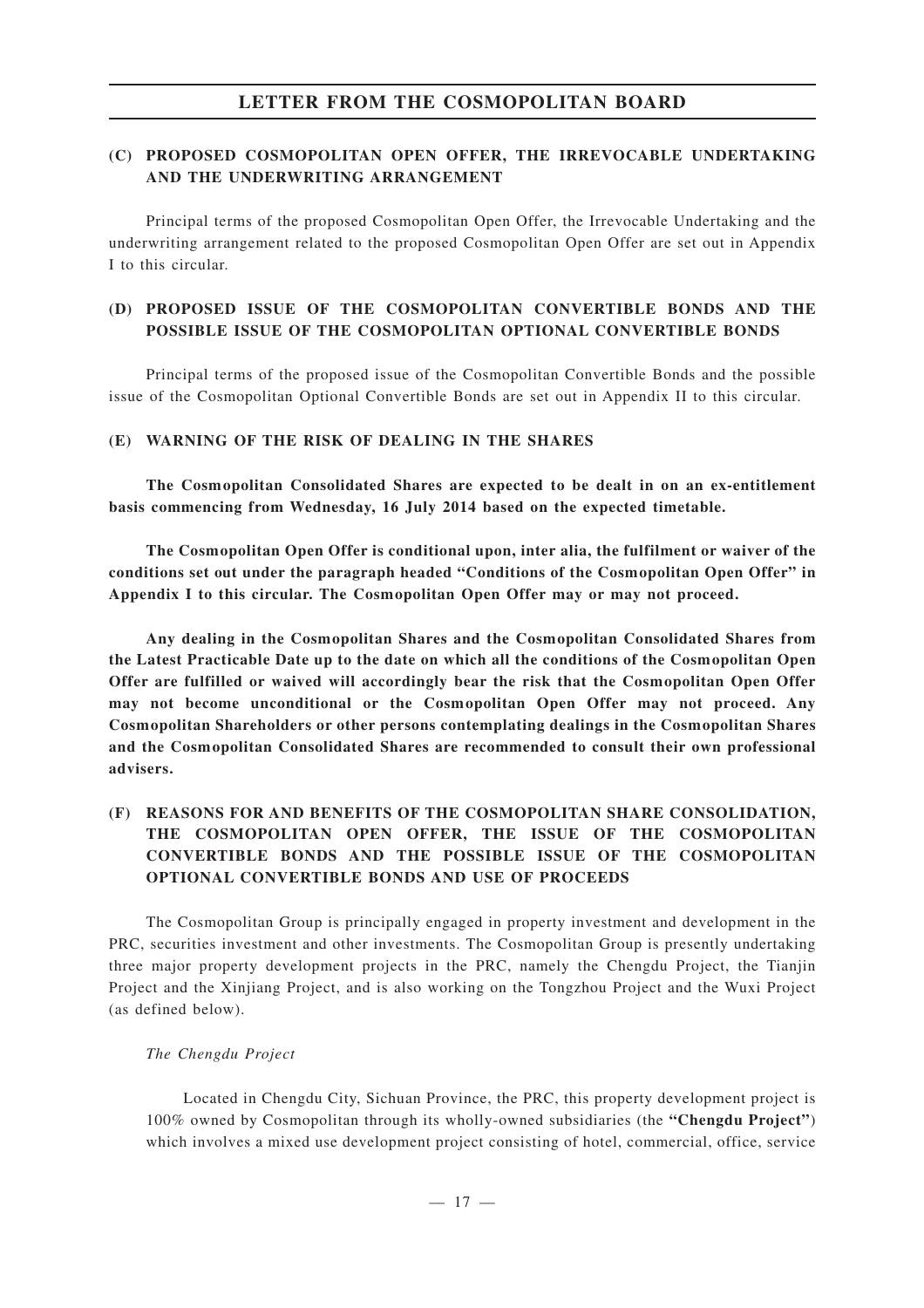apartments and residential components with an overall total gross floor area of approximately 497,000 square metres, which is being developed in stages spanning over a period to 2017. The first stage of the development, which includes a hotel with 306 hotel rooms and extensive facilities and three residential towers with about 340 apartment units with car parking spaces and ancillary commercial accommodation, is expected to be completed in 2015. Presale of the residential units in the three residential towers included in the first stage is anticipated to be launched in the fourth quarter of 2014.

#### *The Tianjin Project*

Located in Tianjin, the PRC, this property development project (the **"Tianjin Project"**) entails a development site with a total site area of about 31,700 square metres which is presently planned to include commercial, office, hotel and residential components with total gross floor area of about 145,000 square metres. The site formation and foundation works for the project have already commenced and the entire development is anticipated to be completed in stages before end of 2016.

#### *The Xinjiang Project*

Cosmopolitan, through its wholly-owned subsidiary, is engaged in a re-forestation and land grant project (the **"Xinjiang Project"**) for a land parcel with a site area of about 7,600 mu in accordance with the relevant laws and policies in Urumqi City, Xinjiang Uygur Autonomous Region, the PRC. The Cosmopolitan Group has re-forested an aggregate area of about 4,300 mu within the project site and in accordance with the relevant government policies of Urumqi City, a parcel of land with an area of about 1,843 mu (equivalent to approximately 1,228,700 square metres) within the project site will be available for commercial development after the requisite inspection, land grant listing and tender procedures are completed. The inspection and measurement of the reforested area by the relevant government authorities are already in progress. It is hoped that the final procedures leading to the land grant listing and tender of the development land would be concluded within 2014. Should the Cosmopolitan Group successfully secure the development land and depending on the permitted land use, the Cosmopolitan Group preliminarily plans to develop in stages on the land a large scale mixed use complex comprising residential, hotel, recreational and commercial properties. Cosmopolitan has recently applied for increase of US\$10 million in the registered capital of the wholly-owned subsidiary engaged in the Xinjiang Project and has obtained the approval from the relevant government authorities.

#### *The Tongzhou Project*

Cosmopolitan, through its wholly-owned subsidiary incorporated in Beijing, the PRC (the "**BJ WFOE**"), has entered into an agreement to subscribe for 82.5% equity interest in a company which is involved in a primary development project located in Tongzhou District, Beijing, the PRC (the **"Tongzhou Project"**). The principal purpose of the project is to develop buildings for the purposes of housing resettlement under PRC government policies. The total site area planned to be developed under the project is approximately 181,000 square metres and the planned above-ground construction area is approximately 412,000 square metres. The Cosmopolitan Group's investment in the Tongzhou Project is expected to generate returns on satisfactory terms,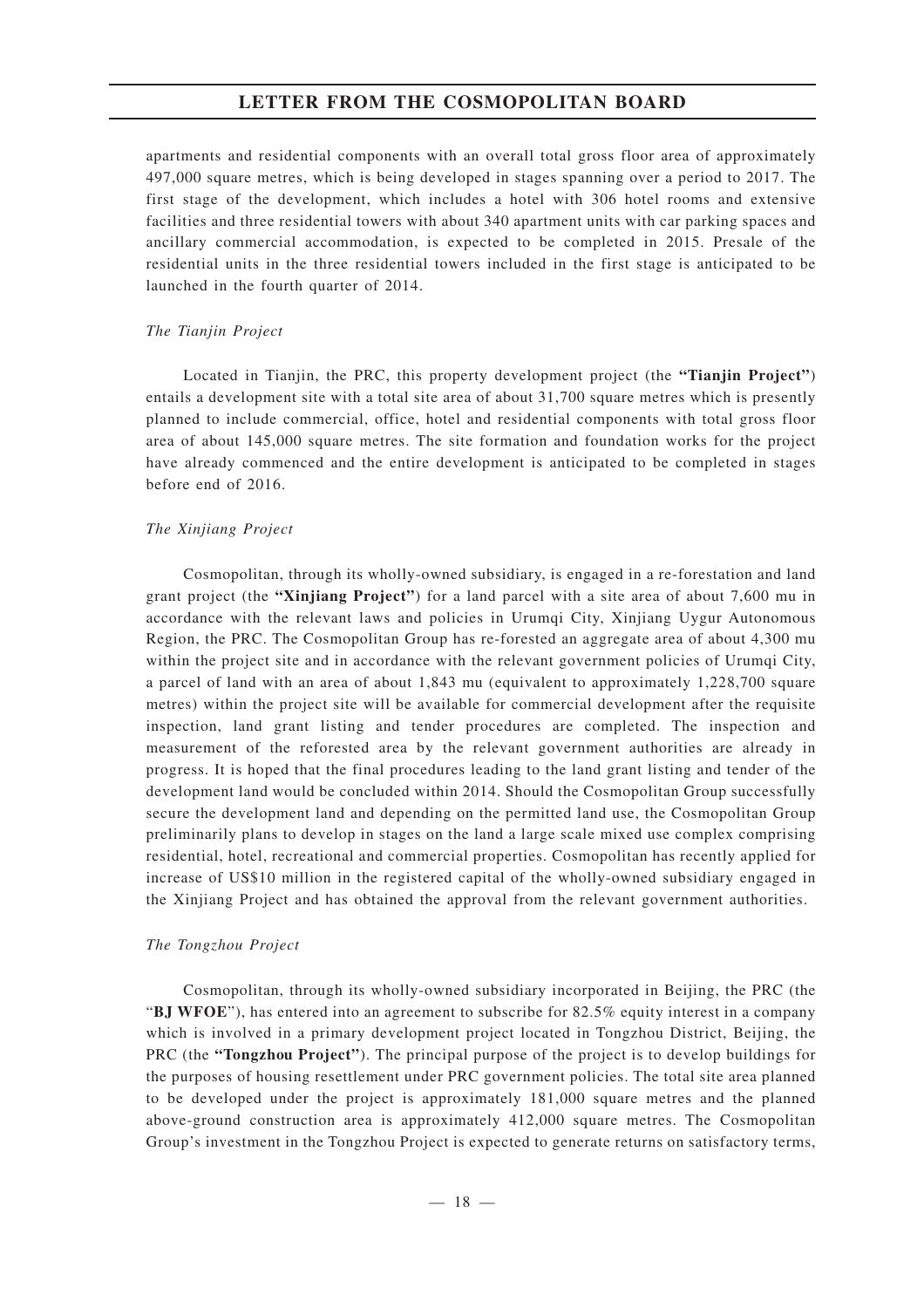which will have support from the PRC government. Moreover, the undertaking of the project is also expected to strengthen the Cosmopolitan Group's experience in the management of primary land development projects and foster its relationship with the PRC government authorities in furtherance of its future strategic business development in the PRC. The Cosmopolitan Group has recently applied for increase of approximately RMB200 million in the registered capital of the BJ WFOE with a view to strengthening and capitalising the BJ WFOE for potential investment in other property development and investment projects in the PRC. In the meantime, the BJ WFOE is negotiating a supplemental agreement with the contracting party to further agree on the timing and conditions for the BJ WFOE to complete the aforesaid subscription of equity interest.

#### *The Wuxi Project*

With a view to expanding the Cosmopolitan Group's property portfolio and business coverage in the PRC, the Cosmopolitan Group entered into on 31 October 2013 a Co-operation Agreement for Business and Investment Encouragement with Wuxi Huishan District People's Government and Wuxi Metro Xizhang Area Commission for a parcel of land of about 937 mu (equivalent to approximately 624,270 square metres) located in Huishan District, Wuxi City, Jiangsu Province, the PRC (the **"Wuxi Project"**). The Co-operation Agreement for the Wuxi Project is subject to certain terms to be agreed by the parties within six months of the date of the agreement. As at the Latest Practicable Date, the Cosmopolitan Group has not reached agreement in respect of certain terms with Wuxi Huishan District People's Government and Wuxi Metro Xizhang Area Commission. The Cosmopolitan Group intends to seek extension of such period to finalise and agree on such terms pursuant to the Co-operation Agreement.

Following a series of strategic acquisitions to enhance its asset base, profitability and growth prospects, the Cosmopolitan Directors consider that the Cosmopolitan Share Consolidation will consolidate value of the Cosmopolitan Shares and Cosmopolitan Share price to a level that would more reasonably reflect the increased scale of the business. The adjusted Cosmopolitan Share price upon the Cosmopolitan Share Consolidation becoming effective would also be more comparable with companies of similar size and market capitalisation, which in turn may attract more potential investors and expand the shareholder base of Cosmopolitan. Accordingly, the Cosmopolitan Directors are of the view that the Cosmopolitan Share Consolidation is in the interests of Cosmopolitan and the Cosmopolitan Shareholders as a whole. Save for the necessary professional expenses and printing charges for the implementation of the Cosmopolitan Share Consolidation, the implementation of the Cosmopolitan Share Consolidation will not materially alter the underlying assets, business operation, management or financial position of Cosmopolitan and the interests and rights of the Cosmopolitan Shareholders.

The total gross proceeds of the issue of the Cosmopolitan Open Offer Shares and/or the Cosmopolitan Convertible Preference Shares from the Cosmopolitan Open Offer will be approximately HK\$439.8 million. After taking into account the total estimated expenses of approximately HK\$3.5 million, the net proceeds of the issue of the Cosmopolitan Open Offer Shares and/or the Cosmopolitan Convertible Preference Shares from the Cosmopolitan Open Offer (after deducting expenses) are estimated to be approximately HK\$436.3 million (representing a net price of approximately HK\$0.099 per Cosmopolitan Open Offer Share and/or per Cosmopolitan Convertible Preference Share). The net proceeds of the issue of the Cosmopolitan Open Offer Shares and/or the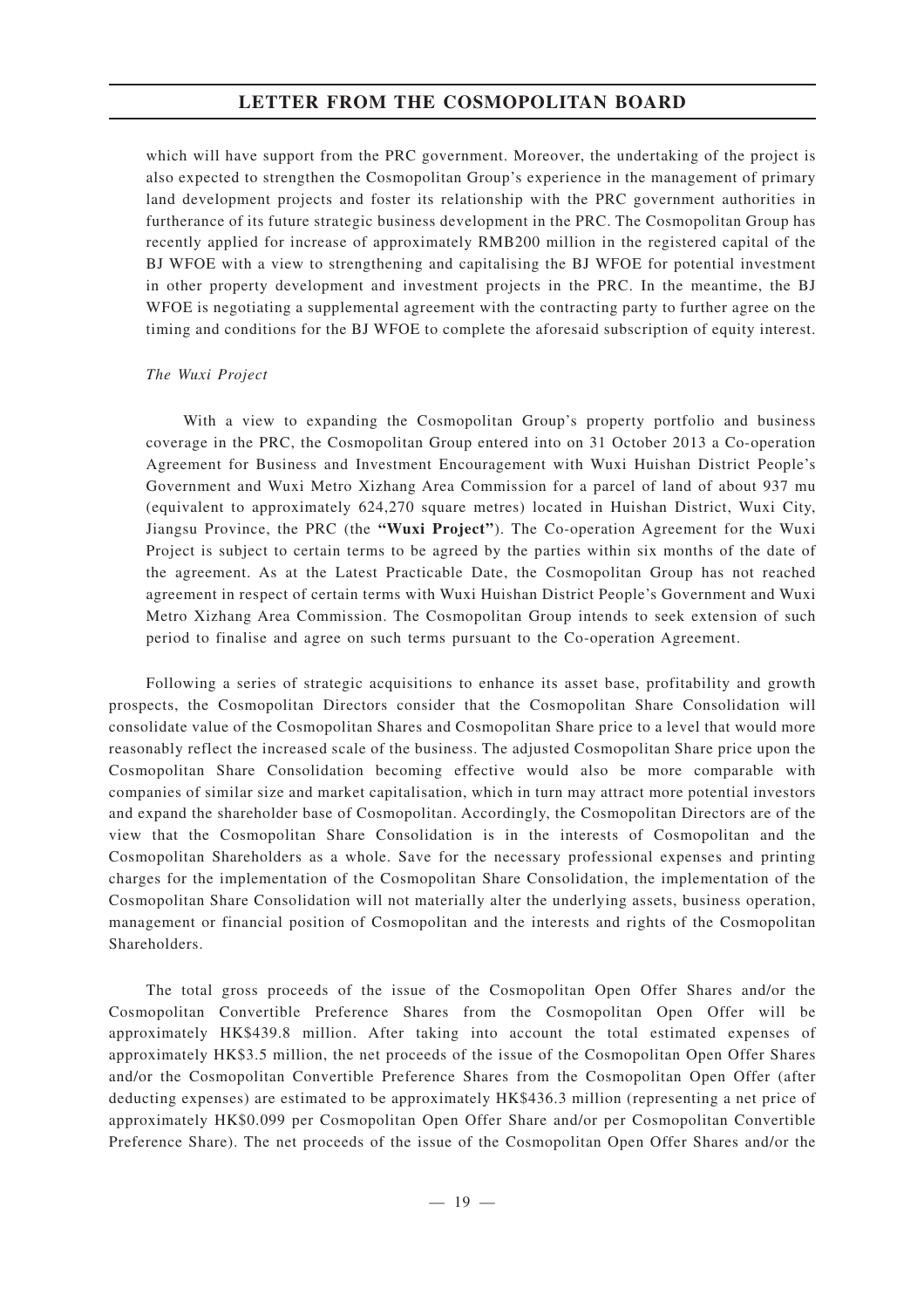Cosmopolitan Convertible Preference Shares from the Cosmopolitan Open Offer are intended to be applied in the following manners, as and when the net proceeds are available: (i) as to approximately HK\$80 million for applying toward the increase of the registered capital for the wholly-owned subsidiary of Cosmopolitan involved in the Xinjiang Project; (ii) as to approximately HK\$250 million for applying toward the increase of the registered capital of the BJ WFOE; and (iii) as to the remainder of the net proceeds for general working capital.

The gross proceeds of the issue of the Cosmopolitan Convertible Bonds will be HK\$500 million, which are intended to be applied by the Cosmopolitan Group towards (i) repayment in full of HK\$200 million outstanding facility to the Paliburg Group; and (ii) partial settlement of HK\$300 million consideration payable to the P&R Group.

The gross proceeds of the possible issue of the Cosmopolitan Optional Convertible Bonds will be up to HK\$500 million, which are presently intended to be applied by the Cosmopolitan Group for general working capital.

The Cosmopolitan Directors have considered alternative means for the Cosmopolitan Group to raise funds other than the Cosmopolitan Open Offer, including but not limited to, debt financing, placing of new shares and rights issue. However, taking into consideration that (i) debt financing or bank loan would result in additional interest burden to the Cosmopolitan Group; (ii) placing of new shares would only be available to certain placees who were not necessarily the existing Cosmopolitan Shareholders and would dilute their shareholdings in Cosmopolitan; and (iii) although rights issue was similar to the Cosmopolitan Open Offer except that it enabled the Cosmopolitan Shareholders to trade in nil-paid rights, trading arrangement needed to be set up with the share registrar at the expense of Cosmopolitan and extra administrative work from Cosmopolitan would be involved, Cosmopolitan is of the view that the Cosmopolitan Open Offer is fair and reasonable and in the interests of Cosmopolitan and the Cosmopolitan Shareholders as a whole.

The Cosmopolitan Open Offer is on a fully underwritten basis, which removes to a certain degree the completion risk associated with a fund raising exercise. Cosmopolitan has considered the possibility of engaging third party underwriter(s) in respect of the Cosmopolitan Open Offer. Having considered that (i) the size of the fund raising and the extended timetable to accommodate the Cosmopolitan Shareholders' approval for the Cosmopolitan Open Offer would have made it difficult, in the current market conditions, to secure a third party underwriter for the Cosmopolitan Open Offer; and (ii) no underwriting commission will be charged by the Underwriter in respect of the Cosmopolitan Open Offer, the Cosmopolitan Board considers that the entering into of the Underwriting Agreement with the Underwriter is in the interests of Cosmopolitan and the Cosmopolitan Shareholders as a whole.

The issue of the Cosmopolitan Convertible Bonds effectively refinances (i) the outstanding amount of HK\$200 million due to the Paliburg Group under a standby facility which currently bears an interest of around 7% per annum and is repayable by June 2015; and (ii) the partial consideration payable to the P&R Group in the amount of HK\$300 million which bears an interest of 5% per annum and is repayable by September 2016, with lower interest of 2.5% per annum and longer maturity (i.e.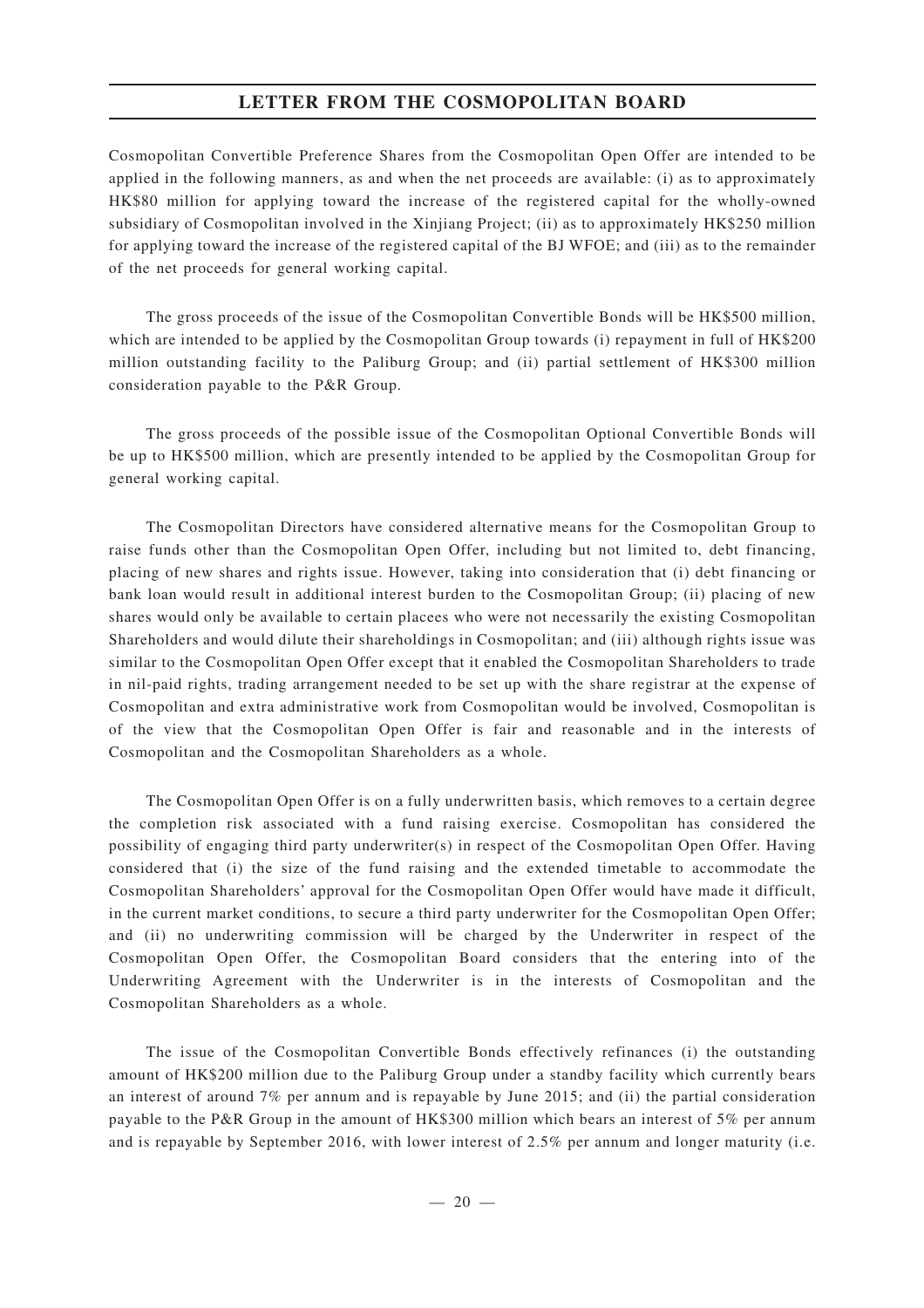three years from the date of issue). The issue of the Cosmopolitan Convertible Bonds is expected to lower the interest expenses of the Cosmopolitan Group and refinance the existing indebtedness of the Cosmopolitan Group with an extended maturity profile, yet without resulting in an immediate dilution effect on the shareholding of the existing Cosmopolitan Shareholders.

The issue of the Cosmopolitan Convertible Bonds and the possible issue of the Cosmopolitan Optional Convertible Bonds were both provided under the Cosmopolitan Convertible Bonds Subscription Agreement, and that the granting of the option for the possible issue of the Cosmopolitan Optional Convertible Bonds had been determined after taking into consideration the aforesaid merits of the issue of the Cosmopolitan Convertible Bonds. Similar to the Cosmopolitan Convertible Bonds, the Cosmopolitan Optional Convertible Bonds, when issued, will provide funding for the Cosmopolitan Group with lower interest of 3.5% per annum and with an extended maturity profile as compared to the existing indebtedness of the Cosmopolitan Group. Furthermore, the issue of the Cosmopolitan Optional Convertible Bonds will not result in an immediate dilution effect on the shareholding of the existing Cosmopolitan Shareholders. In addition, the Cosmopolitan Board is of the view that the granting of the option for the possible issue of the Cosmopolitan Optional Convertible Bonds provides the P&R Group, being the controlling shareholder of Cosmopolitan with a close understanding of the Cosmopolitan Group's property projects and the respective financing needs, with flexibility in funding the Cosmopolitan Group as and when considered appropriate since the Chengdu Project and the Tianjin Project are estimated to span over a development period up to around 2017 with other new projects underway.

The Cosmopolitan Board considers that the financial position of the Cosmopolitan Group will be improved with the support of the funding to be raised under the Cosmopolitan Open Offer, the issue of the Cosmopolitan Convertible Bonds and the possible issue of the Cosmopolitan Optional Convertible Bonds. The Cosmopolitan Directors (including the independent non-executive Cosmopolitan Directors whose view is set out in the letter from the Cosmopolitan Independent Board Committee in this circular) consider that the Cosmopolitan Open Offer is in the interests of Cosmopolitan and the Cosmopolitan Shareholders as a whole. The Cosmopolitan Open Offer provides an equitable means for the Cosmopolitan Shareholders to participate in the future development of Cosmopolitan and an opportunity to the Cosmopolitan Shareholders to maintain their respective pro-rata shareholding interests in Cosmopolitan. They also consider that the issue of the Cosmopolitan Convertible Bonds and the granting of an option to P&R Group in respect of the possible issue of the Cosmopolitan Optional Convertible Bonds are in the interests of Cosmopolitan and the Cosmopolitan Shareholders as a whole.

The P&R Group is principally engaged in the development of real estate projects for sale and/or leasing and the undertaking of related investment and financing activities including the acquisition or making of any investments (directly or indirectly) in the securities of or interests in, or extending loans to, any private, public or listed corporations or undertakings that have interests in real estate projects or other financing activities where the underlying assets or security comprise real estate properties.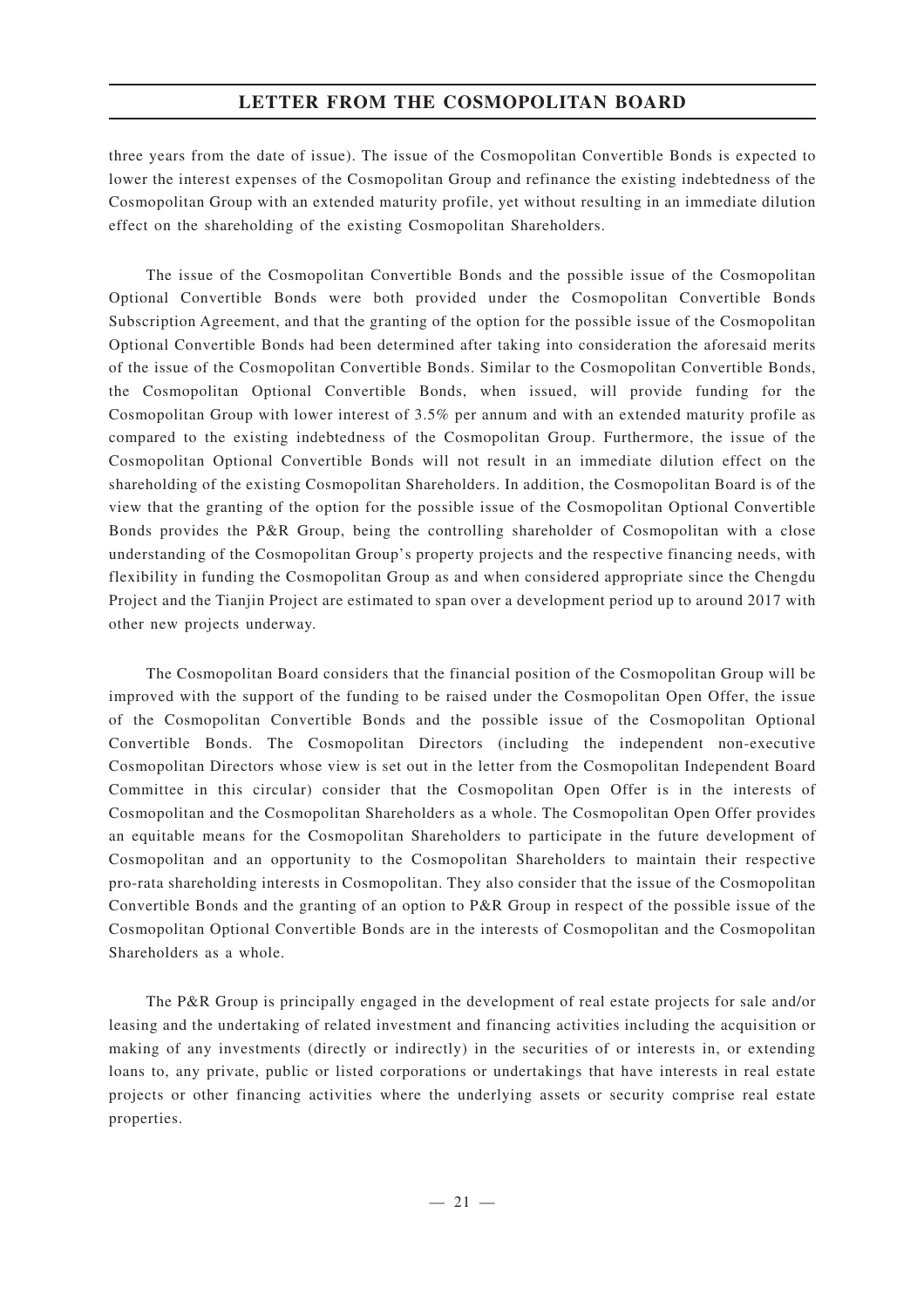# **(G) FINANCIAL EFFECTS OF THE COSMOPOLITAN OPEN OFFER, THE ISSUE OF THE COSMOPOLITAN CONVERTIBLE BONDS AND THE POSSIBLE ISSUE OF THE COSMOPOLITAN OPTIONAL CONVERTIBLE BONDS**

#### **The Cosmopolitan Open Offer**

#### (i) *Net tangible assets*

With reference to the unaudited pro forma financial information of the Cosmopolitan Group as set out in the Appendix V to this circular, the audited consolidated net tangible assets attributable to the Cosmopolitan Shareholders as at 31 December 2013 was approximately HK\$1,379,018,000. After taking into account the net proceeds from the Cosmopolitan Open Offer of approximately HK\$436.3 million, the unaudited pro forma adjusted consolidated net tangible assets attributable to the Cosmopolitan Shareholders as at 31 December 2013 would increase to approximately HK\$1,815,278,000.

Based on the assumptions set out in the unaudited pro forma financial information of the Cosmopolitan Group as set out in the Appendix V to this circular, upon closing of the Cosmopolitan Open Offer, the total number of Cosmopolitan Consolidated Shares shall be increased to 6,596,414,283, the unaudited pro forma adjusted consolidated net tangible assets attributable to the Cosmopolitan Shareholders per Cosmopolitan Consolidated Share would decrease from approximately HK\$0.63 (based on 2,198,804,761 Cosmopolitan Consolidated Shares in issue as at 31 December 2013 (assuming Cosmopolitan Share Consolidation became effective on 31 December 2013)) to approximately HK\$0.28.

#### (ii) *Liquidity*

The cash and bank balances together with the time deposits of the Cosmopolitan Group as at 31 December 2013 were approximately HK\$399.57 million, of which approximately RMB297 million (equivalent to approximately HK\$370 million) has been earmarked for the Tongzhou Project, as disclosed in the announcement of the Cosmopolitan published on 26 February 2014. Upon closing of the Cosmopolitan Open Offer, Cosmopolitan would raise net proceeds of approximately HK\$436.3 million. The cash and bank balances and net current assets of the Cosmopolitan Group are expected to increase.

#### (iii) *Leverage*

As at 31 December 2013, excluding the considerations payable to the vendors for acquisition of the property projects, the Cosmopolitan Group had cash and bank balances and time deposits (including pledged time deposits and bank balances), net of bank borrowings, of approximately HK\$389.1 million. The net gearing ratio of the Cosmopolitan Group as at 31 December 2013 was approximately 58.1% (calculated based on the total borrowings (including the considerations payable to the vendors for acquisition of the property projects) net of cash and bank balances and time deposits over total assets according to the annual report of Cosmopolitan for the nine months ended 31 December 2013). Upon closing of the Cosmopolitan Open Offer, the capital base of the Cosmopolitan Group would be enlarged whilst the borrowings of the Cosmopolitan Group are not expected to change immediately after closing. As such, the leverage of the Cosmopolitan Group is expected to improve upon closing of the Cosmopolitan Open Offer.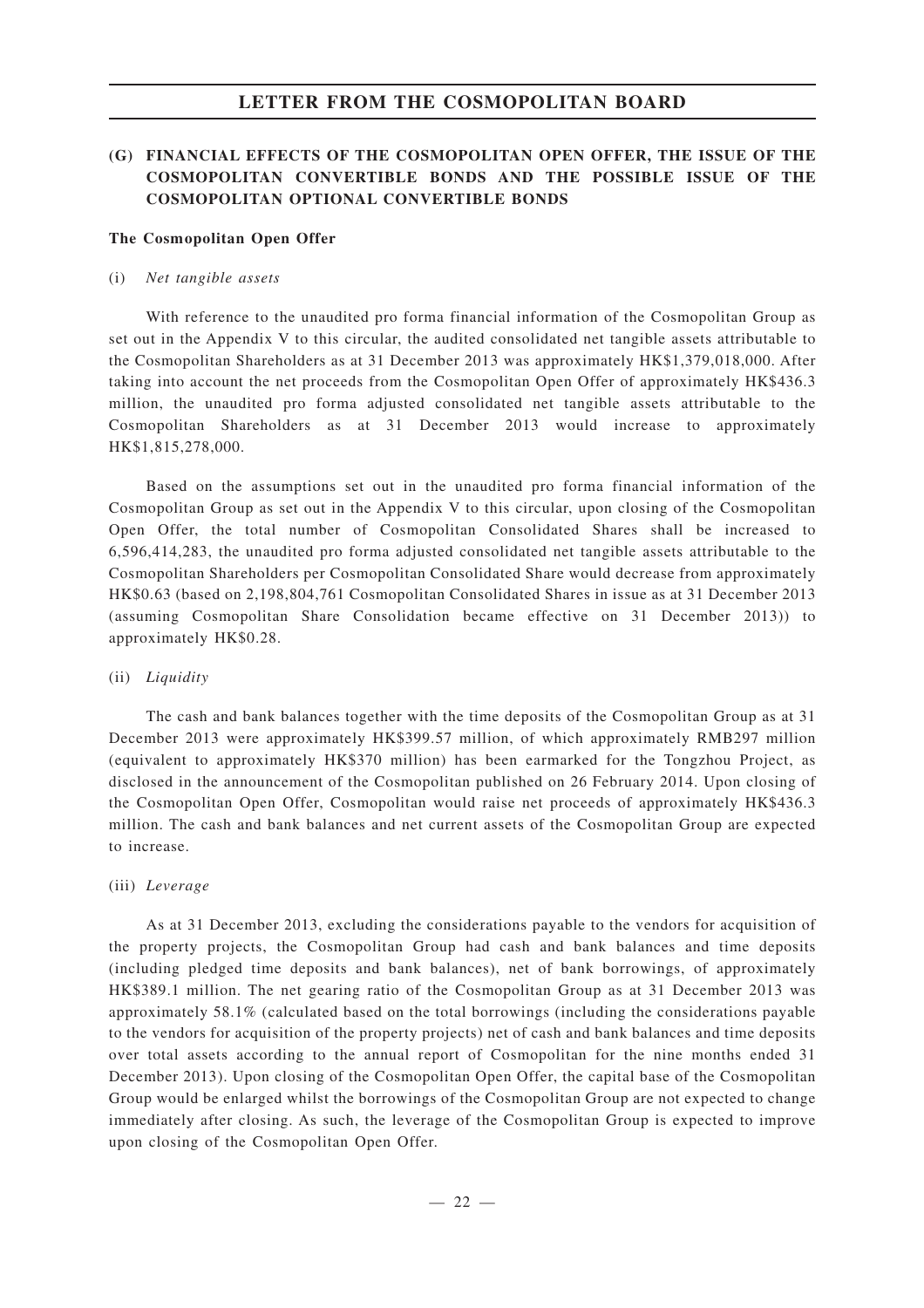## **The issue of the Cosmopolitan Convertible Bonds and the possible issue of the Cosmopolitan Optional Convertible Bonds**

On issuance of the Cosmopolitan Convertible Bonds and, if applicable, the Cosmopolitan Optional Convertible Bonds, the fair values of the liability components are determined using a market rate for equivalent non-convertible bonds, and these amount are carried as long term liabilities on the amortised cost basis until extinguished on conversion or redemption. The remainders of the proceeds are allocated to the conversion options embedded in the Cosmopolitan Convertible Bonds and the Cosmopolitan Optional Convertible Bonds and are recognised and included in shareholders' equity. The carrying amount of these conversion options will not be remeasured in subsequent years.

The option to subscribe for the Cosmopolitan Optional Convertible Bonds will be recognised as a derivative financial liability and measured at fair value upon granting of such option. This derivative financial liability is remeasured at each subsequent reporting date with changes in fair value recognised in consolidated statement of profit or loss. As at 31 May 2014, being the latest practicable date for illustrative purpose, the fair value of the option to subscribe for the Cosmopolitan Optional Convertible Bonds amounted to approximately HK\$64.1 million. The fair value of the aforesaid option was determined by a valuer independent of Cosmopolitan after taking into account the terms of the option and the Cosmopolitan Optional Convertible Bonds and the available parameters as of 31 May 2014, including (i) the price per Cosmopolitan Share; (ii) the historical volatility of the Cosmopolitan Shares; (iii) the yield of Hong Kong Exchange Fund Note as the risk-free rate; (iv) dividend yield of Cosmopolitan; and (v) the credit rating of Cosmopolitan. The Cosmopolitan Shareholders should be aware that the actual fair value of the option will be determined based on the available parameters as of the date of granting of the option.

### **(H) FINANCIAL AND TRADING PROSPECT OF THE COSMOPOLITAN GROUP**

After all the then outstanding convertible bonds in an aggregate principal amount of HK\$541.5 million were fully converted into new ordinary shares of Cosmopolitan in September 2013, the capital base of Cosmopolitan has been substantially enlarged and strengthened.

The Cosmopolitan Group considers that the gradual consolidation of the real estate sector in the PRC is healthy and beneficial for its stable development. Having regard to the growing affluence and the increasing size of the population, the Cosmopolitan Group is optimistic that the property market in the PRC in the long term will remain prosperous and will continue to actively seek any investment opportunities that may become available at reasonable and acceptable terms.

Both the Chengdu Project and the Tianjin Project are currently free of any external borrowings and it is anticipated that substantial proceeds will be generated from the presale and/or sale of their component parts over the period of the next two years, a majority portion of which may be utilised to pay off the outstanding considerations payable for the acquisition of the two projects. Nevertheless, given the planned continuing expansion of its asset portfolio, the Cosmopolitan Group will review possible avenues to further expand its capital base at appropriate times.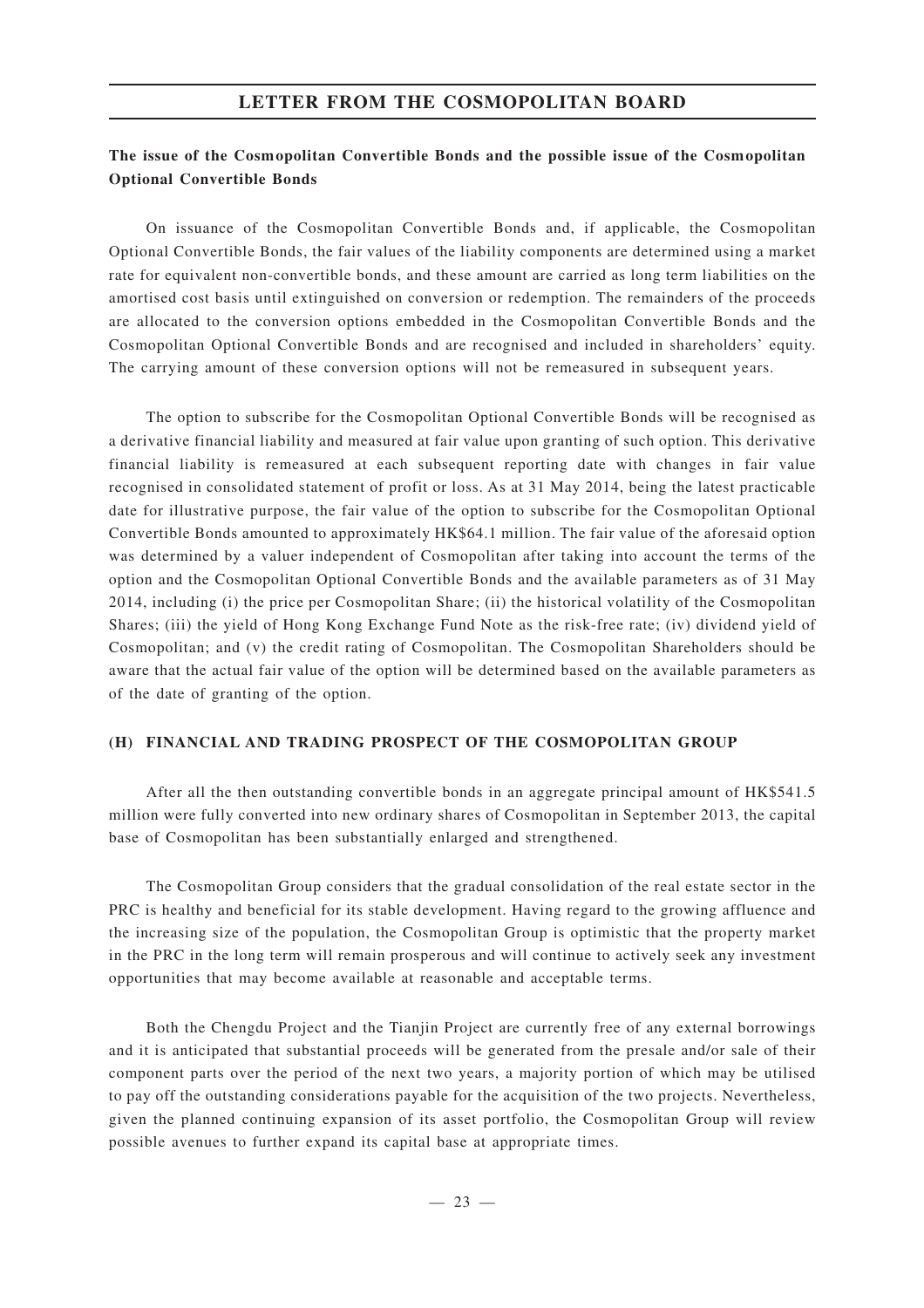The Cosmopolitan Directors anticipate that when all the projects presently undertaken by the Cosmopolitan Group are gradually developed and completed, significant revenues and profits will be generated for the Cosmopolitan Group over the coming few years.

### **(I) PREVIOUS FUND RAISING EXERCISES OF COSMOPOLITAN**

In July 2013, the Cosmopolitan Group issued the zero coupon guaranteed convertible bonds maturing in September 2013 in the principal amount of HK\$100 million to each of the Paliburg Group and the Regal Group. Such convertible bonds were fully converted into Cosmopolitan Shares in September 2013. The proceeds from the issue of the convertible bonds had been applied as general working capital by the Cosmopolitan Group.

No fund raising exercise was conducted by Cosmopolitan by way of issue of equity securities in the past 12 months immediately preceding the announcement of Cosmopolitan on 30 April 2014 in relation to, among others, the Cosmopolitan Open Offer.

### **(J) CLOSURE OF REGISTER OF MEMBERS OF COSMOPOLITAN**

It is expected that the register of members of Cosmopolitan will be closed from Friday, 18 July 2014 to Monday, 21 July 2014 (both dates inclusive) to determine the Cosmopolitan Open Offer Entitlements.

### **(K) LISTING RULES IMPLICATIONS**

The Cosmopolitan Share Consolidation is subject to the Cosmopolitan Shareholders' approval at the Cosmopolitan EGM and no Cosmopolitan Shareholders are required to abstain from voting on the resolution in relation to the Cosmopolitan Share Consolidation. Since the Cosmopolitan Open Offer will increase the issued share capital of Cosmopolitan by more than 50% within the twelve-month period immediately preceding the announcement of the Cosmopolitan Open Offer dated 30 April 2014, the Cosmopolitan Open Offer is conditional on the approval by the Cosmopolitan Independent Shareholders at the Cosmopolitan EGM by an ordinary resolution on which the controlling Cosmopolitan Shareholder and its associates, being subsidiaries of P&R, which held in aggregate 14,845,167,190 Cosmopolitan Shares, representing approximately 67.5% issued share capital of Cosmopolitan as at the Latest Practicable Date, are required to abstain from voting on the resolution in relation to the Cosmopolitan Open Offer. The issue of the Cosmopolitan Convertible Bonds and the possible issue of the Cosmopolitan Optional Convertible Bonds to the P&R Group constitute connected transactions for Cosmopolitan and therefore are subject to the reporting, announcement and independent shareholder's approval requirements under Chapter 14A of the Listing Rules. P&R and its associates are required to abstain from voting on the relevant resolution in relation to the issue of the Cosmopolitan Convertible Bonds and the possible issue of the Cosmopolitan Optional Convertible Bonds.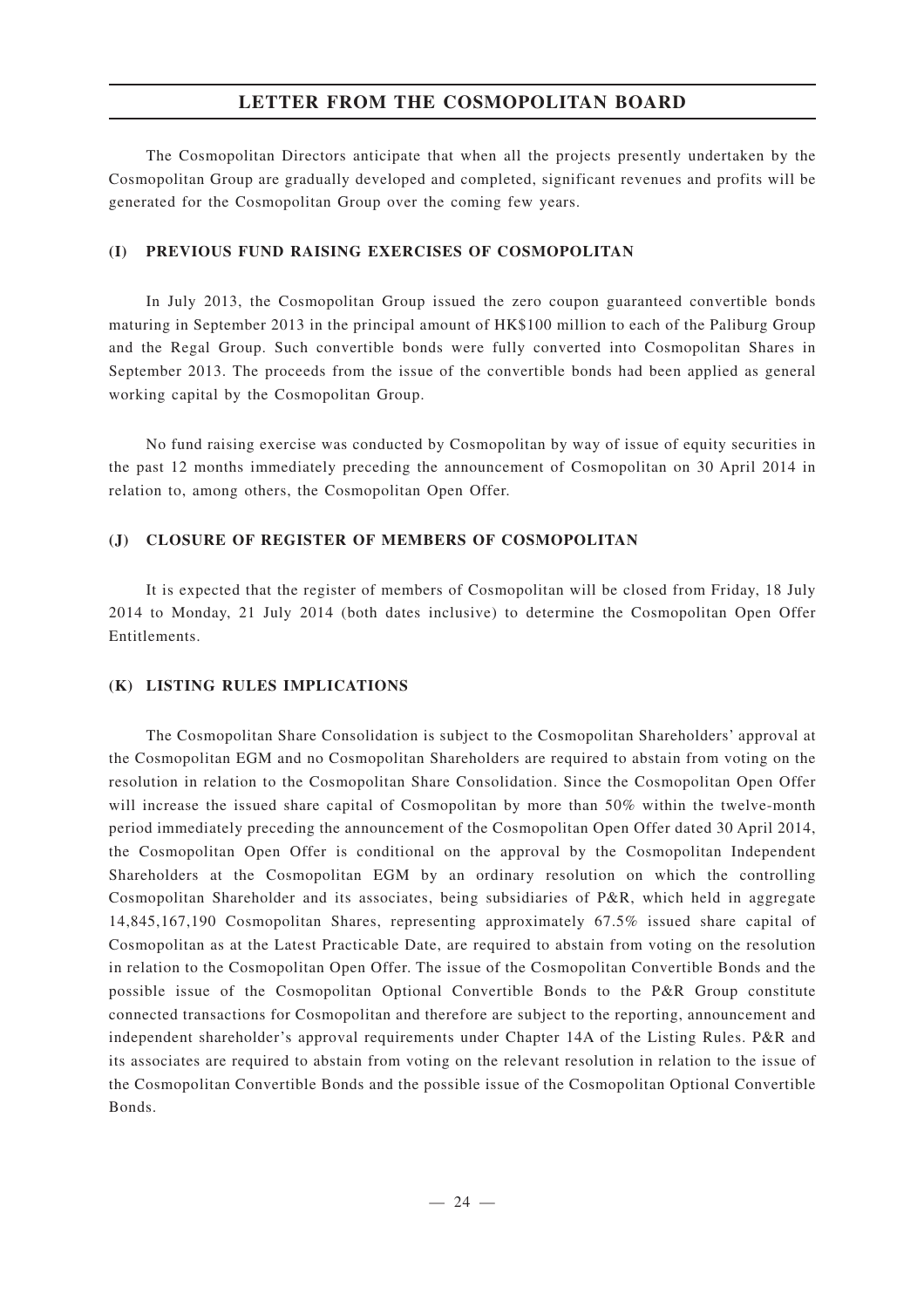The Cosmopolitan Independent Board Committee comprising Ms. Judy Chen Qing, Mr. Lee Choy Sang and Mr. David Li Ka Fai, all being independent non-executive Cosmopolitan Directors, has been established to advise the Cosmopolitan Independent Shareholders in respect of (i) the proposed Cosmopolitan Open Offer; and (ii) the proposed issue of the Cosmopolitan Convertible Bonds and the possible issue of the Cosmopolitan Optional Convertible Bonds. As Ms. Alice KAN Lai Kuen and Hon. Abraham SHEK Lai Him, GBS, JP, both independent non-executive Cosmopolitan Directors, are an independent non-executive director of Regal and Paliburg respectively, they are excluded from the Cosmopolitan Independent Board Committee. Goldin has been appointed to advise the Cosmopolitan Independent Board Committee and the Cosmopolitan Independent Shareholders in the same respect.

### **(L) COSMOPOLITAN EGM**

A notice convening the Cosmopolitan EGM to be held at Regal Hongkong Hotel, 88 Yee Wo Street, Causeway Bay, Hong Kong on Monday, 14 July 2014 at 11:15 a.m. at which resolutions will be proposed to consider and, if thought fit, approve (i) the proposed Cosmopolitan Share Consolidation; (ii) the proposed Cosmopolitan Open Offer; and (iii) the proposed issue of the Cosmopolitan Convertible Bonds and the possible issue of the Cosmopolitan Optional Convertible Bonds, are set out on pages EGM-1 to EGM-10 of this circular.

Your attention is drawn to the letter from the Cosmopolitan Independent Board Committee set out on pages 27 to 28 of this circular containing its recommendation to the Cosmopolitan Independent Shareholders in relation to (i) the proposed Cosmopolitan Open Offer; and (ii) the proposed issue of the Cosmopolitan Convertible Bonds and the possible issue of the Cosmopolitan Optional Convertible Bonds, and the letter of advice from Goldin set out on pages 29 to 64 of this circular containing its advice to the Cosmopolitan Independent Board Committee and the Cosmopolitan Independent Shareholders in the same respect. The Cosmopolitan Independent Board Committee, having taken into account the advice of Goldin, considers that the terms of (i) the proposed Cosmopolitan Open Offer; and (ii) the proposed issue of the Cosmopolitan Convertible Bonds and the possible issue of the Cosmopolitan Optional Convertible Bonds, are on normal commercial terms and fair and reasonable so far as the Cosmopolitan Shareholders are concerned and are in the interests of Cosmopolitan and the Cosmopolitan Shareholders as a whole. Accordingly, the Cosmopolitan Independent Board Committee recommends the Cosmopolitan Independent Shareholders to vote in favour of the ordinary resolutions relating to (i) the proposed Cosmopolitan Open Offer; and (ii) the proposed issue of the Cosmopolitan Convertible Bonds and the possible issue of the Cosmopolitan Optional Convertible Bonds, at the Cosmopolitan EGM.

A form of proxy for use at the Cosmopolitan EGM is enclosed to this circular. Whether or not you propose to attend the Cosmopolitan EGM, you are requested to complete and return the enclosed form of proxy in accordance with the instructions printed thereon to Cosmopolitan's share registrar and transfer office in Hong Kong, Computershare Hong Kong Investor Services Limited at 17M Floor, Hopewell Centre, 183 Queen's Road East, Wan Chai, Hong Kong as soon as possible and in any event not less than 48 hours before the time appointed for holding the Cosmopolitan EGM or any adjournment thereof. Completion and return of the form of proxy will not preclude you from attending and voting in person at the Cosmopolitan EGM and any adjournment thereof, should you so wish.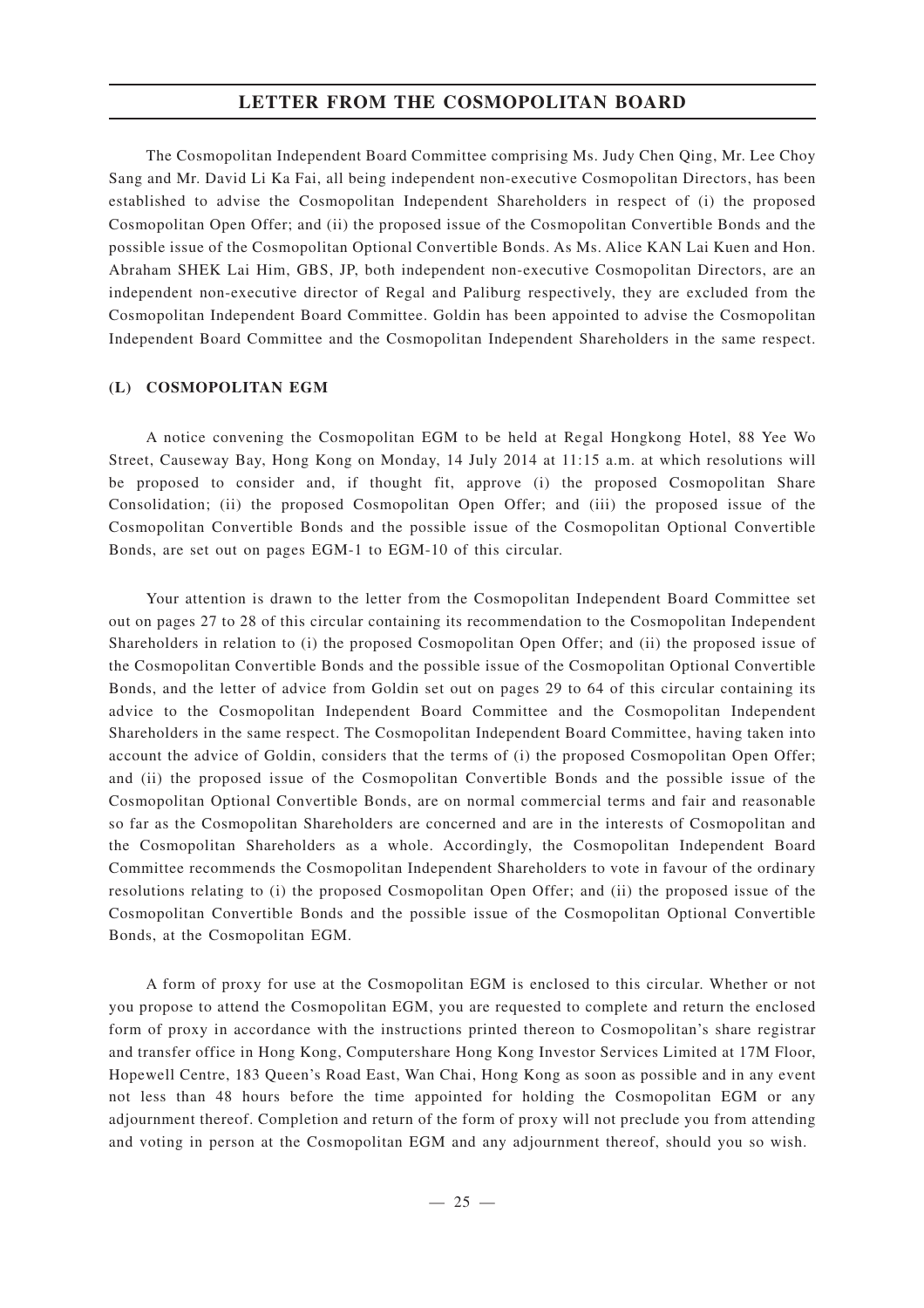Cosmopolitan will send the Cosmopolitan Open Offer Documents to the Cosmopolitan Qualifying Shareholders and the Cosmopolitan Prospectus, for information only, to the Excluded Cosmopolitan Shareholders as soon as practicable if the relevant resolutions are passed at the Cosmopolitan EGM, and in accordance with the requirements of the Listing Rules, on or before Thursday, 24 July 2014.

## **(M) FURTHER INFORMATION**

Your attention is drawn to the other information set out in the appendices to this circular.

Yours faithfully, For and on behalf of the board of **COSMOPOLITAN INTERNATIONAL HOLDINGS LIMITED Lo Yuk Sui** *Chairman*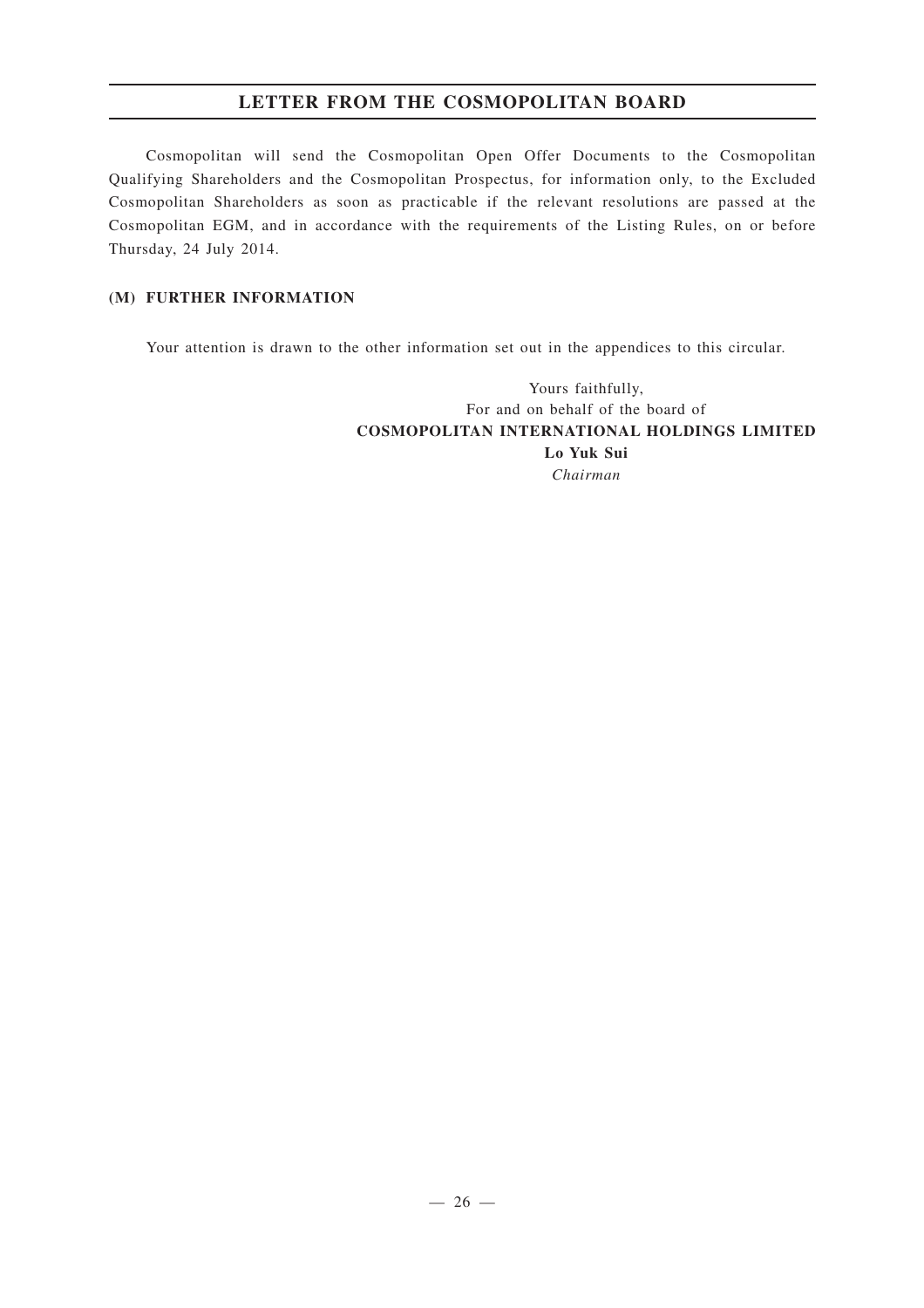# **LETTER FROM THE COSMOPOLITAN INDEPENDENT BOARD COMMITTEE**

*The following is the text of the letter from the Cosmopolitan Independent Board Committee setting out its recommendation to the Cosmopolitan Independent Shareholders in relation to (i) the proposed Cosmopolitan Open Offer; and (ii) the proposed issue of the Cosmopolitan Convertible Bonds and the possible issue of the Cosmopolitan Optional Convertible Bonds, prepared for the purpose of incorporation in this circular.*



20 June 2014

*To the Cosmopolitan Independent Shareholders*

Dear Sir or Madam,

# **(I) PROPOSED COSMOPOLITAN OPEN OFFER OF COSMOPOLITAN OPEN OFFER SHARES AND/OR COSMOPOLITAN CONVERTIBLE PREFERENCE SHARES**

## **AND**

# **(II) PROPOSED ISSUE OF COSMOPOLITAN CONVERTIBLE BONDS AND POSSIBLE ISSUE OF COSMOPOLITAN OPTIONAL CONVERTIBLE BONDS**

## **INTRODUCTION**

We refer to the circular of Cosmopolitan International Holdings Limited dated 20 June 2014 (the "**Circular**"), of which this letter forms part. Unless specified otherwise, capitalised terms used herein shall have the same meanings as those defined in the Circular.

We have been appointed by the Cosmopolitan Board to advise you on the terms of (i) the proposed Cosmopolitan Open Offer; and (ii) the proposed issue of the Cosmopolitan Convertible Bonds and the possible issue of the Cosmopolitan Optional Convertible Bonds. Goldin has been appointed as the independent financial adviser to advise you and us in the same regard. Details of their advice, together with the principal factors and reasons they have taken into consideration in giving such advice, are set out on pages 29 to 64 of the Circular. Your attention is also drawn to the letter from the Cosmopolitan Board in the Circular and the additional information set out in the appendices thereto.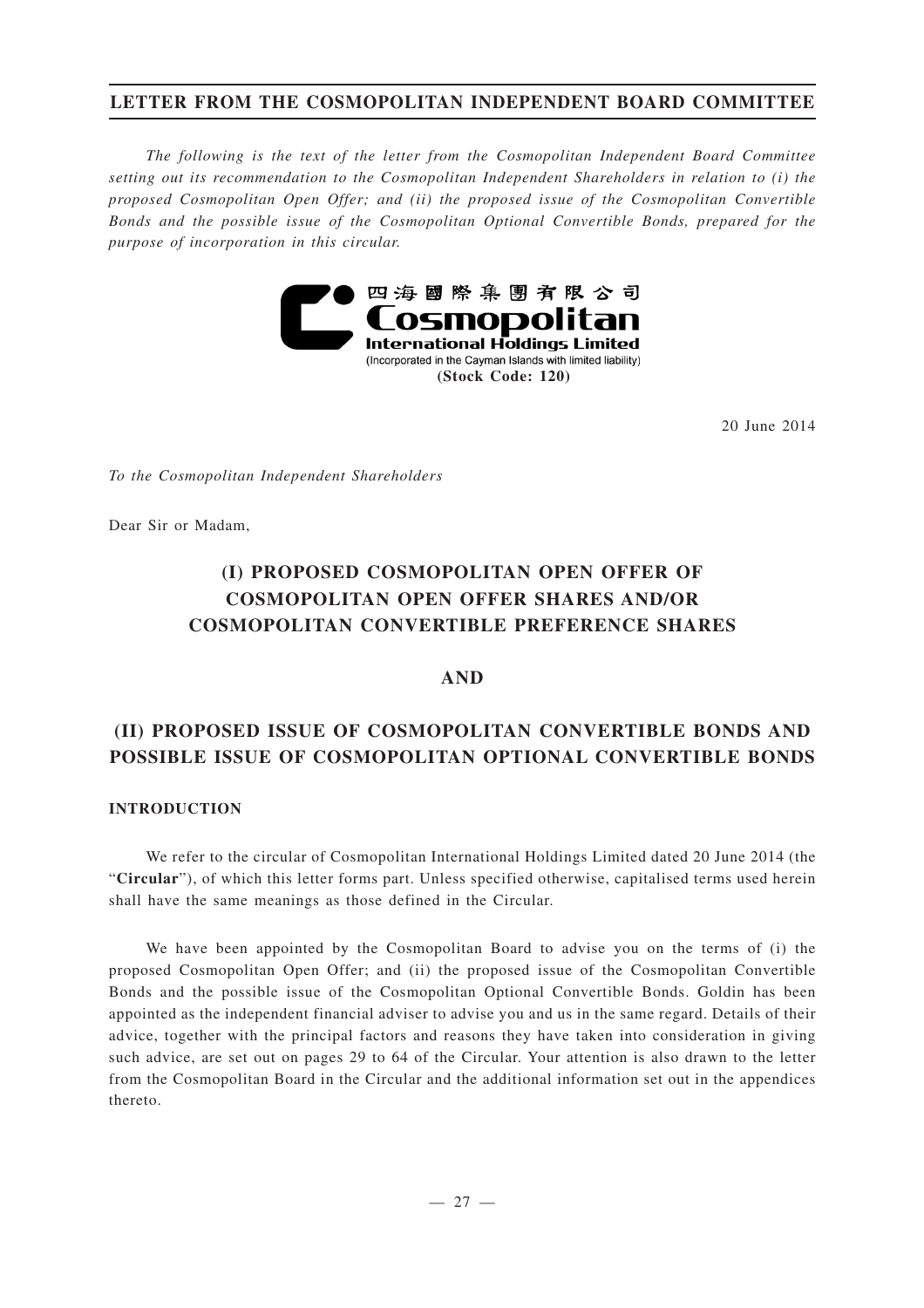# **LETTER FROM THE COSMOPOLITAN INDEPENDENT BOARD COMMITTEE**

### **RECOMMENDATION**

Having considered the terms of (i) the proposed Cosmopolitan Open Offer; and (ii) the proposed issue of the Cosmopolitan Convertible Bonds and the possible issue of the Cosmopolitan Optional Convertible Bonds and taking into account the independent advice of Goldin and the relevant information contained in the letter from the Cosmopolitan Board of the Circular, we are of the opinion that the terms of (i) the proposed Cosmopolitan Open Offer; and (ii) the proposed issue of the Cosmopolitan Convertible Bonds and the possible issue the Cosmopolitan Optional Convertible Bonds, are on normal commercial terms and fair and reasonable so far as the Cosmopolitan Independent Shareholders are concerned and are in the interests of Cosmopolitan and the Cosmopolitan Shareholders as a whole.

Accordingly, we recommend that you vote in favour of the ordinary resolutions to be proposed at the Cosmopolitan EGM to approve (i) the proposed Cosmopolitan Open Offer; and (ii) the proposed issue of the Cosmopolitan Convertible Bonds and the possible issue of the Cosmopolitan Optional Convertible Bonds.

Yours faithfully, For and on behalf of **Cosmopolitan Independent Board Committee Ms. Judy CHEN Qing Mr. LEE Choy Sang Mr. David LI Ka Fai**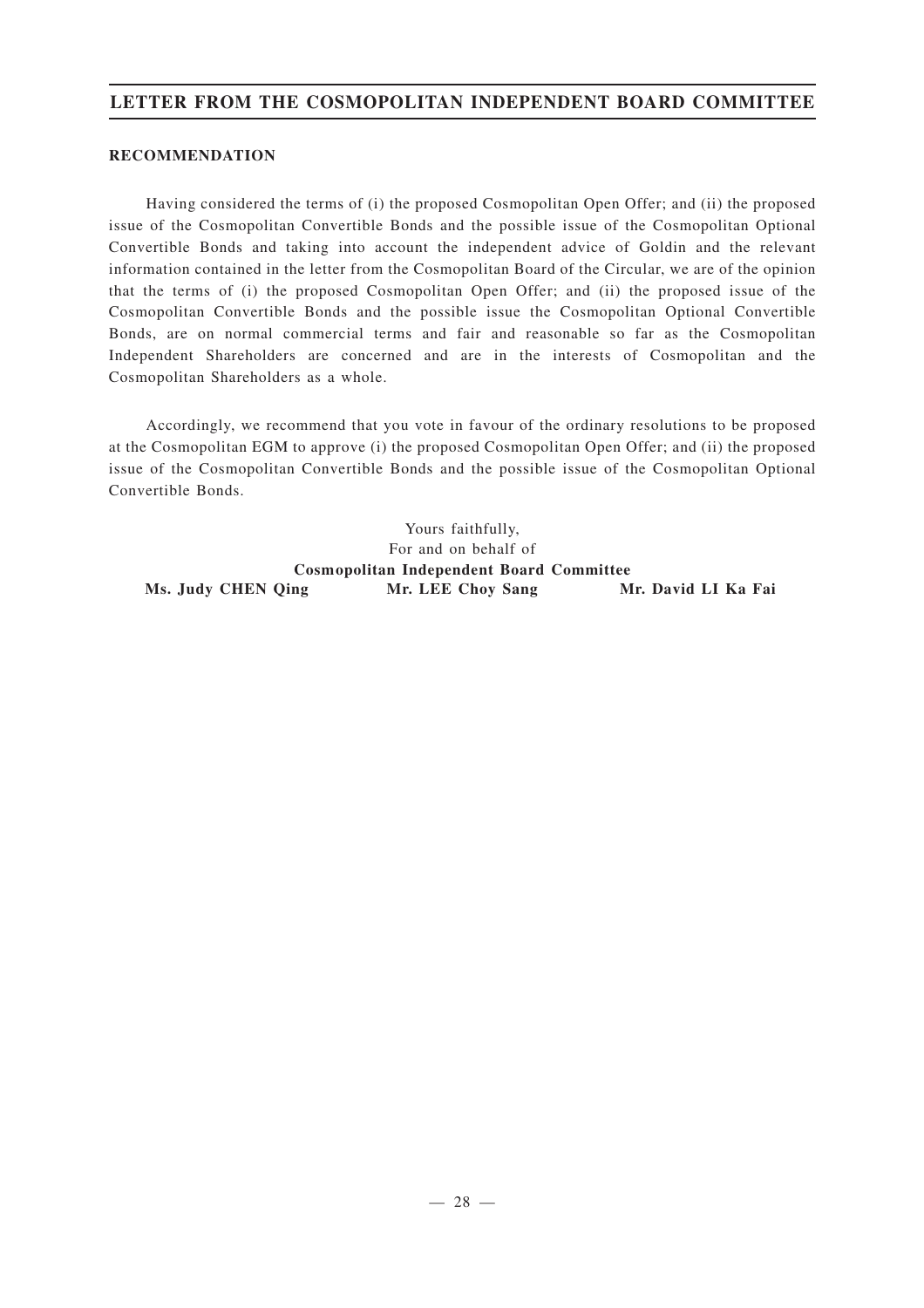# **LETTER FROM GOLDIN**

*The following is the full text of the letter from Goldin setting out the advice to the Cosmopolitan Independent Board Committee and the Cosmopolitan Independent Shareholders in respect of the Cosmopolitan Open Offer, the issue of the Cosmopolitan Convertible Bonds and the possible issue of the Cosmopolitan Optional Convertible Bonds which has been prepared for the purpose of inclusion in this circular.*





Goldin Financial Limited 23/F Two International Finance Centre 8 Finance Street Central Hong Kong

20 June 2014

*To the Cosmopolitan Independent Board Committee and the Cosmopolitan Independent Shareholders*

Dear Sirs,

# **PROPOSED COSMOPOLITAN OPEN OFFER OF COSMOPOLITAN OPEN OFFER SHARES AND/OR COSMOPOLITAN CONVERTIBLE PREFERENCE SHARES AND PROPOSED ISSUE OF COSMOPOLITAN CONVERTIBLE BONDS AND POSSIBLE ISSUE OF COSMOPOLITAN OPTIONAL CONVERTIBLE BONDS**

#### **INTRODUCTION**

We refer to our appointment as the Cosmopolitan Independent Financial Adviser to the Cosmopolitan Independent Board Committee and the Cosmopolitan Independent Shareholders in relation to the Cosmopolitan Open Offer, the issue of the Cosmopolitan Convertible Bonds and the possible issue of the Cosmopolitan Optional Convertible Bonds, details of which are contained in the letter from the Cosmopolitan Board (the "Letter from the Cosmopolitan Board") of the circular of Cosmopolitan dated 20 June 2014 (the "Cosmopolitan Circular") to the Cosmopolitan Shareholders, of which this letter forms part. Capitalised terms used in this letter shall have the same meanings as defined in the Cosmopolitan Circular unless the context requires otherwise.

The Cosmopolitan Independent Board Committee comprising Ms. Judy Chen Qing, Mr. Lee Choy Sang and Mr. David Li Ka Fai, who are the independent non-executive Cosmopolitan Directors, has been established to make recommendations to the Cosmopolitan Independent Shareholders as to whether the Cosmopolitan Open Offer, the issue of the Cosmopolitan Convertible Bonds and the possible issue of the Cosmopolitan Optional Convertible Bonds are on normal commercial terms and are fair and reasonable and whether the Cosmopolitan Open Offer, the issue of the Cosmopolitan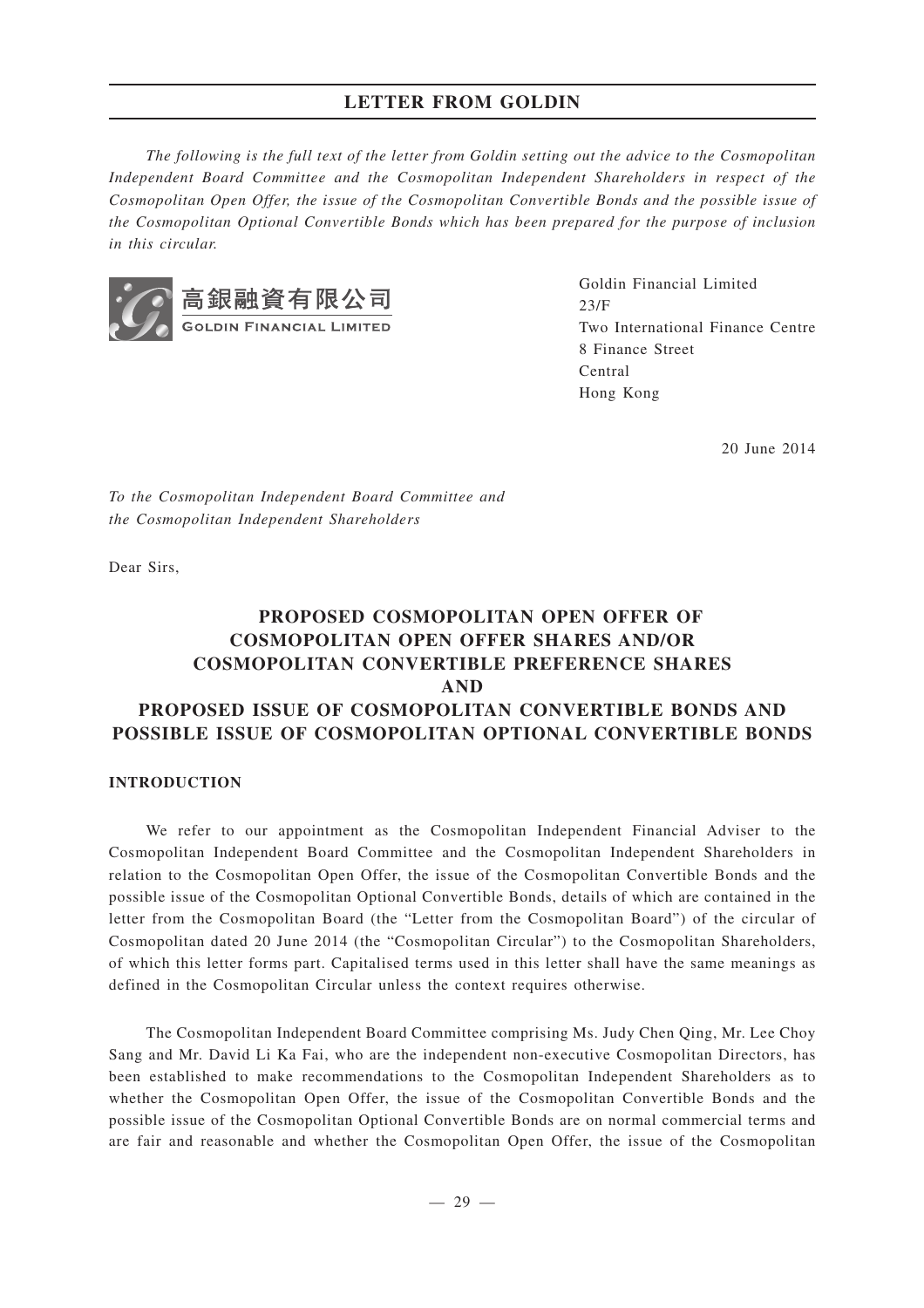### **LETTER FROM GOLDIN**

Convertible Bonds and the possible issue of the Cosmopolitan Optional Convertible Bonds are in the interests of Cosmopolitan and the Cosmopolitan Shareholders as a whole and to advise the Cosmopolitan Independent Shareholders on how to vote, taking into account the recommendations of the Cosmopolitan Independent Financial Adviser.

We, Goldin Financial Limited, have been appointed by Cosmopolitan as the independent financial adviser to advise the Cosmopolitan Independent Board Committee and the Cosmopolitan Independent Shareholders in relation to the Cosmopolitan Open Offer, the issue of the Cosmopolitan Convertible Bonds and the possible issue of the Cosmopolitan Optional Convertible Bonds, and to make recommendations as to, among others, whether the Cosmopolitan Open Offer, the issue of the Cosmopolitan Convertible Bonds and the possible issue of the Cosmopolitan Optional Convertible Bonds are on normal commercial terms and are fair and reasonable and in the interests of Cosmopolitan and the Cosmopolitan Shareholders as a whole and as to voting in respect of the relevant resolution at the Cosmopolitan EGM.

### **BASIS OF OUR ADVICE**

In formulating our opinion and recommendations, we have reviewed, inter alia, the joint announcement of Cosmopolitan, Century City, Paliburg and Regal dated 30 April 2014 (the "Announcement"), the Underwriting Agreement (as supplemented by a supplemental agreement dated 19 June 2014), the Cosmopolitan Convertible Bonds Subscription Agreement (as supplemented by a supplemental agreement dated 19 June 2014) and the annual report of Cosmopolitan for the nine months ended 31 December 2013. We have also (i) considered such other information, analyses and market data which we deemed relevant; and (ii) conducted verbal discussions with the management of Cosmopolitan regarding the Cosmopolitan Open Offer, the issue of the Cosmopolitan Convertible Bonds and the possible issue of the Cosmopolitan Optional Convertible Bonds, the businesses and future outlook of the Cosmopolitan Group. We have assumed that such information and statements, and any representation made to us, which we have relied upon in formulating our opinion, are true, accurate and complete in all material respects up to the date of this letter and the Cosmopolitan Shareholders will be notified of any material changes in respect of the Cosmopolitan Open Offer, the issue of the Cosmopolitan Convertible Bonds and the possible issue of the Cosmopolitan Optional Convertible Bonds as soon as possible.

The Cosmopolitan Directors collectively and individually accept full responsibility, includes particulars given in compliance with the Listing Rules for the purpose of giving information with regard to Cosmopolitan, and confirm that, having made all reasonable enquiries, to the best of their knowledge and belief the information contained in the Cosmopolitan Circular is accurate and complete in all material respects and not misleading or deceptive, and there are no other matters the omission of which would make any statement contained in the Cosmopolitan Circular misleading. We consider that we have been provided with, and we have reviewed, all currently available information and documents which are available under present circumstances to enable us to reach an informed view regarding the terms of, and reasons for the Cosmopolitan Open Offer, the issue of the Cosmopolitan Convertible Bonds and the possible issue of the Cosmopolitan Optional Convertible Bonds to justify reliance on the accuracy of the information contained in the Cosmopolitan Circular so as to provide a reasonable basis of our opinion. We have no reasons to suspect that any material information has been withheld by the Cosmopolitan Directors or management of Cosmopolitan, or any material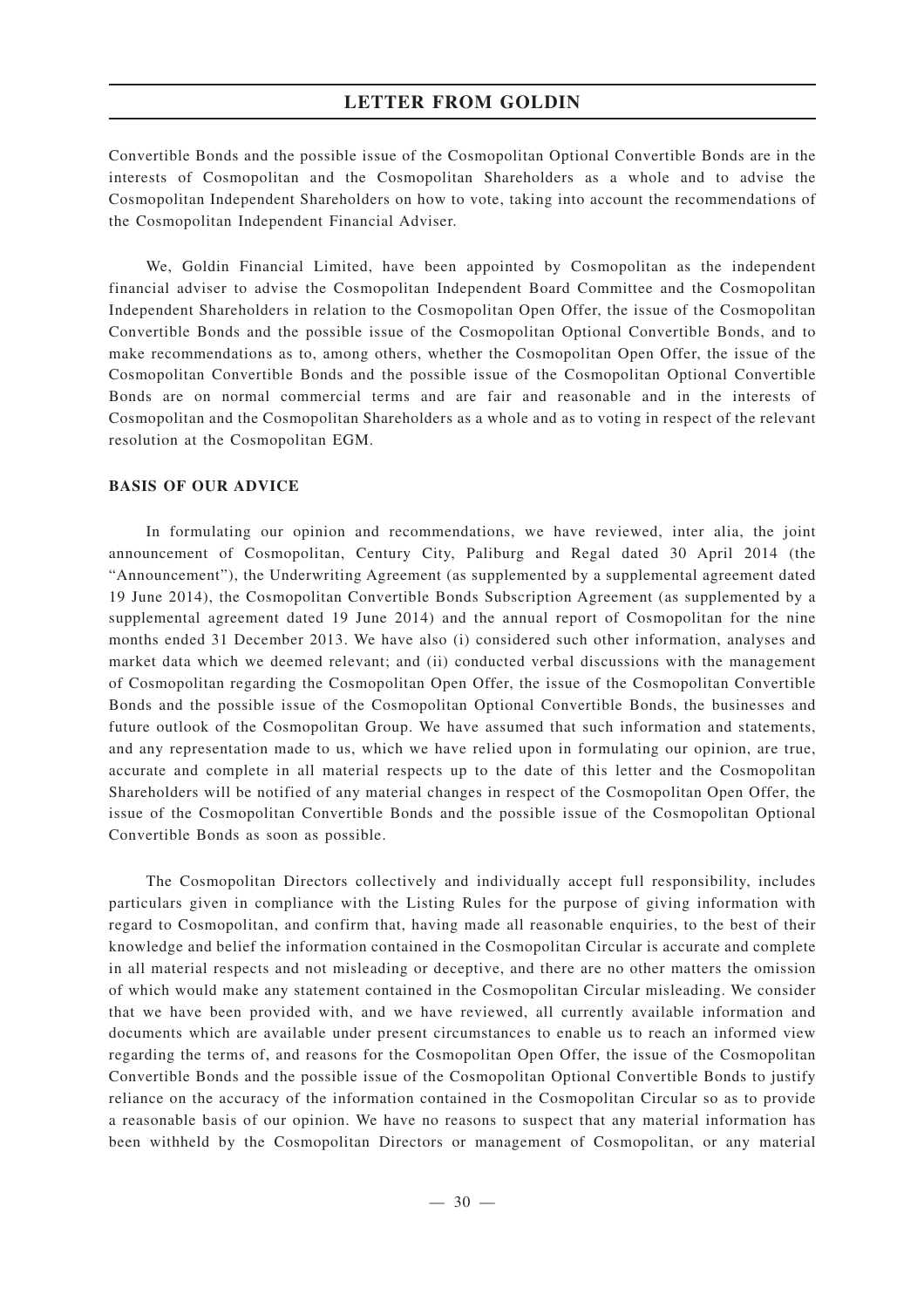## **LETTER FROM GOLDIN**

information given to us is misleading, untrue or inaccurate. We have not, however, for the purpose of this exercise, conducted any independent detailed investigation or audit into the business or affairs or future prospects of the Cosmopolitan Group. Our opinion is necessarily based on financial, economic, market and other conditions in effect, and the information made available to us, as at the Latest Practicable Date.

This letter is issued for information purpose for the Cosmopolitan Independent Board Committee and the Cosmopolitan Independent Shareholders solely in connection with their consideration of the Cosmopolitan Open Offer, the issue of the Cosmopolitan Convertible Bonds and the possible issue of the Cosmopolitan Optional Convertible Bonds, and this letter, except for its inclusion in the Cosmopolitan Circular, is not to be quoted or referred to, in whole or in part, nor shall this letter be used for any other purposes, without our prior written consent.

### **PRINCIPAL FACTORS AND REASONS CONSIDERED**

In giving our recommendation on the Cosmopolitan Open Offer, the issue of the Cosmopolitan Convertible Bonds and the possible issue of the Cosmopolitan Optional Convertible Bonds to the Cosmopolitan Independent Board Committee and the Cosmopolitan Independent Shareholders, we have taken into account the following principal factors and reasons:

#### 1. **Background information of the Cosm opolitan Group**

The Cosmopolitan Group is principally engaged in property investment and development in the PRC, securities investment and other investments. The Cosmopolitan Group is presently undertaking three major property development projects in Chengdu, Tianjin and Xinjiang in the PRC, details of which, together with that of the new projects in Tongzhou and Wuxi in the PRC, are set out below.

#### *Overview of the Cosmopolitan Group's property development and investment projects*

### *The Chengdu Project*

Located in Chengdu City, Sichuan Province, the PRC, this property development project is 100% owned by Cosmopolitan through its wholly-owned subsidiaries (the "Chengdu Project") which involves a mixed use development project consisting of hotel, commercial, office, service apartments and residential components with an overall total gross floor area of approximately 497,000 square metres, which is being developed in stages spanning over a period to 2017. The first stage of the development, which includes a hotel with 306 hotel rooms and extensive facilities and three residential towers with about 340 apartment units with car parking spaces and ancillary commercial accommodation, is expected to be completed in 2015. Presale of the residential units in the three residential towers included in the first stage is anticipated to be launched in the fourth quarter of 2014.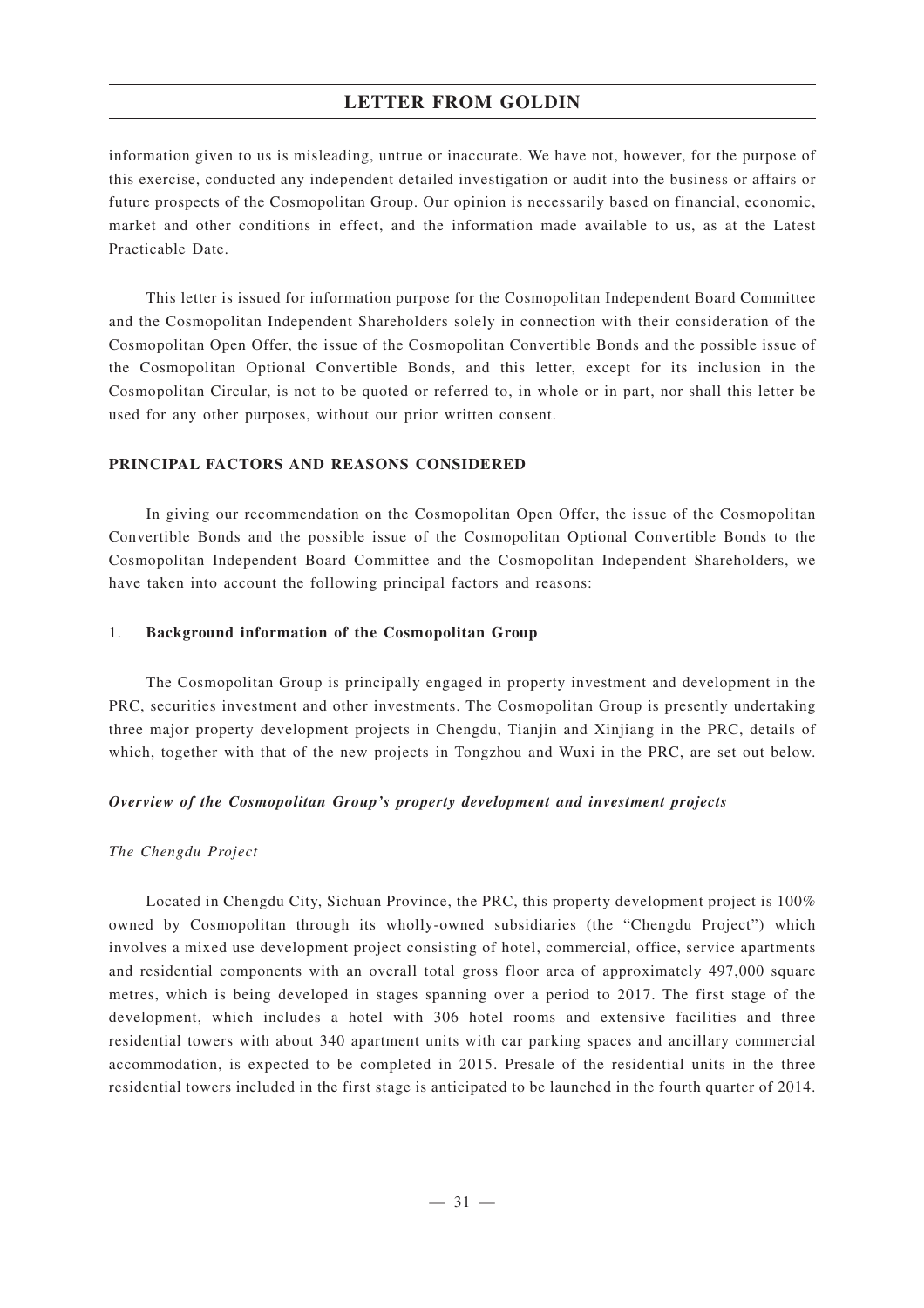### *The Tianjin Project*

Located in Tianjin, the PRC, this property development project (the "Tianjin Project") entails a development site with a total site area of about 31,700 square metres which is presently planned to include commercial, office, hotel and residential components with total gross floor area of about 145,000 square metres. The site formation and foundation works for the project have already commenced and the entire development is anticipated to be completed in stages before end of 2016.

#### *The Xinjiang Project*

Cosmopolitan, through its wholly-owned subsidiary, is engaged in a re-forestation and land grant project (the "Xinjiang Project") for a land parcel with a site area of about 7,600 mu in accordance with the relevant laws and policies in Urumqi City, Xinjiang Uygur Autonomous Region, the PRC. The Cosmopolitan Group has re-forested an aggregate area of about 4,300 mu within the project site and in accordance with the relevant government policies of Urumqi City, a parcel of land with an area of about 1,843 mu (equivalent to approximately 1,228,700 square metres) within the project site will be available for commercial development after the requisite inspection, land grant listing and tender procedures are completed. The inspection and measurement of the reforested area by the relevant government authorities are already in progress. It is hoped that the final procedures leading to the land grant listing and tender of the development land would be concluded within 2014. Should the Cosmopolitan Group successfully secure the development land and depending on the permitted land use, the Cosmopolitan Group preliminarily plans to develop in stages on the land a large scale mixed use complex comprising residential, hotel, recreational and commercial properties. Cosmopolitan has recently applied for increase of US\$10 million in the registered capital of the wholly-owned subsidiary engaged in the Xinjiang Project and has obtained the approval from the relevant government authorities.

#### *The Tongzhou Project*

Cosmopolitan, through its wholly-owned subsidiary incorporated in Beijing, the PRC (the "BJ WFOE"), has entered into an agreement to subscribe for 82.5% equity interest in a company which is involved in a primary development project located in Tongzhou District, Beijing, the PRC (the "Tongzhou Project"). As stated in the Letter from the Cosmopolitan Board, the BJ WFOE is negotiating a supplemental agreement with the contracting party to further agree on the timing and conditions for the BJ WFOE to complete the aforesaid subscription under the Tongzhou Project. The principal purpose of the project is to develop buildings for the purposes of housing resettlement under PRC government policies. The total site area planned to be developed under the project is approximately 181,000 square metres and the planned above-ground construction area is approximately 412,000 square metres. The Cosmopolitan Group's investment in the Tongzhou Project is expected to generate returns on satisfactory terms, which will have support from the PRC government. Moreover, the undertaking of the project is also expected to strengthen the Cosmopolitan Group's experience in the management of primary land development projects and foster its relationship with the PRC government authorities in furtherance of its future strategic business development in the PRC.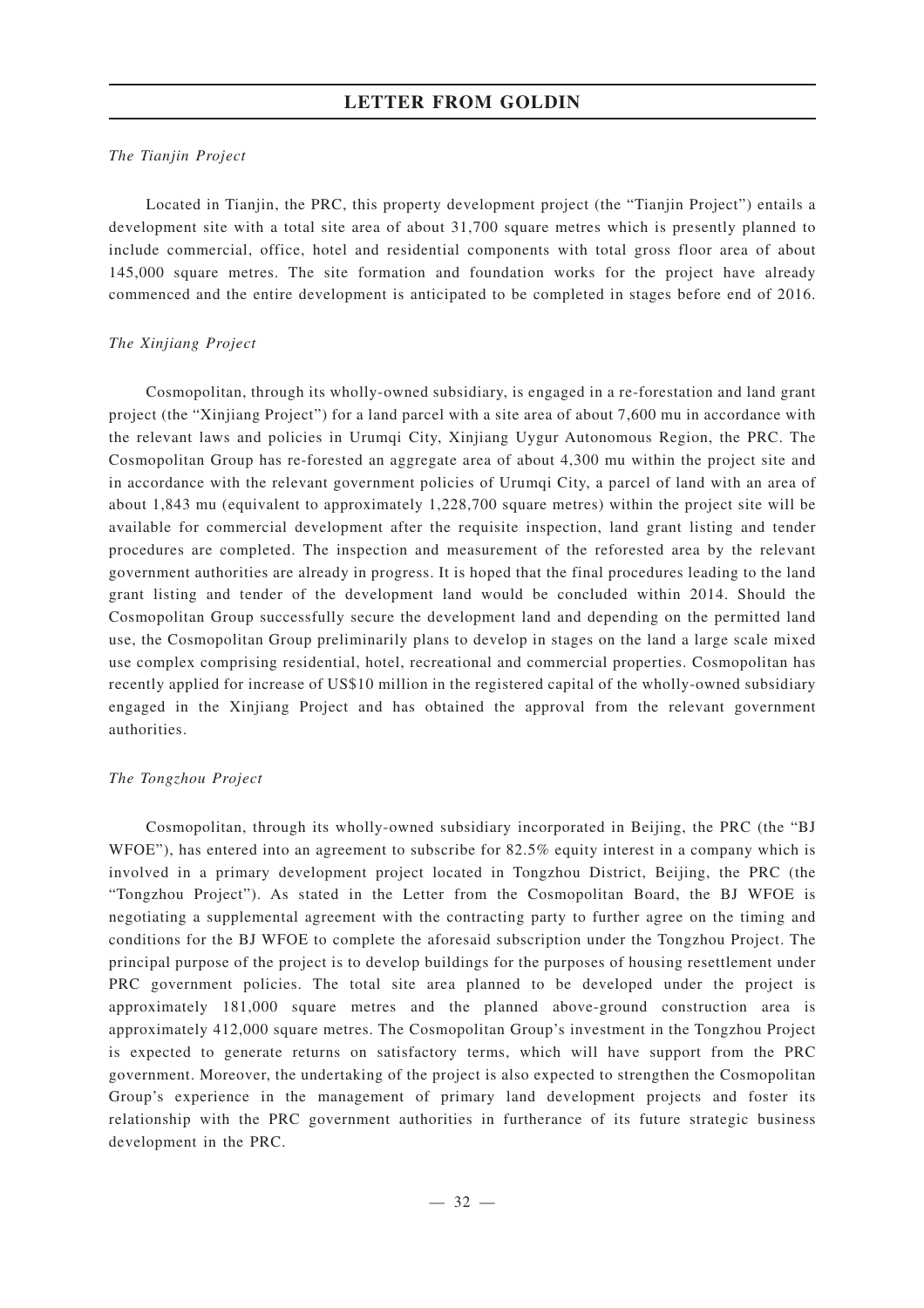## *The Wuxi Project*

With a view to expanding the Cosmopolitan Group's property portfolio and business coverage in the PRC, the Cosmopolitan Group entered into on 31 October 2013 a Co-operation Agreement for Business and Investment Encouragement (the "Co-operation Agreement") with Wuxi Huishan District People's Government and Wuxi Metro Xizhang Area Commission for a parcel of land of about 937 mu (equivalent to approximately 624,270 square metres) located in Huishan District, Wuxi City, Jiangsu Province, the PRC. (the "Wuxi Project"). The Co-operation Agreement for the Wuxi Project is subject to certain terms to be agreed by the parties within six months of the date of the agreement. As at the Latest Practicable Date, the Cosmopolitan Group has not reached agreement in respect of certain terms with Wuxi Huishan District People's Government and Wuxi Metro Xizhang Area Commission. The Cosmopolitan Group intends to seek extension of such period to finalise and agree on such terms pursuant to the Co-operation Agreement.

### *Financial information of the Cosmopolitan Group*

Set out below are the audited financial information of the Cosmopolitan Group for each of the two years ended 31 March 2013 and for the nine months ended 31 December 2013 as extracted from the annual report of Cosmopolitan for the nine months ended 31 December 2013:

|                                    | For the nine<br>months ended |                   |                             |
|------------------------------------|------------------------------|-------------------|-----------------------------|
|                                    | 31 December                  |                   | For the year ended 31 March |
|                                    | 2013                         | 2013              | 2012                        |
| HK\$'000                           |                              | (Restated)        | (Restated)                  |
| Revenue                            | 12,487                       | 24,091            | 9,908                       |
| Profit/(loss) for the period/year  | (88, 211)                    | 52,771            | 837,901                     |
|                                    |                              | As at 31 December | As at 31 March              |
|                                    |                              | 2013              | 2013                        |
| HK\$'000                           |                              |                   | (Restated)                  |
| Non-current assets                 |                              | 2,174,203         | 691,342                     |
| Current assets                     |                              | 2,776,131         | 386,025                     |
| (Non-current liabilities)          |                              | (3,591,947)       |                             |
| (Current liabilities)              |                              | (113, 569)        | (462, 311)                  |
| Net current assets / (liabilities) |                              | 2,662,562         | (76, 286)                   |
| Total equity                       |                              | 1,244,818         | 615,056                     |

### Table 1: Financial highlights of the Cosmopolitan Group

For the year ended 31 March 2013, profit after tax of the Cosmopolitan Group decreased to approximately HK\$52.77 million from approximately HK\$837.90 million for the prior year, which was mainly due to a reduction in share of profit of a joint venture to approximately HK\$23.64 million for the year ended 31 March 2013 from approximately HK\$527.68 million for the year ended 31 March 2012.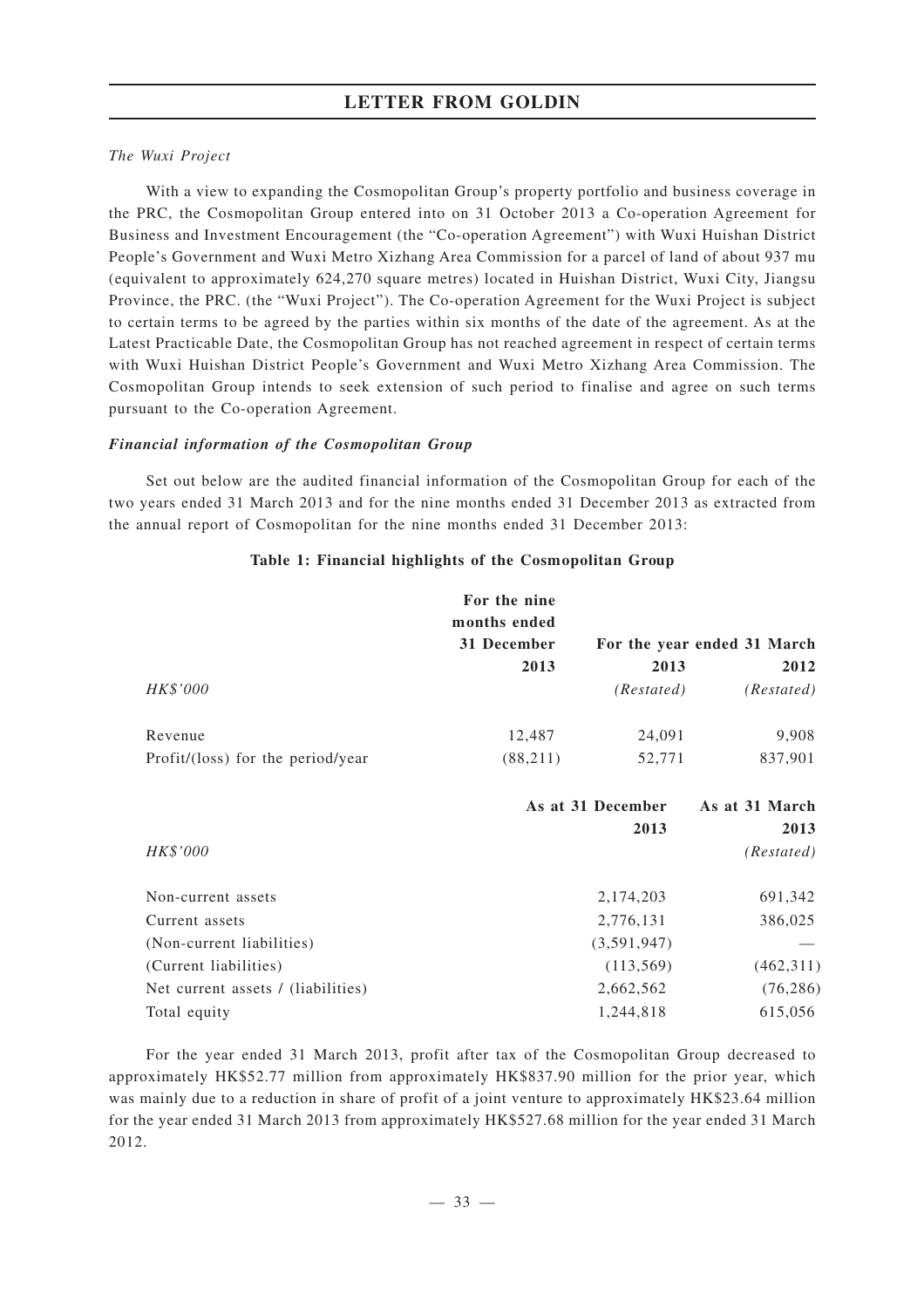For the nine months ended 31 December 2013, the loss after tax of the Cosmopolitan Group amounted to approximately HK\$88.21 million, in contrast to the profit after tax of approximately HK\$52.77 million for the year ended 31 March 2013. We noted that such difference was mainly due to a fair value loss on derivative financial instruments of approximately HK\$3.80 million for the nine months ended 31 December 2013 against a fair value gain on derivative financial instruments of approximately HK\$107.81 million for the year ended 31 March 2013.

It is noted that the financial position of the Cosmopolitan Group as at 31 December 2013 changed significantly as compared with that as at 31 March 2013. Based on the annual report of Cosmopolitan for the nine months ended 31 December 2013, the non-current assets and current assets of the Cosmopolitan Group as at 31 December 2013 increased to approximately HK\$2,174.20 million and approximately HK\$2,776.13 million respectively, up from approximately HK\$691.34 million and approximately HK\$386.03 million as at 31 March 2013 respectively, while the current liabilities decreased to approximately HK\$113.57 million from approximately HK\$462.31 million. The surge in current assets, which was mainly attributable to the properties under development of approximately HK\$2,204.29 million, coupled with the decreased current liabilities, resulted in the net current assets of the Cosmopolitan Group of approximately HK\$2,662.56 million as at 31 December 2013 as opposed to the net current liabilities of approximately HK\$76.29 million as at 31 March 2013, with current ratio (defined as current assets over current liabilities) surging to approximately 24.44 times, up from the corresponding figure of approximately 0.84 times.

On the other hand, the Cosmopolitan Group recorded non-current liabilities of approximately HK\$3,591.95 million as opposed to nil as at 31 March 2013. The resulting net gearing ratio (defined as total borrowings (including the considerations payable to the vendors for acquisition of the property projects) net of cash and bank balances and time deposits over total assets) increased considerably to approximately 58.10% as at 31 December 2013, up from the corresponding figure of approximately 19.22% as at 31 March 2013. We are given to understand that such changes in the financial position of the Cosmopolitan Group mainly arise as a result of the acquisition of the Chengdu Project and the Tianjin Project by the Cosmopolitan Group (the "Acquisitions"), details of which are contained in the circular of Cosmopolitan dated 28 August 2013.

# 2. **Reasons for and use of proceeds of the Cosm opolitan Open Offer, the issue of the Cosmopolitan Convertible Bonds and the possible issue of the Cosmopolitan Optional Convertible Bonds**

Cosmopolitan proposes to make the Cosmopolitan Open Offer, pursuant to which the Cosmopolitan Qualifying Shareholders will have assured entitlements to apply for two Cosmopolitan Open Offer Shares (with alternative for Cosmopolitan Qualifying Shareholders to elect to receive Cosmopolitan Convertible Preference Shares in lieu of all or part of his/her/its entitlements to Cosmopolitan Open Offer Shares on a "one-for-one" basis) for every one Cosmopolitan Consolidated Share held on the Cosmopolitan Record Date.

On 30 April 2014, Cosmopolitan also entered into the Cosmopolitan Convertible Bonds Subscription Agreement with P&R, pursuant to which P&R will procure its wholly-owned subsidiary to subscribe for the Cosmopolitan Convertible Bonds in the principal amount of HK\$500 million. Under the Cosmopolitan Convertible Bonds Subscription Agreement, P&R will also be entitled to an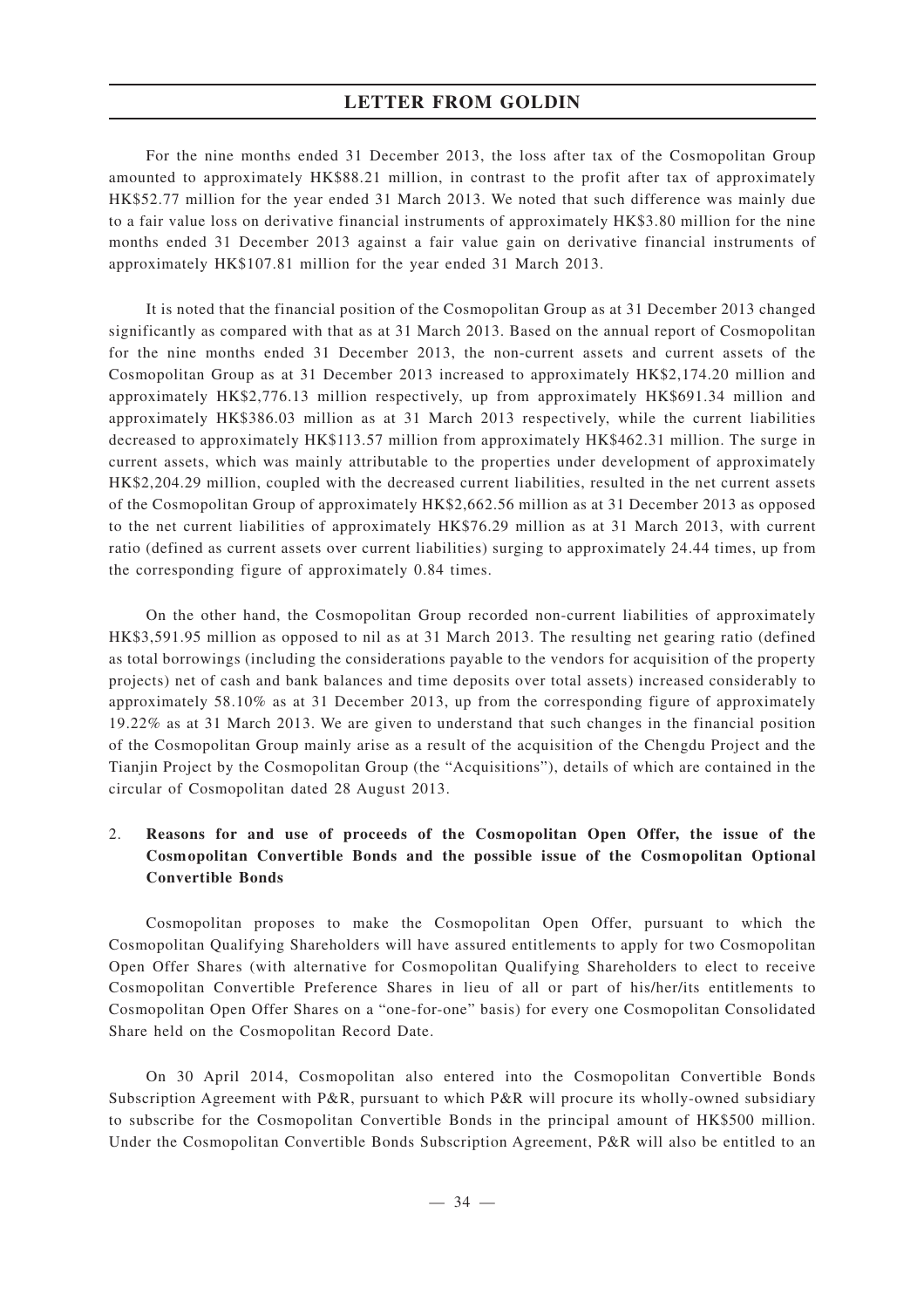option (the "Cosmopolitan Option"), through its wholly-owned subsidiary, to subscribe for the Cosmopolitan Optional Convertible Bonds in the principal amount of up to HK\$500 million. The Cosmopolitan Option is exercisable at any time during the period from a date falling 7 days after the date of issue of the Cosmopolitan Convertible Bonds until 90 days prior to the maturity date of the Cosmopolitan Convertible Bonds (both dates inclusive). The Cosmopolitan Option is exercisable in whole or in part, on one or more occasions, solely at the discretion of the P&R Group by giving a written notice given to the issuer of the Cosmopolitan Optional Convertible Bonds.

The total gross proceeds of the Cosmopolitan Open Offer Shares and/or the Cosmopolitan Convertible Preference Shares from the Cosmopolitan Open Offer will be approximately HK\$439.8 million. The net proceeds of the Cosmopolitan Open Offer Shares and/or the Cosmopolitan Convertible Preference Shares from the Cosmopolitan Open Offer after deducting expenses are estimated to be approximately HK\$436.3 million (representing a net price of HK\$0.099 per Cosmopolitan Open Offer Share and/or the Cosmopolitan Convertible Preference Share). The net proceeds of the Cosmopolitan Open Offer Shares and/or the Cosmopolitan Convertible Preference Shares from the Cosmopolitan Open Offer are intended to be applied in the following manners, as and when the net proceeds are available: (i) as to approximately HK\$80 million for applying toward the increase of the registered capital for the wholly-owned subsidiary of Cosmopolitan involved in the Xinjiang Project; (ii) as to approximately HK\$250 million for applying toward the increase of the registered capital of the BJ WFOE; and (iii) as to the remainder of the net proceeds for general working capital.

The gross proceeds of the issue of the Cosmopolitan Convertible Bonds will be HK\$500 million, which are presently intended to be applied by the Cosmopolitan Group towards (i) repayment in full of HK\$200 million outstanding facility to the Paliburg Group; and (ii) partial settlement of HK\$300 million consideration payable to the P&R Group.

The gross proceeds of the possible issue of the Cosmopolitan Optional Convertible Bonds will be up to HK\$500 million, which are intended to be applied by the Cosmopolitan Group for general working capital.

## *Business Overview of the Cosmopolitan Group and the Cosmopolitan Open Offer, the proposed issue of Cosmopolitan Convertible Bonds and the possible issue of Cosmopolitan Optional Convertible Bonds*

As stated in the Letter from the Cosmopolitan Board, the Cosmopolitan Board believes that the financial position of the Cosmopolitan Group will be improved with the support of the funding to be raised under the Cosmopolitan Open Offer, the issue of the Cosmopolitan Convertible Bonds and the possible issue of the Cosmopolitan Optional Convertible Bonds. As illustrated in the section headed "Financial information of the Cosmopolitan Group" above, as a result of the Acquisitions, the financial position of the Group as at 31 December 2013 has changed considerably from that as at 31 March 2013, with improvement in net current assets as well as net assets alongside the increased gearing of the Cosmopolitan Group's capital structure as reflected by the rising net gearing ratio. On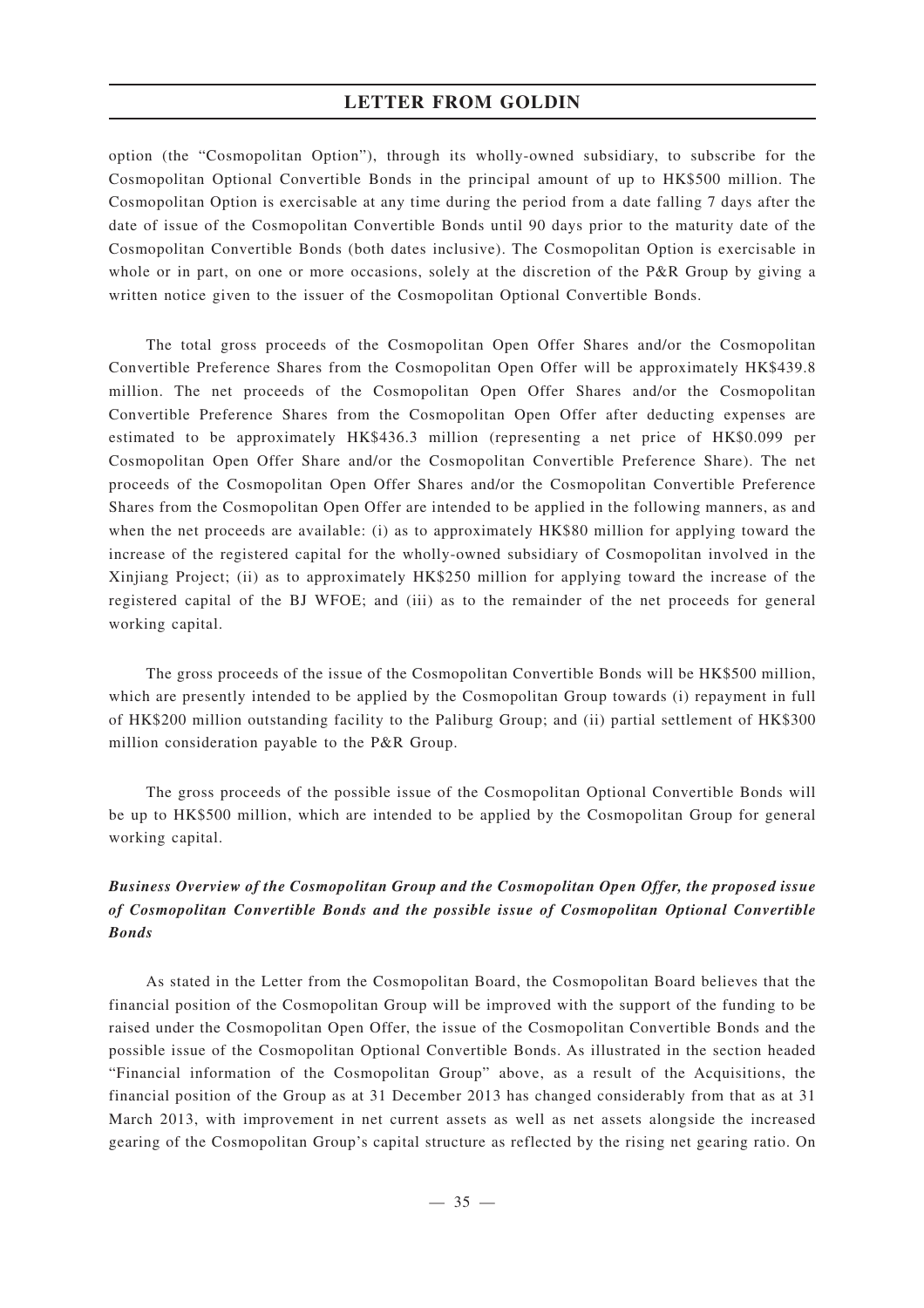the other hand, as at 31 December 2013, the cash and bank balances together with the time deposits of the Cosmopolitan Group stood at approximately HK\$399.57 million, of which approximately RMB297 million (equivalent to approximately HK\$370 million) has been earmarked for the Tongzhou Project, as disclosed in the announcement of the Cosmopolitan published on 26 February 2014.

We noted that following completion of the Acquisitions, as well as the disposal of the Rainbow Lodge property units, the Cosmopolitan Group has directed its focus to the PRC property market and established its foothold with a portfolio of sizeable property development projects across the PRC. On 31 October 2013, the Cosmopolitan Group entered into a Co-operation Agreement for Business and Investment Encouragement in respect of the Wuxi Project. As further announced on 26 February 2014, the Cosmopolitan Group entered into an agreement to subscribe for 82.5% interest in a company which is involved in the Tongzhou Project, with total funding commitment of RMB297 million. Further details of the projects are set out in the section headed "Overview of the Cosmopolitan Group's property development and investment projects" above.

With respect to the Tongzhou Project and the Xinjiang Project, it is noted that over 57% and over 18% of the net proceeds from the Cosmopolitan Open Offer are intended to be applied to increase the registered capital of the BJ WFOE and the wholly-owned subsidiary of Cosmopolitan under the Xinjiang Project respectively. As advised by the management of Cosmopolitan, the intended use of the net proceeds from the Cosmopolitan Open Offer for the registered capital-increase of the BJ WFOE aims to inject capital in the BJ WFOE for potential investment in other property development and investment projects in the PRC. Such application for registered capital-increase has been submitted to the relevant government authorities. Also, as mentioned in the section headed "Overview of the Cosmopolitan Group's property development and investment projects" above, application for increase of US\$10 million (equivalent to approximately HK\$80 million) in the registered capital of the wholly-owned subsidiary engaged in the Xinjiang Project has been approved by the relevant government authorities.

On the other hand, with respect to the Chengdu Project and the Tianjin Project, the projects are to be developed in phases which are estimated to span over a development period up to around 2017. Based on the figures contained in the circular of Cosmopolitan dated 28 August 2013 in relation to, among others, the Acquisitions, it was estimated that (i) further development costs of the Chengdu Project would amount to about RMB1.90 billion (equivalent to approximately HK\$2.39 billion); and (ii) development costs of the Tianjin Project would amount to about RMB1.1 billion (equivalent to approximately HK\$1.39 billion), which add up to over HK\$3.7 billion.

Accordingly, the Cosmopolitan Group is now running a portfolio of sizeable property development and investment projects that require considerable development costs with certain current capital contributions to be made. Coupled with the increased gearing of the Cosmopolitan Group as well as the volatile capital market overshadowed by the anticipation of rising borrowing costs both globally due to the US Federal Reserve's tapering and locally due to the curbed banking liquidity in the PRC, we consider that it is prudent and appropriate for the Cosmopolitan Group to improve its financial position through the Cosmopolitan Open Offer so as to safeguard the timely financing of its projects while maintaining the financial flexibility of the Cosmopolitan Group.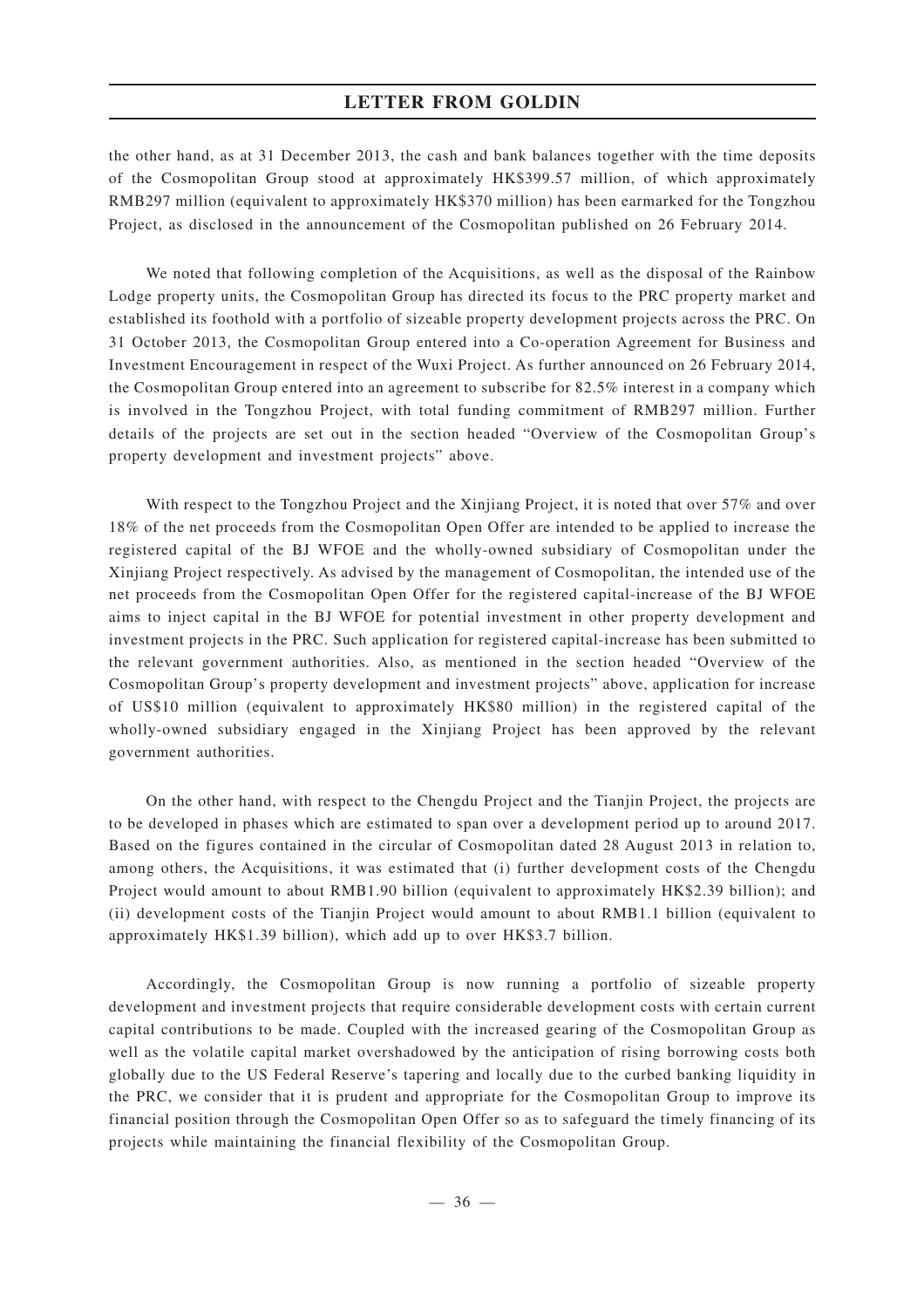On top of the Cosmopolitan Open Offer which will raise HK\$439.8 million of gross proceeds with the participation of Cosmopolitan Qualifying Shareholders, the proposed issue of the Cosmopolitan Convertible Bonds pursuant to the Cosmopolitan Convertible Bonds Subscription Agreement will raise another HK\$500 million of gross proceeds which is to repay in full HK\$200 million outstanding facility to the Paliburg Group and partially settle HK\$300 million consideration payable to the P&R Group. We noted that the issue of the Cosmopolitan Convertible Bonds effectively refinances (i) the outstanding amount of HK\$200 million due to Paliburg Group under a standby facility which bears an interest of at least 7% per annum and is repayable within two years from the date of the standby facility (i.e. 26 June 2013); and (ii) the partial consideration payable to the P&R Group in the amount of HK\$300 million which bears an interest of 5% per annum and is repayable within three years after completion of the Acquisitions (i.e. 13 September 2013), with the Cosmopolitan Convertible Bonds which bear a relatively lower interest of 2.5% per annum as well as longer maturity of three years from the date of issue. As such, the issue of the Cosmopolitan Convertible Bonds could lower the interest burden of the Cosmopolitan Group and extend the repayment date of the outstanding amount of HK\$500 million, yet without resulting in an immediate dilution effect on the shareholding of the existing Cosmopolitan Shareholders.

The possible issue of the Cosmopolitan Optional Convertible Bonds, on the other hand, allows the P&R Group, at its discretion, to subscribe for additional convertible bonds, raising a further HK\$500 million, at any time during the period from a date falling 7 days after the date of issue of the Cosmopolitan Convertible Bonds until 90 days prior to the maturity date of the Cosmopolitan Convertible Bonds (both dates inclusive). The Cosmopolitan Optional Convertible Bonds, when issued, will provide funding for the Cosmopolitan Group without resulting in an immediate dilution effect on the shareholding of the existing Cosmopolitan Shareholders. We were given to understand that the issue of the Cosmopolitan Convertible Bonds and the possible issue of the Cosmopolitan Optional Convertible Bonds were both provided under the Cosmopolitan Convertible Bonds Subscription Agreement, and that the grant of the Cosmopolitan Option for the possible issue of the Cosmopolitan Optional Convertible Bonds had been determined after taking into consideration the merits of the issue of the Cosmopolitan Convertible Bonds, which bears a relatively lower interest of 2.5% as well as longer maturity of three years from the date of issue in comparison with those borne by the amount to be repaid by the proceeds from the Cosmopolitan Convertible Bonds. On the other hand, the Cosmopolitan Option could allow the P&R Group, being the controlling shareholder with has close understanding of the Cosmopolitan Group's property projects and the respective financing needs, to infuse financial flexibility to the Cosmopolitan Group as and when appropriate for the funding of its property projects, of which the Chengdu Project and the Tianjin Project are estimated to span over a development period up to around 2017 with other new projects underway as analysed in earlier sections, which is beneficial to the Cosmopolitan Group. Considering (i) the grant of the Cosmopolitan Option for the possible issue of the Cosmopolitan Optional Convertible Bonds had been determined after taking into consideration the merits of the issue of the Cosmopolitan Convertible Bonds as analysed above; and (ii) the Cosmopolitan Option could allow the P&R Group to infuse financial flexibility to the Cosmopolitan Group for the funding of its property projects as and when appropriate, we consider the exercisable period of the Cosmopolitan Option a justifiable setting, and that the granting of the Cosmopolitan Option to P&R is fair and reasonable so far as the Cosmopolitan Independent Shareholders are concerned.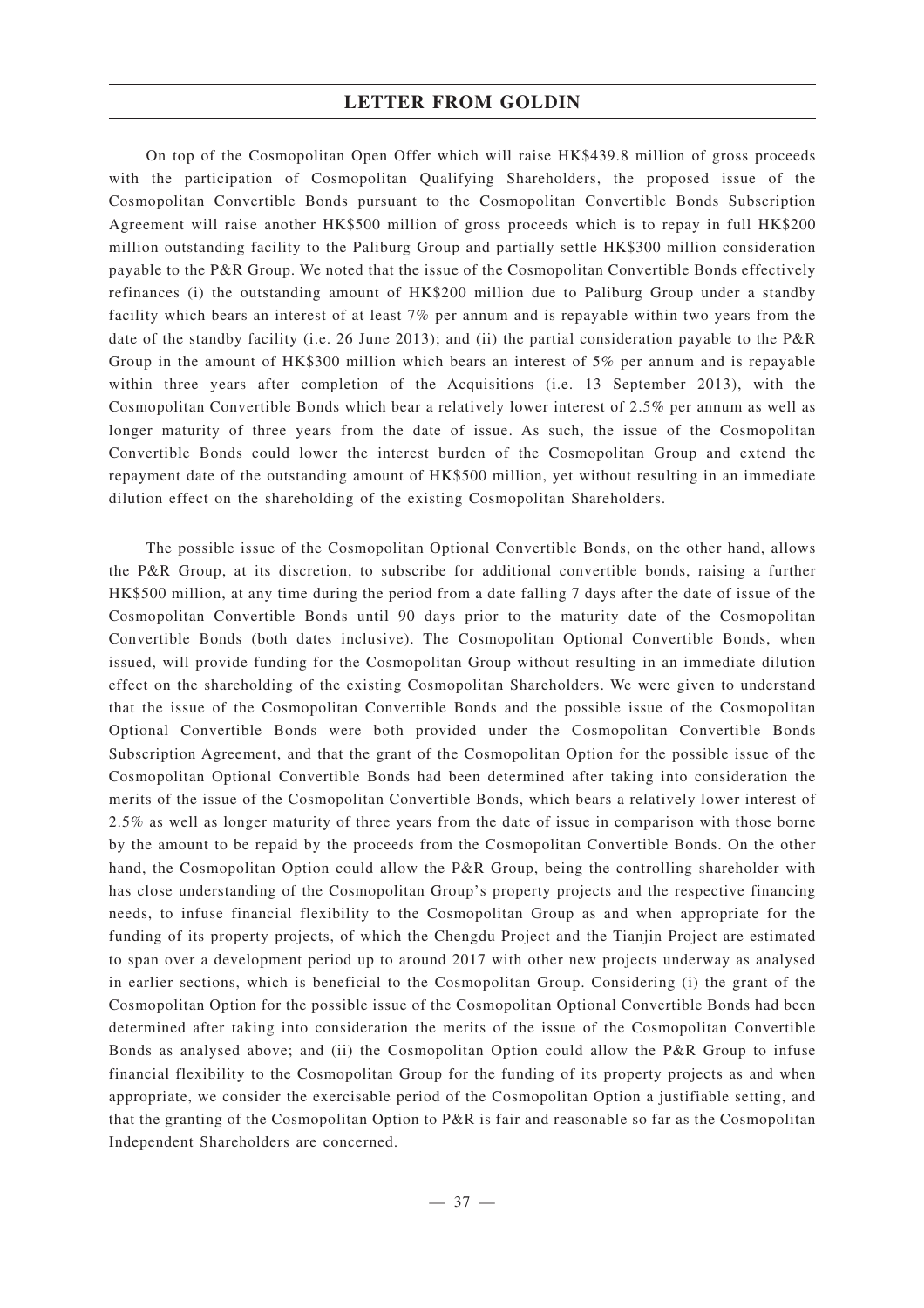We have conducted researches from the public domain and analysed on the latest property market condition in the PRC, to where the Cosmopolitan Group now directs its development focus and dedicates its resources. We noted that since January 2010, the PRC property market has been constantly under the effect of various measures and restrictions implemented by the PRC government regulating the domestic property market, with an aim to bring down property prices to a level closer to local income levels. On 1 March 2013,〈國務院辦公廳關於繼續做好房地產市場調控工作的通知〉 (The State Council's notice on property market regulation\*, also commonly known as the "New Five National Policies") was issued setting out five broad yet stringent regulatory policies involving, among others, stabilising housing prices and curbing speculative investments. Notwithstanding the above, as announced by the National Bureau of Statistics of China (the "Statistics Bureau") on 20 January 2014, the total floor space of commodity houses sold in 2013 recorded a notable growth rate of approximately 17.3%, better than that recorded in prior years which according to the Statistics Bureau, growth rate of the total floor space of commodity houses sold was approximately 10.6% in 2010 and dropped to 4.4% in 2011, and further dropped to 1.8% in 2012, demonstrating resilient growth since the issue of tightening measures for the domestic property market in 2010. Nevertheless, the property market has demonstrated sign of slowdown recently, with the total floor space of commodity houses sold in the first five months of 2014 recorded a year-on-year decrease of approximately 7.8% as announced by the Statistics Bureau on 13 June 2014. The above figures illustrate an expanding, yet fluctuating, property market in the PRC. Accordingly, given the concentrated focus of the Group on the PRC property market with multiple sizeable projects underway, we consider that it is prudent for the Cosmopolitan Group to maintain a sound financial position for its venture in the PRC property market.

Accordingly, we are of the view that the issue of the Cosmopolitan Convertible Bonds and the possible issue of the Cosmopolitan Optional Convertible Bonds, alongside the Cosmopolitan Open Offer, could allow the Cosmopolitan Group to strengthen the Cosmopolitan Group's financial position so as to safeguard the timely financing of its project while maintaining the financial flexibility of the Cosmopolitan Group.

### *Other financing alternatives*

As advised by the Cosmopolitan Directors, Cosmopolitan has also considered other alternative means of financing, including other forms of equity funding and debt financing. The Cosmopolitan Directors have considered raising capital by way of placing of new Cosmopolitan Shares. However, a share placement, unlike the Cosmopolitan Open Offer which offers an opportunity for the existing Cosmopolitan Shareholders to participate in the enlargement of the capital base of Cosmopolitan, will result in immediate dilution to the shareholding interests of the existing Cosmopolitan Shareholders. As such, we concur with the Cosmopolitan Directors that a share placement is not a desirable alternative to the Cosmopolitan Open Offer.

As discussed with the management of Cosmopolitan, Cosmopolitan considers that bank borrowings and other debt financing might place undue pressure over the already geared-up capital structure of the Cosmopolitan Group as discussed above, and to prudently manage its financial position without inducing undue interest expenses to the Cosmopolitan Group, equity funding by way of Cosmopolitan Open Offer is considered to be an appropriate means to financing the operations of the Cosmopolitan Group.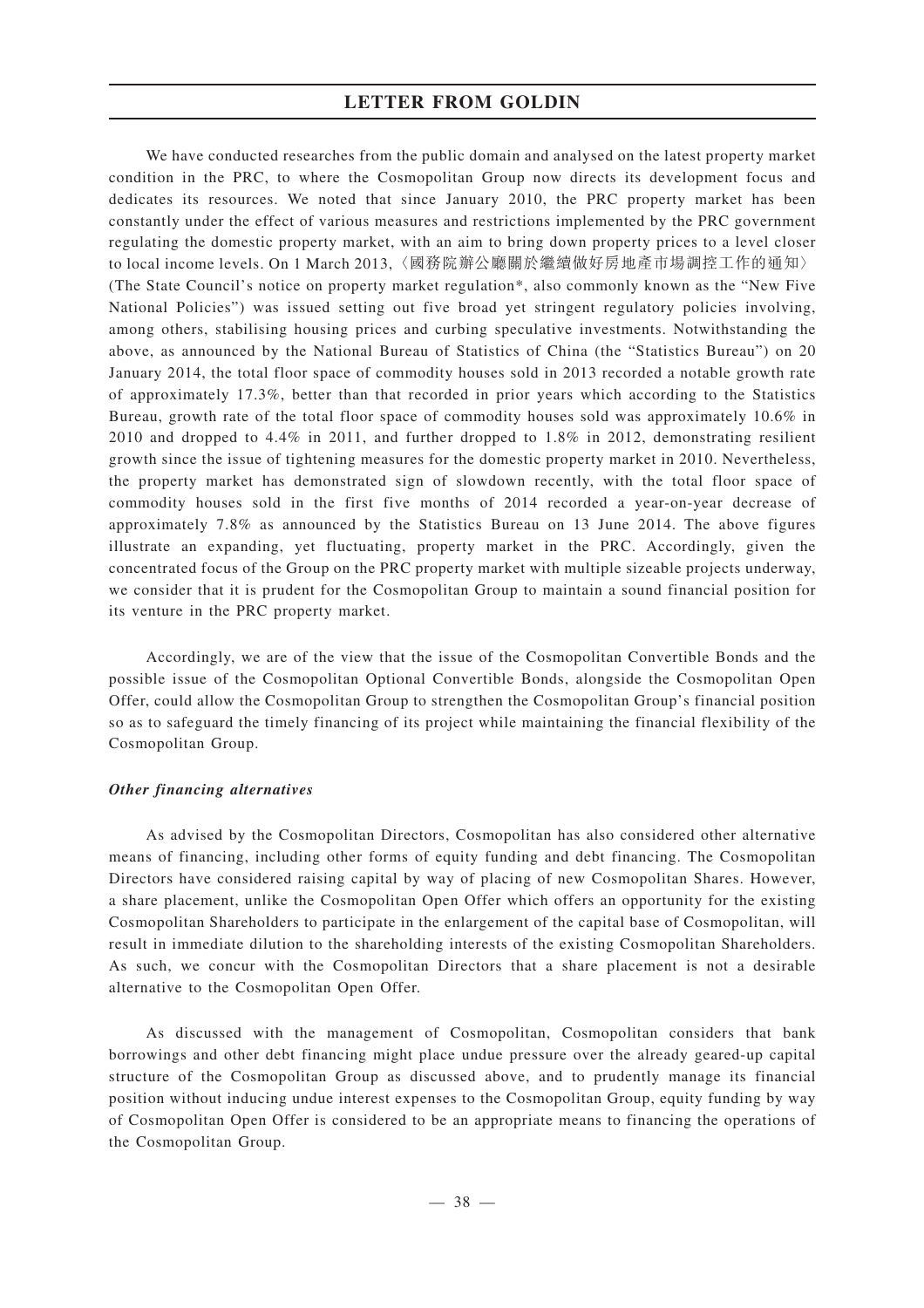In choosing the Cosmopolitan Open Offer over a rights issue with trading of nil-paid rights, we consider that on one hand, the Cosmopolitan Open Offer would offer to all Cosmopolitan Qualifying Shareholders equal opportunity to further participate in investing in Cosmopolitan, while on the other hand, the set up of trading arrangement for the nil-paid rights will incur additional expenses and administrative work which will in turn lower net proceeds to be raised. Coupled with the low liquidity of the Cosmopolitan Shares in general during the Review Period as discussed in the section headed "Historical trading volume of the Cosmopolitan Shares" below which might indicate inactive trading of nil-paid rights, we do not consider a rights issue to be a desirable alternative to the Cosmopolitan Open Offer.

Given that (i) all Cosmopolitan Qualifying Shareholders are offered an equal opportunity to participate in the Cosmopolitan Open Offer to maintain their respective shareholdings in Cosmopolitan and participate in the future growth and development of Cosmopolitan; and (ii) the Cosmopolitan Open Offer is considered more preferable than other financing alternatives as explained above, we consider that the Cosmopolitan Open Offer is an equitable means to raise capital for the Cosmopolitan Group.

With respect to the issue of the Cosmopolitan Convertible Bonds and the possible issue of the Cosmopolitan Optional Convertible Bonds, we consider that such issues will not result in immediate dilution effect on the shareholding of the existing Cosmopolitan Shareholders and therefore are equitable means of lowering the interest burden of the Cosmopolitan Group, extending the repayment date of outstanding amount due by the Cosmopolitan Group as well as raising additional funding on top of the Cosmopolitan Open Offer which will strengthen the financial position of the Cosmopolitan Group.

As a whole, having considered (i) the Cosmopolitan Open Offer will strengthen the capital base of the Cosmopolitan Group to support its property development projects; (ii) the Cosmopolitan Open Offer could improve the Cosmopolitan Group's financial position and provide to it financial flexibility, thereby better preparing it amidst the volatile capital market; (iii) the Cosmopolitan Open Offer is an equitable means to raise capital for the Cosmopolitan Group compared with other alternative means of financing; and (iv) the issue of the Cosmopolitan Convertible Bonds and the possible issue of the Cosmopolitan Optional Convertible Bonds will not result in immediate dilution effect on the shareholding of the existing Cosmopolitan Shareholders and therefore are equitable means of lowering the interest burden of the Cosmopolitan Group, extending the repayment date of outstanding amount due by the Cosmopolitan Group as well as raising additional funding on top of the Cosmopolitan Open Offer which will strengthen the financial position of the Cosmopolitan Group, we are of the view that the Cosmopolitan Open Offer, the issue of the Cosmopolitan Convertible Bonds and the possible issue of the Cosmopolitan Optional Convertible Bonds are in the interest of Cosmopolitan and the Cosmopolitan Shareholders as a whole.

### 3. **Principal terms of the Cosmopolitan Open Offer**

#### (a) *Basis of the Cosmopolitan Open Offer*

Cosmopolitan proposes to raise approximately HK\$439.8 million before expenses by issuing 4,397,609,522 Cosmopolitan Open Offer Shares and/or Cosmopolitan Convertible Preference Shares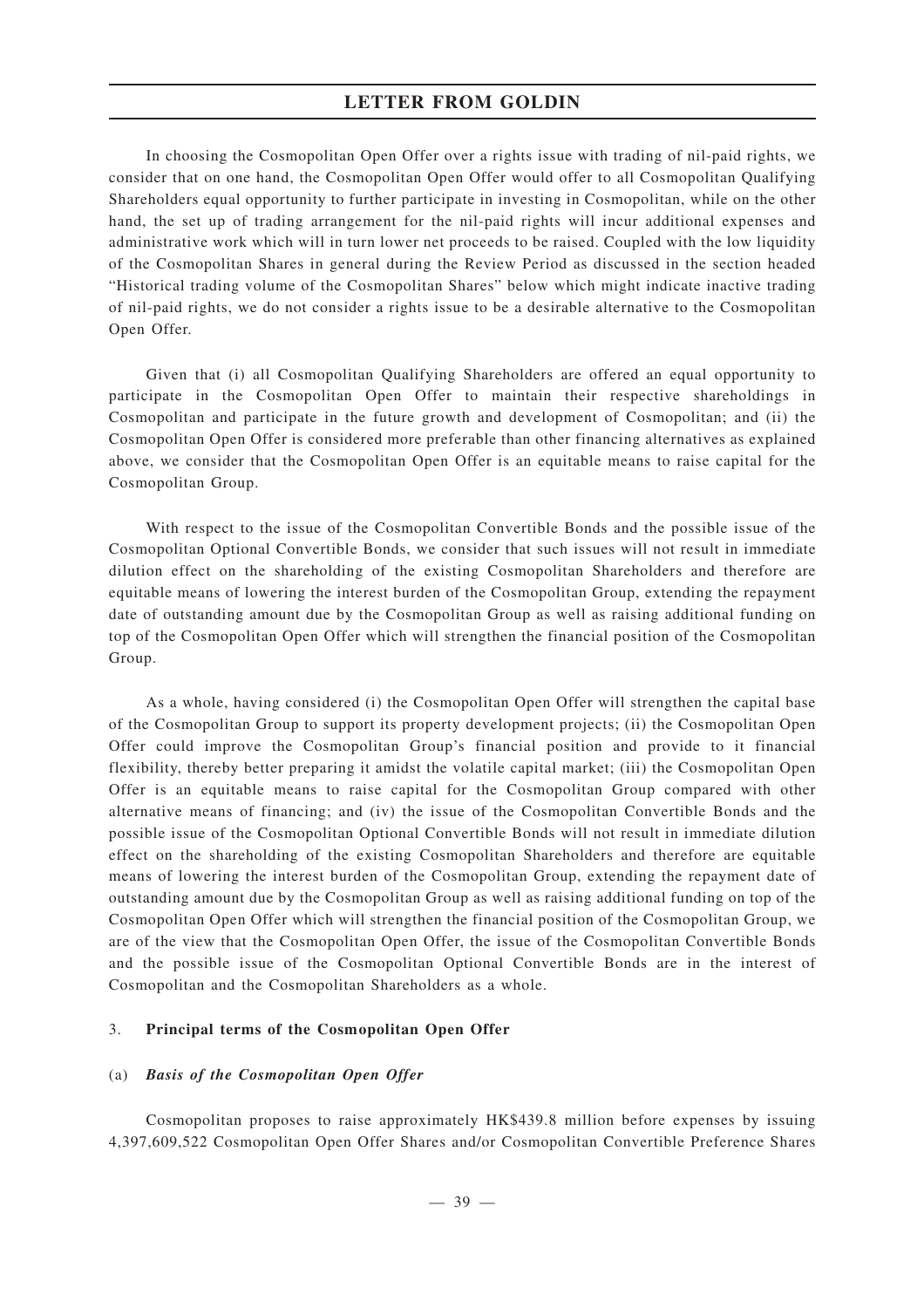at the Cosmopolitan Subscription Price of HK\$0.10 per Cosmopolitan Open Offer Share on the basis of two Cosmopolitan Open Offer Shares with alternative for Cosmopolitan Qualifying Shareholders to elect to receive Cosmopolitan Convertible Preference Shares in lieu of all or part of his/her/its entitlements to Cosmopolitan Open Offer Shares on a "one-for-one" basis under the Cosmopolitan Open Offer for every one Cosmopolitan Consolidated Share held on the Cosmopolitan Record Date and payable in full on acceptance.

## (b) *The Cosmopolitan Subscription Price*

The Cosmopolitan Subscription Price of HK\$0.10 per Cosmopolitan Open Offer Share and/or the Cosmopolitan Convertible Preference Share, which is payable in full on application, represents:

- (i) a discount of approximately 83.6% to the closing price of HK\$0.610 per Cosmopolitan Share (after adjusted for the Cosmopolitan Share Consolidation) as quoted on the Stock Exchange on the Last Trading Day;
- (ii) a discount of approximately 83.7% to the average closing price of the Cosmopolitan Shares of approximately HK\$0.612 per Cosmopolitan Share (after adjusted for the Cosmopolitan Share Consolidation) as quoted on the Stock Exchange over the last five trading days up to and including the Last Trading Day;
- (iii) a discount of approximately 83.9% to the average closing price of the Cosmopolitan Shares of approximately HK\$0.622 per Cosmopolitan Share (after adjusted for the Cosmopolitan Share Consolidation) as quoted on the Stock Exchange over the last ten Trading Days up to and including the Last Trading Day;
- $(iv)$  a discount of approximately 63.0% to the theoretical ex-entitlement price of approximately HK\$0.270 per Cosmopolitan Share (after adjusted for the Cosmopolitan Share Consolidation) based on the closing price per Cosmopolitan Share as quoted on the Stock Exchange on the Last Trading Day;
- (v) a discount of approximately 82.3% to the unaudited consolidated net assets of Cosmopolitan attributable to the Cosmopolitan Shareholders as at 31 December 2013 of approximately HK\$0.566 per Cosmopolitan Share (after adjusted for the Cosmopolitan Share Consolidation) in issue as at the Latest Practicable Date; and
- (vi) a discount of approximately 68.8% to the closing price of HK\$0.320 per Cosmopolitan Share (after adjusted for the Cosmopolitan Share Consolidation) as quoted on the Stock Exchange on the Latest Practicable Date.

As stated in the Letter from the Cosmopolitan Board, the Cosmopolitan Subscription Price was determined by the Cosmopolitan Board and was agreed and accepted by the Underwriter. Cosmopolitan is of the view that the Cosmopolitan Open Offer will provide the Cosmopolitan Group with additional funding to further strengthen the financial position of the Cosmopolitan Group and the terms of the Cosmopolitan Open Offer are fair and reasonable and in the interests of Cosmopolitan.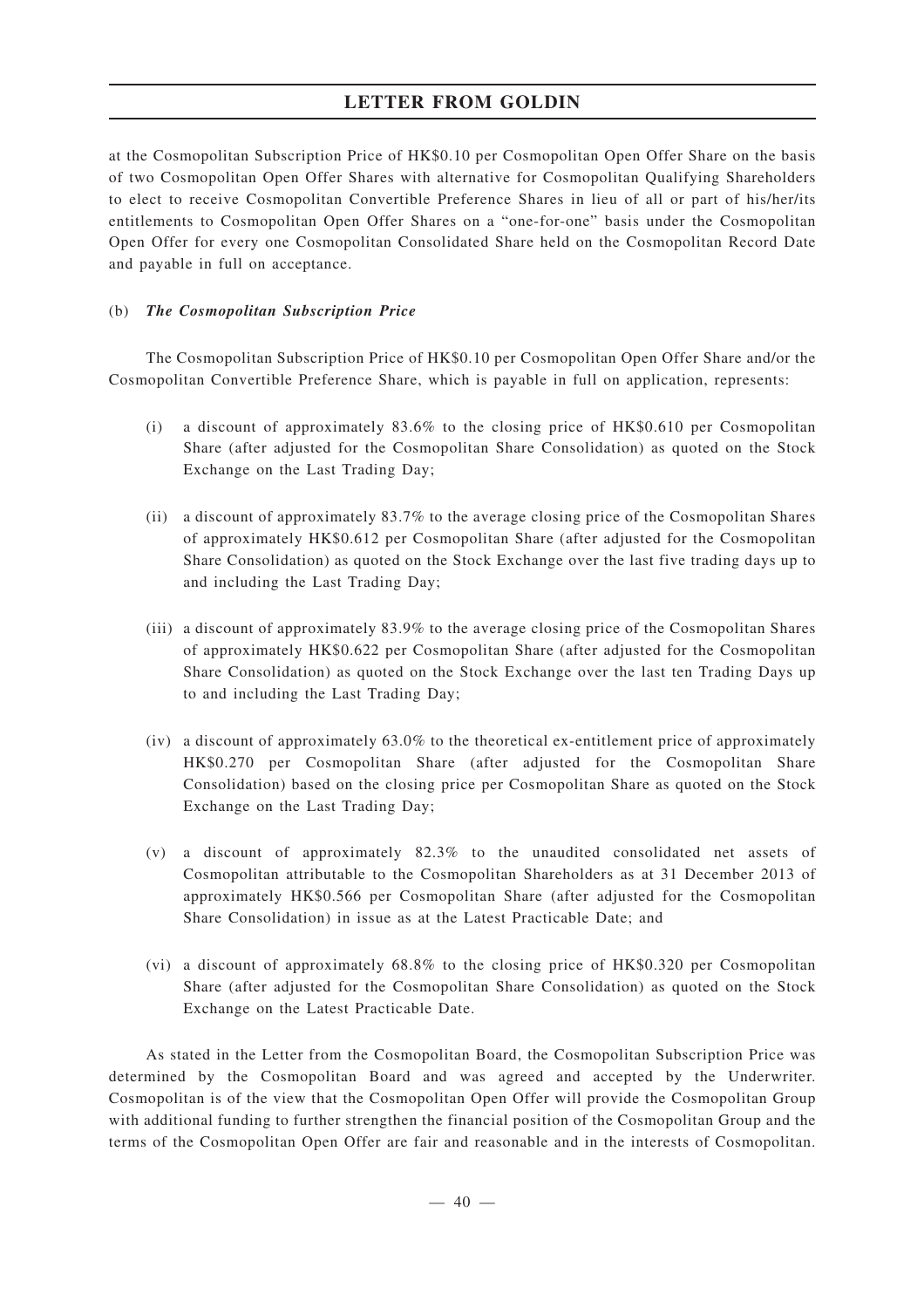| Cosmopolitan Subscription Price:   | HK\$0.10 per Cosmopolitan Convertible Preference Share                                                                                                                                                                                                                                                                                                                                                                                                                                                                                                                                |
|------------------------------------|---------------------------------------------------------------------------------------------------------------------------------------------------------------------------------------------------------------------------------------------------------------------------------------------------------------------------------------------------------------------------------------------------------------------------------------------------------------------------------------------------------------------------------------------------------------------------------------|
| Par value:                         | HK\$0.002 each                                                                                                                                                                                                                                                                                                                                                                                                                                                                                                                                                                        |
| Conversion period:                 | Any time after issue subject to the minimum conversion<br>requirement set forth below, provided that a holder may not<br>exercise his/her/its conversion right to the extent that it would<br>result in Cosmopolitan failing to comply with the public float<br>under the<br>Listing Rules<br>requirement<br>applicable<br>to<br>Cosmopolitan (i.e. 25%).                                                                                                                                                                                                                             |
| Conversion ratio:                  | Each Cosmopolitan Convertible Preference Share shall be<br>convertible into one Cosmopolitan Converted Share, subject<br>to adjustment upon the occurrence of consolidation or<br>subdivision of the Cosmopolitan Consolidated Shares.                                                                                                                                                                                                                                                                                                                                                |
| Minimum conversion<br>requirement: | A holder may not exercise his conversion right unless the<br>number of Cosmopolitan Convertible Preference Shares to be<br>converted in connection with such exercise equals or is<br>greater than 10,000, subject to adjustment upon the<br>occurrence of consolidation or<br>subdivision<br>of<br>the<br>Cosmopolitan Consolidated Shares. In case where the number<br>of all the Cosmopolitan Convertible Preference Shares held<br>by a holder is less than 10,000, he may exercise his<br>conversion right in respect of all such Cosmopolitan<br>Convertible Preference Shares. |
| Dividends and distributions:       | Each Cosmopolitan Convertible Preference Share shall confer<br>on the holder thereof the right to receive dividends and other<br>distributions pari passu with holders of Cosmopolitan<br>Consolidated Share on the basis of the number of<br>Cosmopolitan Converted Share into which each Cosmopolitan<br>Convertible Preference Share may be converted and on an<br>as-if converted basis.                                                                                                                                                                                          |
| Voting:                            | A holder of Cosmopolitan Convertible Preference Shares shall<br>have the right to receive notice of and attend but have no right<br>to vote at a general meeting (except on a resolution for<br>winding-up of Cosmopolitan).                                                                                                                                                                                                                                                                                                                                                          |
| Listing:                           | The Cosmopolitan Convertible Preference Shares will not be<br>listed on the Stock Exchange or any other stock exchange. No<br>application will be made for the listing of the Cosmopolitan<br>Convertible Preference Shares on the Stock Exchange or any<br>other stock exchange.                                                                                                                                                                                                                                                                                                     |

# *Principal terms of the Cosmopolitan Convertible Preference Shares*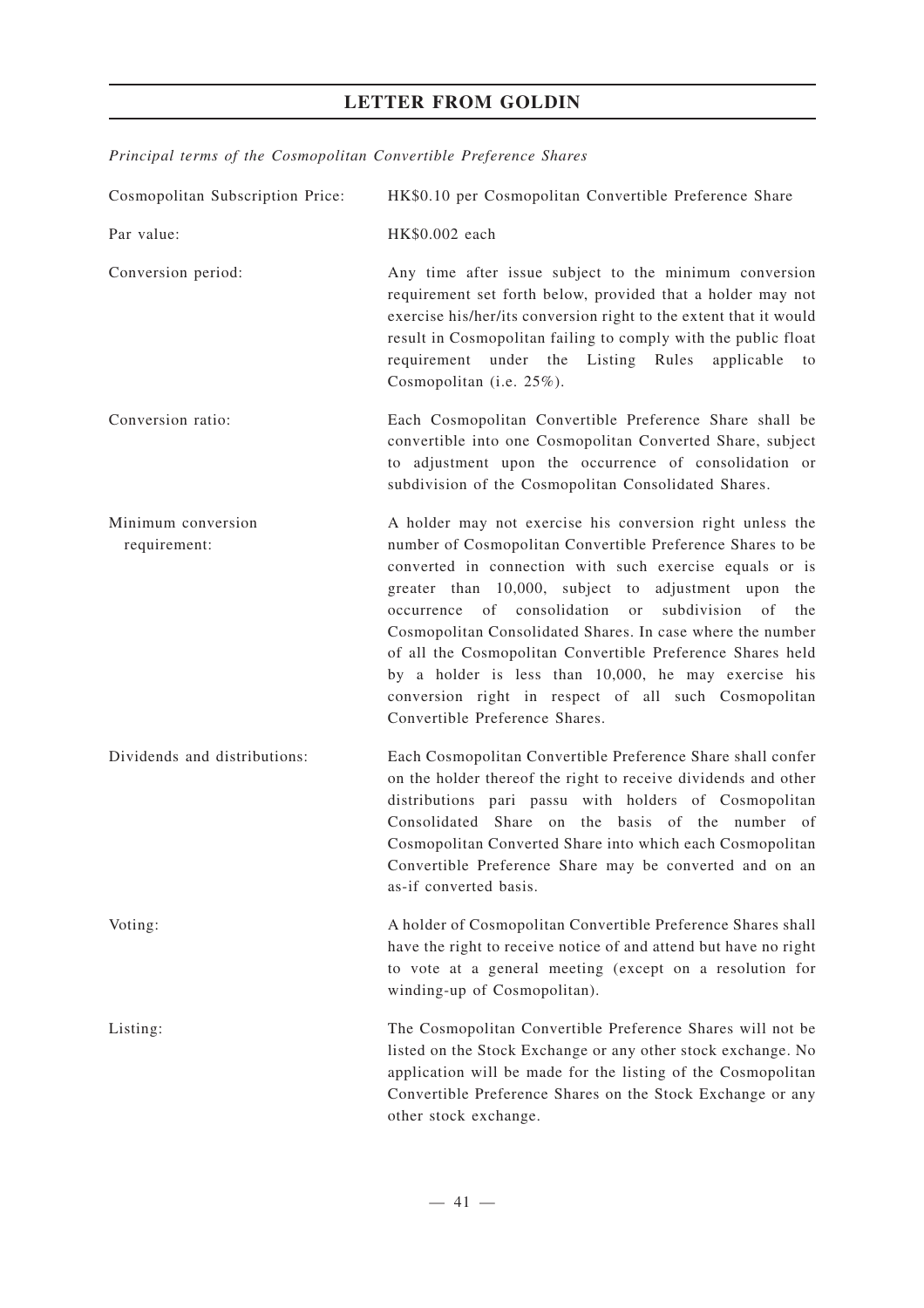| Transferability:                                                                          | The Cosmopolitan Convertible Preference Shares may be<br>transferred without any restriction.                                                                                                                                                                                                                                                                                                                                                                                                                                                                                                                  |
|-------------------------------------------------------------------------------------------|----------------------------------------------------------------------------------------------------------------------------------------------------------------------------------------------------------------------------------------------------------------------------------------------------------------------------------------------------------------------------------------------------------------------------------------------------------------------------------------------------------------------------------------------------------------------------------------------------------------|
| Redemption:                                                                               | The Cosmopolitan Convertible Preference Shares<br>are<br>non-redeemable by Cosmopolitan or the holders thereof                                                                                                                                                                                                                                                                                                                                                                                                                                                                                                 |
| Takeover:                                                                                 | If any person (the "Offeror") makes an offer for Cosmopolitan<br>Consolidated Shares and by virtue of acceptances of such<br>offer becomes entitled to<br>acquire compulsorily the<br>Cosmopolitan Consolidated Shares offered for but in respect<br>of which no acceptance of the offer has been received,<br>Cosmopolitan may, at any time after the Offeror gives notice<br>of exercise of such rights of compulsory acquisition, require<br>that all outstanding Cosmopolitan Convertible Preference<br>Shares be converted into Cosmopolitan Converted Shares at<br>the then applicable conversion ratio. |
| Scheme of arrangement:                                                                    | Where, pursuant to a scheme of arrangement, a person<br>(together with parties acting in concert with such person)<br>becomes the holder of all of the Cosmopolitan Consolidated<br>Shares then in issue, Cosmopolitan may at any time thereafter<br>require that all outstanding Cosmopolitan Convertible<br>Preference Shares be converted into the Cosmopolitan<br>Converted Shares at the then applicable conversion ratio on<br>the basis that the public float requirements under the Listing<br>Rules be complied with unless otherwise waived by the Stock<br>Exchange.                                |
| Rights to participate in rights<br>issue or open offer of<br>Cosmopolitan or bonus issue: | If and whenever Cosmopolitan makes any offers by way of<br>rights, open offer and/or issue by way of bonus of:                                                                                                                                                                                                                                                                                                                                                                                                                                                                                                 |
|                                                                                           | - shares of Cosmopolitan,                                                                                                                                                                                                                                                                                                                                                                                                                                                                                                                                                                                      |
|                                                                                           | securities carrying rights to subscribe for, convert or<br>exchange into shares of Cosmopolitan or voting rights,                                                                                                                                                                                                                                                                                                                                                                                                                                                                                              |
|                                                                                           | other shares or rights carrying the right to acquire same<br>voting rights, or                                                                                                                                                                                                                                                                                                                                                                                                                                                                                                                                 |
|                                                                                           | debt securities (the "Offered Securities")                                                                                                                                                                                                                                                                                                                                                                                                                                                                                                                                                                     |
|                                                                                           | to all the Shareholders, the same rights and/or bonus issues<br>shall be offered and/or issued to holders of Cosmopolitan<br>Convertible Preference Shares at the same time and on the<br>same terms as the Offered Securities are offered and/or issued<br>to the Cosmopolitan Shareholders.                                                                                                                                                                                                                                                                                                                  |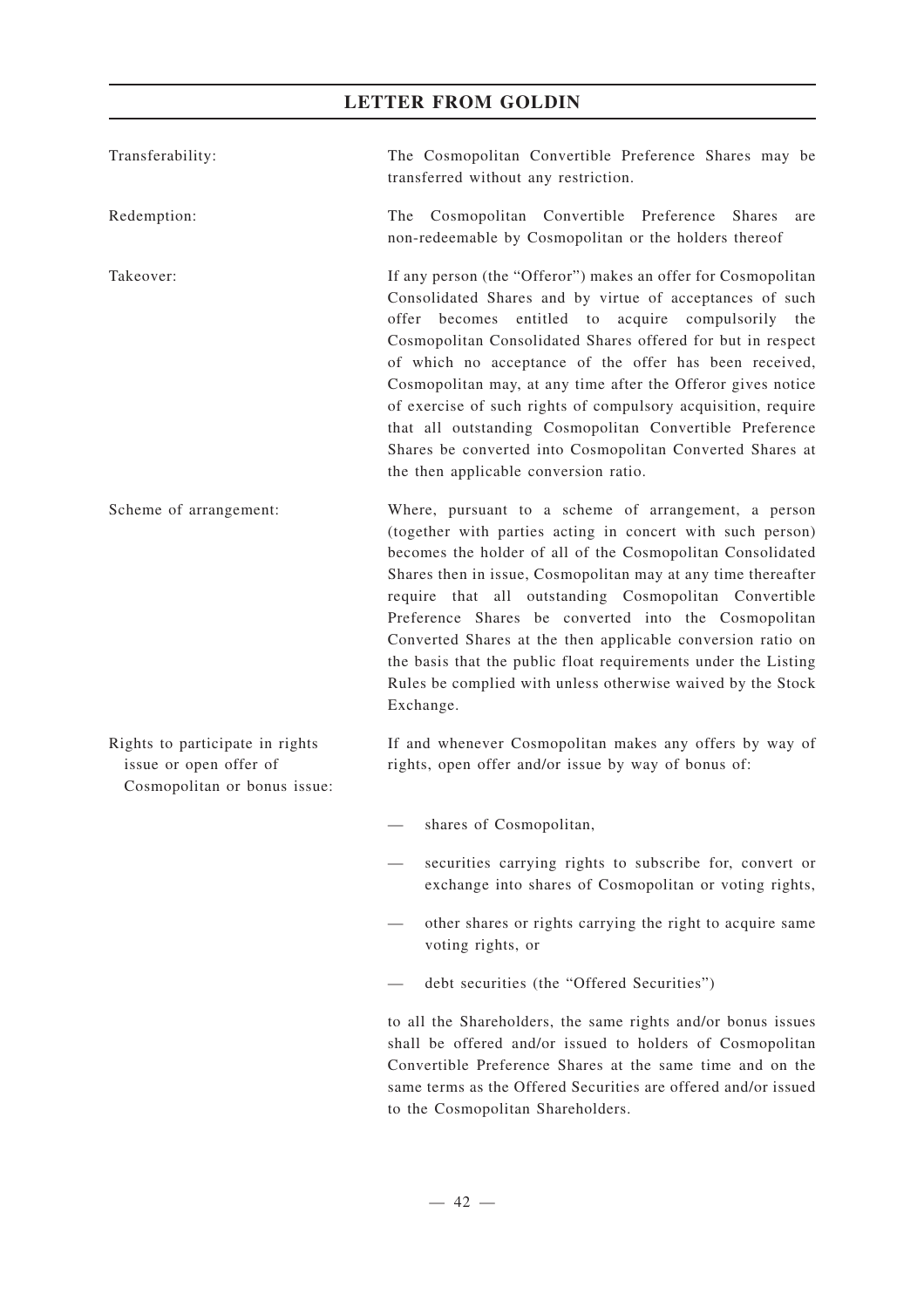Further details on the ranking of the Cosmopolitan Converted Shares of the Cosmopolitan Convertible Preference Shares are contained in Appendix I to the Cosmopolitan Circular.

#### *Analyses on the Cosmopolitan Subscription Price*

To assess the fairness and reasonableness of the Cosmopolitan Subscription Price, we have reviewed the closing price of the Cosmopolitan Shares (as adjusted for Cosmopolitan Share Consolidation) for the period from 1 May 2013, being the twelve-month period prior to the Last Trading Day, up to and including the Latest Practicable Date (the ''Review Period'') and set out the following informative analyses for illustrative purpose.

(i) Historical Cosmopolitan Share price performance



## **Chart 1: Cosmopolitan Share price performance against the Cosmopolitan Subscription Price during the Review Period**

*Source: The website of the Stock Exchange (www.hkex.com.hk)*

*Note 1: Trading in the Cosmopolitan Shares was suspended from 16 September 2013 to 30 September 2013, 31 October 2013 and at the afternoon session of 27 January 2014 during the Review Period.*

*Note 2: The closing prices of the Cosmopolitan Shares during the Review Period are adjusted for Cosmopolitan Share Consolidation for illustrative purpose.*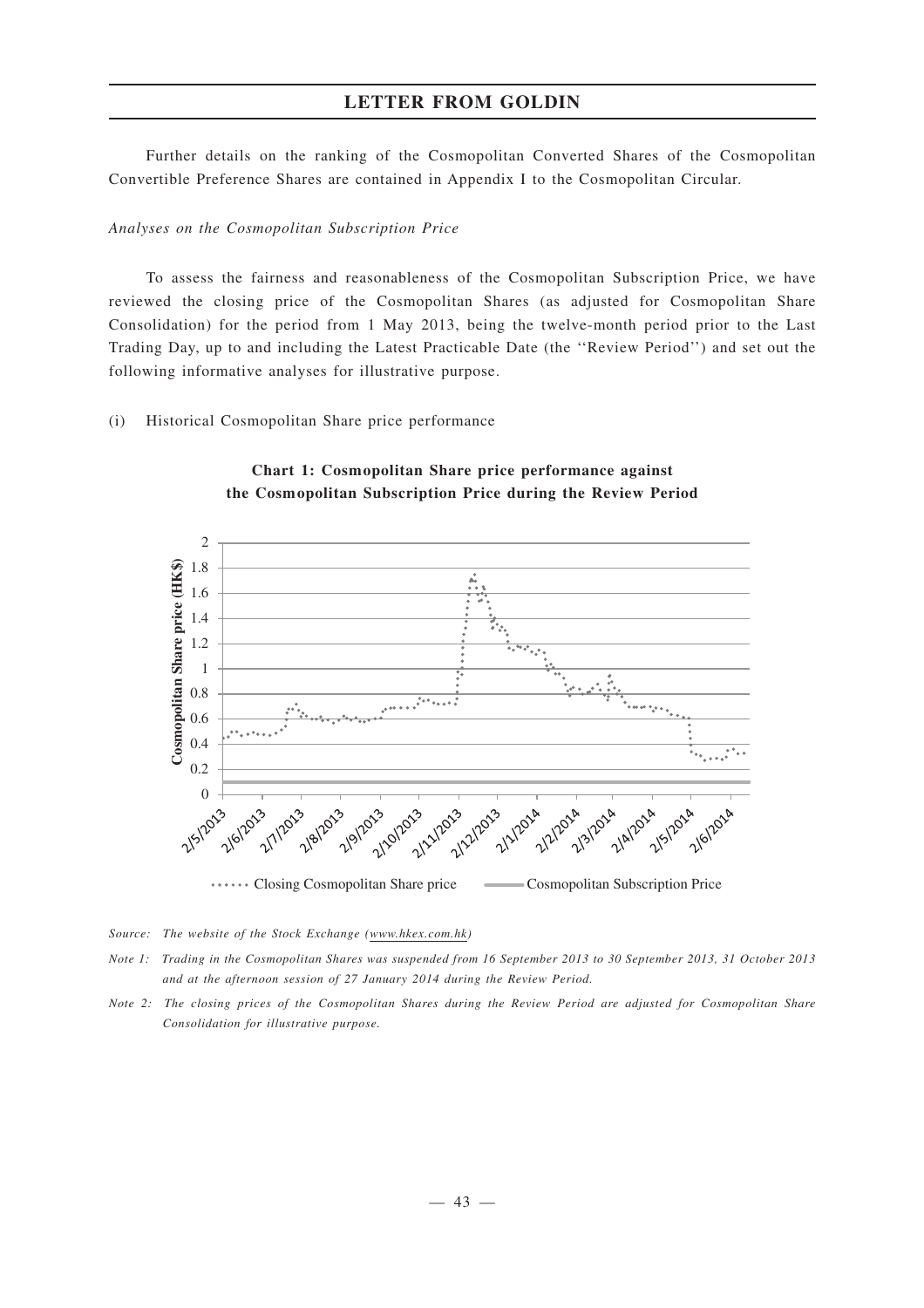As shown in chart 1 above, during the Review Period, the highest and lowest closing price of the Cosmopolitan Shares were HK\$0.175 and HK\$0.027 (equivalent to HK\$1.75 and HK\$0.27 as adjusted for Cosmopolitan Share Consolidation) respectively as quoted on the Stock Exchange. The average closing price of the Cosmopolitan Shares during the Review Period was approximately HK\$0.0742 (equivalent to approximately HK\$0.742 as adjusted for Cosmopolitan Share Consolidation). The Cosmopolitan Subscription Price of HK\$0.10 per Cosmopolitan Open Offer Share represents a discount to the closing prices of the Cosmopolitan Shares (after adjusted for the Cosmopolitan Share Consolidation) throughout the Review Period.

We noted that the closing price of the Cosmopolitan Shares rose steadily between June and October 2013, during which Cosmopolitan issued (i) an announcement dated 20 June 2013 with respect to the inside information in relation to the Acquisitions; (ii) an announcement dated 27 June 2013 in relation to, among other things, the Acquisitions, as well as its annual results for the year ended 31 March 2013; and (iii) an announcement dated 30 September 2013 in relation to the mandatory general offer for all Cosmopolitan Shares.

Following the release of the announcement of Cosmopolitan dated 31 October 2013 in respect of the entering into of the cooperation agreement regarding the Wuxi Project, the price of the Cosmopolitan Shares surged sharply from HK\$0.072 (equivalent to HK\$0.72 as adjusted for Cosmopolitan Share Consolidation) on 30 October 2013 to the peak of HK\$0.175 (equivalent to HK\$1.75 as adjusted for Cosmopolitan Share Consolidation) on 14 November 2013. We are of the view that such rapid rise in the price of the Cosmopolitan Shares was due to market speculation of the Wuxi Project, particularly on the likelihood of Cosmopolitan succeeding in winning the bid for the land parcel in Wuxi under the Co-operation Agreement. The trend, however, lost momentum and returned to HK\$0.061 (equivalent to HK\$0.61 as adjusted for Cosmopolitan Share Consolidation) on the Last Trading Day, and further closed at HK\$0.032 (equivalent to HK\$0.320 as adjusted for Cosmopolitan Share Consolidation) as at the Latest Practicable Date.

It is noted that the general market practice for open offer exercises by companies listed in Hong Kong is to issue offer shares at a discount to the prevailing market price of their respective shares, further analysis on the market price is set out in the section headed "Comparison of the Cosmopolitan Subscription Price" below, and the setting of the Cosmopolitan Subscription Price at a discount to the prevailing market price of the Cosmopolitan Shares is in line with the normal market practice. As such, we are of the view that the Cosmopolitan Subscription Price of the Cosmopolitan Open Offer is in line with market practice and is fair and reasonable, and thus is in the interests of Cosmopolitan and the Cosmopolitan Independent Shareholders.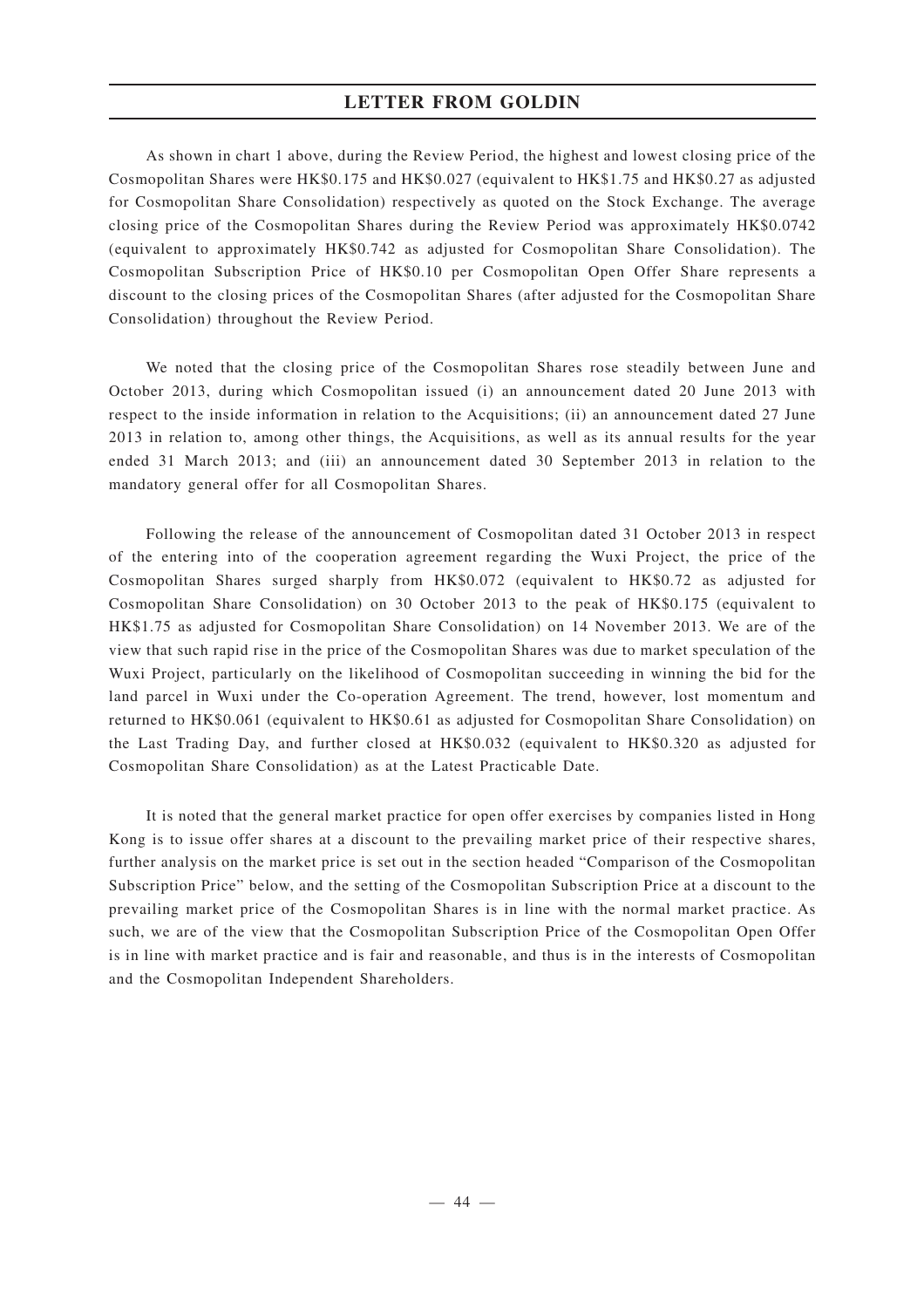### (ii) Historical trading volume of the Cosmopolitan Shares

Table 2 below shows the average daily trading volume of the Cosmopolitan Shares per month, and the respective percentages of the Cosmopolitan Shares' monthly trading volume as compared to the total number of issued Cosmopolitan Shares at the beginning of the respective month, during the Review Period:

| Month                                                     | <b>Total trading</b><br>volume of the<br>Cosmopolitan<br><b>Shares</b> | No. of<br>(Note) | Average daily<br>trading days trading volume<br>(Approximate) | No. of<br>Cosmopolitan<br>Shares in issue<br>at the<br>beginning<br>of the month | Average<br>daily trading<br>volume over<br>outstanding<br>Cosmopolitan<br><b>Shares</b><br>$(Approximate \%)$ |
|-----------------------------------------------------------|------------------------------------------------------------------------|------------------|---------------------------------------------------------------|----------------------------------------------------------------------------------|---------------------------------------------------------------------------------------------------------------|
| $May-13$                                                  | 29,260,000                                                             | 21               | 1,393,333                                                     | 11,785,130,951                                                                   | 0.012                                                                                                         |
| $Jun-13$                                                  | 275,300,000                                                            | 19               | 14,489,474                                                    | 11,785,130,951                                                                   | 0.123                                                                                                         |
| $Jul-13$                                                  | 40,640,000                                                             | 22               | 1,847,273                                                     | 11,785,130,951                                                                   | 0.016                                                                                                         |
| Aug-13                                                    | 30,740,000                                                             | 21               | 1,463,810                                                     | 11,785,130,951                                                                   | 0.012                                                                                                         |
| Sept-13                                                   | 300,770,000                                                            | 10               | 30,077,000                                                    | 21,988,047,615                                                                   | 0.137                                                                                                         |
| $Oct-13$                                                  | 376,155,000                                                            | 20               | 18,807,750                                                    | 21,988,047,615                                                                   | 0.086                                                                                                         |
| $Nov-13$                                                  | 4,172,863,500                                                          | 21               | 198,707,786                                                   | 21,988,047,615                                                                   | 0.904                                                                                                         |
| $Dec-13$                                                  | 355,573,750                                                            | 20               | 17,778,688                                                    | 21,988,047,615                                                                   | 0.081                                                                                                         |
| $Jan-14$                                                  | 375,520,000                                                            | 21               | 17,881,905                                                    | 21,988,047,615                                                                   | 0.081                                                                                                         |
| Feb-14                                                    | 861,069,355                                                            | 19               | 45,319,440                                                    | 21,988,047,615                                                                   | 0.206                                                                                                         |
| $Mar-14$                                                  | 1,090,480,000                                                          | 21               | 51,927,619                                                    | 21,988,047,615                                                                   | 0.236                                                                                                         |
| Apr- $14$                                                 | 310,900,000                                                            | 20               | 15,545,000                                                    | 21,988,047,615                                                                   | 0.071                                                                                                         |
| $May-14$                                                  | 2,043,419,850                                                          | 20               | 102,170,993                                                   | 21,988,047,615                                                                   | 0.465                                                                                                         |
| Jun-14 ( $Up$<br>to the<br>Latest<br>Practicable<br>Date) | 613,104,000                                                            | 10               | 61,310,400                                                    | 21,988,047,615                                                                   | 0.279                                                                                                         |
|                                                           |                                                                        |                  |                                                               |                                                                                  |                                                                                                               |

**Table 2: Trading volume of the Cosm opolitan Shares during the Review Period**

*Source: The website of the Stock Exchange (www.hkex.com.hk)*

*Note: Trading in the Cosmopolitan Shares was suspended from 16 September 2013 to 30 September 2013, 31 October 2013 and at the afternoon session of 27 January 2014 during the Review Period.*

As illustrated from Table 2 above, we note that the average daily trading volume of the Cosmopolitan Shares per month ranges between approximately 0.01% to approximately 0.90% as a percentage of the Cosmopolitan Shares in issue at the beginning of the respective month. Since the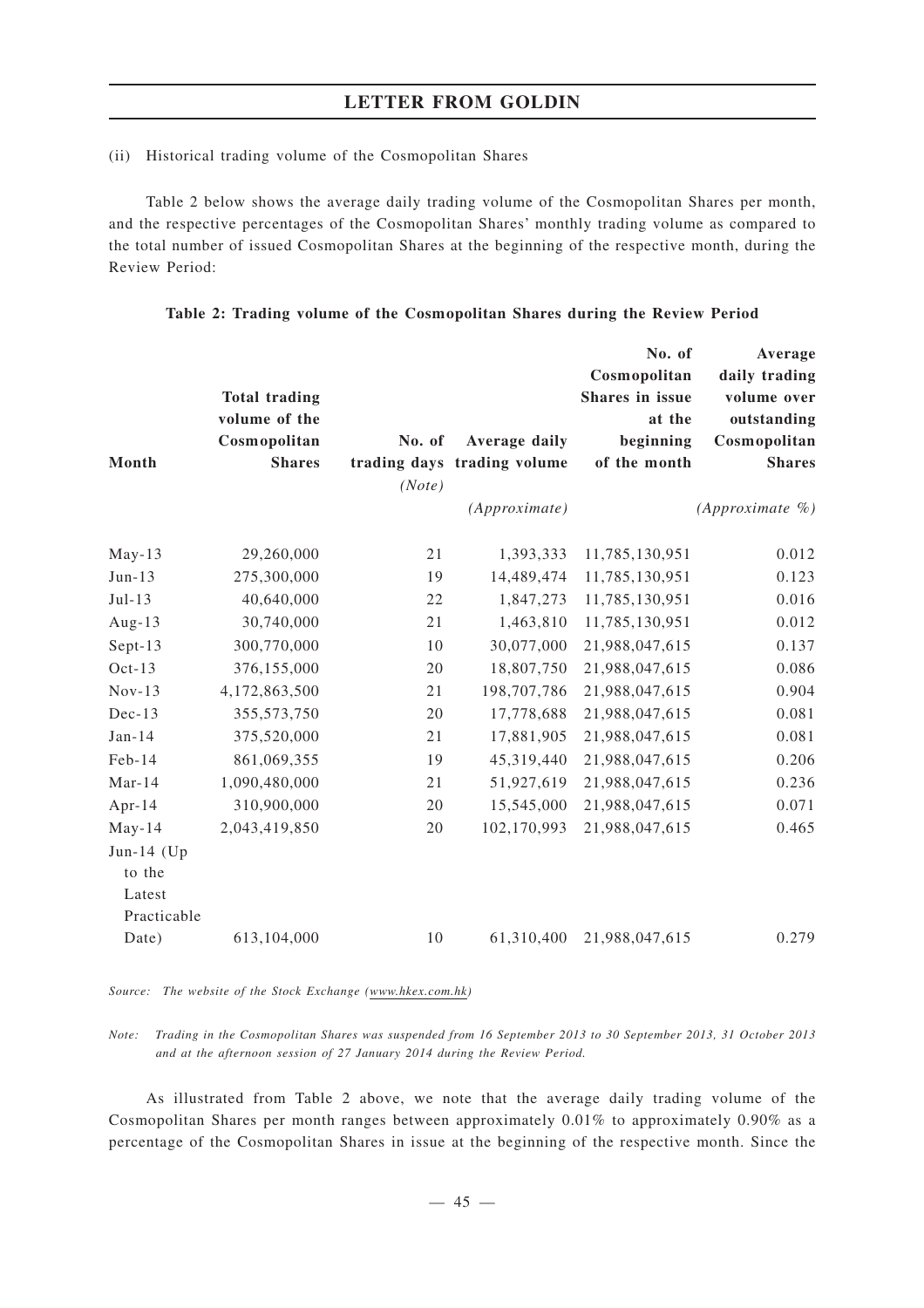liquidity of the Cosmopolitan Shares was thin during the Review Period, we consider that it would be difficult to attract the Cosmopolitan Shareholders to participate in the Cosmopolitan Open Offer if the Cosmopolitan Subscription Price was not set at discount to the historical closing price of the Cosmopolitan Shares (after adjusted for the Cosmopolitan Share Consolidation). Based on the above, we are of the view that setting the Cosmopolitan Subscription Price at discount would enhance the attractiveness of the Cosmopolitan Open Offer and the discount to the closing price of the Cosmopolitan Shares (after adjusted for the Cosmopolitan Share Consolidation) as represented by the Cosmopolitan Subscription Price is justifiable.

#### *Comparison of the Cosmopolitan Subscription Price*

To assess the fairness and reasonableness of the Cosmopolitan Subscription Price, we have reviewed fund raising exercises that are selected based on the following criteria: (i) announced by companies listed on the Stock Exchange; (ii) by way of open offer of ordinary shares; and (iii) during the three-month period prior to the Last Trading Day which represents a reasonable and meaningful period to reflect the recent market condition and sentiment for conducting open offer to raise fund. We have, to our best effort, identified and made references to, so far as we are aware, 9 companies which meet the aforesaid criteria, and are exhaustive and each of them represents a fair and representative sample (the "Open Offer Comparables"). Cosmopolitan Independent Shareholders should note that the companies of the identified open offer exercise are not identical to Cosmopolitan in terms of principal business, operations and financial position, and that the determination of subscription price of the open offer exercise was made with reference to the arm's length commercial negotiation between the companies and the underwriters, the share price performance, financial positions of the companies and the then prevailing market condition. Nevertheless, we consider that such open offer exercises could provide a general reference for the recent common market practice of companies listed on the Stock Exchange with respect of open offer exercises under similar market condition and sentiments as the Cosmopolitan Open Offer. Details of our analyses are set out in the following table:

| Company name<br>(stock code)                           | Date of<br>announcement | <b>Basis</b> for<br>entitlement                                               | Discount of<br>subscription<br>price to the<br>closing price<br>trading day<br>(%) | Discount of<br>subscription<br>price to the<br>theoretical<br>on the last ex-entitlement<br>price<br>$($ %) | <b>Excess</b><br>application<br>(Y/N) | <b>Maximum</b><br>dilution<br>(Note 1) | Commission |
|--------------------------------------------------------|-------------------------|-------------------------------------------------------------------------------|------------------------------------------------------------------------------------|-------------------------------------------------------------------------------------------------------------|---------------------------------------|----------------------------------------|------------|
| 21 Holdings Limited (1003)                             | $25 - Apr - 14$         | $1$ for $2$                                                                   | 49.49                                                                              | 16.46                                                                                                       | N                                     | 33.33%                                 | 3.50%      |
| Inno-Tech Holdings Limited<br>(8202)                   | $25 - Apr - 14$         | $25$ for $1$                                                                  | 90.30                                                                              | 26.40                                                                                                       | N                                     | 96.15%                                 | $3.00\%$   |
| Hao Tian Development Group<br>Limited $(474)$ (Note 2) | $25 - Apr - 14$         | $2$ for $1$<br>(with 1 bonus<br>share for every<br>1 offer share<br>taken up) | 91.83                                                                              | 69.21                                                                                                       | N                                     | 80.00%                                 | 2.50%      |

#### **Table 3: Analysis of Open Offer Comparables**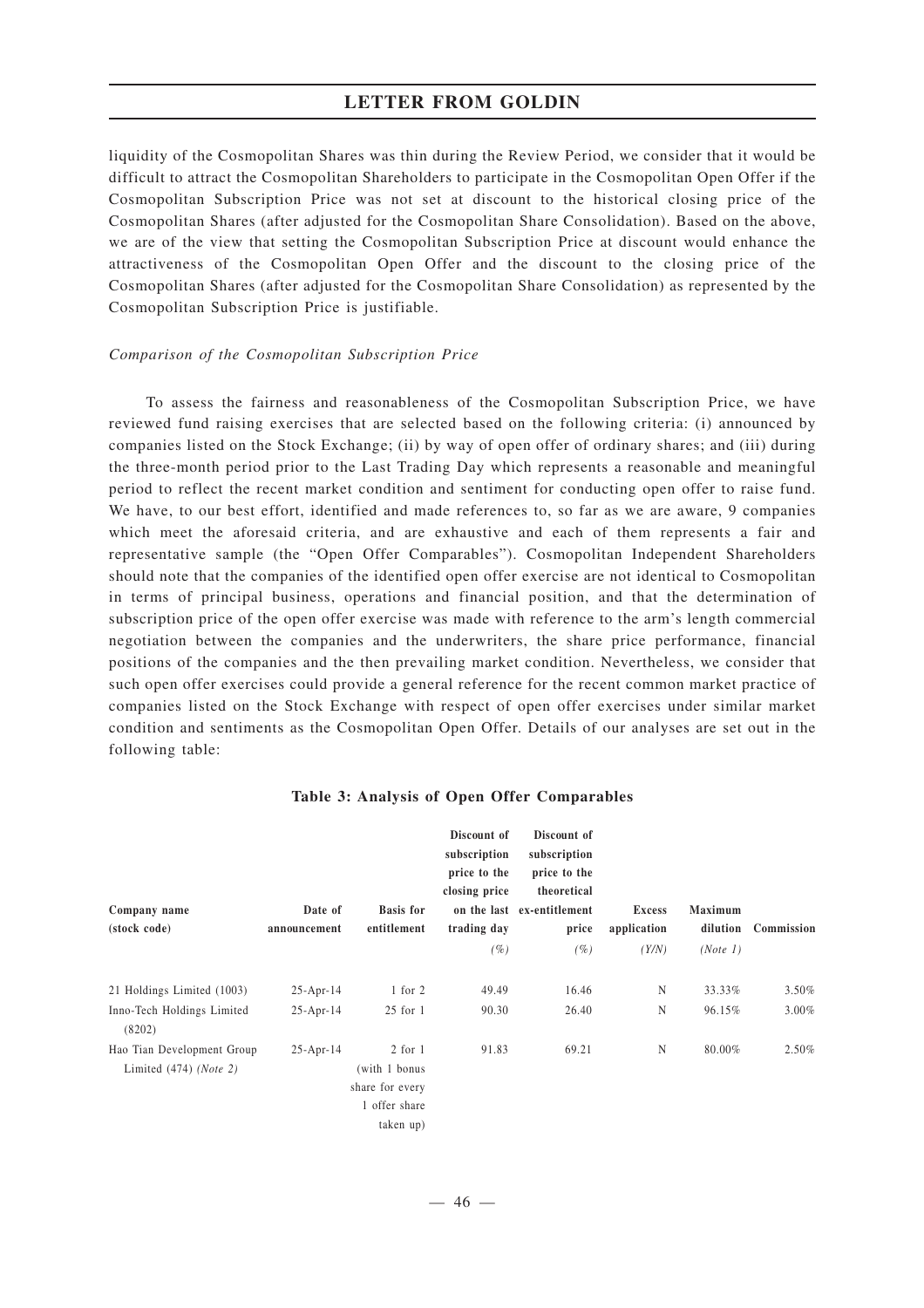| Company name<br>(stock code)                                  | Date of<br>announcement | <b>Basis</b> for<br>entitlement                                             | Discount of<br>subscription<br>price to the<br>closing price<br>trading day | Discount of<br>subscription<br>price to the<br>theoretical<br>on the last ex-entitlement<br>price | <b>Excess</b><br>application | <b>Maximum</b><br>dilution | Commission |
|---------------------------------------------------------------|-------------------------|-----------------------------------------------------------------------------|-----------------------------------------------------------------------------|---------------------------------------------------------------------------------------------------|------------------------------|----------------------------|------------|
|                                                               |                         |                                                                             | $($ %)                                                                      | $($ %)                                                                                            | (Y/N)                        | (Note 1)                   |            |
| China Packaging Group<br>Company Limited (572)                | 22-Apr-14               | 1 for 2                                                                     | 70.37                                                                       | 61.17                                                                                             | N                            | 33.33%                     | 2.50%      |
| MelcoLot Limited (8198)                                       | $11 - Apr - 14$         | 3 for 10                                                                    | 24.40                                                                       | 19.90                                                                                             | $\mathbf N$                  | 23.08%                     | 3.00%      |
| Sunwah Kingsway Capital<br>Holdings Limited (188)<br>(Note 2) | $11 - Apr - 14$         | $1$ for $4$                                                                 | 5.13                                                                        | 3.90                                                                                              | $\mathbf Y$                  | 20.00%                     | 2.00%      |
| Well Way Group Limited<br>(8063)                              | $1-Apr-14$              | $1$ for $2$                                                                 | 22.20                                                                       | 15.97                                                                                             | N                            | 33.33%                     | 3.50%      |
| Ground Properties Company<br>Limited (989) (Note 2)           | 28-Mar-14               | 1 for 2                                                                     | 28.57                                                                       | 20.95                                                                                             | Y                            | 33.33%                     | nil        |
| Sustainable Forest Holdings<br>Limited (723)                  | 27-Feb-14               | 1 for 10<br>(with 5 bonus<br>shares for every<br>1 offer share<br>taken up) | 64.40                                                                       | 53.20                                                                                             | $\mathbf N$                  | 37.50%                     | 2.50%      |
| Ming Fung Jewellery Group<br>Limited (860)                    | 26-Feb-14               | $1$ for $2$                                                                 | 57.90                                                                       | 47.70                                                                                             | N                            | 33.33%                     | 1.00%      |
| Mean                                                          |                         |                                                                             | 50.46                                                                       | 33.49                                                                                             |                              | 42.34%                     | 2.35%      |
| Median                                                        |                         |                                                                             | 53.70                                                                       | 23.68                                                                                             |                              | 33.33%                     | 2.50%      |
| Max                                                           |                         |                                                                             | 91.83                                                                       | 69.21                                                                                             |                              | 96.15%                     | 3.50%      |
| Min                                                           |                         |                                                                             | 5.13                                                                        | 3.90                                                                                              |                              | 20.00%                     | nil        |
| The Cosmopolitan Open<br>$\triangle$ ee $\triangle$           |                         | $2$ for $1$                                                                 | 83.60                                                                       | 63.00                                                                                             | $\mathbf Y$                  | 66.67%                     | nil        |

**Offer**

*Note 2: The underwriter for the open offer exercise is a connected person to the listed issuer of the respective Open Offer Comparable.*

As shown in the above table, the discounts represented by the subscription prices to the closing prices of shares of the Open Offer Comparables on the last trading days prior to the release of the respective announcements ranged from approximately 5.13% to approximately 91.83% (the "Market Range") with a mean and a median of approximately 50.46% and approximately 53.70% respectively. The discount of approximately 83.6% as represented by the Cosmopolitan Subscription Price to the closing price of the Cosmopolitan Shares (as adjusted for the Cosmopolitan Share Consolidation) on the Last Trading Day falls within the Market Range and is above the mean and median of the selected open offer exercises.

*Note 1: Maximum dilution effect of each open offer is calculated as: ((number of offer shares to be issued under the basis of entitlement)/(number of existing shares held for the entitlement for the offer shares under the basis of entitlement + number of offer shares to be issued under the basis of entitlement) x 100%, e.g. for an open offer with basis of 1 offer share for every 2 existing shares, the maximum dilution effect is calculated as*  $((1)/(2+1))x100\%) = 33.33\%$ *.*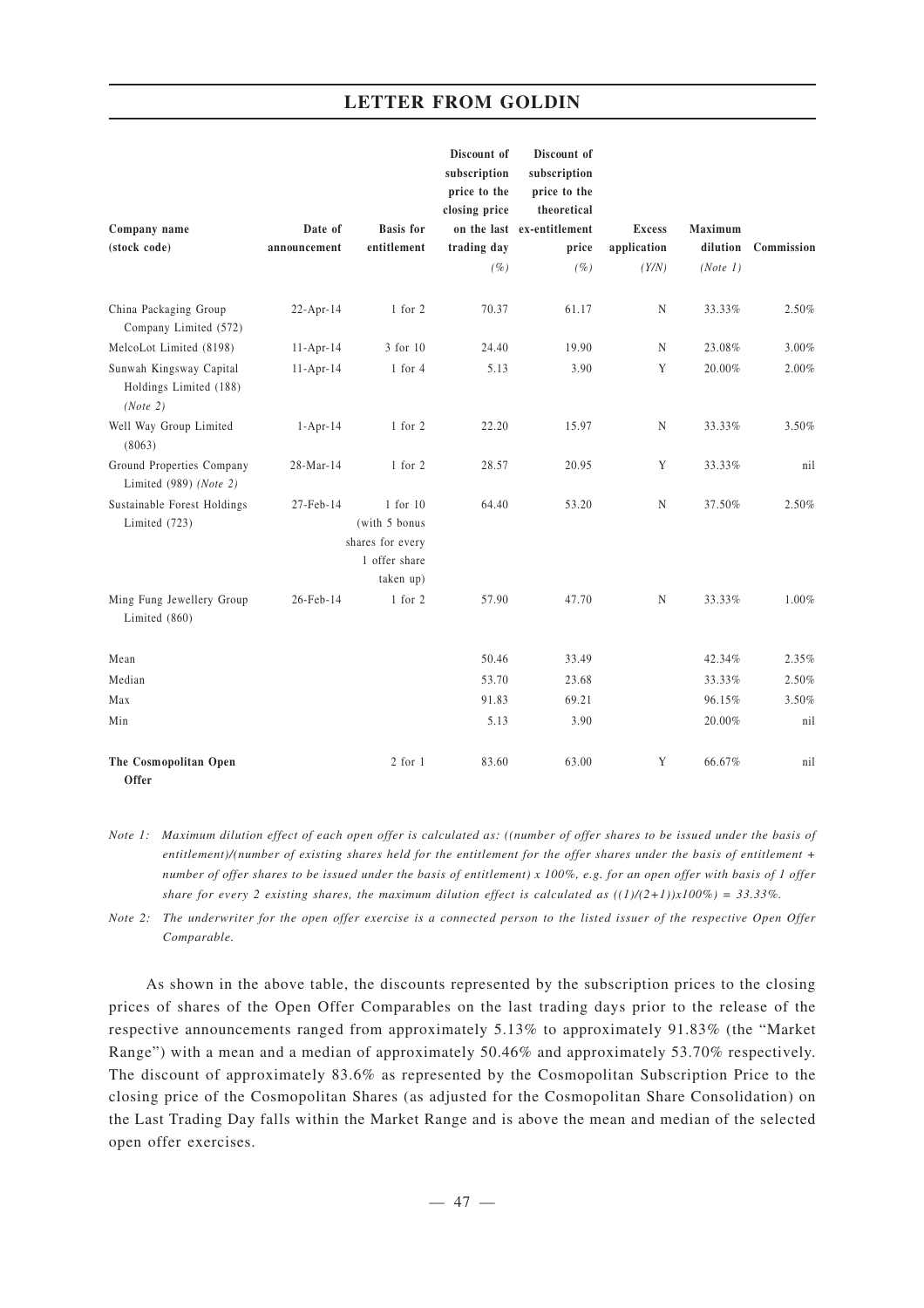In addition, the discounts represented by the subscription prices to the theoretical ex-entitlement prices of the shares of the Open Offer Comparables ranged from approximately 3.90% to approximately 69.21% (the "TEP Market Range") with a mean and a median of approximately 33.49% and approximately 23.68% respectively. The discount of approximately 63.0% as represented by the Cosmopolitan Subscription Price to the theoretical ex-entitlement price of the Cosmopolitan Shares (as adjusted for the Cosmopolitan Share Consolidation) falls within the TEP Market Range but is above the mean and median of the Open Offer Comparables.

We consider that, in general, it is common for the listed issuers in Hong Kong to issue open offer shares at a discount to the market price in order to enhance the attractiveness of an open offer exercise. Having considered that (i) the Cosmopolitan Subscription Price was determined after arm's length negotiations between Cosmopolitan and the Underwriter; (ii) the discounts represented by the Cosmopolitan Subscription Price to each of the closing price of the Last Trading Day and theoretical ex-entitlement price fall within the range of that of the recent open offer exercises respectively as detailed in the analysis above, (iii) the need to strengthen the capital base of the Cosmopolitan Group to support its property development projects as analysed in the section headed "2. Reasons for and use of proceeds of the Cosmopolitan Open Offer, the issue of the Cosmopolitan Convertible Bonds and the possible issue of the Cosmopolitan Optional Convertible Bonds" above; (iv) it is common for the listed issuers in Hong Kong to issue open offer shares at a discount to the market price in order to enhance the attractiveness of an open offer exercise; (v) no underwriting commission is charged by the Underwriter; (vi) all Cosmopolitan Qualifying Shareholders are offered an equal opportunity to participate in the Cosmopolitan Open Offer and to take up their entitlements in full at the same price to maintain respective shareholdings in Cosmopolitan; and (vii) the thin trading liquidity of the Cosmopolitan Shares as demonstrated in the section headed "Historical trading volume of the Cosmopolitan Shares" above, which the market price of the Cosmopolitan Shares may be influenced by the slight change in trading volume of the Cosmopolitan Shares, implying a disposal of a small amount of the Cosmopolitan Shares may exert downward pressure on the Cosmopolitan Share price, we consider it is fair and reasonable for Cosmopolitan to set the Cosmopolitan Subscription Price at the proposed level of discount.

#### (c) Underwriting arrangements

Pursuant to the Underwriting Agreement, Cosmopolitan is not required to pay the Underwriter any underwriting commission.

We noted from the analysis on the open offer exercises as set out in Table 3 above that the underwriting commission charged by the respective underwriters of the open offer exercises ranged from nil to 3.50% on funds raised. The absence of the underwriting commission would reduce the overall expenses incurred in the Cosmopolitan Open Offer, which is in the interest of Cosmopolitan and the Cosmopolitan Shareholders as a whole.

#### (d) Application for excess Cosmopolitan Open Offer Shares

As set out in the Letter from the Cosmopolitan Board, under the Cosmopolitan Open Offer, the Cosmopolitan Qualifying Shareholders may apply for the entitlements of the Excluded Cosmopolitan Shareholders and any Cosmopolitan Open Offer Shares and/or the Cosmopolitan Convertible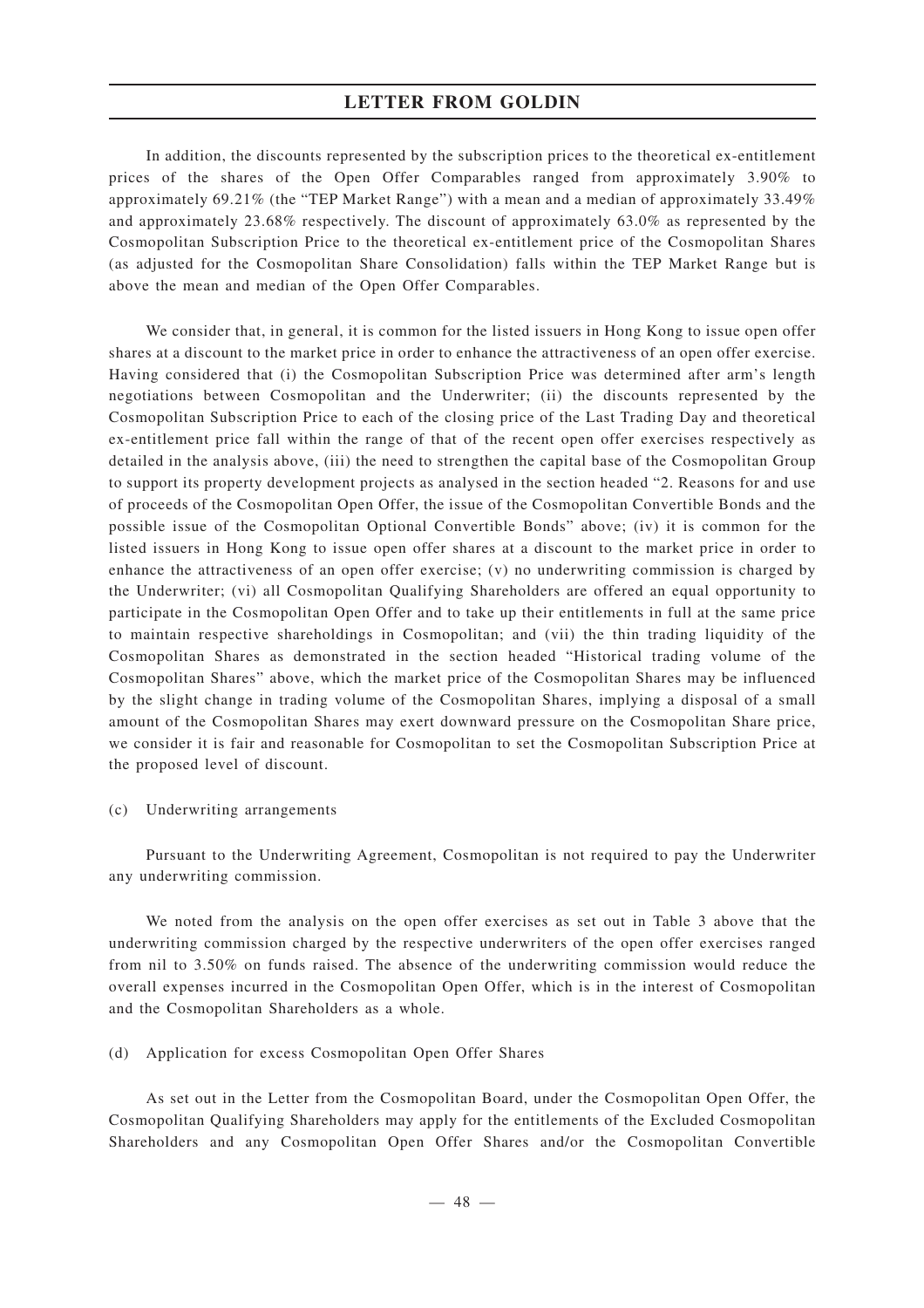Preference Shares not taken up by the Cosmopolitan Qualifying Shareholders. Applications can be made by completing excess application forms and lodging the same with separate remittances for the excess Cosmopolitan Open Offer Shares and/or Cosmopolitan Convertible Preference Shares being applied for.

The Cosmopolitan Directors will allocate the excess Cosmopolitan Open Offer Shares and/or Cosmopolitan Convertible Preference Shares at their discretion, but on a fair and equitable basis to Cosmopolitan Qualifying Shareholders who have applied for excess Cosmopolitan Open Offer Shares and/or Cosmopolitan Convertible Preference Shares. Further details of the allocation basis of any excess Cosmopolitan Open Offer Shares and/or Cosmopolitan Convertible Preference Shares are contained in Appendix I to the Cosmopolitan Circular.

We are not aware of the allocation arrangement of excess application of the Cosmopolitan Open Offer is unusual to that of the Open Offer Comparables and consider such allocation arrangement is in line with normal market practice.

(e) Forms of the Cosmopolitan Convertible Preference Shares

Each Cosmopolitan Convertible Preference Share shall be convertible into one Cosmopolitan Converted Share, subject to adjustment upon the occurrence of consolidation or subdivision of the Cosmopolitan Consolidated Shares which in our view is a normal commercial term and is fair and reasonable. The Cosmopolitan Converted Shares, when issued, will rank pari passu in all respects of the Cosmopolitan Consolidated Shares in issue as at the date of conversion. It is noted that no conversion can be made to the extent that it would result in Cosmopolitan failing to comply with the public float requirement under the Listing Rules (i.e. 25%).

It is noted that the P&R Group owns in aggregate 67.5% of the issued share capital of Cosmopolitan, and P&R Strategic Limited, being the Underwriter, is a wholly-owned subsidiary of P&R. Accordingly, without in place the alternative of electing to receive Cosmopolitan Convertible Preference Shares, we consider that there is considerable likelihood that in the event the P&R Group applies for excess Cosmopolitan Open Offer Shares not taken up by the Cosmopolitan Qualifying Shareholders and/or the Underwriter subscribes for Cosmopolitan Open Offer Shares under the underwriting arrangement, the P&R Group may hold over 75% in the issued share capital of Cosmopolitan, and in such event Cosmopolitan would fail to comply with the public float requirement under the Listing Rules. As such, by providing the alternative to Cosmopolitan Qualifying Shareholders, including the P&R Group, of electing to receive Cosmopolitan Convertible Preference Shares in lieu of all or part of their entitlements to Cosmopolitan Open Offer Shares on a "one-for-one" basis under the Cosmopolitan Open Offer, the P&R Group, as Cosmopolitan Qualifying Shareholders, could participate in the Cosmopolitan Open Offer pursuant to their entitlements and the Underwriter could assume its underwriting function in the Cosmopolitan Open Offer, while allowing Cosmopolitan to continue to comply with the public float requirement under the Listing Rules, which we consider justifiable.

As a fair treatment to all Cosmopolitan Qualifying Shareholders, all Cosmopolitan Qualifying Shareholders are entitled to elect to receive Cosmopolitan Convertible Preference Shares in lieu of all or part of their entitlements to Cosmopolitan Open Offer Shares on a "one-for-one" basis under the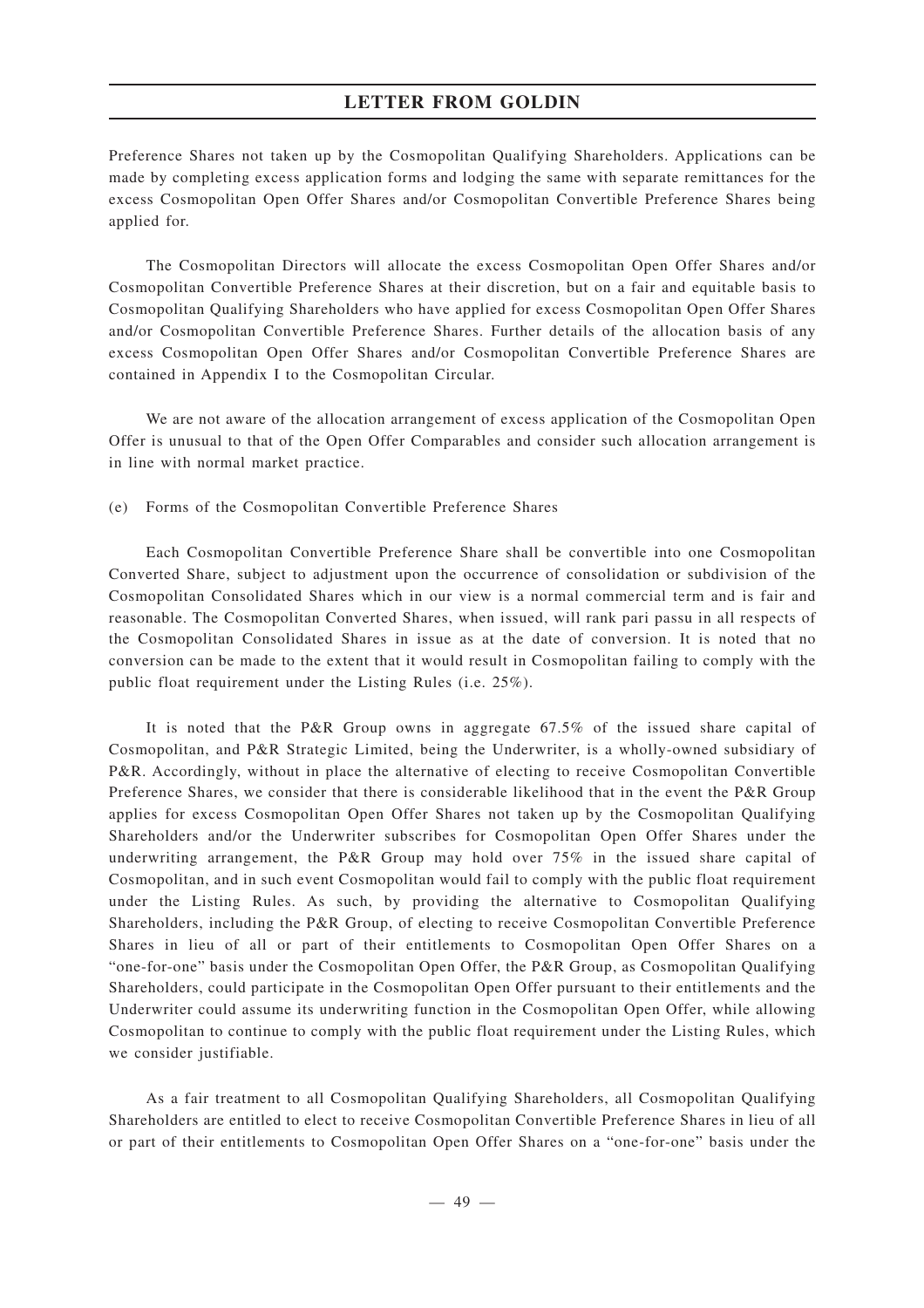Cosmopolitan Open Offer. Regarding the terms of the Cosmopolitan Convertible Preference Share, each Cosmopolitan Convertible Preference Share shall confer on the holder thereof the right to receive dividends and other distributions pari passu with holders of Cosmopolitan Consolidated Share on the basis of the number of Cosmopolitan Converted Share into which each Cosmopolitan Convertible Preference Share may be converted and on an as-if converted basis. A holder may not exercise his conversion right unless the number of Cosmopolitan Convertible Preference Shares to be converted in connection with such exercise equals or is greater than 10,000, subject to adjustment upon the occurrence of consolidation or subdivision of the Cosmopolitan Consolidated Shares. In case where the number of all the Cosmopolitan Convertible Preference Shares held by a holder is less than 10,000, he may exercise his conversion right in respect of all such Cosmopolitan Convertible Preference Shares. The Cosmopolitan Convertible Preference Shares may be transferred without any restriction.

Cosmopolitan Qualifying Shareholders, other than the P&R Group, are reminded that, while they are free to elect to receive the Cosmopolitan Open Offer Shares or the Cosmopolitan Convertible Preference Shares as alternative pursuant to their entitlements under the Cosmopolitan Open Offer, the Cosmopolitan Convertible Preference Shares, however, will not be listed on the Stock Exchange or any other stock exchange, and have no right to vote at a general meeting of Cosmopolitan (except on a resolution for winding-up of Cosmopolitan).

## 4. **Principal terms of the Cosmopolitan Convertible Bonds and the Cosmopolitan Optional Convertible Bonds**

Cosmopolitan also entered into the Cosmopolitan Convertible Bonds Subscription Agreement with P&R, pursuant to which P&R will procure its wholly owned subsidiary to subscribe for the Cosmopolitan Convertible Bonds. Under the Cosmopolitan Convertible Bonds Subscription Agreement, P&R will also be entitled to the Cosmopolitan Option to subscribe, through its wholly-owned subsidiary, for the Cosmopolitan Optional Convertible Bonds in the principal amount of up to HK\$500 million. The Cosmopolitan Option is exercisable at any time during the period from the date falling 7 days after the date of issue of the Cosmopolitan Convertible Bonds until 90 days prior to the maturity date of the Cosmopolitan Convertible Bonds (both dates inclusive). The Cosmopolitan Option is exercisable in whole or in part, on one or more occasions, solely at the discretion of the P&R Group by giving a written notice given to the issuer of the Cosmopolitan Optional Convertible Bonds.

### *For the Cosmopolitan Convertible Bonds:*

| Principal amount:                    | HK\$500 million                                                                                                                                    |  |  |  |  |
|--------------------------------------|----------------------------------------------------------------------------------------------------------------------------------------------------|--|--|--|--|
| Issuer:                              | A wholly-owned subsidiary of Cosmopolitan principally<br>engaged in financing activities.                                                          |  |  |  |  |
| Cosmopolitan CB Conversion<br>Price: | The initial Cosmopolitan CB Conversion Price (subject to<br>adjustments) shall be HK\$0.35 per Cosmopolitan Conversion<br>Share, which represents: |  |  |  |  |
|                                      | a premium of approximately 250.0% over<br>the<br>(i)<br>Cosmopolitan Subscription Price;                                                           |  |  |  |  |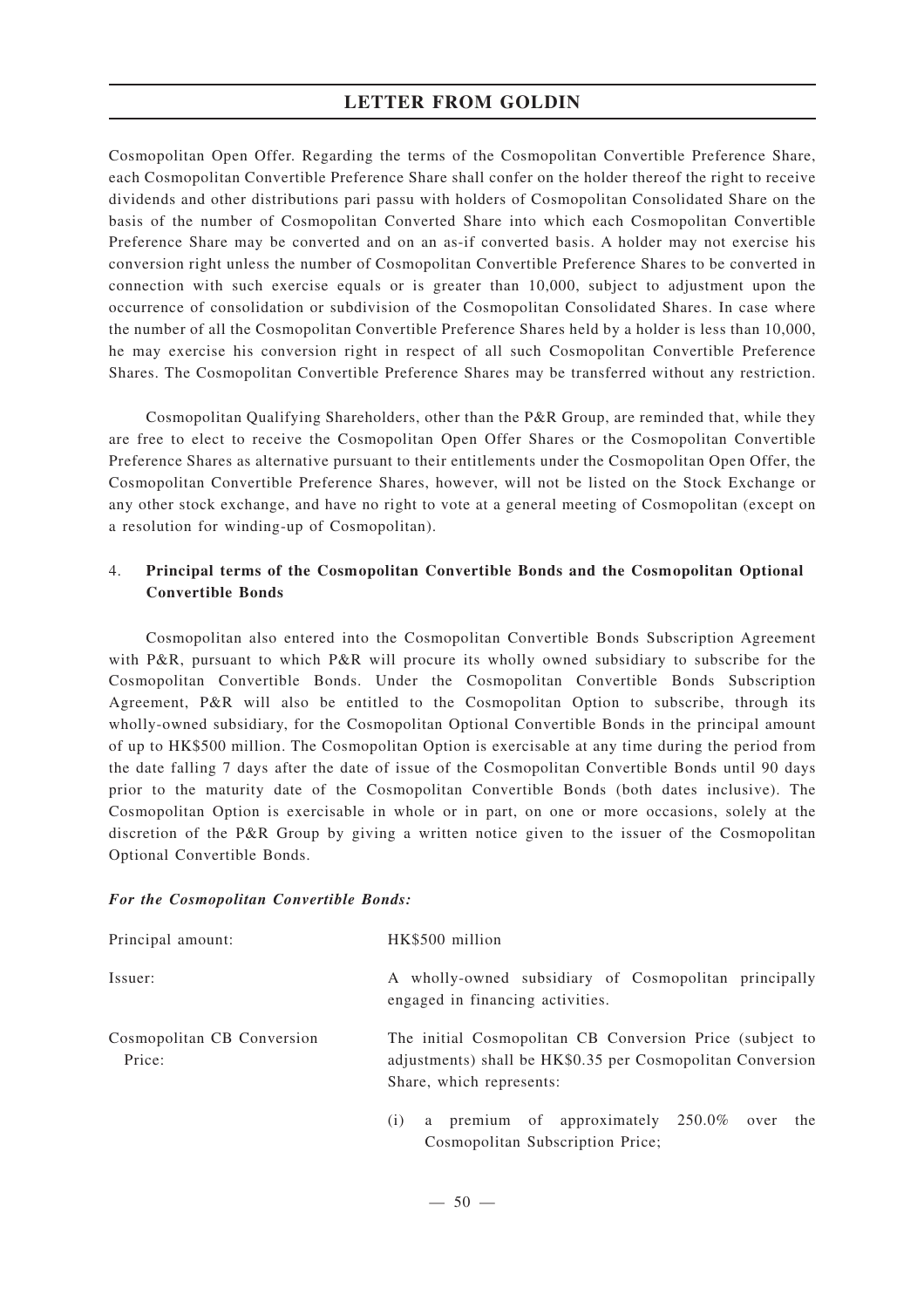- (ii) a discount of approximately 42.6% to the closing price of HK\$0.610 per Cosmopolitan Share (after adjusted for the Cosmopolitan Share Consolidation) as quoted on the Stock Exchange on the Last Trading Day;
- (iii) a discount of approximately 42.8% to the average closing price of the Cosmopolitan Shares of approximately HK\$0.612 per Cosmopolitan Share (after adjusted for the Cosmopolitan Share Consolidation) as quoted on the Stock Exchange over the last five trading days up to and including the Last Trading Day;
- (iv) a discount of approximately  $43.7\%$  to the average closing price of the Cosmopolitan Shares of approximately HK\$0.622 per Cosmopolitan Share (after adjusted for the Cosmopolitan Share Consolidation) as quoted on the Stock Exchange over the last ten trading days up to and including the Last Trading Day;
- (v) a discount of approximately 38.2% to the unaudited consolidated net assets of Cosmopolitan attributable to the Cosmopolitan Shareholders as at 31 December 2013 of approximately HK\$0.566 per Cosmopolitan Share (after adjusted for the Cosmopolitan Share Consolidation) in issue as at the Latest Practicable Date;
- (vi) a premium of approximately 29.6% over the theoretical ex-entitlement price of approximately HK\$0.270 per Cosmopolitan Share (after adjusted for Cosmopolitan Share Consolidation) based on the closing price per Cosmopolitan Share as quoted on the Stock Exchange on the Last Trading Day; and
- (vii) a premium of approximately 9.4% over the closing price of HK\$0.320 per Cosmopolitan Share (after adjusted for the Cosmopolitan Share Consolidation) as quoted on the Stock Exchange on the Latest Practicable Date.

The initial Cosmopolitan CB Conversion Price was determined by the Cosmopolitan Board and was agreed and accepted by P&R. Based on the initial Cosmopolitan CB Conversion Price, the Cosmopolitan Convertible Bonds are convertible into a maximum of approximately 1,428.6 million Cosmopolitan Conversion Shares.

Interest rate: The Cosmopolitan Convertible Bonds bears 2.5% per annum coupon rate, payable semi-annually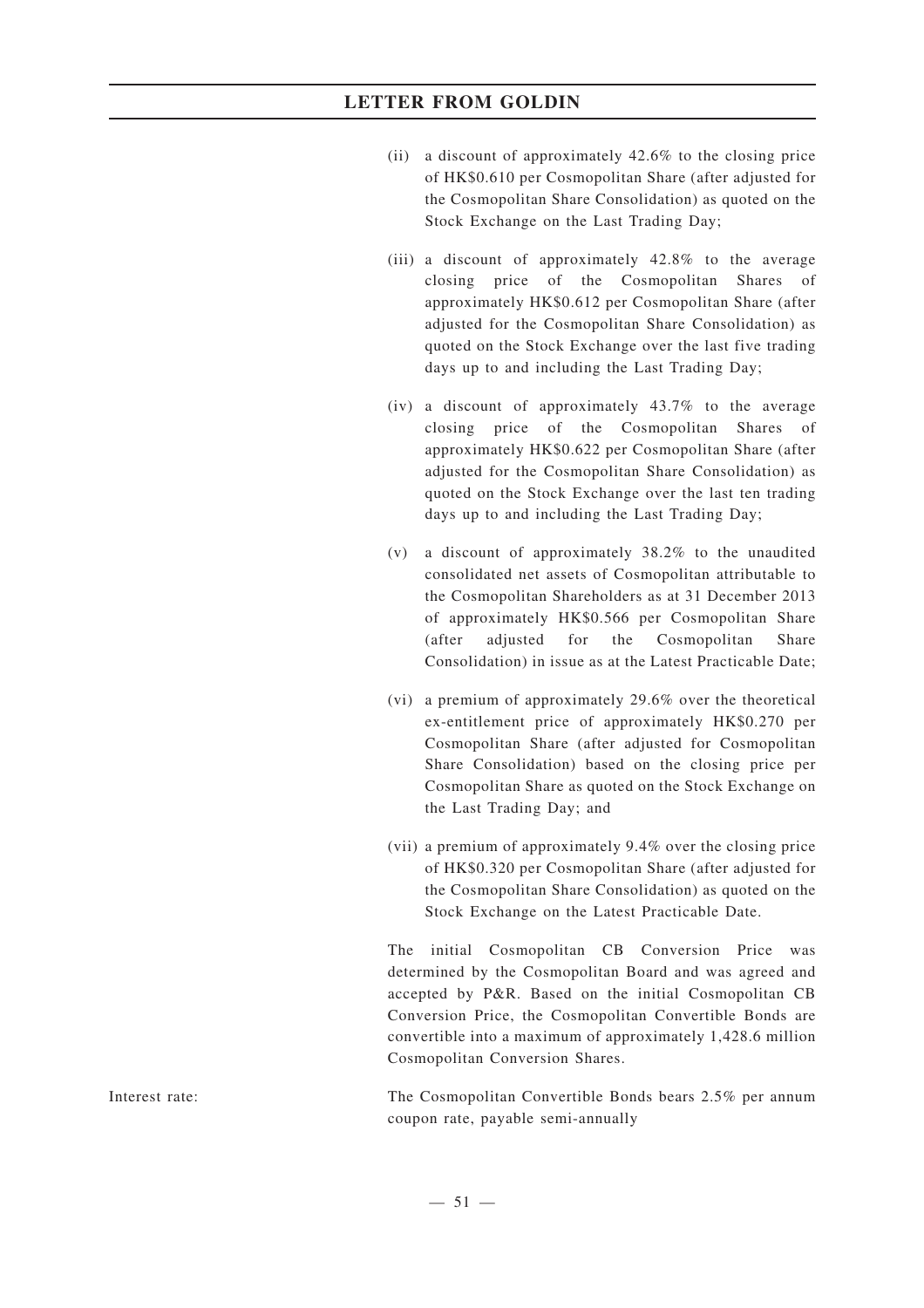| Maturity date: | Being the end of third year from date of the issue of the<br>Cosmopolitan Convertible Bonds. On the maturity date, all of<br>the remaining outstanding Cosmopolitan Convertible Bonds<br>will be redeemed by the issuer of the Cosmopolitan<br>Convertible Bonds at 100% of the outstanding principal<br>amount of the Cosmopolitan Convertible Bonds together with<br>any interest accrued thereon. |
|----------------|------------------------------------------------------------------------------------------------------------------------------------------------------------------------------------------------------------------------------------------------------------------------------------------------------------------------------------------------------------------------------------------------------|
| Form:          | The Cosmopolitan Convertible Bonds will be issued in<br>registered form.                                                                                                                                                                                                                                                                                                                             |

# *For the Cosmopolitan Optional Convertible Bonds:*

| Maximum principal amount:                     | HK\$500.0 million                                                                                                                                                                                                                                                                                                                        |  |  |  |  |  |
|-----------------------------------------------|------------------------------------------------------------------------------------------------------------------------------------------------------------------------------------------------------------------------------------------------------------------------------------------------------------------------------------------|--|--|--|--|--|
| Issuer:                                       | A wholly-owned subsidiary of Cosmopolitan principally<br>engaged in financing activities.                                                                                                                                                                                                                                                |  |  |  |  |  |
| Cosmopolitan Optional CB<br>Conversion Price: | The initial Cosmopolitan Optional CB Conversion Price<br>(subject to adjustments) shall be HK\$0.40 per Cosmopolitan<br>Conversion Share, which represents:                                                                                                                                                                              |  |  |  |  |  |
|                                               | a premium of approximately<br>300.0%<br>(i)<br>over<br>the<br>Cosmopolitan Subscription Price;                                                                                                                                                                                                                                           |  |  |  |  |  |
|                                               | a discount of approximately 34.4% to the closing price<br>(ii)<br>of HK\$0.610 per Cosmopolitan Share (after adjusted for<br>the Cosmopolitan Share Consolidation) as quoted on the<br>Stock Exchange on the Last Trading Day;                                                                                                           |  |  |  |  |  |
|                                               | (iii) a discount of approximately 34.6% to the average<br>closing price of the Cosmopolitan<br>Shares of<br>approximately HK\$0.612 per Cosmopolitan Share (after<br>adjusted for the Cosmopolitan Share Consolidation) as<br>quoted on the Stock Exchange over the last five trading<br>days up to and including the Last Trading Day;  |  |  |  |  |  |
|                                               | (iv) a discount of approximately $35.7\%$ to the average<br>closing price of the Cosmopolitan<br>Shares of<br>approximately HK\$0.622 per Cosmopolitan Share (after<br>adjusted for the Cosmopolitan Share Consolidation) as<br>quoted on the Stock Exchange over the last ten trading<br>days up to and including the Last Trading Day; |  |  |  |  |  |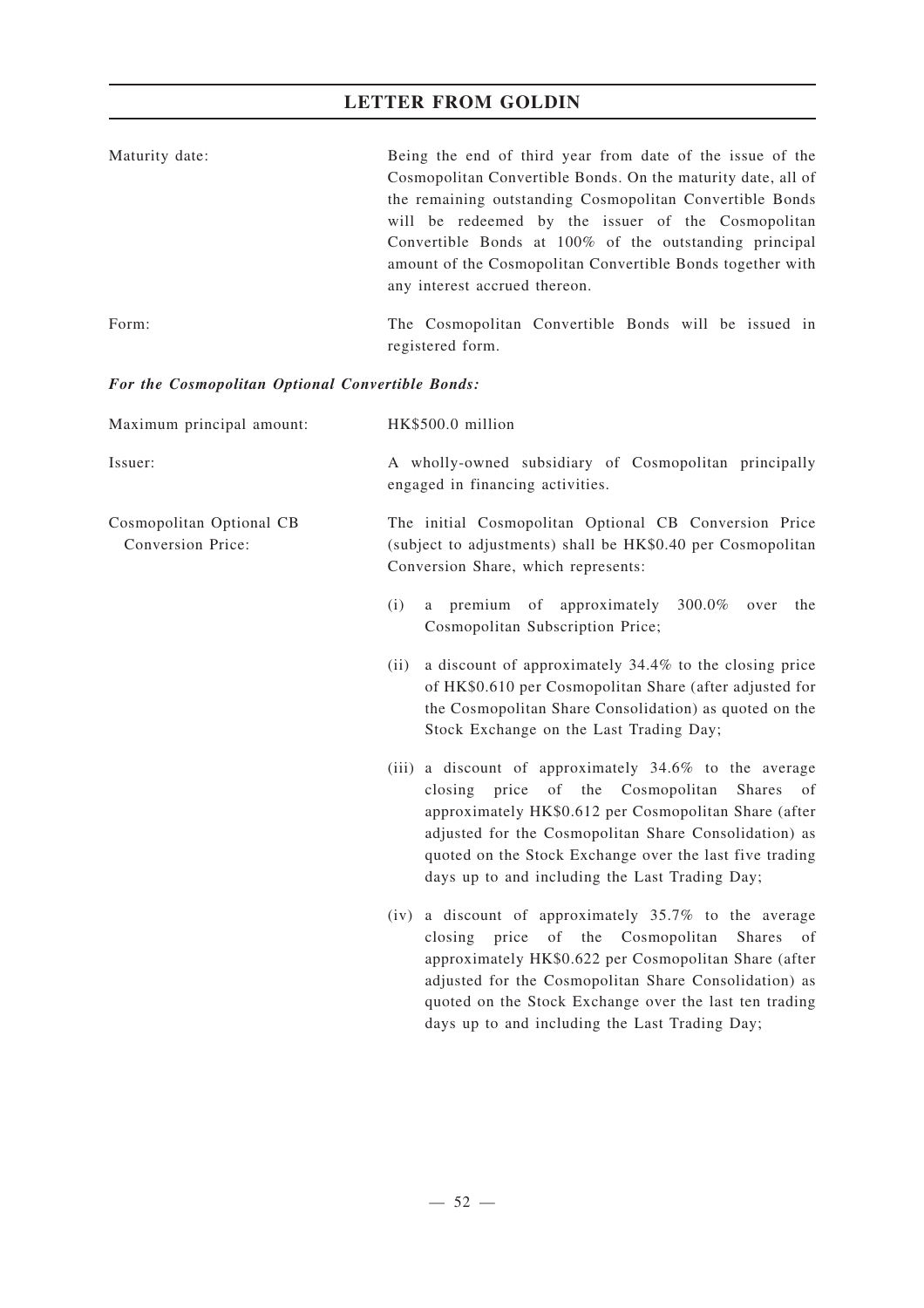|                | a discount of approximately 29.3% to the unaudited<br>(v)<br>consolidated net assets of Cosmopolitan attributable to<br>the Cosmopolitan Shareholders as at 31 December 2013<br>of approximately HK\$0.566 per Cosmopolitan Share<br>for<br>(after<br>adjusted<br>the Cosmopolitan<br>Share<br>Consolidation) in issue as at the Latest Practicable Date;                                                                                    |
|----------------|----------------------------------------------------------------------------------------------------------------------------------------------------------------------------------------------------------------------------------------------------------------------------------------------------------------------------------------------------------------------------------------------------------------------------------------------|
|                | (vi) a premium of approximately 48.1% over the theoretical<br>ex-entitlement price of approximately HK\$0.270 per<br>Cosmopolitan Share (after adjusted for Cosmopolitan<br>Share Consolidation) based on the closing price per<br>Cosmopolitan Share as quoted on the Stock Exchange on<br>the Last Trading Day; and                                                                                                                        |
|                | (vii) a premium of 25% over the closing price of HK\$0.320<br>per Cosmopolitan Share (after adjusted for the<br>Cosmopolitan Share Consolidation) as quoted on the<br>Stock Exchange on the Latest Practicable Date.                                                                                                                                                                                                                         |
|                | The initial Cosmopolitan Optional CB Conversion Price was<br>determined by the Cosmopolitan Board and was agreed and<br>accepted by P&R. Based on the initial Cosmopolitan CB<br>Conversion Price, the Cosmopolitan Optional Convertible<br>Bonds are convertible into a maximum of 1,250.0 million<br>Cosmopolitan Conversion Shares.                                                                                                       |
| Interest rate: | The Cosmopolitan Optional Convertible Bonds bears 3.5%<br>per annum coupon rate, payable semi-annually                                                                                                                                                                                                                                                                                                                                       |
| Maturity date: | Being the end of third year from the date of the issue of the<br>Cosmopolitan Convertible Bonds. On the maturity date, all of<br>remaining<br>outstanding Cosmopolitan<br>the<br>Optional<br>Convertible Bonds will be redeemed by the issuer of the<br>Cosmopolitan Optional Convertible Bonds at 100% of the<br>outstanding principal amount of the Cosmopolitan Optional<br>Convertible Bonds together with any interest accrued thereon. |
| Form:          | The Cosmopolitan Optional Convertible Bonds will be issued<br>in registered form.                                                                                                                                                                                                                                                                                                                                                            |

The initial Cosmopolitan Conversion Prices of both the Cosmopolitan Convertible Bonds and the Cosmopolitan Optional Convertible Bonds will be subject to adjustments for share consolidations, share subdivisions, re-classification of share into other securities (upon which the Cosmopolitan Conversion Prices will be adjusted proportionately such that their holders would receive the number of Cosmopolitan Shares and/or such other securities which they would have been entitled to had they been converted before the re-classification), capitalisation issues, capital distributions, rights issues,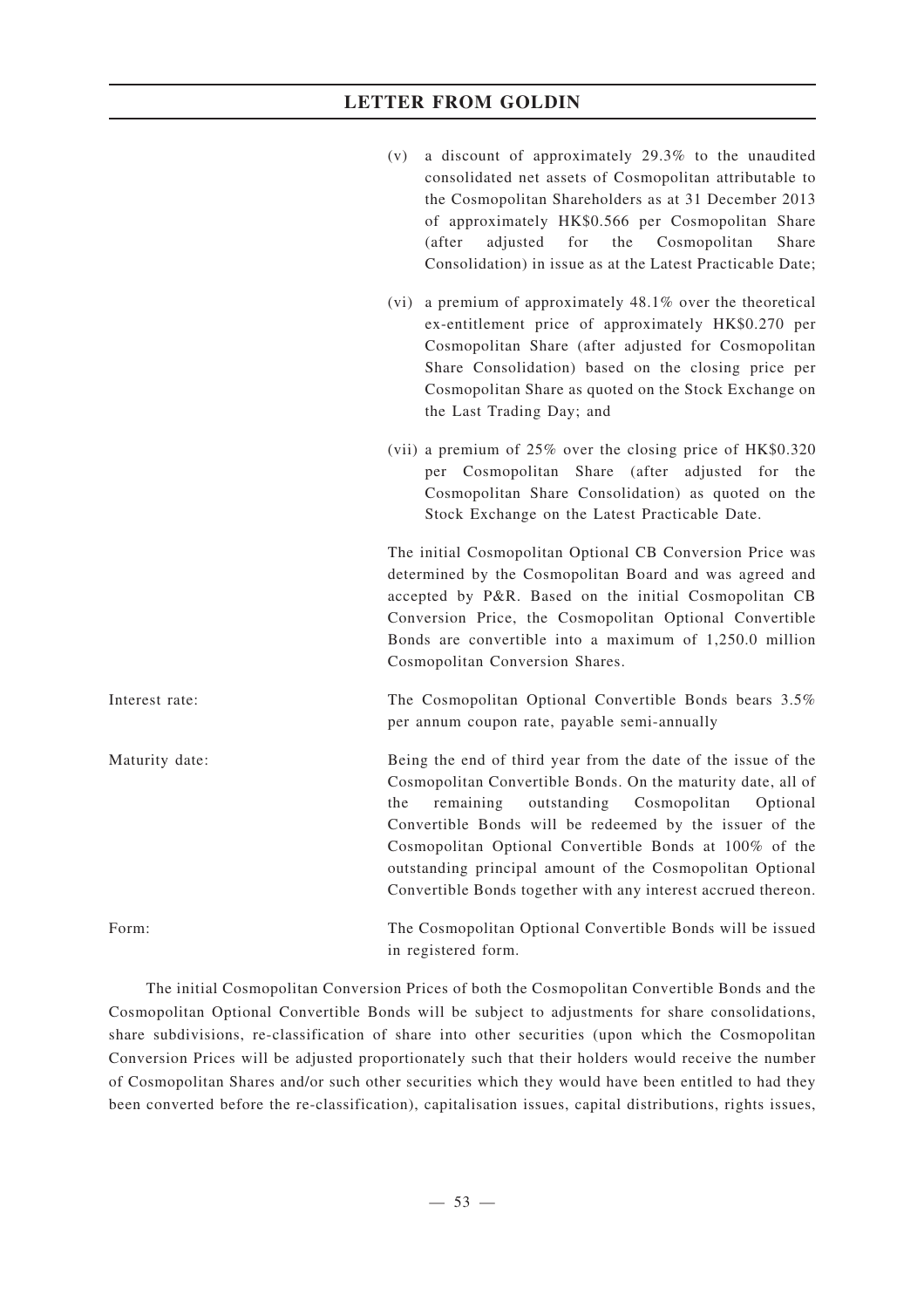and certain other dilutive events, including issue of new Cosmopolitan Consolidated Shares at a subscription price below the then prevailing market price of the Cosmopolitan Consolidated Shares and issue of convertible securities with conversion prices below the then prevailing market price of the Cosmopolitan Consolidated Shares.

Summary of the other principal terms of the Cosmopolitan Convertible Bonds and Cosmopolitan Optional Convertible Bonds is set out in Appendix II to the Cosmopolitan Circular.

In assessing fairness of the principal terms of the Cosmopolitan Convertible Bonds and Cosmopolitan Optional Convertible Bonds, we have indentified and reviewed transactions involving the issue of convertible notes/bonds that are selected based on the following criteria: (i) announced by the companies listed on the Stock Exchange; (ii) during the three-month period prior to the Last Trading Day which represents a reasonable and meaningful period to reflect the recent market condition and sentiment for issuance of convertible securities to raise fund. We have, to our best effort, identified and made reference to, so far as we are aware, 20 companies which meet the aforesaid criteria, and are exhaustive and each of them represents a fair and representative sample (the "CB Comparables"). Cosmopolitan Independent Shareholders should note that the companies of the identified issuance of convertible securities are not identical to Cosmopolitan in terms of principal business, operations and financial position, and that the determination of conversion price of the convertible bonds was made with reference to the arm's length commercial negotiation between the companies, the share price performance, financial positions of the companies and the then prevailing market condition. Nevertheless, we consider that such issue of convertible notes/bonds could provide a general reference for the recent common market practice of companies listed on the Stock Exchange with respect to the issuance of Cosmopolitan Convertible Bonds and Cosmopolitan Optional Convertible Bonds under similar market condition and sentiments. Details of our analyses are set out in the following table:

|                                                          |                 | Premium/           |                 |                      |            |
|----------------------------------------------------------|-----------------|--------------------|-----------------|----------------------|------------|
|                                                          |                 | (Discount) of the  |                 |                      |            |
|                                                          |                 | issue price of the |                 |                      |            |
|                                                          |                 | conversion shares  |                 |                      |            |
|                                                          |                 | $over/(to)$ the    |                 |                      |            |
|                                                          |                 | closing price of   |                 |                      |            |
| Company name                                             | Date of         | the shares on the  |                 |                      | Principal  |
| (Stock code)                                             | announcement    | last trading day   | <b>Maturity</b> | Interest             | amount     |
|                                                          |                 | (%)                | (months)        | $(\text{per annum})$ | (HK\$'000) |
| MicroPort Scientific                                     | $27 - Apr - 14$ | 24.14              | 60              | <b>LIBOR</b>         | 780,000    |
| Corporation (853)                                        |                 |                    |                 | plus $1\%$           | (Note)     |
| China Renji Medical Group<br>Limited $(648)$             | $17 - Apr - 14$ | (4.80)             | 36              | 5.00%                | 10,000     |
| Shunfeng Photovoltaic<br>International Limited<br>(1165) | $14$ -Apr-14    | 13.51              | 60              | 4.00%                | 2,300,000  |
| Peace Map Holding Limited<br>(402)                       | $12-Apr-14$     | 1.21               | 12              | $0.00\%$             | 249,800    |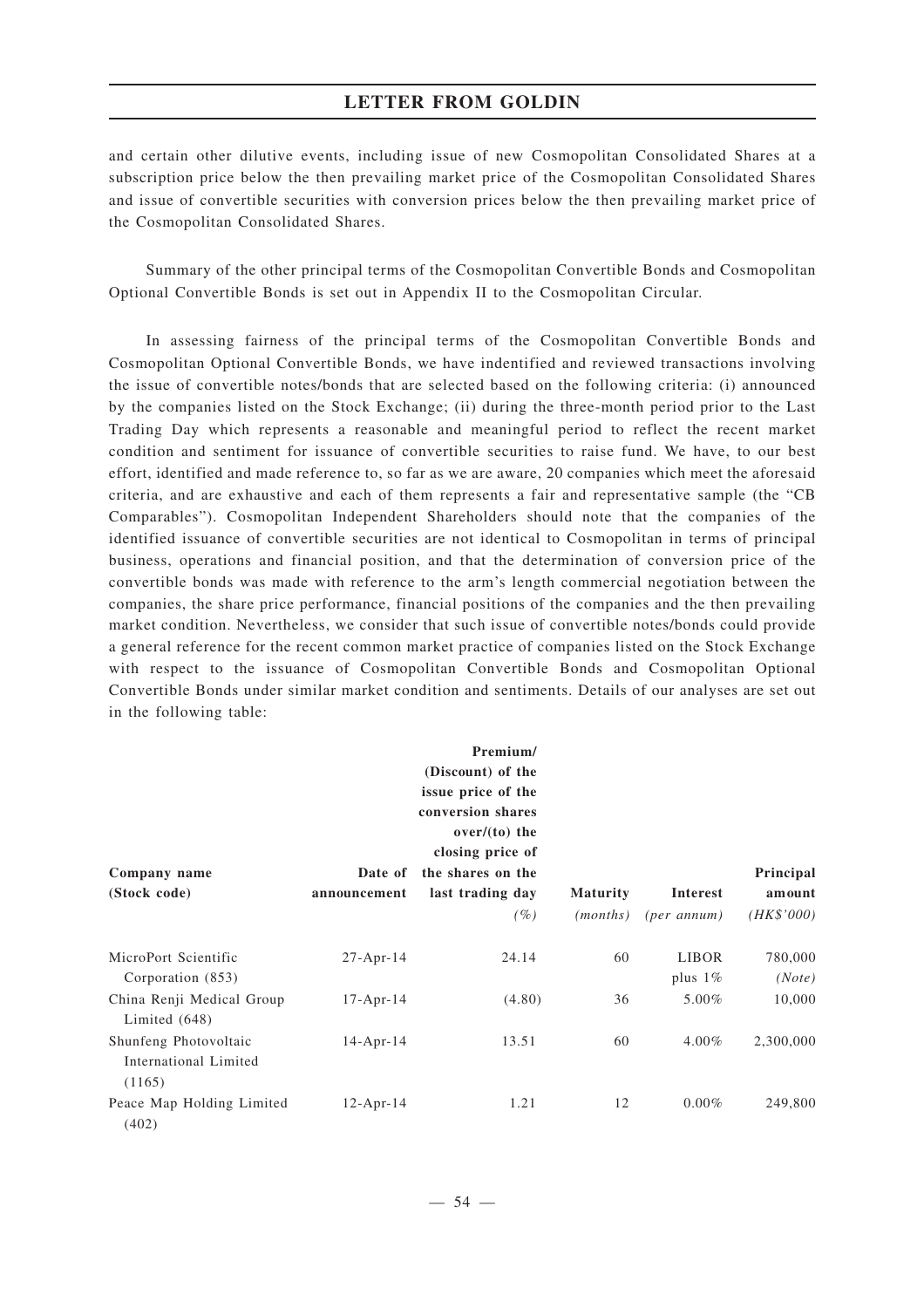|                                                                  |                         | Premium/<br>(Discount) of the<br>issue price of the<br>conversion shares<br>$over/(to)$ the<br>closing price of |                      |                            |                                   |
|------------------------------------------------------------------|-------------------------|-----------------------------------------------------------------------------------------------------------------|----------------------|----------------------------|-----------------------------------|
| Company name<br>(Stock code)                                     | Date of<br>announcement | the shares on the<br>last trading day<br>$(\%)$                                                                 | Maturity<br>(months) | Interest<br>$(per\ annum)$ | Principal<br>amount<br>(HK\$'000) |
| Jun Yang Solar Power<br>Investments Limited (397)                | $10-Apr-14$             | 8.91                                                                                                            | 24                   | 5.00%                      | 195,677                           |
| REXLot Holdings Limited<br>(555)                                 | $10$ -Apr-14            | 34.00                                                                                                           | 60                   | 4.50%                      | 1,900,000                         |
| China LotSynergy Holdings<br>Limited (1371)                      | $8 - Apr - 14$          | 22.40                                                                                                           | 60                   | 5.00%                      | 780,000                           |
| China HealthCare Holdings<br>Limited (673)                       | $8 - Apr - 14$          | (44.40)                                                                                                         | 36                   | $0.00\%$                   | 225,000                           |
| Kingdee International<br>Software Group Company<br>Limited (268) | $8 - Apr - 14$          | 34.02                                                                                                           | 60                   | 4.00%                      | 1,365,000<br>(Note)               |
| Kingsoft Corporation<br>Limited (3888)                           | $3-Apr-14$              | 40.00                                                                                                           | 60                   | 1.25%                      | 2,327,000                         |
| Chinese Food And Beverage<br>Group Limited (8272)                | $1 - Apr - 14$          | 1.82                                                                                                            | 42                   | 3.00%                      | 292,500<br>(Note)                 |
| Crosby Capital Limited<br>(8088)                                 | $1 - Apr-14$            | 12.68                                                                                                           | 36                   | 5.00%                      | 175,000                           |
| Intime Retail (Group)<br>Company Limited (1833)                  | $31-Mar-14$             | (9.39)                                                                                                          | 36                   | 1.50%                      | 3,706,067                         |
| Sinopoly Battery Limited<br>(729)                                | 20-Mar-14               | 7.14                                                                                                            | 36                   | $8.00\%$                   | 400,000                           |
| China Huiyuan Juice Group<br>Limited (1886)                      | $20-Mar-14$             | 14.38                                                                                                           | 60                   | 4.00%                      | 1,170,000<br>(Note)               |
| Prosperity International<br>Holdings (H.K.) Limited<br>(803)     | 14-Mar-14               | 70.00                                                                                                           | 12/36                | 8.25%                      | 390,000<br>(Note)                 |
| <b>SMI</b> Corporation Limited<br>(198)                          | 14-Mar-14               | (1.67)                                                                                                          | 60                   | $8.00\%$                   | 77,644                            |
| Johnson Electric Holdings<br>Limited (179)                       | 12-Mar-14               | 37.50                                                                                                           | 84                   | 1.00%                      | 1,560,000<br>(Note)               |
| ASM Pacific Technology<br>Limited (0522)                         | $4-Mar-14$              | 35.00                                                                                                           | 60                   | 2.00%                      | 2,400,000                         |
| China Rongsheng Heavy<br>Industries (01101)                      | 24-Feb-14               | (28.57)                                                                                                         | 30                   | 7.00%                      | 1,000,000                         |
| Mean                                                             |                         | 13.40                                                                                                           | 45.7                 | 4.03%                      |                                   |
| Median                                                           |                         | 13.10                                                                                                           | 42.0                 | $4.00\%$                   |                                   |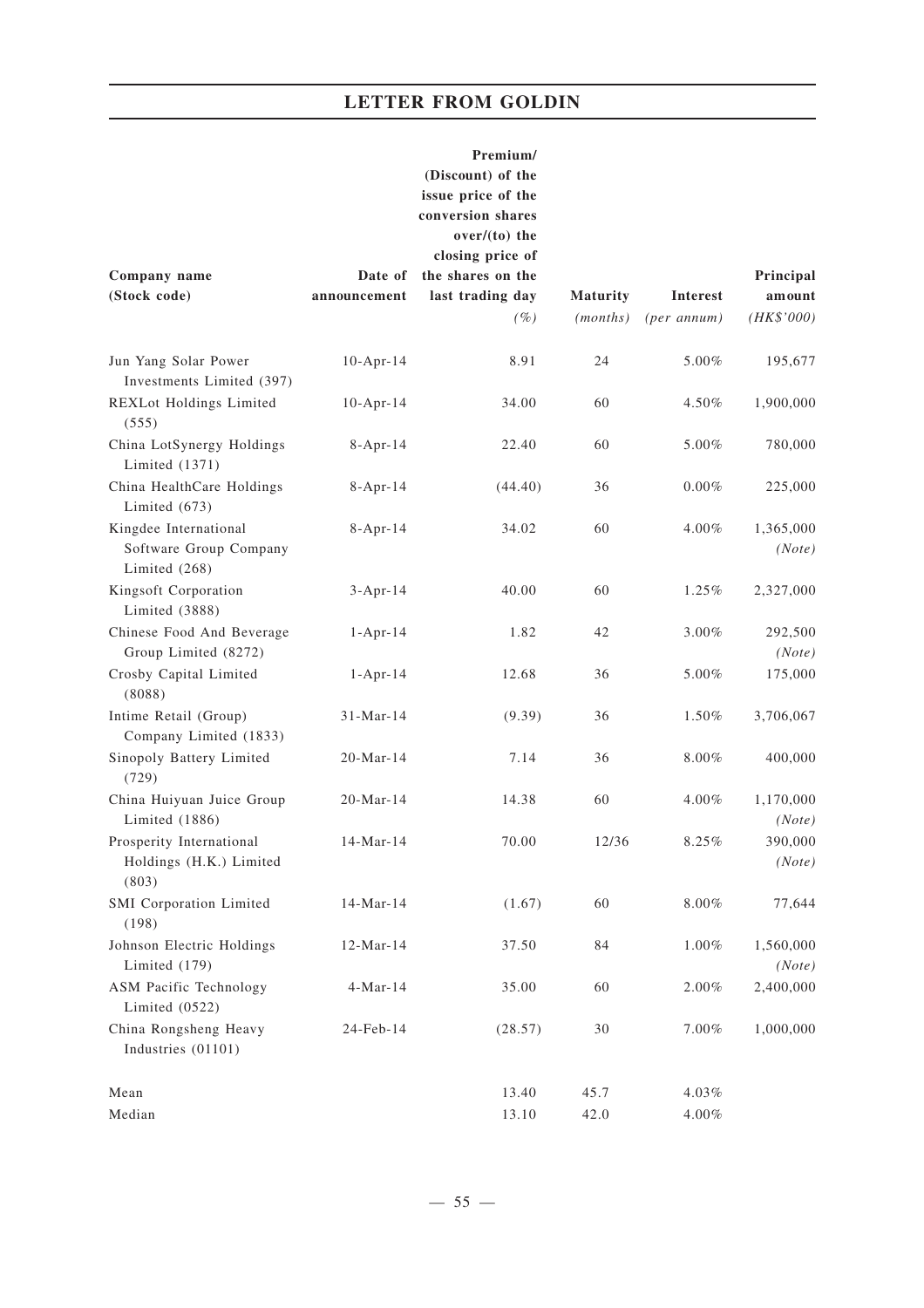|                                                                      |              | Premium/<br>(Discount) of the<br>issue price of the<br>conversion shares<br>over/(to) the<br>closing price of |          |                      |            |
|----------------------------------------------------------------------|--------------|---------------------------------------------------------------------------------------------------------------|----------|----------------------|------------|
| Company name                                                         | Date of      | the shares on the                                                                                             |          |                      | Principal  |
| (Stock code)                                                         | announcement | last trading day                                                                                              | Maturity | Interest             | amount     |
|                                                                      |              | $($ %)                                                                                                        | (months) | $(\text{per annum})$ | (HK\$'000) |
| Max                                                                  |              | 70.00                                                                                                         | 84.0     | 8.25%                |            |
| Min                                                                  |              | (44.40)                                                                                                       | 12.0     | $0.00\%$             |            |
| Compared with the<br>theoretical ex-entitlement<br>price             |              |                                                                                                               |          |                      |            |
| Cosmopolitan Convertible<br><b>Bonds</b>                             |              | 29.6%                                                                                                         | 36       | 2.50%                | 500,000    |
| Cosmopolitan Optional<br>Convertible Bonds                           |              | 48.1%                                                                                                         | 36       | 3.50%                | 500,000    |
| Compared with the closing<br>price on the Last<br><b>Trading Day</b> |              |                                                                                                               |          |                      |            |
| Cosmopolitan Convertible<br><b>Bonds</b>                             |              | $(42.6)\%$                                                                                                    |          |                      |            |
| Cosmopolitan Optional<br>Convertible Bonds                           |              | $(34.4)\%$                                                                                                    |          |                      |            |

*Note: The respective amounts which are in US\$ has been converted into HK\$ based on the approximate exchange rate of US\$1.00 against HK\$7.80 for illustrative purpose only.*

#### (a) *Cosmopolitan Conversion Price*

As the completion of the Cosmopolitan Convertible Bonds Subscription Agreement is conditional upon the satisfaction of the condition of, among others, closing of the Cosmopolitan Open Offer, conversion of the Cosmopolitan Convertible Bonds and/or Cosmopolitan Optional Convertible Bonds (if any) would only take place after closing of the Cosmopolitan Open Offer, and in such case, the Cosmopolitan CB Conversion Price and the Cosmopolitan Optional CB Conversion Price are compared with the theoretical ex-entitlement price under the Cosmopolitan Open Offer, which appropriately reflects the effect of the Cosmopolitan Open Offer on the Cosmopolitan Share price. As shown in the above table, the discount represented by the conversion price to the respective share closing price of the CB Comparables on the last trading day prior to the release of the respective announcements ranges from a premium of approximately 70.00% to a discount of approximately 44.40% with a mean of premium of approximately 13.40% and a median of premium of approximately 13.10%. It is noted that the Cosmopolitan CB Conversion Price and the Cosmopolitan Optional CB Conversion Price represent a premium of approximately 29.6% and approximately 48.1% respectively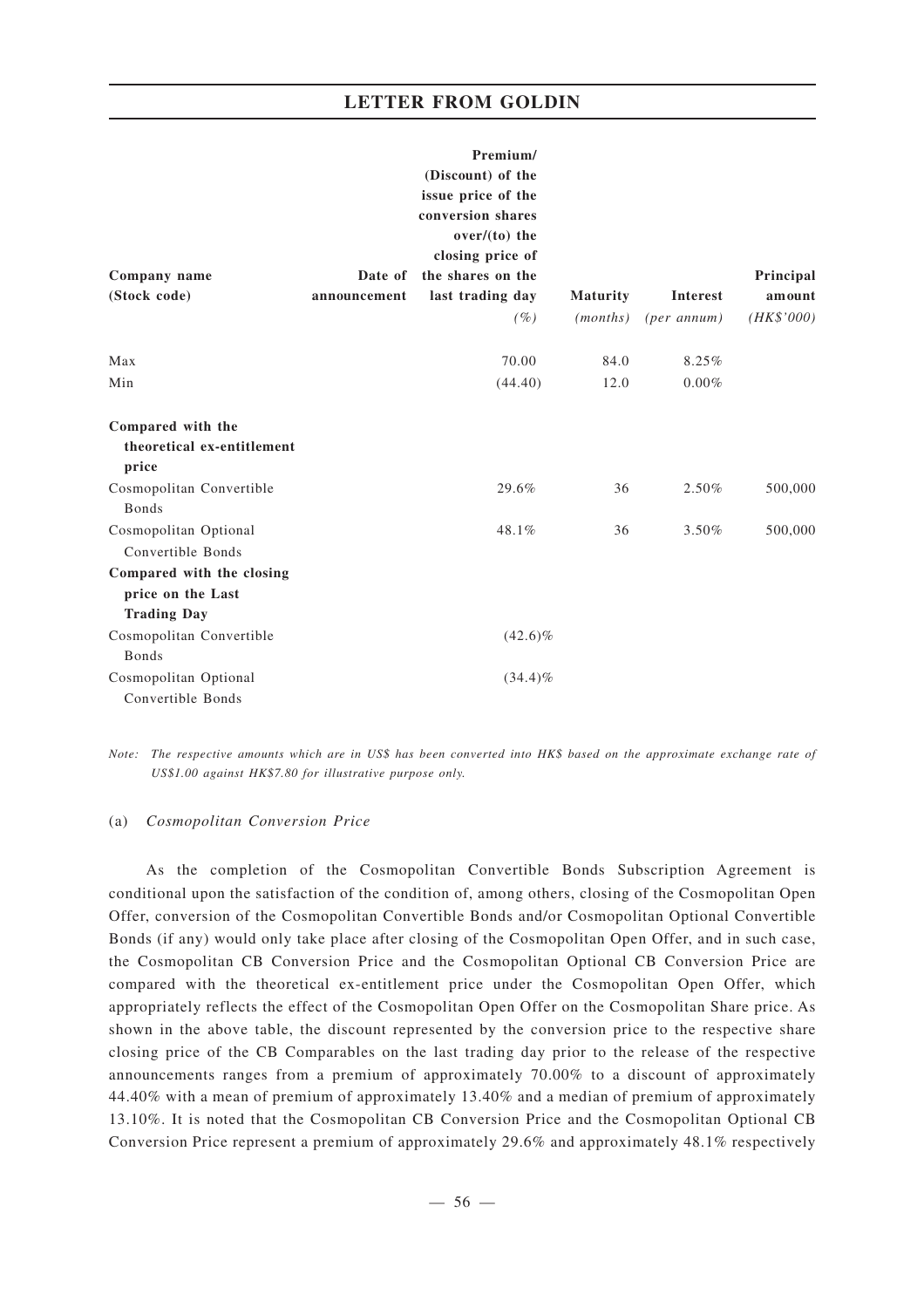over the theoretical ex-entitlement price of HK\$0.270 per Cosmopolitan Share (after adjusted for Cosmopolitan Share Consolidation) based on the closing price per Cosmopolitan Share as quoted on the Stock Exchange on the Last Trading Day, which fall within the range and are above the mean and the median in the analysis.

The Cosmopolitan CB Conversion Price and the Cosmopolitan Optional CB Conversion Price are also compared for reference with the closing price of the Cosmopolitan Share (after adjusted for the Cosmopolitan Share Consolidation) on the Last Trading Day. It is noted that the discount of 42.6% represented by the Cosmopolitan CB Conversion Price of the Cosmopolitan Convertible Bonds and the discount of 34.4% represented by the Cosmopolitan Optional CB Conversion Price of the Cosmopolitan Optional Convertible Bonds to the closing price of the Cosmopolitan Share (after adjusted for the Cosmopolitan Share Consolidation) on the Last Trading Day fall within the range and are below the mean and the median in the analysis.

#### (b) *Coupon interest*

As shown in the above table, the coupon interest of the convertible notes issued under the respective CB Comparables ranges from nil to 8.25%, with a mean of approximately 4.03% and a median of 4.00%.

It is considered that the coupon interest of 2.5% of the Cosmopolitan Convertible Bonds and the coupon interest of 3.5% of the Cosmopolitan Optional Convertible Bonds falls within the said range and is below the mean and the median in the analysis.

#### (c) *Maturity*

As shown in the above table, the maturity of the convertible notes issued under the respective CB Comparables ranges from 1 year to 7 years. It is noted that the maturity of 3 years of each of the Cosmopolitan Convertible Bonds and Cosmopolitan Optional Convertible Bonds falls within the said range.

## (d) *Other terms of the Cosmopolitan Convertible Bonds and Cosmopolitan Optional Convertible Bonds*

We have also reviewed other major terms of the Cosmopolitan Convertible Bonds and Cosmopolitan Optional Convertible Bonds and are not aware of any terms which are unusual. Based on the above analysis, we consider the key terms of the Cosmopolitan Convertible Bonds and Cosmopolitan Optional Convertible Bonds are on normal commercial terms and are fair and reasonable so far as the Cosmopolitan Independent Shareholders are concerned.

While it is noted that the discounts represented by both the Cosmopolitan CB Conversion Price and the Cosmopolitan Optional CB Conversion Price to the closing price of the Cosmopolitan Share (after adjusted for the Cosmopolitan Share Consolidation) on the Last Trading Day falls below the mean and the median of that of the CB Comparables, after taking into account that (i) both the Cosmopolitan CB Conversion Price and the Cosmopolitan Optional CB Conversion Price represents premiums of approximately 29.6% and approximately 48.1% over the theoretical ex-entitlement price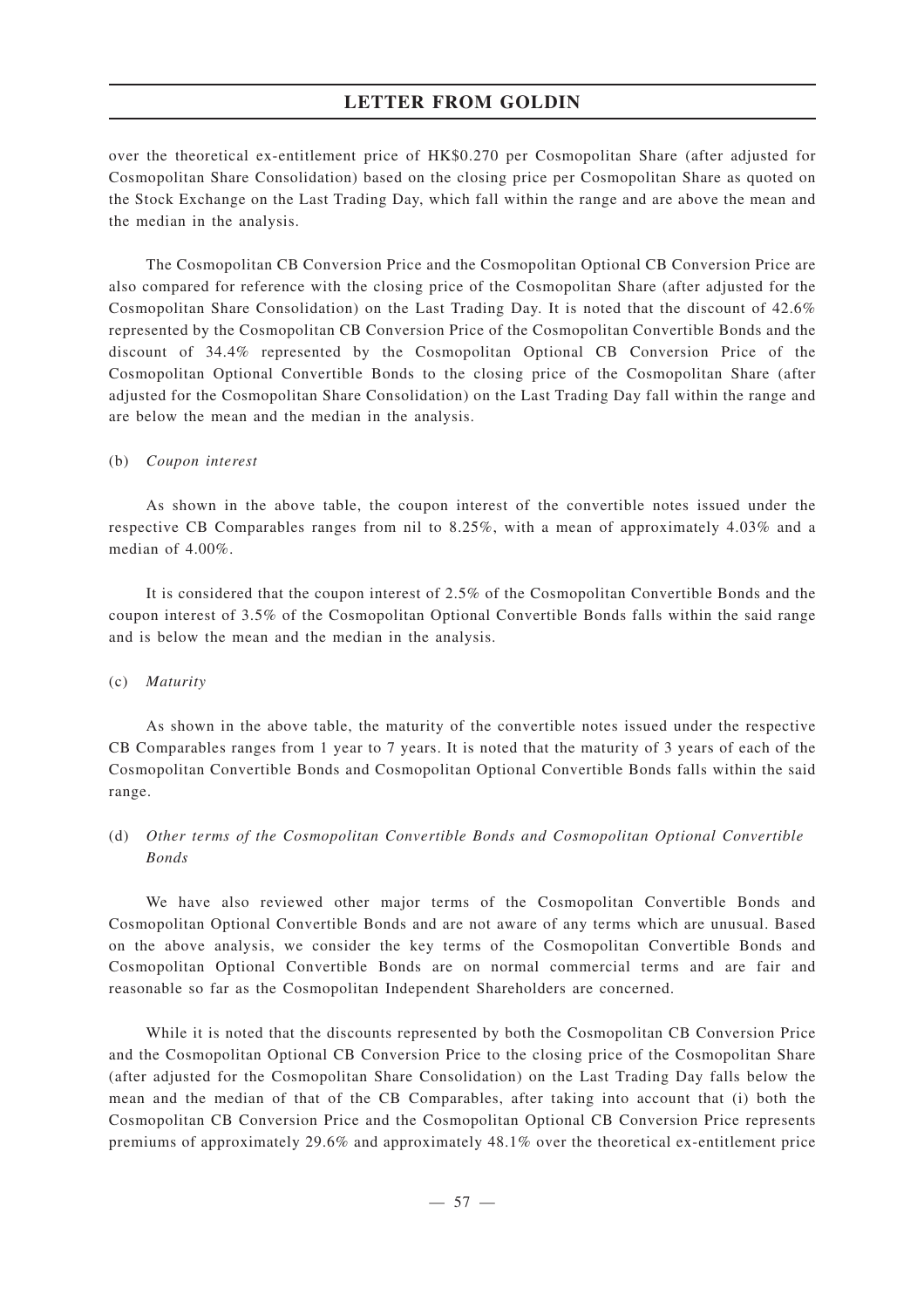of approximately HK\$0.270 per Share (after adjusted for Cosmopolitan Share Consolidation) based on the closing price per Cosmopolitan Share as quoted on the Stock Exchange on the Last Trading Day, which appropriately reflects the effect of the Cosmopolitan Open Offer on the Cosmopolitan Share price, given that conversion of the Cosmopolitan Convertible Bonds and/or Cosmopolitan Optional Convertible Bonds (if any) would only take place after closing of the Cosmopolitan Open Offer, and such premiums fall within the range and are above the mean and median of that of the CB Comparables; (ii) the discounts represented by both the Cosmopolitan CB Conversion Price and the Cosmopolitan Optional CB Conversion Price to the closing price of the Cosmopolitan Share (after adjusted for the Cosmopolitan Share Consolidation) on the Last Trading Day falls within the range of that of the CB Comparables; (iii) the reasons for and the benefits of, among others, the issue of the Cosmopolitan Convertible Bonds and the possible issue of the Cosmopolitan Optional Convertible Bonds as discussed above; (iv) both the initial Cosmopolitan CB Conversion Price and the initial Cosmopolitan Optional CB Conversion Price were determined by the Cosmopolitan Board and were agreed and accepted by P&R; (v) terms including the coupon interest, maturity, adjustments to the conversion price of both the Cosmopolitan Convertible Bonds and the Cosmopolitan Optional Convertible Bonds and other terms of the Cosmopolitan Convertible Bonds and the Cosmopolitan Optional Convertible Bonds are on normal commercial terms and are fair and reasonable; and (vi) the granting of the Cosmopolitan Option to P&R is fair and reasonable, we consider that the principal terms of the Cosmopolitan Convertible Bonds and the Cosmopolitan Optional Convertible Bonds are on normal commercial terms, fair and reasonable and are in the interest of Cosmopolitan and the Cosmopolitan Independent Shareholders.

### 5. **Potential dilution effect to the Cosmopolitan Shareholders**

The Cosmopolitan Open Offer offers all the Cosmopolitan Qualifying Shareholders an equal opportunity to participate in the enlargement of the capital base of Cosmopolitan and enables the Cosmopolitan Qualifying Shareholders to maintain their proportionate interests in Cosmopolitan and to participate in the future business development of Cosmopolitan should they wish to do so. However, those Cosmopolitan Qualifying Shareholders who do not take up the Cosmopolitan Open Offer to which they are entitled and the Excluded Cosmopolitan Shareholders should note that their shareholdings in Cosmopolitan will be diluted upon closing of the Cosmopolitan Open Offer. Assuming no Cosmopolitan Shareholders (other than P&R Group) taking up their pro-rata Cosmopolitan Open Offer Shares and/or the Cosmopolitan Convertible Preference Shares entitlements, and given that Cosmopolitan may not issue any Cosmopolitan Open Offer Shares to the extent that it would result in Cosmopolitan failing to comply with any public float requirement under the Listing Rules, shareholding of the public shareholders of Cosmopolitan will be reduced from approximately 32.4% to approximately 25% upon closing of the Cosmopolitan Open Offer.

Assuming no Cosmopolitan Shareholders (other than P&R Group) taking up their pro-rata Cosmopolitan Open Offer Shares and/or the Cosmopolitan Convertible Preference Shares entitlements, shareholding of the public shareholders of Cosmopolitan will be reduced from approximately 32.4% to (i) approximately 12.9% upon the conversions of the Cosmopolitan Convertible Bonds and Cosmopolitan Optional Convertible Bonds in full (assuming P&R Group has subscribed for the Cosmopolitan Optional Convertible Bonds in full); and (ii) approximately 7.7% upon the conversions of all Cosmopolitan Convertible Bonds and the Cosmopolitan Optional Convertible Bonds as well as the conversion of all Cosmopolitan Convertible Preference Shares. It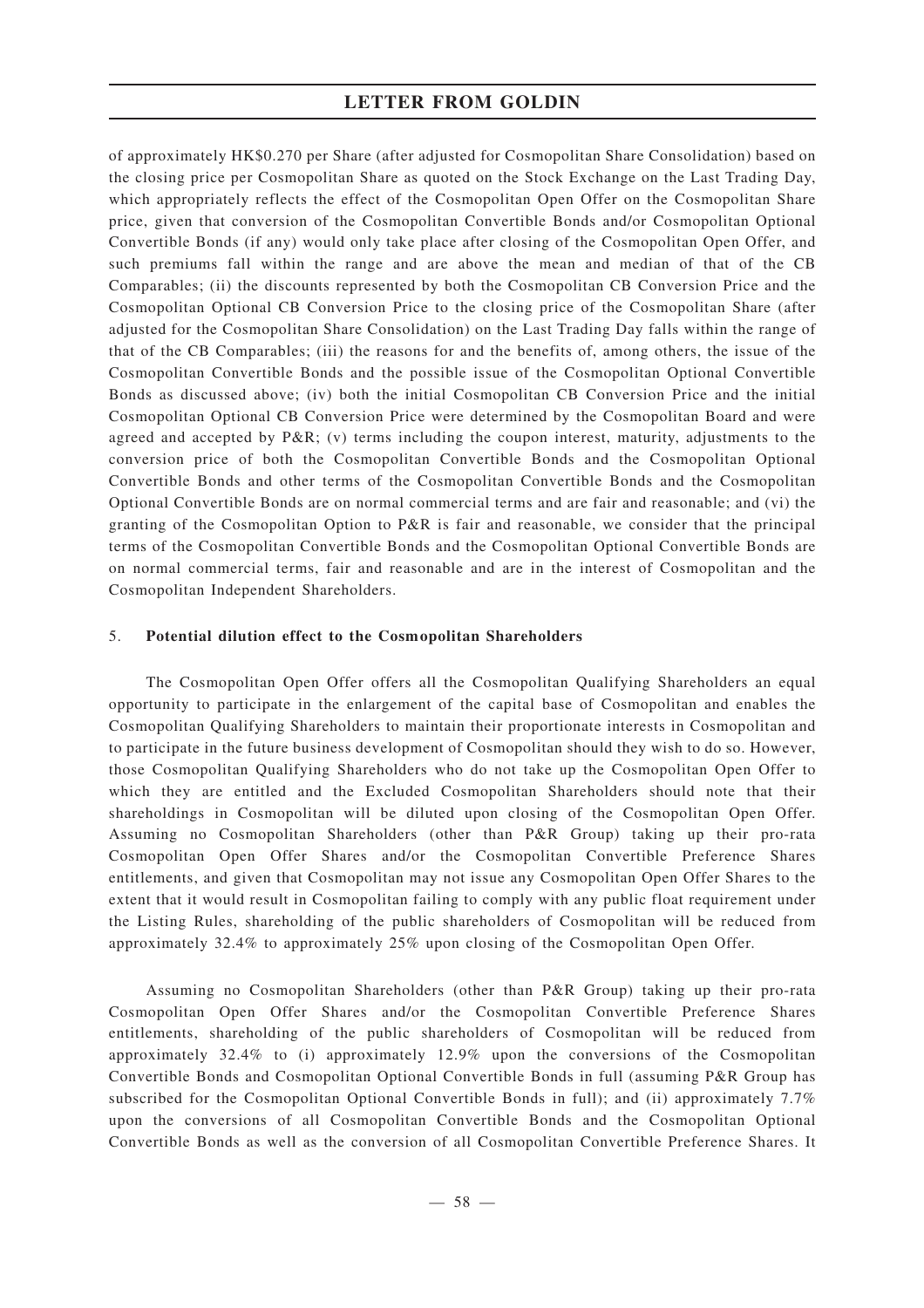should be noted that the aforesaid figures are for illustration purposes only as the exercise of the conversion rights attaching to the Cosmopolitan Convertible Bonds and the Cosmopolitan Optional Convertible Bonds and the Cosmopolitan Convertible Preference Shares are subject to Cosmopolitan meeting the minimum public float requirement under Rule 8.08 of the Listing Rules.

Having taken into account that (i) the Cosmopolitan Open Offer, the issue of the Cosmopolitan Convertible Bonds and the possible issue of the Cosmopolitan Optional Convertible Bonds would strengthen the capital base and would enhance the Group's financial position and financial flexibility to better support its property development projects; (ii) the principal terms of the Cosmopolitan Open Offer, the Cosmopolitan Convertible Bonds and the Cosmopolitan Optional Convertible Bonds are normal commercial terms and are fair and reasonable; and (iii) in respect of the Cosmopolitan Open Offer, all Cosmopolitan Qualifying Shareholders are offered an equal opportunity to maintain their shareholding interests in Cosmopolitan and allowed to participate in the business growth of Cosmopolitan, we consider that the potential dilution effects of the Cosmopolitan Open Offer, the Cosmopolitan Convertible Bonds and the Cosmopolitan Optional Convertible Bonds are acceptable.

## 6. **Financial effects of the Cosm opolitan Open Offer, the issue of Cosm opolitan Convertible Bonds and the possible issue of Cosmopolitan Optional Convertible Bonds**

#### *The Cosmopolitan Open Offer*

#### (i) *Net tangible assets/net assets*

According to the unaudited pro forma financial information of the Cosmopolitan Group as in respect of the Cosmopolitan Open Offer set out in Appendix V to the Cosmopolitan Circular, the unaudited consolidated net tangible assets attributable to the Cosmopolitan Shareholders was approximately HK\$1,379.02 million as at 31 December 2013. Upon closing of the Cosmopolitan Open Offer, the unaudited pro forma adjusted consolidated net tangible assets attributable to the Cosmopolitan Shareholders would be approximately HK\$1,815.28 million. Such increase is attributable to the estimated net proceeds from the Cosmopolitan Open Offer of approximately HK\$436.30 million. This significant improvement in the financial position of the Cosmopolitan Group is beneficial to Cosmopolitan and the Cosmopolitan Shareholders as a whole.

The net asset value per Cosmopolitan Consolidated Share as at 31 December 2013 was approximately HK\$0.566 (after adjustment for the Cosmopolitan Share Consolidation), calculated based on the audited net assets attributable to the Cosmopolitan Shareholders of approximately HK\$1,244.82 million as at 31 December 2013 and the total number of 2,198,804,761 Cosmopolitan Consolidated Shares (after adjustment for the Cosmopolitan Share Consolidation) in issue as at 31 December 2013. Assuming the Cosmopolitan Open Offer and the issue and full conversion of the Cosmopolitan Preference Shares, the Cosmopolitan Convertible Bonds and the Cosmopolitan Optional Convertible Bonds had taken place on 31 December 2013, the net asset value per Cosmopolitan Consolidated Share would be approximately HK\$0.29 (after adjustment for the Cosmopolitan Share Consolidation), calculated based on the unaudited net assets attributable to the Cosmopolitan Shareholders of approximately HK\$2,681.08 million and 9,274,985,711 Cosmopolitan Consolidated Shares (after adjustment for the Cosmopolitan Share Consolidation) would have been in issue. Despite the Cosmopolitan Open Offer and the issue of the Cosmopolitan Convertible Bonds and the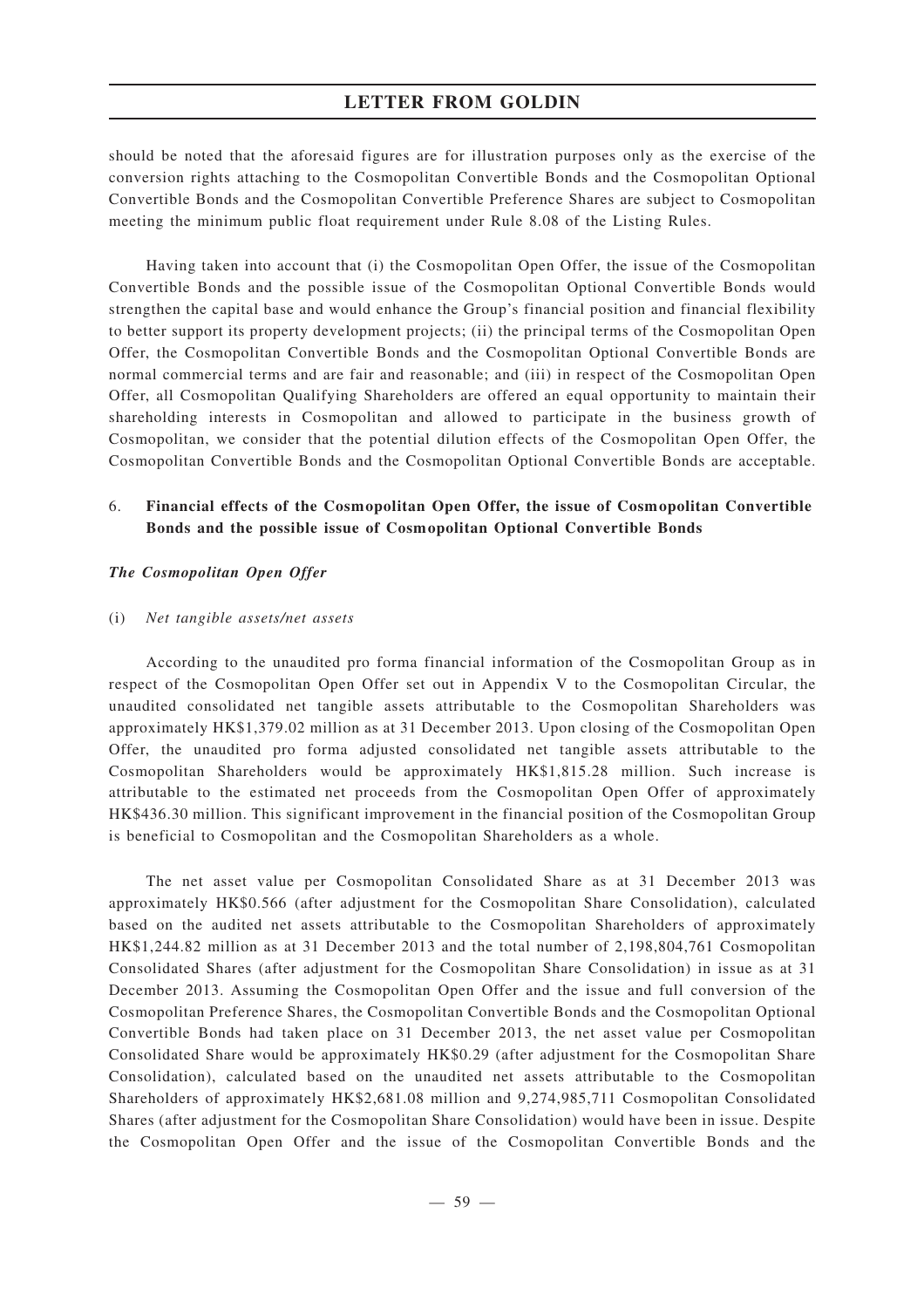Cosmopolitan Optional Convertible Bonds may lead to the lower net asset value per Cosmopolitan Consolidated Share, having considered the reasons for and benefits of the Cosmopolitan Open Offer and the issue of the Cosmopolitan Convertible Bonds and the Cosmopolitan Optional Convertible Bonds as discussed above, we are of the view that such exercises would allow the Cosmopolitan Group to raise funds of a total of approximately HK\$1,436.26 million for its future developments, to strengthen its financial position and financial flexibility, and increase the net assets of the Cosmopolitan Group which is in the interests of Cosmopolitan and the Cosmopolitan Shareholders as a whole.

#### (ii) *Liquidity*

According to the annual report of Cosmopolitan for the nine months ended 31 December 2013, the cash and bank balances together with the time deposits of the Cosmopolitan Group as at 31 December 2013 were approximately HK\$399.57 million, of which approximately RMB297 million (equivalent to approximately HK\$370 million) has been earmarked for the Tongzhou Project, as disclosed in the announcement of the Cosmopolitan published on 26 February 2014. Upon closing of the Cosmopolitan Open Offer, Cosmopolitan would raise net proceeds of approximately HK\$436.3 million. The cash and bank balances of the Cosmopolitan Group is expected to increase. As such, the current ratio of Cosmopolitan will improve accordingly.

#### (iii) *Gearing ratio*

According to the annual report of Cosmopolitan for the nine months ended 31 December 2013, the net gearing ratio of the Cosmopolitan Group as at 31 December 2013 was approximately 58.10% (calculated based on the total borrowings (including the considerations payable to the vendors for acquisition of the property projects) net of cash and bank balances and time deposits over total assets according to the annual report of Cosmopolitan for the nine months ended 31 December 2013). Upon closing of the Cosmopolitan Open Offer, the capital base of the Cosmopolitan Group would be enlarged upon completion of the Cosmopolitan Open Offer whilst the borrowings of the Cosmopolitan Group are not expected to change immediately after completion of the Cosmopolitan Open Offer. As such, the net gearing ratio of the Cosmopolitan Group is expected to improve upon closing of the Cosmopolitan Open Offer.

## *The issue of the Cosmopolitan Convertible Bonds and the possible issue of the Cosmopolitan Optional Convertible Bonds*

#### (i) *Net assets*

The Cosmopolitan Option will be recognised as derivative financial liability under current liabilities in the Cosmopolitan Group's balance sheet at fair value to be valued by independent qualified professional valuer, which has no effect on the cash flow statement of the Cosmopolitan Group, and will be remeasured at each subsequent reporting date. As at 31 May 2014, being the latest practicable date for illustrative purpose, the fair value of the Cosmopolitan Option was approximately HK\$64.1 million. We noted that the preliminary valuation of the Cosmopolitan Option is prepared by an independent valuer (the "Valuer") adopting the Binomial Option Pricing Model after taking into account the terms of the option and the Cosmopolitan Optional Convertible Bonds and the available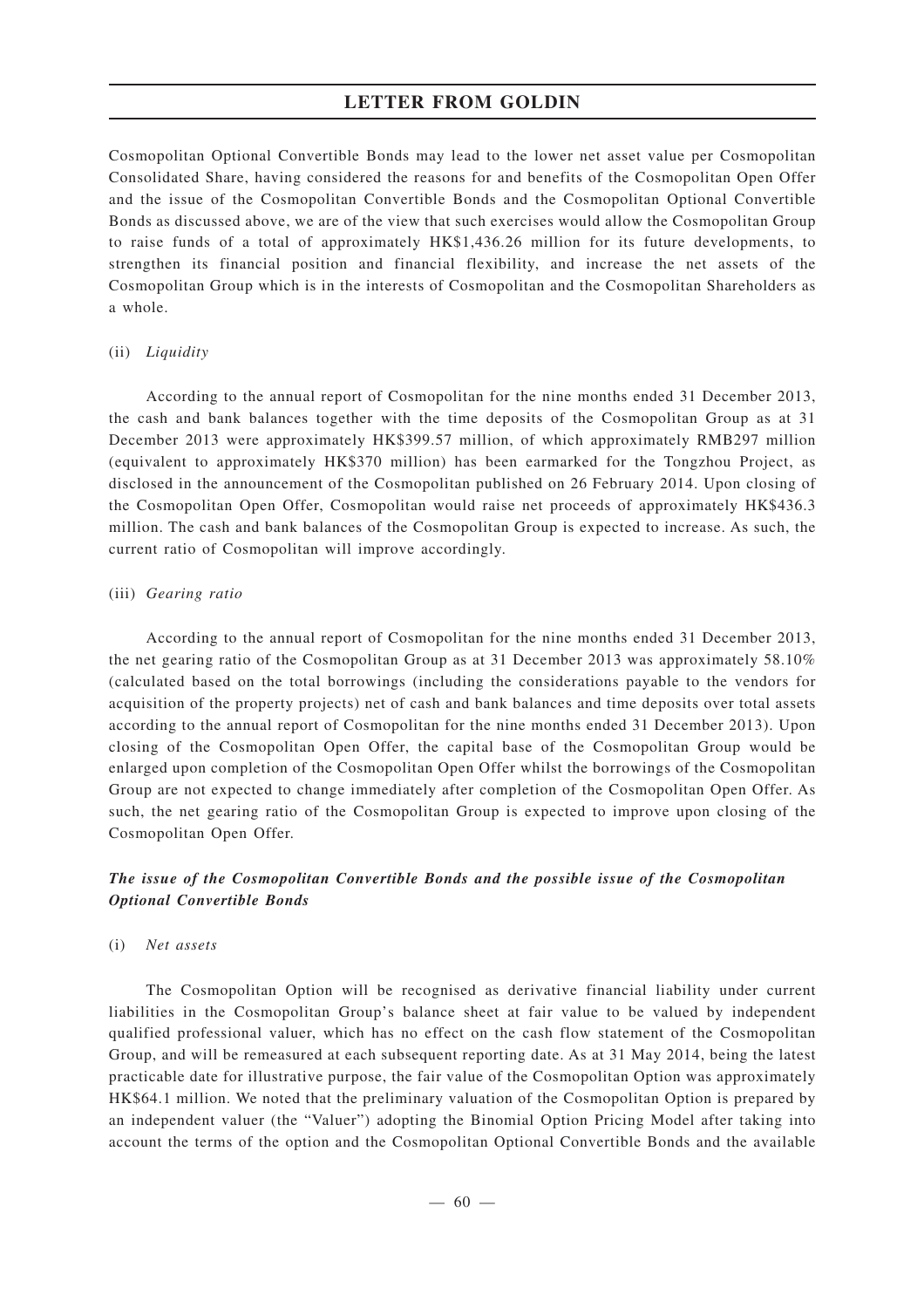parameters as of 31 May 2014, including (i) the price per Cosmopolitan Share; (ii) the historical volatility of the Cosmopolitan Shares; (iii) the yield of Hong Kong Exchange Fund Note as the risk-free rate; (iv) dividend yield of Cosmopolitan; and (v) the credit rating of Cosmopolitan. It is noted that the Binomial Option Pricing Model is a common pricing model for valuing options. According to the official website of the Valuer, the Valuer is a professional firm providing valuation and consulting services for a wide range of industries and business functions. Since its establishment in 2002, it has worked with listed companies and private businesses in Hong Kong, Macau, mainland China and other countries. In view of the experience of the Valuer and that the pricing model adopted for the valuation is a common market practice, we considered that such valuation is reliable. However, the Cosmopolitan Shareholders should be aware that the actual fair value of the Cosmopolitan Option will be determined based on the available parameters as of the date of granting of the Cosmopolitan Option. Accordingly, the Cosmopolitan Group's net assets are expected to be reduced by the fair value of the Cosmopolitan Option. Having considered the reasons for and benefits of the possible issue of the Cosmopolitan Optional Convertible Bonds, we are of the view that the financial effect of the granting of the Cosmopolitan Option on the Cosmopolitan Group's net assets is acceptable.

As advised by the management of Cosmopolitan, on issuance of the Cosmopolitan Convertible Bonds and, if applicable, the Cosmopolitan Optional Convertible Bonds, the fair values of the liability components are determined using a market rate for equivalent non-convertible bonds, and these amount are carried as long term liabilities on the amortised cost basis until extinguished on conversion or redemption. The remainders of the proceeds are allocated to the conversion options embedded in the Cosmopolitan Convertible Bonds and the Cosmopolitan Optional Convertible Bonds and are recognised and included in shareholders' equity. The carrying amount of these conversion options will not be remeasured in subsequent years. Upon the issue of the Cosmopolitan Convertible Bonds and the Cosmopolitan Optional Convertible Bonds, the cash and bank balances of the Cosmopolitan Group will increase by the amount of the respective gross proceeds thereof before any expenses. As such, changes in the net assets of the Cosmopolitan Group due to the issue of the Cosmopolitan Convertible Bonds and the Cosmopolitan Optional Convertible Bonds are expected to be minimal.

#### (ii) *Earnings*

The Cosmopolitan Option will be recognised as derivative financial liability under current liabilities in the Cosmopolitan Group's balance sheet at fair value to be valued by independent qualified professional valuer, which was approximately HK\$64.1 million as at 31 May 2014, being the latest practicable date for illustrative purpose, and will be remeasured at each subsequent reporting date. An expense in the amount equals to the fair value of the Cosmopolitan Option as at the date of granting such option will be incurred and be reflected in the Cosmopolitan Group's income statement upon the grant of the Cosmopolitan Option. Any gain/loss on changes in fair value of the Cosmopolitan Option as remeasured at each subsequent reporting date will be reflected in the Cosmopolitan Group's income statement.

The Cosmopolitan Convertible Bonds and the Cosmopolitan Optional Convertible Bonds shall carry interest at the rates of 2.5% and 3.5% per annum respectively which shall be accounted for as interest expenses in the Cosmopolitan Group's income statement from the date of issue and until the conversion and/or the redemption of the Cosmopolitan Convertible Bonds and the Cosmopolitan Optional Convertible Bonds in full.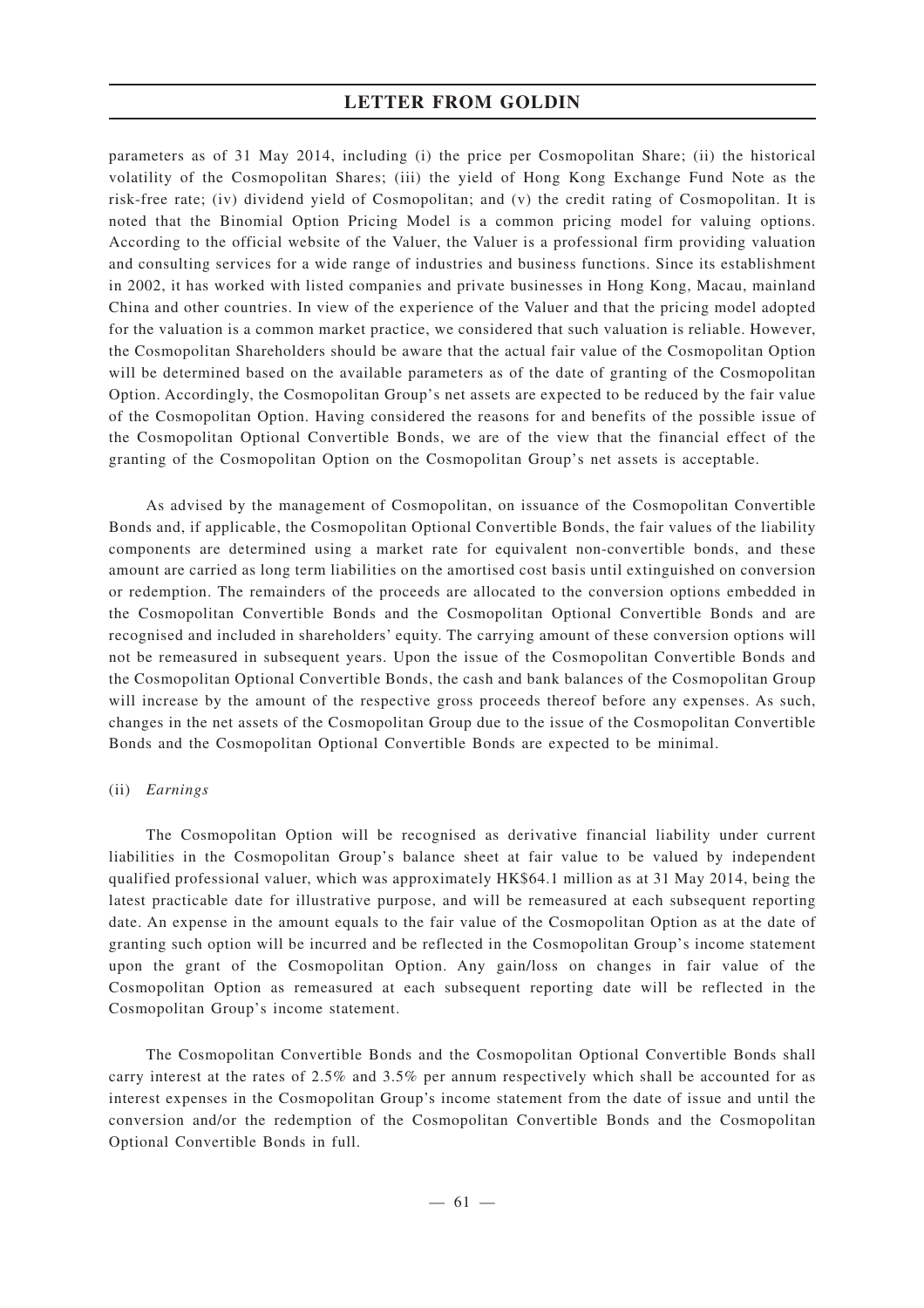Despite the issue of the Cosmopolitan Convertible Bonds and the Cosmopolitan Optional Convertible Bonds may have negative impact to the Cosmopolitan Group's income statement, having considered the reasons for and benefits of the issue of the Cosmopolitan Convertible Bonds and the Cosmopolitan Optional Convertible Bonds, we are of the view that such issue is necessary to allow the Cosmopolitan Group to raise additional funds for its future developments and to strengthen its financial position and financial flexibility which is in the interests of Cosmopolitan and the Cosmopolitan Shareholders as a whole.

#### (iii) *Liquidity and working capital*

Upon completion of the issue of the Cosmopolitan Convertible Bonds and the Cosmopolitan Optional Convertible Bonds, the Cosmopolitan Group is expected to raise the gross proceeds of and cash and bank balances would increase by HK\$1,000 million before any expense, if any, and before application of such proceeds as intended, while the liability component of each of the Cosmopolitan Convertible Bonds and the Cosmopolitan Optional Convertible Bonds will be carried as non-current liability of the Cosmopolitan Group. It is noted that gross proceeds of HK\$500 million from the issue of the Cosmopolitan Convertible Bonds are intended to be applied towards (i) repayment in full of HK\$200 million outstanding facility to the Paliburg Group and (ii) partial settlement of HK\$300 million consideration payable to the P&R Group. On the other hand, the Cosmopolitan Option will be recognised as derivative financial liability under current liabilities in the Cosmopolitan Group's balance sheet at fair value to be valued by independent qualified professional valuers, which was approximately HK\$64.1 million as at 31 May 2014, being the latest practicable date for illustrative purpose, and has no effect on the cash flow statement of the Cosmopolitan Group. Accordingly, as a whole, it is expected that the Cosmopolitan Group's liquidity and working capital will be improved upon completion of the issue of the Cosmopolitan Convertible Bonds and the Cosmopolitan Optional Convertible Bonds.

It should be noted that the aforementioned analyses are for illustrative purpose only and do not purport to represent how the financial position of the Cosmopolitan Group will be upon completion of the Cosmopolitan Open Offer, the issue of Cosmopolitan Convertible Bonds and the possible issue of the Cosmopolitan Optional Convertible Bonds.

#### **RECOMMENDATIONS**

Based on the abovementioned principal factors and reasons for the Cosmopolitan Open Offer, the Issue of the Cosmopolitan Convertible Bonds and the possible issue of the Cosmopolitan Optional Convertible Bonds, in particular that:

- the Cosmopolitan Open Offer would strengthen the capital base, thereby enhancing the Cosmopolitan Group's financial position and financial flexibility to better support its property development projects;
- all Cosmopolitan Qualifying Shareholders are offered an equal opportunity to participate in the Cosmopolitan Open Offer to take up their provisional allotments in full to maintain their respective shareholdings in Cosmopolitan;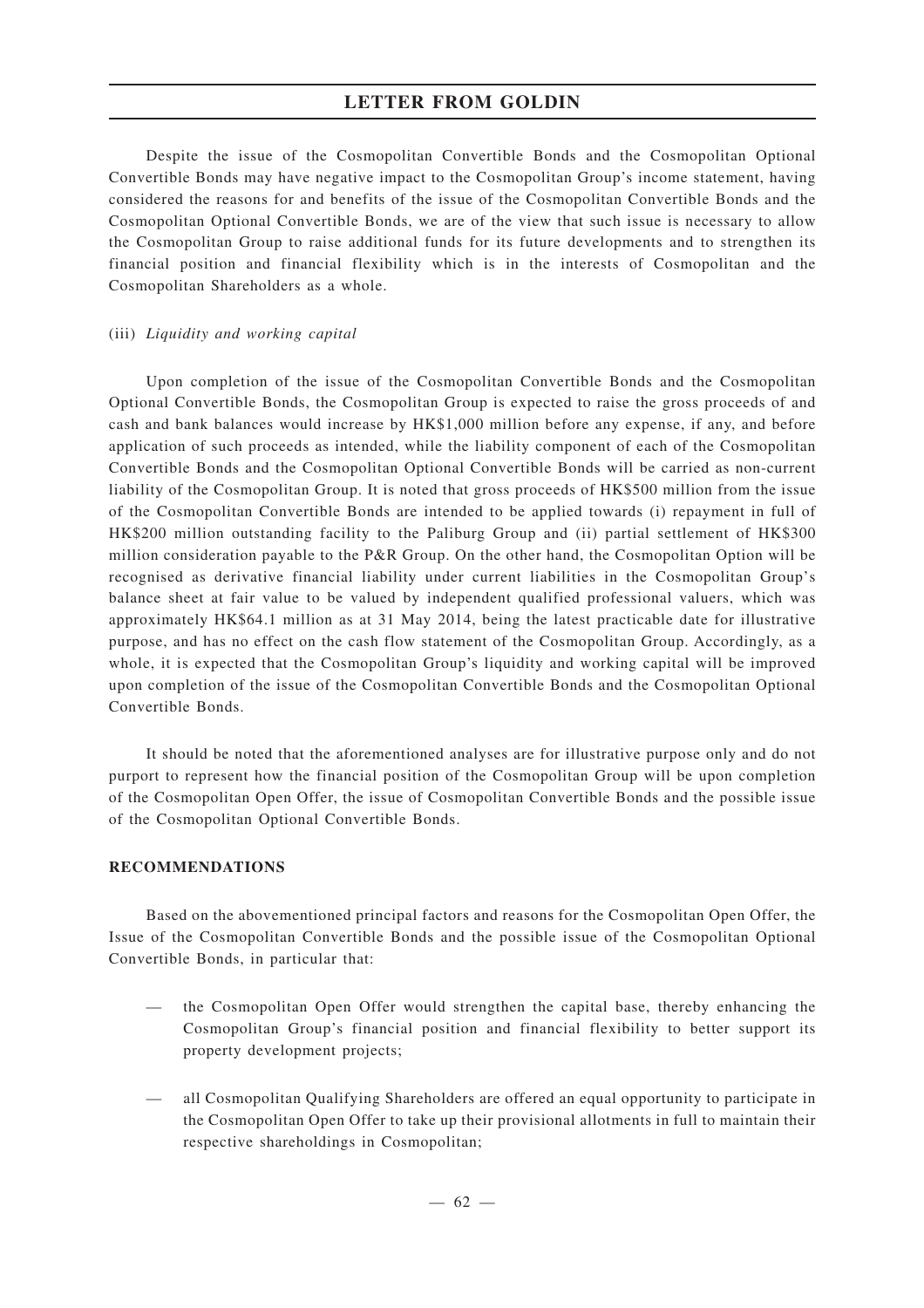- the Cosmopolitan Open Offer is an equitable means to raise capital for the Cosmopolitan Group compared with other alternative means of financing;
- the issue of the Cosmopolitan Convertible Bonds and the possible issue of the Cosmopolitan Optional Convertible Bonds will not result in immediate dilution effect on the shareholding of the existing Cosmopolitan Shareholders and therefore are equitable means of lowering the interest burden of the Cosmopolitan Group, extending the repayment date of outstanding amount due by the Cosmopolitan Group as well as raising additional funding on top of the Cosmopolitan Open Offer which would further strengthen the financial position of the Cosmopolitan Group;
- the setting of the Cosmopolitan Subscription Price, which represents a discount of approximately 83.6% to the closing price of the Cosmopolitan Share (after adjusted for the Cosmopolitan Share Consolidation) as quoted on the Stock Exchange on the Last Trading Day, which falls within the range of that of the Open Offer Comparables, could enhance the attractiveness of the Cosmopolitan Open Offer;
- no underwriting commission is charged by the Underwriter for the Cosmopolitan Open Offer which is fair and reasonable;
- the premium represented by both the Cosmopolitan CB Conversion Price and the Cosmopolitan Optional CB Conversion Price over the theoretical ex-entitlement price of approximately HK\$0.270 per Cosmopolitan Share (after adjusted for Cosmopolitan Share Consolidation) based on the closing price per Cosmopolitan Share as quoted on the Stock Exchange on the Last Trading Day, which appropriately reflects the effect of the Cosmopolitan Open Offer on the Cosmopolitan Share price, given that conversion of the Cosmopolitan Convertible Bonds and/or Cosmopolitan Optional Convertible Bonds (if any) would only take place after closing of the Cosmopolitan Open Offer, fall within the range and are above the mean and the median of the CB Comparables;
- the discounts represented by both Cosmopolitan CB Conversion Price and the Cosmopolitan Optional CB Conversion Price to the closing price of the Cosmopolitan Share (after adjusted for the Cosmopolitan Share Consolidation) on the Last Trading Day falls within the range of that of the CB Comparables;
- terms including the coupon interest and maturity and other terms of the Cosmopolitan Convertible Bonds and the Cosmopolitan Optional Convertible Bonds are on normal commercial terms and are fair and reasonable;
- the potential dilution effects of the Cosmopolitan Open Offer, the Cosmopolitan Convertible Bonds and the Cosmopolitan Optional Convertible Bonds on the shareholding interest of the Cosmopolitan Shareholders are acceptable, having taken into the factors as elaborated in the paragraphs under the section headed "Potential dilution effect to the Cosmopolitan Shareholders" above; and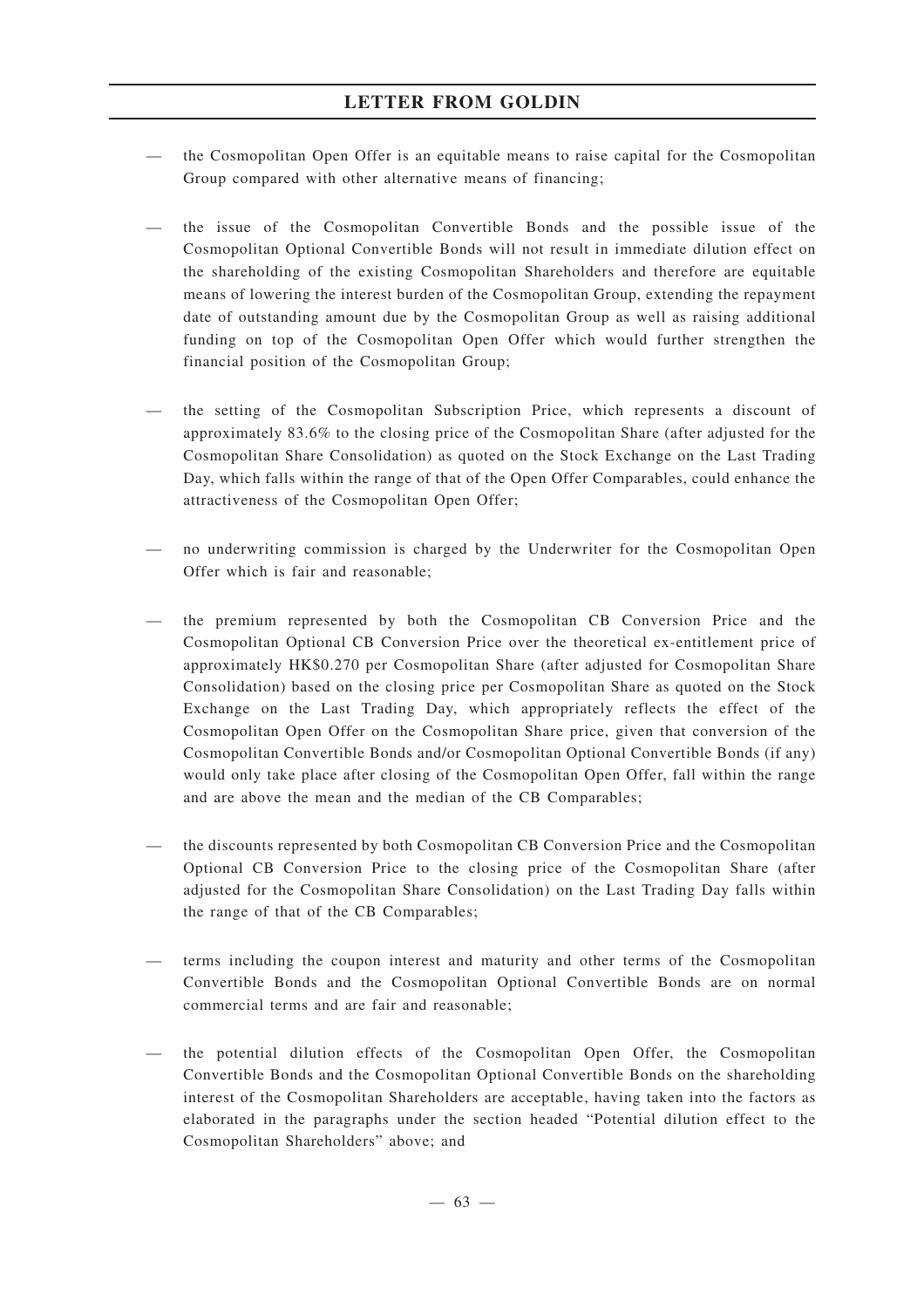— the potential positive financial effects of the Cosmopolitan Open Offer including the improvement in net tangible assets, liquidity and gearing ratio of the Cosmopolitan Group and the potential positive financial effects of the issue of the Cosmopolitan Convertible Bonds and the possible issue of the Cosmopolitan Optional Convertible Bonds being the improvement in the liquidity and working capital of the Cosmopolitan Group immediately after the issuance,

we are of the view that the terms of the Cosmopolitan Open Offer, the Cosmopolitan Convertible Bonds and the Cosmopolitan Optional Convertible Bonds are on normal commercial terms and fair and reasonable so far as the Cosmopolitan Independent Shareholders are concerned, and are in the interests of Cosmopolitan and the Cosmopolitan Shareholders as a whole. Accordingly, we recommend the Cosmopolitan Independent Shareholders, as well as the Cosmopolitan Independent Board Committee to advise the Cosmopolitan Independent Shareholders, to vote in favour of the ordinary resolutions to be proposed at the Cosmopolitan EGM to approve the Cosmopolitan Open Offer, the issue of the Cosmopolitan Convertible Bonds and the possible issue of the Cosmopolitan Optional Convertible Bonds.

> Yours faithfully, For and on behalf of **Goldin Financial Limited Billy Tang** *Director*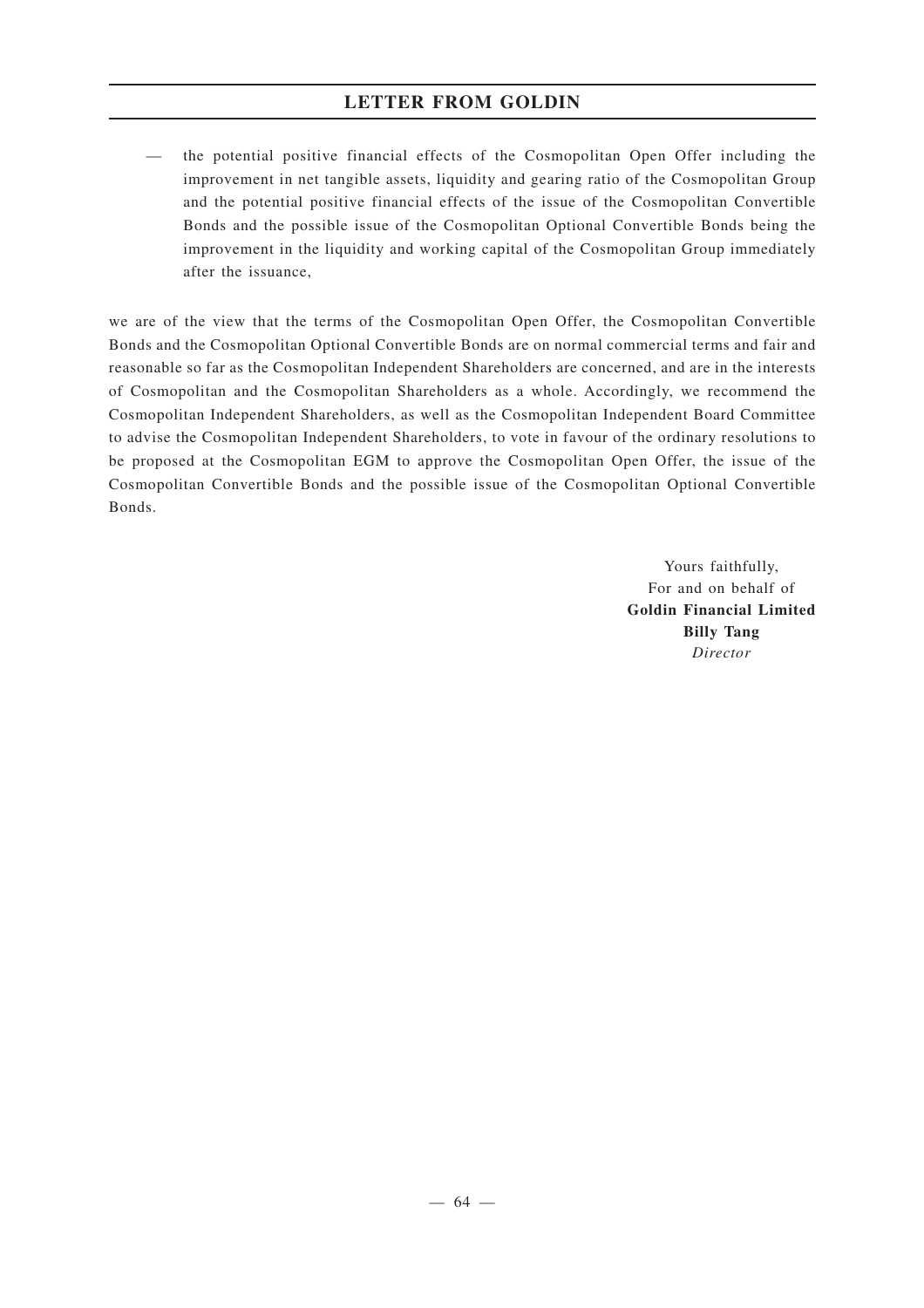### **PROPOSED COSMOPOLITAN OPEN OFFER**

On 30 April 2014 (after trading hours), Cosmopolitan proposed to make the Cosmopolitan Open Offer, principal terms of which are set out below.

## **Issue statistics**

| Basis of the Cosmopolitan<br>Open Offer:                                                            | For every one Cosmopolitan Consolidated Share held on<br>(i)<br>the Cosmopolitan Record Date, two Cosmopolitan Open<br>with<br>alternative for<br>Offer<br>Shares<br>Cosmopolitan<br>Qualifying<br>Shareholders<br>elect<br>receive<br>to<br>$\mathfrak{t}$<br>Cosmopolitan Convertible Preference Shares in lieu of<br>all or part of their entitlements to Cosmopolitan Open<br>Offer Shares on a "one-for-one" basis under the<br>Cosmopolitan Open Offer; and                                                                                                                                                                                  |
|-----------------------------------------------------------------------------------------------------|----------------------------------------------------------------------------------------------------------------------------------------------------------------------------------------------------------------------------------------------------------------------------------------------------------------------------------------------------------------------------------------------------------------------------------------------------------------------------------------------------------------------------------------------------------------------------------------------------------------------------------------------------|
|                                                                                                     | P&R<br>Cosmopolitan<br>(ii)<br>the<br>Group,<br>Qualifying<br>as<br>Shareholders, will be entitled to elect to receive the<br>Cosmopolitan Open Offer Shares in respect of all or part<br>of their entitlements and the Cosmopolitan Convertible<br>Preference Shares on a "one-for-one" basis in respect of<br>the remaining balance (if any) of its entitlements under<br>Cosmopolitan<br>Offer,<br>Open<br>provided<br>that<br>the<br>Cosmopolitan will continue to comply with the public<br>float requirement under the Listing Rules applicable to<br>Cosmopolitan (i.e. $25\%$ )<br>upon<br>closing<br>of<br>the<br>Cosmopolitan Open Offer |
| Cosmopolitan Subscription<br>Price:                                                                 | HK\$0.10 per Cosmopolitan Open Offer Share<br>or per<br>Cosmopolitan Convertible Preference Share                                                                                                                                                                                                                                                                                                                                                                                                                                                                                                                                                  |
| Number of existing<br>Cosmopolitan Shares in<br>issue as at the Latest<br>Practicable Date:         | 21,988,047,615 Cosmopolitan Shares                                                                                                                                                                                                                                                                                                                                                                                                                                                                                                                                                                                                                 |
| Number of Cosmopolitan<br>Consolidated Shares in<br>issue as at the<br>Cosmopolitan Record<br>Date: | 2,198,804,761 Cosmopolitan Consolidated Shares (assuming<br>that no further Cosmopolitan Shares and/or Cosmopolitan<br>Consolidated<br>Shares will be<br>allotted, issued<br>and/or<br>repurchased on or before the Cosmopolitan Record Date)                                                                                                                                                                                                                                                                                                                                                                                                      |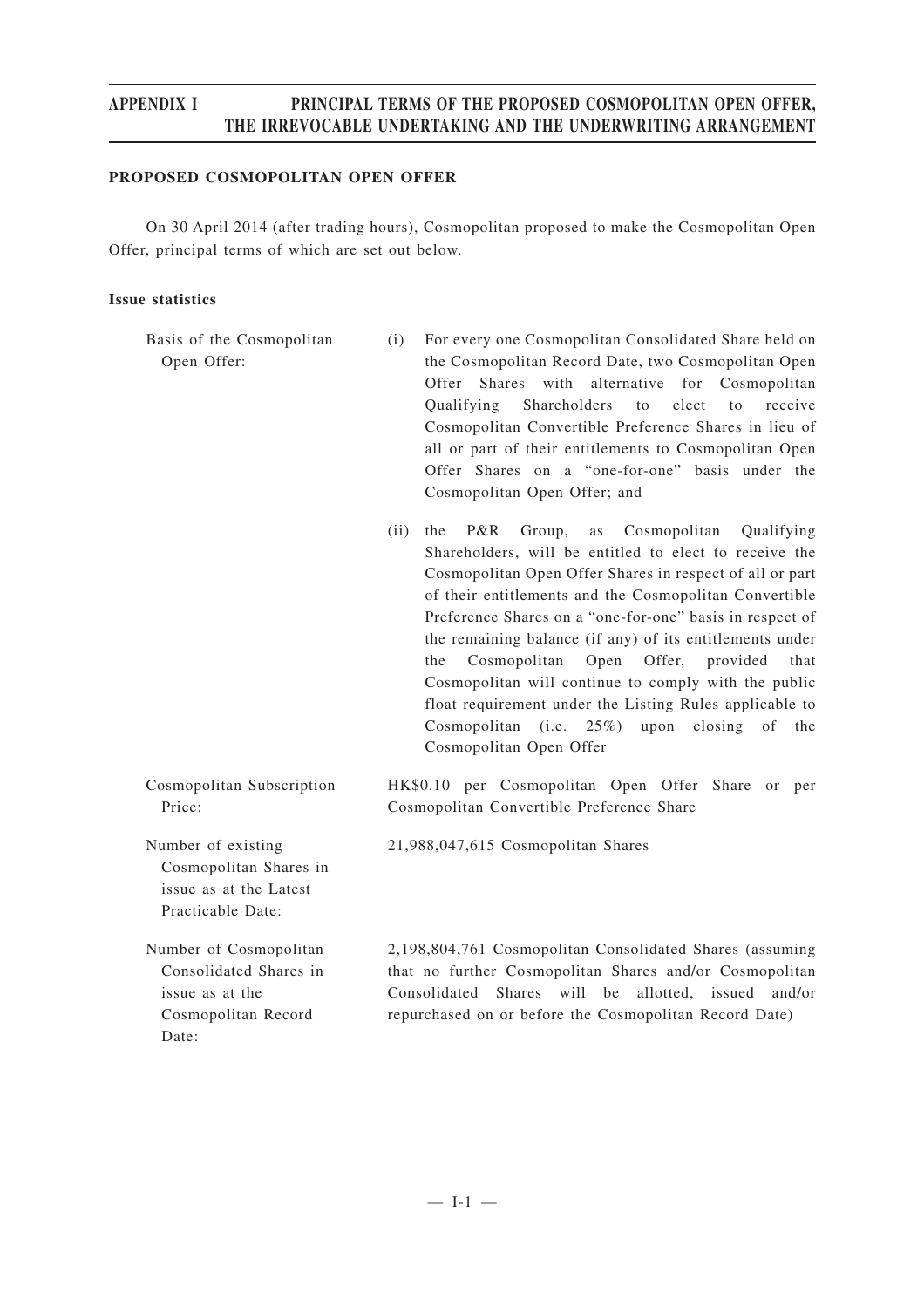| Total number of the<br>Cosmopolitan Open Offer<br>Shares and/or the<br>Cosmopolitan Convertible<br>Preference Shares to be<br>issued:                                                                        | An aggregate of 4,397,609,522 Cosmopolitan Open Offer<br>Shares and/or Cosmopolitan Convertible Preference Shares,<br>based on the number of Cosmopolitan Shares in issue as at the<br>Latest Practicable Date (assuming that no<br>further<br>Cosmopolitan Shares and/or Cosmopolitan Consolidated<br>Shares will be allotted, issued and/or repurchased on or<br>before the Cosmopolitan Record Date)                                                                                                                                                                  |
|--------------------------------------------------------------------------------------------------------------------------------------------------------------------------------------------------------------|--------------------------------------------------------------------------------------------------------------------------------------------------------------------------------------------------------------------------------------------------------------------------------------------------------------------------------------------------------------------------------------------------------------------------------------------------------------------------------------------------------------------------------------------------------------------------|
| Number of the Cosmopolitan<br>Open Offer Shares and/or<br>the Cosmopolitan<br>Convertible Preference<br>Shares undertaken by the<br>P&R Group to be taken<br>up in respect of their<br>assured entitlements: | An aggregate of 2,969,033,438 Cosmopolitan Open Offer<br>Shares and/or Cosmopolitan Convertible Preference Shares<br>(provided that Cosmopolitan will continue to comply with the<br>public float requirement under the Listing Rules applicable to<br>Cosmopolitan (i.e. 25%) upon closing of the Cosmopolitan<br>Open Offer)                                                                                                                                                                                                                                           |
| Number of the Cosmopolitan<br>Open Offer Shares and/or<br>the Cosmopolitan<br>Convertible Preference<br>Shares underwritten by<br>the Underwriter:                                                           | An aggregate of 1,428,576,084 Cosmopolitan Open Offer<br>Shares and/or the Cosmopolitan Convertible Preference<br>Shares (provided that Cosmopolitan will continue to comply<br>with the public float requirement under the Listing Rules<br>applicable to Cosmopolitan (i.e. $25\%$ ), being all of the<br>Cosmopolitan Open Offer Shares and/or the Cosmopolitan<br>Convertible Preference Shares to be issued under the<br>Cosmopolitan Open Offer less those undertaken by the P&R<br>Group to be taken up in respect of its Cosmopolitan Open<br>Offer Entitlement) |

As at the Latest Practicable Date, Cosmopolitan has no securities in issue which carry any rights to subscribe for, purchase or convert into any new Cosmopolitan Shares and/or Cosmopolitan Consolidated Shares.

### **Cosmopolitan Subscription Price**

The Cosmopolitan Subscription Price is HK\$0.10 per Cosmopolitan Open Offer Share or per Cosmopolitan Convertible Preference Share, which is payable in full on application. The Cosmopolitan Subscription Price represents:

- (i) a discount of approximately 83.6% to the closing price of HK\$0.610 per Cosmopolitan Share (after adjusted for the Cosmopolitan Share Consolidation) as quoted on the Stock Exchange on the Last Trading Day;
- (ii) a discount of approximately 83.7% to the average closing price of the Cosmopolitan Shares of HK\$0.612 per Cosmopolitan Share (after adjusted for the Cosmopolitan Share Consolidation) as quoted on the Stock Exchange over the last five trading days up to and including the Last Trading Day;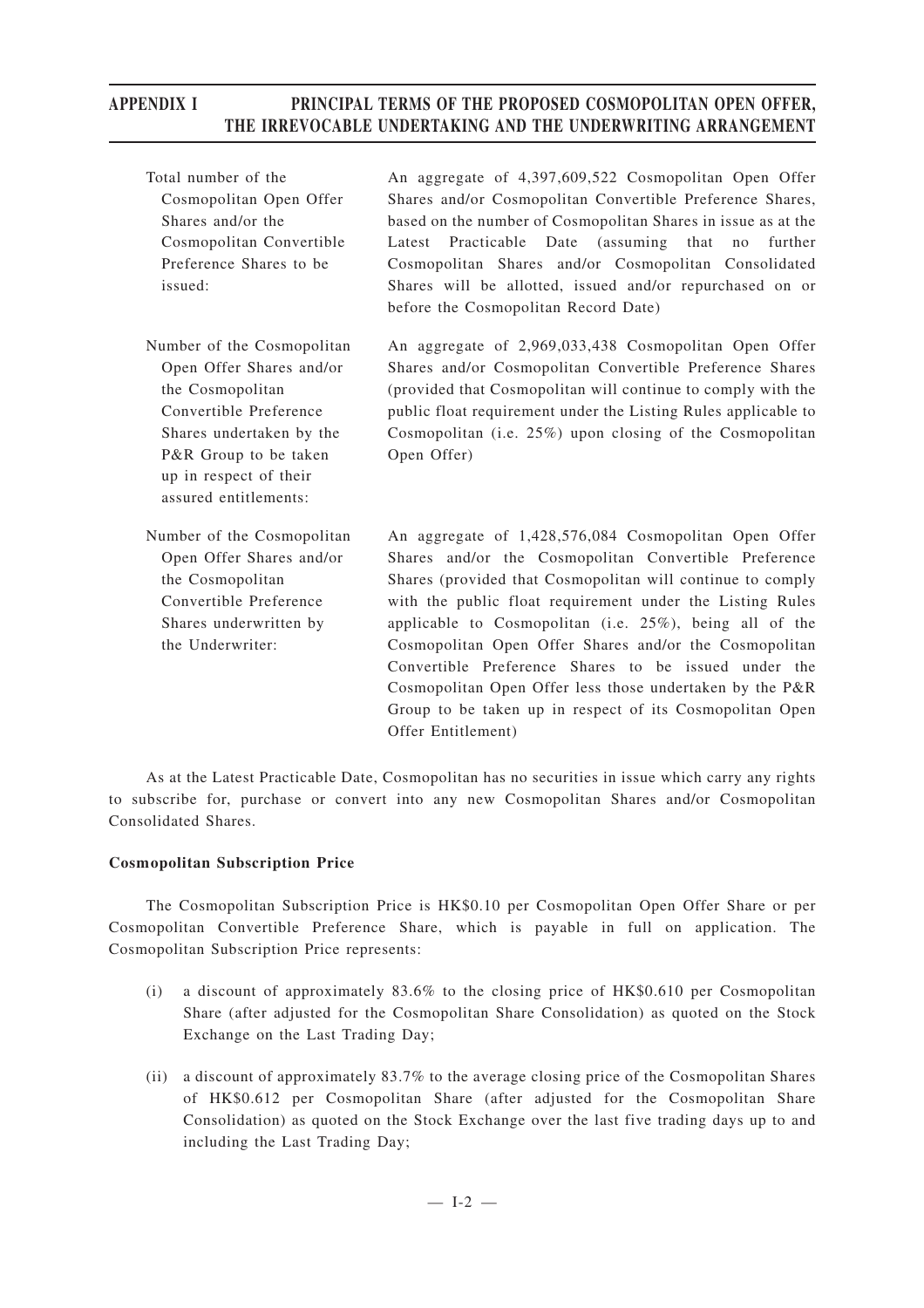- (iii) a discount of approximately 83.9% to the average closing price of the Cosmopolitan Shares of HK\$0.622 per Cosmopolitan Share (after adjusted for the Cosmopolitan Share Consolidation) as quoted on the Stock Exchange over the last ten trading days up to and including the Last Trading Day;
- (iv) a discount of approximately 63.0% to the theoretical ex-entitlement price of HK\$0.270 per Cosmopolitan Share (after adjusted for the Cosmopolitan Share Consolidation) based on the closing price per Cosmopolitan Share as quoted on the Stock Exchange on the Last Trading Day;
- (v) a discount of approximately 68.8% to the closing price of HK\$0.32 per Cosmopolitan Share (after adjusted for the Cosmopolitan Share Consolidation) as quoted on the Stock Exchange on the Latest Practicable Date; and
- (vi) a discount of approximately 82.3% to the audited consolidated net assets of Cosmopolitan attributable to the Cosmopolitan Shareholders as at 31 December 2013 of approximately HK\$0.566 per Cosmopolitan Share (after adjusted for the Cosmopolitan Share Consolidation) in issue as at the Latest Practicable Date.

The Cosmopolitan Subscription Price and the total number of the Cosmopolitan Open Offer Shares and/or the Cosmopolitan Preference Shares to be issued were determined by the Cosmopolitan Board and was agreed and accepted by the Underwriter. Cosmopolitan is of the view that the Cosmopolitan Open Offer will provide the Cosmopolitan Group with additional funding to further strengthen the financial position of the Cosmopolitan Group and the terms of the Cosmopolitan Open Offer are fair and reasonable and in the interest of Cosmopolitan.

### **Summary of the principal terms of the Cosmopolitan Convertible Preference Shares**

Key terms of the Cosmopolitan Convertible Preference Shares are set out in the table below.

| Cosmopolitan Subscription<br>Price: | HK\$0.10 per Cosmopolitan Convertible Preference Share                                                                                                                                                                                                                                                                                            |
|-------------------------------------|---------------------------------------------------------------------------------------------------------------------------------------------------------------------------------------------------------------------------------------------------------------------------------------------------------------------------------------------------|
| Par value:                          | HK\$0.002 each                                                                                                                                                                                                                                                                                                                                    |
| Conversion period:                  | Any time after issue subject to the minimum conversion<br>requirement set forth below, provided that a holder may not<br>exercise his/her/its conversion right to the extent that it would<br>result in Cosmopolitan failing to comply with the public float<br>requirement under the Listing Rules applicable to<br>Cosmopolitan (i.e. $25\%$ ). |
| Conversion ratio:                   | Each Cosmopolitan Convertible Preference Share shall be<br>convertible into one Cosmopolitan Converted Share, subject<br>to adjustment upon the occurrence of consolidation or<br>subdivision of the Cosmopolitan Consolidated Shares.                                                                                                            |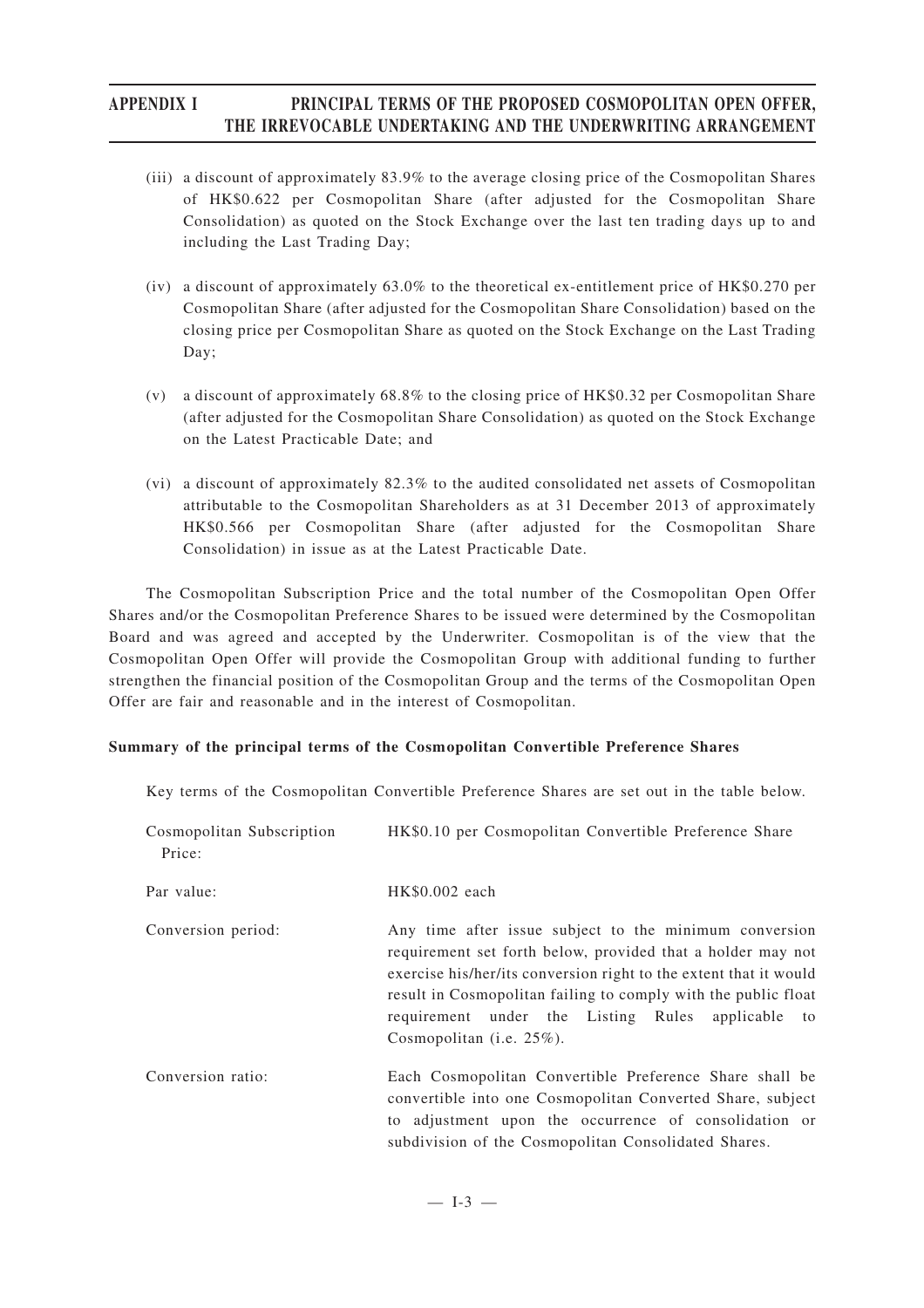| Minimum conversion<br>requirement:                  | A holder may not exercise his conversion right unless the<br>number of Cosmopolitan Convertible Preference Shares to be<br>converted in connection with such exercise equals or is<br>greater than 10,000, subject to adjustment upon<br>the<br>of consolidation or subdivision<br>of<br>occurrence<br>the<br>Cosmopolitan Consolidated Shares. In case where the number<br>of all the Cosmopolitan Convertible Preference Shares held<br>by a holder is less than 10,000, he may exercise his<br>conversion right in respect of all such Cosmopolitan<br>Convertible Preference Shares. |
|-----------------------------------------------------|------------------------------------------------------------------------------------------------------------------------------------------------------------------------------------------------------------------------------------------------------------------------------------------------------------------------------------------------------------------------------------------------------------------------------------------------------------------------------------------------------------------------------------------------------------------------------------------|
| Dividends and distributions:                        | Each Cosmopolitan Convertible Preference Share shall confer<br>on the holder thereof the right to receive dividends and other<br>distributions pari passu with holders of Cosmopolitan<br>Consolidated Share on the basis of the number of<br>Cosmopolitan Converted Share into which each Cosmopolitan<br>Convertible Preference Share may be converted and on an<br>as-if converted basis.                                                                                                                                                                                             |
| Voting:                                             | A holder of Cosmopolitan Convertible Preference Shares shall<br>have the right to receive notice of and attend but have no right<br>to vote at a general meeting (except on a resolution for<br>winding up of Cosmopolitan).                                                                                                                                                                                                                                                                                                                                                             |
| Listing:                                            | The Cosmopolitan Convertible Preference Shares will not be<br>listed on the Stock Exchange or any other stock exchange. No<br>application will be made for the listing of the Cosmopolitan<br>Convertible Preference Shares on the Stock Exchange or any<br>other stock exchange.                                                                                                                                                                                                                                                                                                        |
| Transferability:                                    | The Cosmopolitan Convertible Preference Shares may be<br>transferred without any restriction.                                                                                                                                                                                                                                                                                                                                                                                                                                                                                            |
| Ranking of the<br>Cosmopolitan Converted<br>Shares: | Upon conversion of the Cosmopolitan Convertible Preference<br>Shares, the Cosmopolitan Converted Shares will be issued as<br>fully paid and will rank pari passu in all respects of the<br>Cosmopolitan Consolidated Shares in issue as at the date of<br>conversion. Cosmopolitan will apply for the listing of, and<br>permission to deal in, the Cosmopolitan Converted Shares on<br>the Stock Exchange.                                                                                                                                                                              |
|                                                     | On distribution of assets on liquidation or winding-up of<br>Cosmopolitan, the assets of Cosmopolitan available for<br>distribution to the holders of Cosmopolitan Convertible<br>Preference Share and Cosmopolitan Consolidated Shares shall<br>be applied as follows:                                                                                                                                                                                                                                                                                                                  |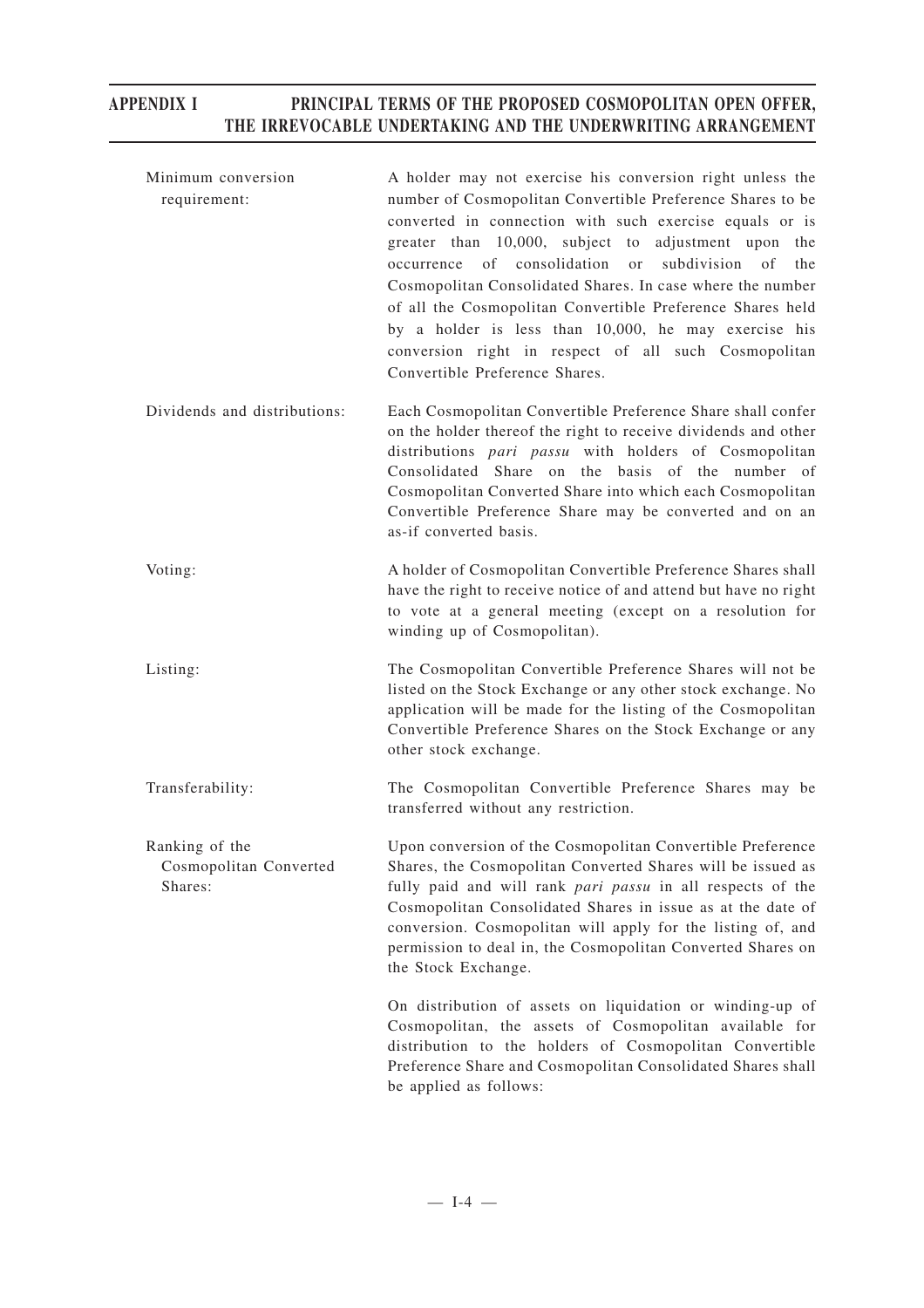|                        | firstly, in paying to the holder of each Cosmopolitan<br>(a)<br>Convertible<br>Preference<br>Share<br>an<br>amount<br>Cosmopolitan Convertible Preference Share equal to<br>aggregate nominal value of the number of Cosmopolitan<br>Consolidated Shares into which an Cosmopolitan<br>Convertible Preference Share is then convertible; and                                                                                                                                                                                                                                                                                          | per  |
|------------------------|---------------------------------------------------------------------------------------------------------------------------------------------------------------------------------------------------------------------------------------------------------------------------------------------------------------------------------------------------------------------------------------------------------------------------------------------------------------------------------------------------------------------------------------------------------------------------------------------------------------------------------------|------|
|                        | secondly, in paying to the holder of each Cosmopolitan<br>(b)<br>Consolidated Share an amount per Cosmopolitan<br>Consolidated Share equal to the nominal value thereof;<br>and                                                                                                                                                                                                                                                                                                                                                                                                                                                       |      |
|                        | the balance of such assets shall be distributed to the<br>(c)<br>holders of Cosmopolitan Convertible Preference Shares<br>and Cosmopolitan Consolidated Shares pari passu by<br>reference to the nominal value thereof, provided that for<br>this purpose the nominal value of an Cosmopolitan<br>Convertible Preference Share shall be deemed to be the<br>aggregate nominal value of the number of Cosmopolitan<br>Consolidated Shares into which an Cosmopolitan<br>Convertible Preference Share is then convertible.                                                                                                              |      |
| Redemption:            | Cosmopolitan Convertible Preference<br><b>Shares</b><br>The<br>non-redeemable by Cosmopolitan or the holders thereof.                                                                                                                                                                                                                                                                                                                                                                                                                                                                                                                 | are  |
| Takeover:              | If any person (the "Offeror") makes<br>an offer for<br>Cosmopolitan Consolidated Shares<br>by virtue of<br>and<br>acceptances of such offer becomes entitled to acquire<br>compulsorily the Cosmopolitan Consolidated Shares offered<br>for but in respect of which no acceptance of the offer has been<br>received, Cosmopolitan may, at any time after the Offeror<br>gives notice of exercise of such rights of compulsory<br>acquisition, require that all outstanding Cosmopolitan<br>Preference<br>Convertible<br><b>Shares</b><br>be<br>converted<br>Cosmopolitan Converted Shares at the then applicable<br>conversion ratio. | into |
| Scheme of arrangement: | Where, pursuant to a scheme of arrangement, a person<br>(together with parties acting in concert with such person)<br>becomes the holder of all of the Cosmopolitan Consolidated<br>Shares then in issue, Cosmopolitan may at any time thereafter<br>require that all outstanding Cosmopolitan Convertible<br>Preference Shares be converted into the Cosmopolitan<br>Converted Shares at the then applicable conversion ratio on<br>the basis that the public float requirements under the Listing<br>Rules be complied with unless otherwise waived by the Stock<br>Exchange.                                                       |      |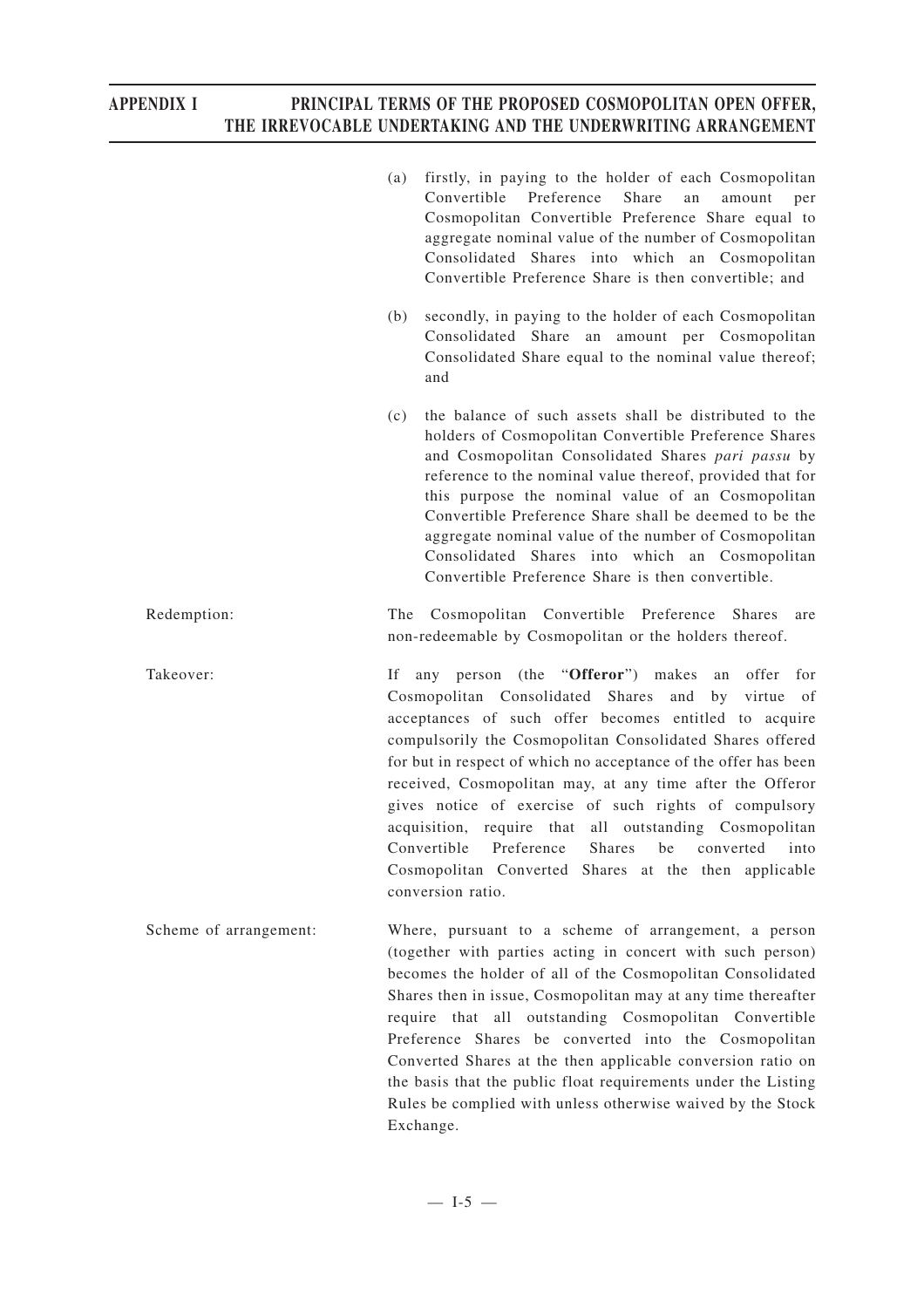| Rights to participate in<br>rights issue or open offer | If and whenever Cosmopolitan makes any offers by way of<br>rights, open offer and/or issue by way of bonus of:                                                                |
|--------------------------------------------------------|-------------------------------------------------------------------------------------------------------------------------------------------------------------------------------|
| or bonus issue of<br>Cosmopolitan:                     | shares of Cosmopolitan,<br>$\overline{\phantom{a}}$                                                                                                                           |
|                                                        | securities carrying rights to subscribe for, convert or<br>۰.<br>exchange into shares of Cosmopolitan or voting rights,                                                       |
|                                                        | other shares or rights carrying the right to acquire same<br>۰.<br>voting rights, or                                                                                          |
|                                                        | debt securities (the "Offered Securities")<br>$\overline{\phantom{a}}$                                                                                                        |
|                                                        | to all the Cosmopolitan Shareholders, the same rights and/or<br>bonus issues shall be offered and/or issued to holders of                                                     |
|                                                        | Cosmopolitan Convertible Preference Shares at the same time<br>and on the same terms as the Offered Securities are offered<br>and/or issued to the Cosmopolitan Shareholders. |

### **The Cosmopolitan Qualifying Shareholders**

The Cosmopolitan Open Offer Documents will only be registered in Hong Kong. Cosmopolitan will send the Cosmopolitan Open Offer Documents to the Cosmopolitan Qualifying Shareholders only. The Cosmopolitan Prospectus will be sent to the Excluded Cosmopolitan Shareholders for information purposes only.

To qualify for the Cosmopolitan Open Offer, a Cosmopolitan Shareholder must be registered as a member of Cosmopolitan on the Cosmopolitan Record Date. Based on the current tentative timetable, all transfer of the Cosmopolitan Consolidated Shares must be lodged with the share registrar of Cosmopolitan in Hong Kong by no later than 4:30 p.m. on Thursday, 17 July 2014.

The Cosmopolitan Qualifying Shareholders may apply for any number of Cosmopolitan Open Offer Shares and/or Cosmopolitan Convertible Preference Shares up to their maximum entitlements which are equal to the number of Cosmopolitan Open Offer Entitlements as shown on their Cosmopolitan Application Forms. The Cosmopolitan Open Offer Entitlements to the Cosmopolitan Open Offer Shares and/or Cosmopolitan Convertible Preference Shares under the Cosmopolitan Open Offer are neither transferable nor capable of renunciation. The Cosmopolitan Application Form is not a negotiable document and cannot be traded. There will not be any trading of nil-paid entitlements to the Cosmopolitan Open Offer Shares and/or Cosmopolitan Convertible Preference Shares.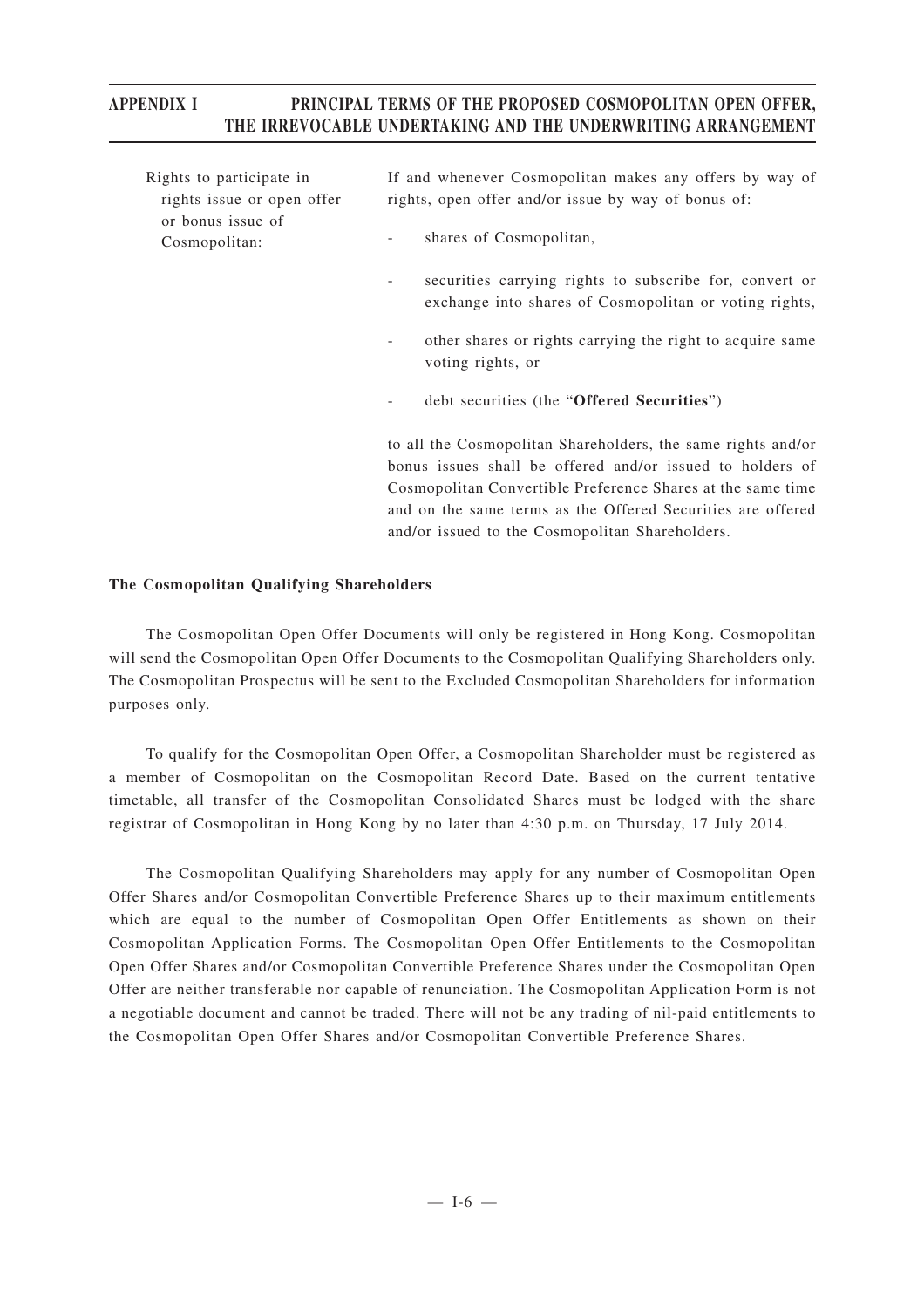*The Cosmopolitan Qualifying Shareholders who do not take up the Cosmopolitan Open Offer Shares and/or Cosmopolitan Convertible Preference Shares to which they are entitled should note that their shareholdings in Cosmopolitan will be diluted.*

#### **Cosmopolitan Overseas Shareholders**

As at 31 May 2014, there were 26 Cosmopolitan Overseas Shareholders, who altogether held 10,871,135 Cosmopolitan Shares (representing less than 0.05% of the issued share capital of Cosmopolitan as at the Latest Practicable Date), with registered addresses located in Canada, Ireland, Macau, Malaysia, Saudi Arabia, Singapore, the United Kingdom and the United States of America.

Cosmopolitan will make enquiry in accordance with Rule 13.36(2) of the Listing Rules regarding the legal restrictions (if any) under the laws of the relevant places and the requirements of the relevant regulatory bodies or stock exchanges for making the Cosmopolitan Open Offer to any Cosmopolitan Overseas Shareholders. Should any Cosmopolitan Overseas Shareholders be excluded from the Cosmopolitan Open Offer after enquiry, Cosmopolitan will set out the relevant details including, among other things, such overseas territories involved and an explanation for the exclusion in the Cosmopolitan Prospectus. It is the present intention of Cosmopolitan to make the Cosmopolitan Open Offer to all Cosmopolitan Shareholders registered on the Cosmopolitan Record Date unless there are legal or other restrictions, impracticality or difficulties to do so. Further details regarding the Excluded Cosmopolitan Shareholders will be set out in the Cosmopolitan Prospectus.

Any entitlements of the Excluded Cosmopolitan Shareholders pursuant to the Cosmopolitan Open Offer will be made available for excess applications by the Cosmopolitan Qualifying Shareholders as more detailed below.

## **Application for excess Cosmopolitan Open Offer Shares and/or Cosmopolitan Convertible Preference Shares**

Under the Cosmopolitan Open Offer, the Cosmopolitan Qualifying Shareholders may apply for the entitlements of the Excluded Cosmopolitan Shareholders and any Cosmopolitan Open Offer Shares and/or Cosmopolitan Convertible Preference Shares not taken up by the Cosmopolitan Qualifying Shareholders. Applications can be made by completing excess application forms and lodging the same with separate remittances for the excess Cosmopolitan Open Offer Shares and/or Cosmopolitan Convertible Preference Shares being applied for.

The Cosmopolitan Directors will allocate the excess Cosmopolitan Open Offer Shares and/or Cosmopolitan Convertible Preference Shares at their discretion, but on a fair and equitable basis to the Cosmopolitan Qualifying Shareholders who have applied for excess Cosmopolitan Open Offer Shares and/or Cosmopolitan Convertible Preference Shares on the following principles:

(1) preference will be given to applications for less than a board lot of Cosmopolitan Open Offer Shares where they appear to the Cosmopolitan Directors that such applications are made to round up odd-lot holdings to whole-lot holdings and that such applications are not made with the intention to abuse this mechanism;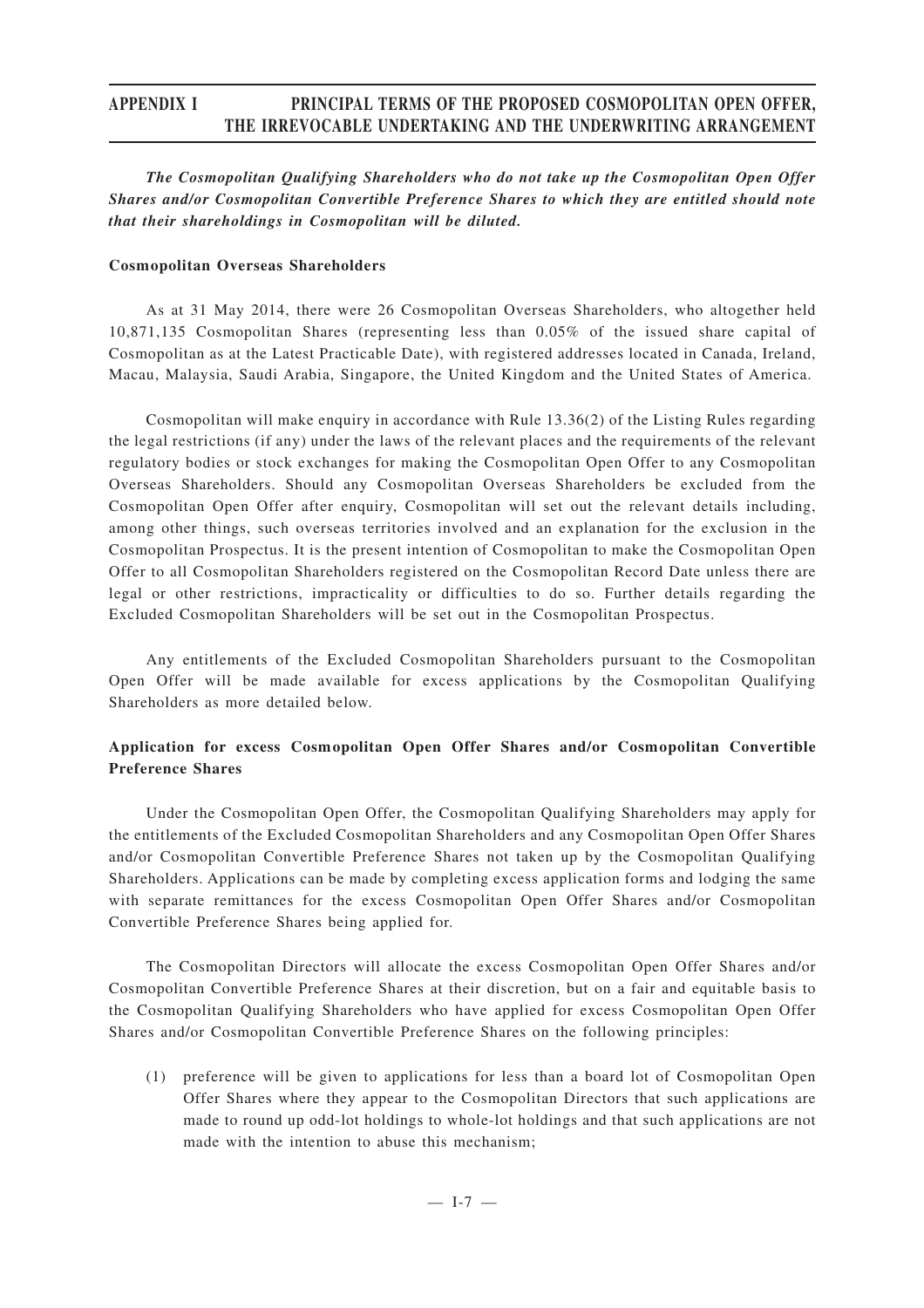- (2) subject to availability of excess Cosmopolitan Open Offer Shares and/or Cosmopolitan Convertible Preference Shares after allocation under principle (1) above, any remaining excess Cosmopolitan Open Offer Shares and/or Cosmopolitan Convertible Preference Shares will be allocated to applicants in proportion to the respective shareholdings of the applicants in Cosmopolitan as at the Cosmopolitan Record Date; and
- (3) subject to availability of excess Cosmopolitan Open Offer Shares and/or Cosmopolitan Convertible Preference Shares after allocation under principles (1) and (2) above, any further remaining excess Cosmopolitan Open Offer Shares and/or Cosmopolitan Convertible Preference Shares will be allocated to applicants in proportion to the number of excess Cosmopolitan Open Offer Shares and/or Cosmopolitan Convertible Preference Shares being applied for under each application. Following the closing of the Cosmopolitan Open Offer period, the Cosmopolitan Directors will review the excess application forms submitted by the Cosmopolitan Qualifying Shareholders to screen out applications made with the intention to abuse such mechanism if required.

The Cosmopolitan Shareholders with the Cosmopolitan Shares held by a nominee company (including CCASS and/or security brokers) should note that the Cosmopolitan Board will regard the nominee company as a single Cosmopolitan Shareholder according to the register of members of Cosmopolitan. Accordingly, the Cosmopolitan Shareholders should note that the aforesaid arrangement in relation to the allocation of the excess Cosmopolitan Open Offer Shares and/or excess Cosmopolitan Convertible Preference Shares will not be extended to beneficial owners individually. The Cosmopolitan Shareholders with their Cosmopolitan Shares held by a nominee company are advised to consider whether they would like to arrange registration of the relevant Cosmopolitan Shares in the name of the beneficial owner(s) prior to the Cosmopolitan Record Date.

## **Share certificates for the fully paid Cosmopolitan Open Offer Shares and/or Cosmopolitan Convertible Preference Shares and refund cheques**

Subject to the fulfillment of the conditions of the Cosmopolitan Open Offer as set out in the paragraph headed "Conditions of the Cosmopolitan Open Offer" below, every Qualifying Shareholder who takes up his/her/its entitlement under the Cosmopolitan Open Offer and/or applies for excess Cosmopolitan Open Offer Shares and/or Cosmopolitan Convertible Preference Shares will receive share certificate(s) for all fully-paid Cosmopolitan Open Offer Shares and/or Cosmopolitan Convertible Preference Shares and, if applicable, a refund cheque in respect of a wholly or partially unsuccessful excess application which are expected to be posted on or before Monday, 18 August 2014 by ordinary post at their own risks.

## **Status and rights of the Cosmopolitan Open Offer Shares and the Cosmopolitan Converted Shares**

The Cosmopolitan Open Offer Shares and the Cosmopolitan Converted Shares, when allotted and fully paid, will rank *pari passu* with the then existing Cosmopolitan Consolidated Shares in all respects. Holders of the Cosmopolitan Open Offer Shares and the Cosmopolitan Converted Shares will be entitled to receive all future dividends and distributions which are declared, made or paid after the allotment of the Cosmopolitan Open Offer Shares and the Cosmopolitan Converted Shares respectively.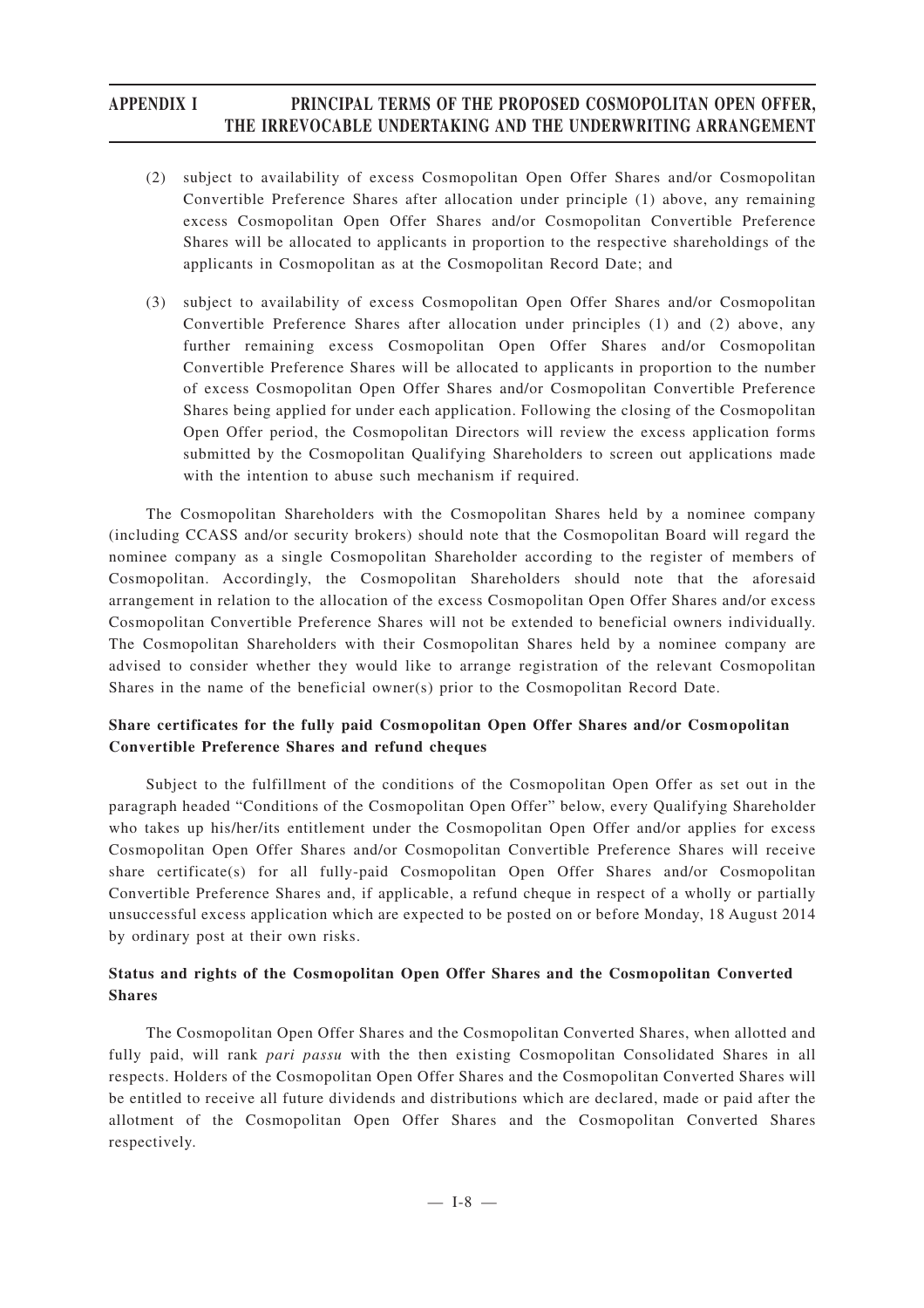The aggregate number of approximately 4,397.6 million Cosmopolitan Open Offer Shares and/or the Cosmopolitan Converted Shares to be issued would represent (i) two times the issued share capital of Cosmopolitan as at the Latest Practicable Date (after adjustment for the Cosmopolitan Share Consolidation); (ii) approximately 66.7% of the issued share capital of Cosmopolitan as enlarged by the issues of the Cosmopolitan Open Offer Shares and/or the Cosmopolitan Converted Shares; (iii) 54.8% of the issued share capital of Cosmopolitan as enlarged by the issues of the Cosmopolitan Open Offer Shares and/or the Cosmopolitan Converted Shares and the maximum number of the Cosmopolitan Conversion Shares (assuming no adjustment to initial Cosmopolitan CB Conversion Price); and (iv) 47.4% of the issued share capital of Cosmopolitan as enlarged by the issues of the Cosmopolitan Open Offer Shares and/or the Cosmopolitan Converted Shares, the maximum number of the Cosmopolitan Conversion Shares (assuming no adjustment to initial Cosmopolitan CB Conversion Price) and the maximum number of the Cosmopolitan Optional Conversion Shares (assuming no adjustment to initial Cosmopolitan Optional CB Conversion Price). The Cosmopolitan Open Offer Shares and/or the Cosmopolitan Converted Shares to be issued have the aggregate nominal value of approximately HK\$8.8 million.

## **Application for listing**

Cosmopolitan will apply to the Stock Exchange for the listing of, and permission to deal in, the Cosmopolitan Open Offer Shares and the Cosmopolitan Converted Shares on the Stock Exchange. Dealings in the Cosmopolitan Open Offer Shares and the Cosmopolitan Converted Shares on the Stock Exchange will be subject to the payment of the applicable stamp duty, the Stock Exchange trading fee, the transaction levy payable to the Securities and Futures Commission, or any other applicable fees and charges in Hong Kong.

No application will be made for the listing of, and permission to deal in, any of the Cosmopolitan Convertible Preference Shares on the Stock Exchange or any other stock exchange.

Subject to the granting of listing of, and permission to deal in, the Cosmopolitan Open Offer Shares on the Stock Exchange, the Cosmopolitan Open Offer Shares will be accepted as eligible securities by HKSCC for deposit, clearance and settlement in CCASS with effect from the commencement date of dealings in the Cosmopolitan Open Offer Shares on the Stock Exchange or such other date as determined by HKSCC. Settlement of transactions between participants of the Stock Exchange on any trading day is required to take place in CCASS on the second trading day thereafter. All activities under CCASS are subject to the General Rules of CCASS and CCASS Operational Procedures in effect from time to time.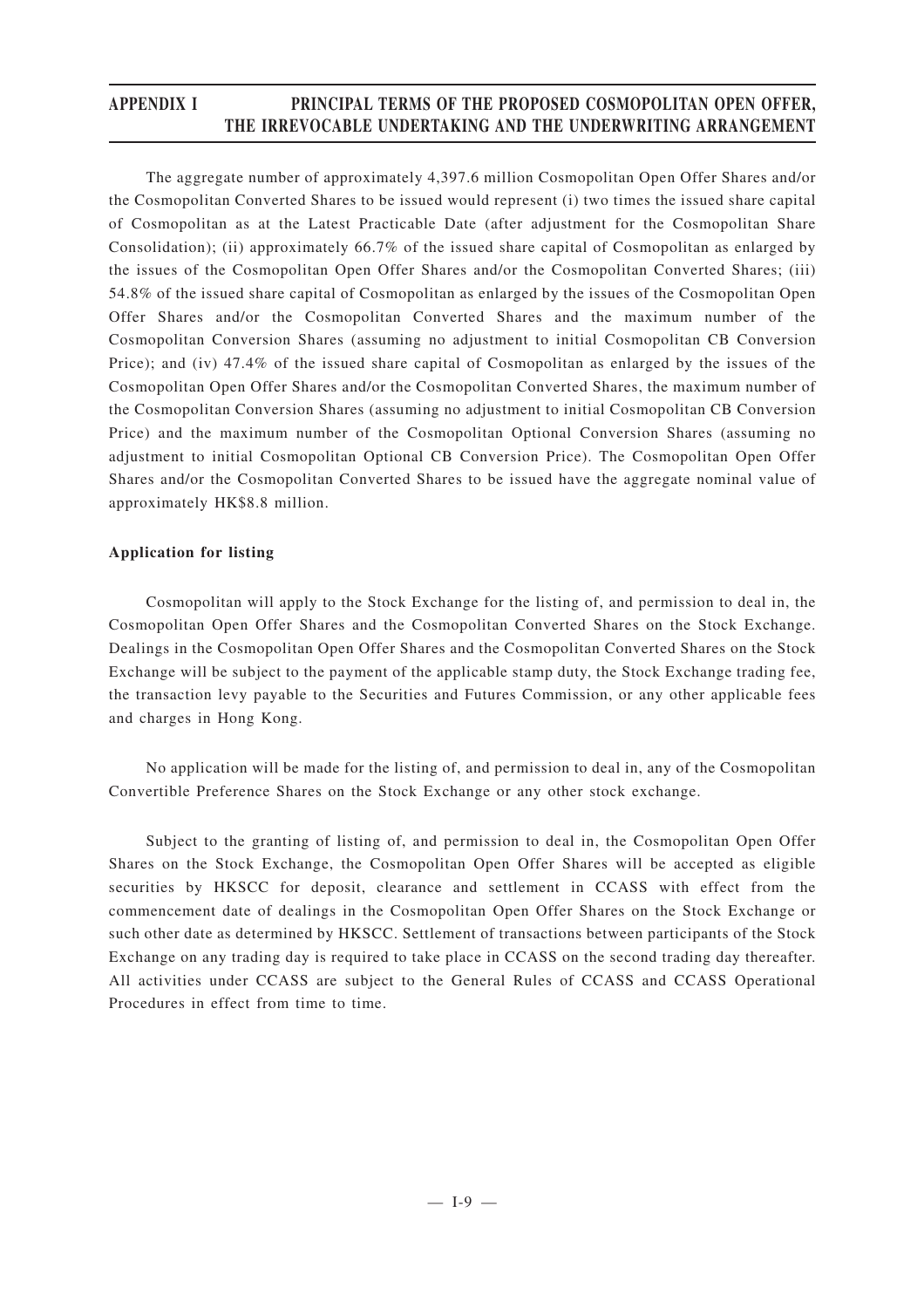### **Conditions of the Cosmopolitan Open Offer**

Closing of the Cosmopolitan Open Offer is conditional upon, among other things:

- (i) the passing of the necessary resolutions by the shareholders of Cosmopolitan (other than those who are required to abstain from voting by law, the Listing Rules, the Stock Exchange and/or the Cosmopolitan Articles of Association) at the Cosmopolitan EGM in accordance with the Cosmopolitan Articles of Association and the Listing Rules for approving, among other things:
	- (a) the Cosmopolitan Share Consolidation;
	- (b) the Cosmopolitan Open Offer, the Underwriting Agreement and the transactions contemplated thereunder, including the issue and allotment of the Cosmopolitan Open Offer Shares, the Cosmopolitan Convertible Preference Shares and, upon conversion of any of the Cosmopolitan Convertible Preference Shares, the Cosmopolitan Converted Shares; and
	- (c) any amendments to the Cosmopolitan Articles of Association to create and permit the issue of the Cosmopolitan Convertible Preference Shares under the terms of the Cosmopolitan Open Offer;
- (ii) the passing of the necessary resolutions by the shareholders of Century City (other than those who are required to abstain from voting by law, the Listing Rules, the Stock Exchange and/or the bye-laws of Century City) or, where permitted under the Listing Rules, the obtaining of the written shareholders' approval from a closely allied group of shareholders of Century City holding more than 50% of the issued shares of Century City, for approving P&R Group's participation in the Cosmopolitan Open Offer, the Underwriter 's entering into of the Underwriting Agreement and the relevant transactions contemplated thereunder (including subscription, excess application and underwriting of any Cosmopolitan Open Offer Shares and/or Cosmopolitan Convertible Preference Shares and the possible subscription of the Cosmopolitan Converted Shares upon exercise of the conversion rights under the Cosmopolitan Convertible Preference Shares);
- (iii) the passing of the necessary resolutions by the shareholders of Paliburg (other than those who are required to abstain from voting by law, the Listing Rules, the Stock Exchange and/or the bye-laws of Paliburg) or, where permitted under the Listing Rules, the obtaining of the written shareholders' approval from a closely allied group of shareholders of Paliburg holding more than 50% of the issued shares of Paliburg, for approving P&R Group's participation in the Cosmopolitan Open Offer, the Underwriter 's entering into of the Underwriting Agreement and the relevant transactions contemplated thereunder (including subscription, excess application and underwriting of any Cosmopolitan Open Offer Shares and/or Cosmopolitan Convertible Preference Shares and the possible subscription of the Cosmopolitan Converted Shares upon exercise of the conversion rights under the Cosmopolitan Convertible Preference Shares);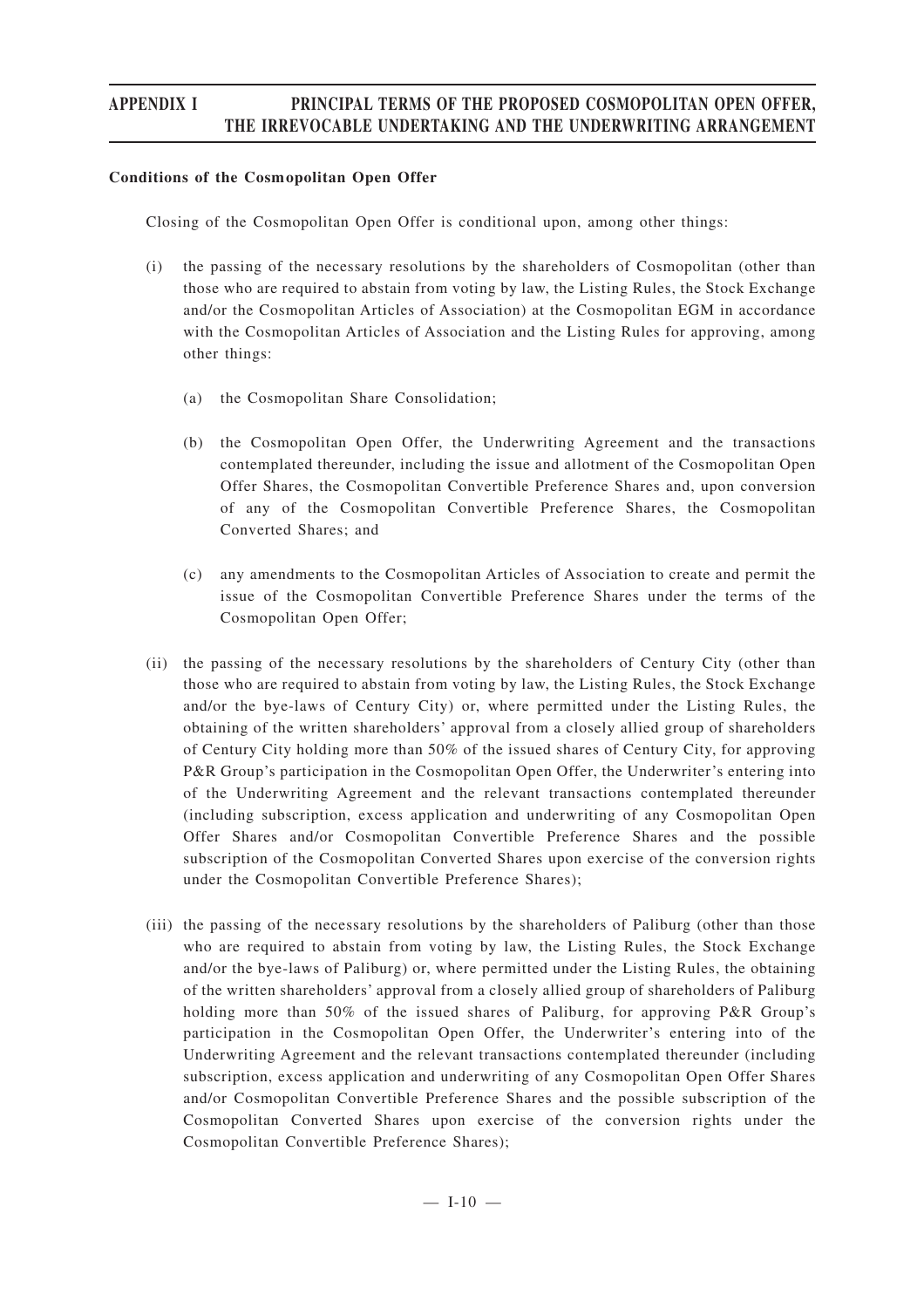- (iv) the passing of the necessary resolutions by the shareholders of Regal (other than those who are required to abstain from voting by law, the Listing Rules, the Stock Exchange and/or the bye-laws of Regal) for approving the provision of financial assistance to the P&R Group for the P&R Group's participation in the Cosmopolitan Open Offer and the Underwriter 's entering into of the Underwriting Agreement and the relevant transactions contemplated thereunder (including subscription, excess application and underwriting of any Cosmopolitan Open Offer Shares and/or Cosmopolitan Convertible Preference Shares);
- (v) the Listing Committee of the Stock Exchange granting or agreeing to grant (subject to allotment) and not having revoked, listing of and permission to deal in all of the Cosmopolitan Open Offer Shares and the Cosmopolitan Converted Shares;
- (vi) the registration of the Cosmopolitan Open Offer Documents by the Registrar of Companies in Hong Kong in compliance with the Companies Ordinance by no later than the Cosmopolitan Prospectus Posting Date;
- (vii) the posting of the Cosmopolitan Open Offer Documents to the Cosmopolitan Qualifying Shareholders on the Cosmopolitan Prospectus Posting Date;
- (viii) compliance of the terms of the Irrevocable Undertakings by 4:00 p.m. on the Latest Application Date;
- (ix) the obligations of the Underwriter under the Underwriting Agreement not being terminated by the Underwriter in accordance with the terms thereof; and
- (x) all necessary consents being granted by third parties (including governmental or official authorities) and no statute, regulation or decision which would prohibit, restrict or materially delay the Cosmopolitan Share Consolidation, the completion of the Underwriting Agreement, the Cosmopolitan Open Offer and transactions contemplated thereunder having been proposed, enacted or taken by any governmental or official authority.

As at the Latest Practicable Date, none of the conditions above has been fulfilled and/or waived.

In the event that any of the above conditions is not fulfilled on or before 31 August 2014 (or such other date as may be agreed by the parties), the Cosmopolitan Open Offer will lapse and the Cosmopolitan Open Offer will not proceed.

### **IRREVOCABLE UNDERTAKING**

P&R, through its wholly-owned subsidiaries, owns in aggregate 14,845,167,190 Cosmopolitan Shares, representing approximately 67.5% of the issued share capital of Cosmopolitan as at the Latest Practicable Date. P&R, on behalf of the aforesaid subsidiaries, has irrevocably undertaken in favour of Cosmopolitan and the Underwriter that they will apply for and take up in full their respective Cosmopolitan Open Offer Entitlements under the Cosmopolitan Open Offer for 2,969,033,438 Cosmopolitan Open Offer Shares and/or the Cosmopolitan Convertible Preference Shares to which they are entitled under the Cosmopolitan Open Offer.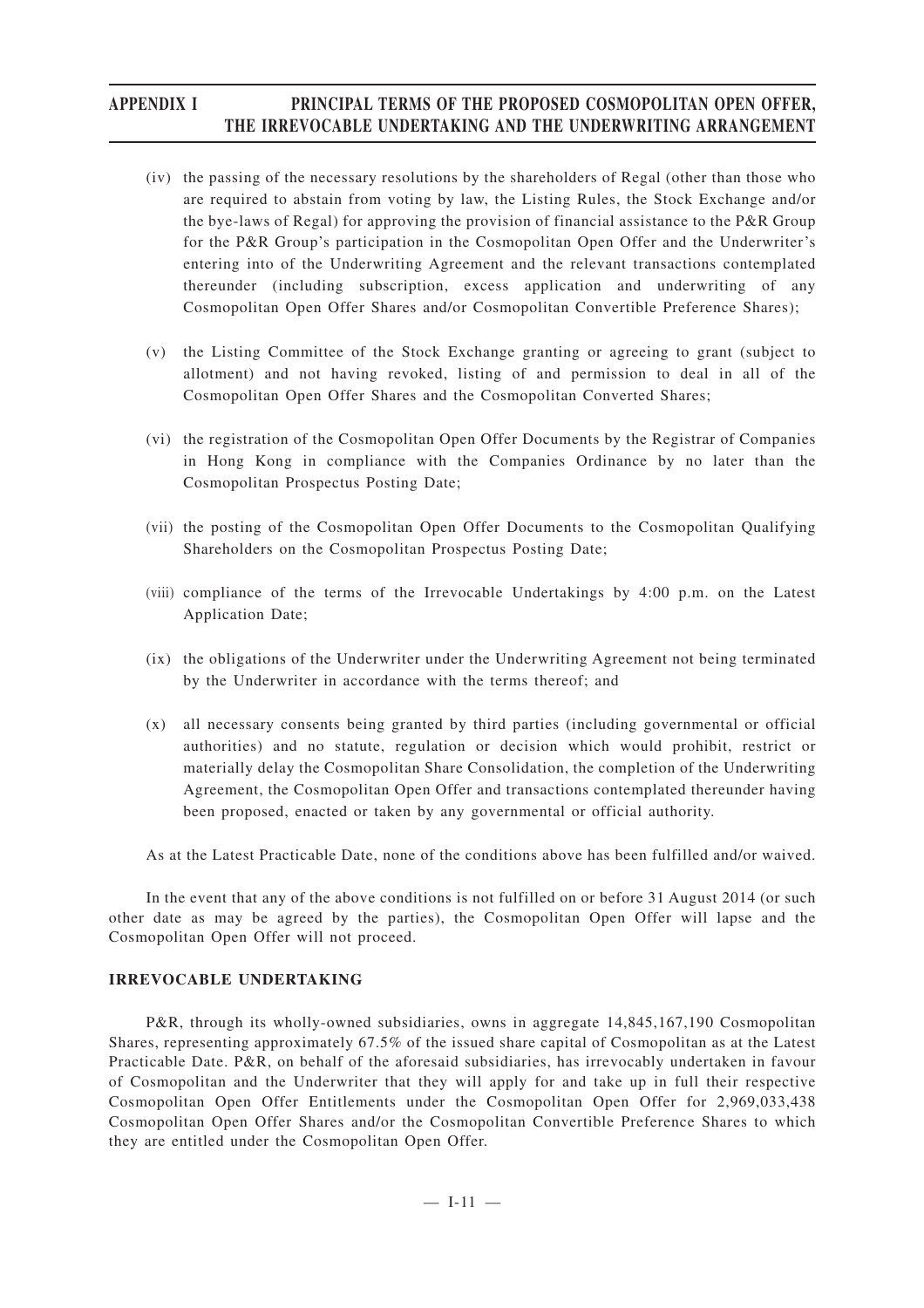#### **UNDERWRITING ARRANGEMENT**

On 30 April 2014 (after trading hours), Cosmopolitan entered into the Underwriting Agreement with the Underwriter.

#### **The Underwriting Agreement**

| Date                                                                                                                                   | 30 April 2014 (as supplemented by a supplemental agreement<br>dated 19 June 2014)                                                                                                                                                                                                                                                                                                                                                                                                                                                                                                                                                                        |
|----------------------------------------------------------------------------------------------------------------------------------------|----------------------------------------------------------------------------------------------------------------------------------------------------------------------------------------------------------------------------------------------------------------------------------------------------------------------------------------------------------------------------------------------------------------------------------------------------------------------------------------------------------------------------------------------------------------------------------------------------------------------------------------------------------|
| Parties                                                                                                                                | Cosmopolitan; and<br>(1)                                                                                                                                                                                                                                                                                                                                                                                                                                                                                                                                                                                                                                 |
|                                                                                                                                        | P&R Strategic Limited, as the Underwriter<br>(2)                                                                                                                                                                                                                                                                                                                                                                                                                                                                                                                                                                                                         |
| Number of the Cosmopolitan<br>Open Offer Shares and/or<br>the Cosmopolitan<br>Convertible Preference<br>Shares underwritten            | 1,428,576,084 Cosmopolitan Open Offer Shares and/or the<br>Cosmopolitan Convertible Preference Shares (provided that<br>Cosmopolitan will continue to comply with the public float<br>requirement under the Listing Rules applicable to<br>Cosmopolitan (i.e. 25%) upon closing of the Cosmopolitan<br>Open Offer), being all of the Cosmopolitan Open Offer Shares<br>and/or the Cosmopolitan Convertible Preference Shares to be<br>issued under the Cosmopolitan Open Offer less those<br>undertaken by the P&R Group to be taken up in respect of<br>their respective Cosmopolitan Open Offer Entitlement<br>pursuant to the Irrevocable Undertaking |
| Subscription price of<br>underwritten<br>Cosmopolitan Open Offer<br>Shares and/or the<br>Cosmopolitan Convertible<br>Preference Shares | HK\$0.10 per Cosmopolitan Open Offer Share or per<br>Cosmopolitan Convertible Preference Share                                                                                                                                                                                                                                                                                                                                                                                                                                                                                                                                                           |
| Underwriting commission                                                                                                                | N <sub>il</sub>                                                                                                                                                                                                                                                                                                                                                                                                                                                                                                                                                                                                                                          |

#### **Termination of the Underwriting Agreement**

The Underwriter reserves the right to terminate the Underwriting Agreement if any of the events below occurs prior to the Latest Time for Termination:

- (a) the Underwriter shall become aware of the fact that, or shall, in its reasonable opinion, believe that, any of the warranties contained in the Underwriting Agreement was untrue, inaccurate, misleading or breached, and in each case the same represents or is likely to represent (in the reasonable opinion of the Underwriter) a material and adverse change of the Cosmopolitan Group as a whole or is otherwise likely to have a material and adverse effect on the Cosmopolitan Open Offer;
- (b) Cosmopolitan commits any breach of or omits to observe any of the obligations or undertakings expressed to be assumed by it under the Underwriting Agreement; or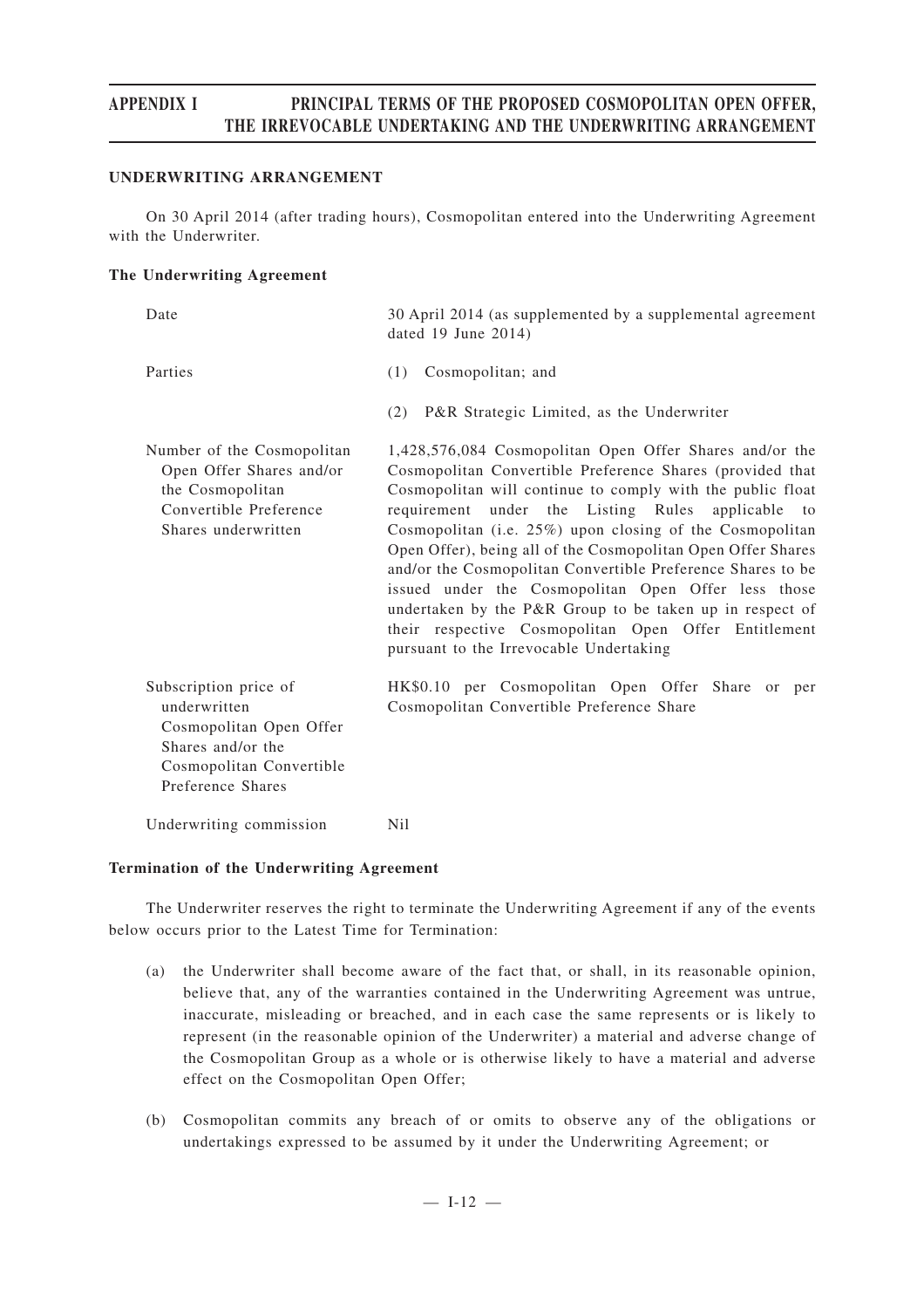- (c) (i) any new law or regulation is enacted, or there is any change in existing laws or regulations or any change in the interpretation or application thereof by any court or other competent authority, whether in Hong Kong or elsewhere;
	- (ii) the occurrence of any local, national or international event or change (whether or not forming part of a series of events or changes occurring or continuing before, and/or after the date of the Underwriting Agreement) of a political, military, financial, economic, currency, epidemic or other nature (whether or not sui generis with any of the foregoing or in the nature of any local, national or international outbreak or escalation of hostilities or armed conflict);
	- (iii) any change in local, national or international equity securities or currency markets (including but without limitation, the imposition of any moratorium, suspension or material restriction on trading in securities generally on the Stock Exchange due to exceptional financial circumstances or otherwise);
	- (iv) any local, national or international outbreak or escalation of hostilities, insurrection or armed conflict;
	- (v) any change or development involving a prospective change in taxation or exchange controls in Hong Kong or elsewhere which shall or may materially and adversely affect the Cosmopolitan Group or a material proportion of the Cosmopolitan Shareholders in their capacity as such;
	- (vi) any suspension in the trading of the Cosmopolitan Shares on the Stock Exchange for a continuous period of 5 business days;
	- (vii) any change occurs in the circumstances of Cosmopolitan or any member of the Cosmopolitan Group,

which event or events is or are in the reasonable opinion of the Underwriter

- (1) likely to have a material adverse effect on the business, financial position or prospects of the Cosmopolitan Group taken as a whole;
- (2) likely to have a material adverse effect on the success of the Cosmopolitan Open Offer or the level of applications for the Cosmopolitan Open Offer submitted; or
- (3) so material as to make it inappropriate, inadvisable or inexpedient to proceed further with the Cosmopolitan Open Offer,

then, and in such case, the Underwriter has the right, exercisable at its sole and absolute discretion, to terminate the Underwriting Agreement by notice in writing to Cosmopolitan not later than the Latest Time for Termination.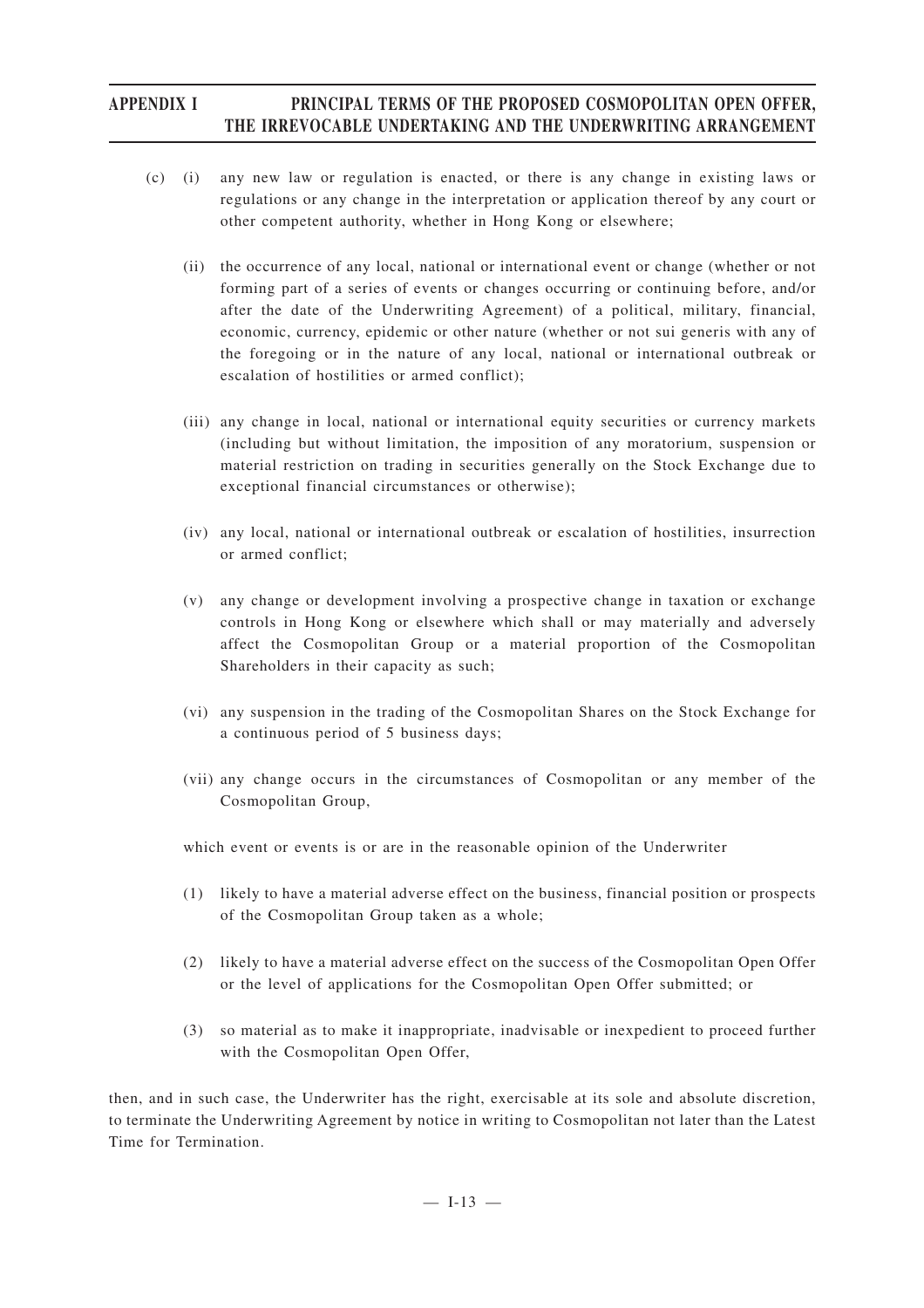Upon the giving of notice of termination, all obligations of the Underwriter under the Underwriting Agreement shall cease. Neither the Underwriter nor Cosmopolitan shall have any claim against the other party in respect of the Underwriting Agreement, except that the costs and expenses incurred prior to the termination of the Underwriting Agreement remain payable by Cosmopolitan pursuant to the Underwriting Agreement.

*If the Underwriting Agreement is terminated by the Underwriter on or before the Latest Time for Termination or does not become unconditional, the Cosmopolitan Open Offer will not proceed.*

#### **Information on the Underwriter**

The Underwriter is a company incorporated in the British Virgin Islands on 2 July 2013 and its principal business is investment holding. As at the Latest Practicable Date, the Underwriter owned 507,770 Cosmopolitan Shares. It is not in the ordinary and usual course of business for the Underwriter to underwrite the issue of securities.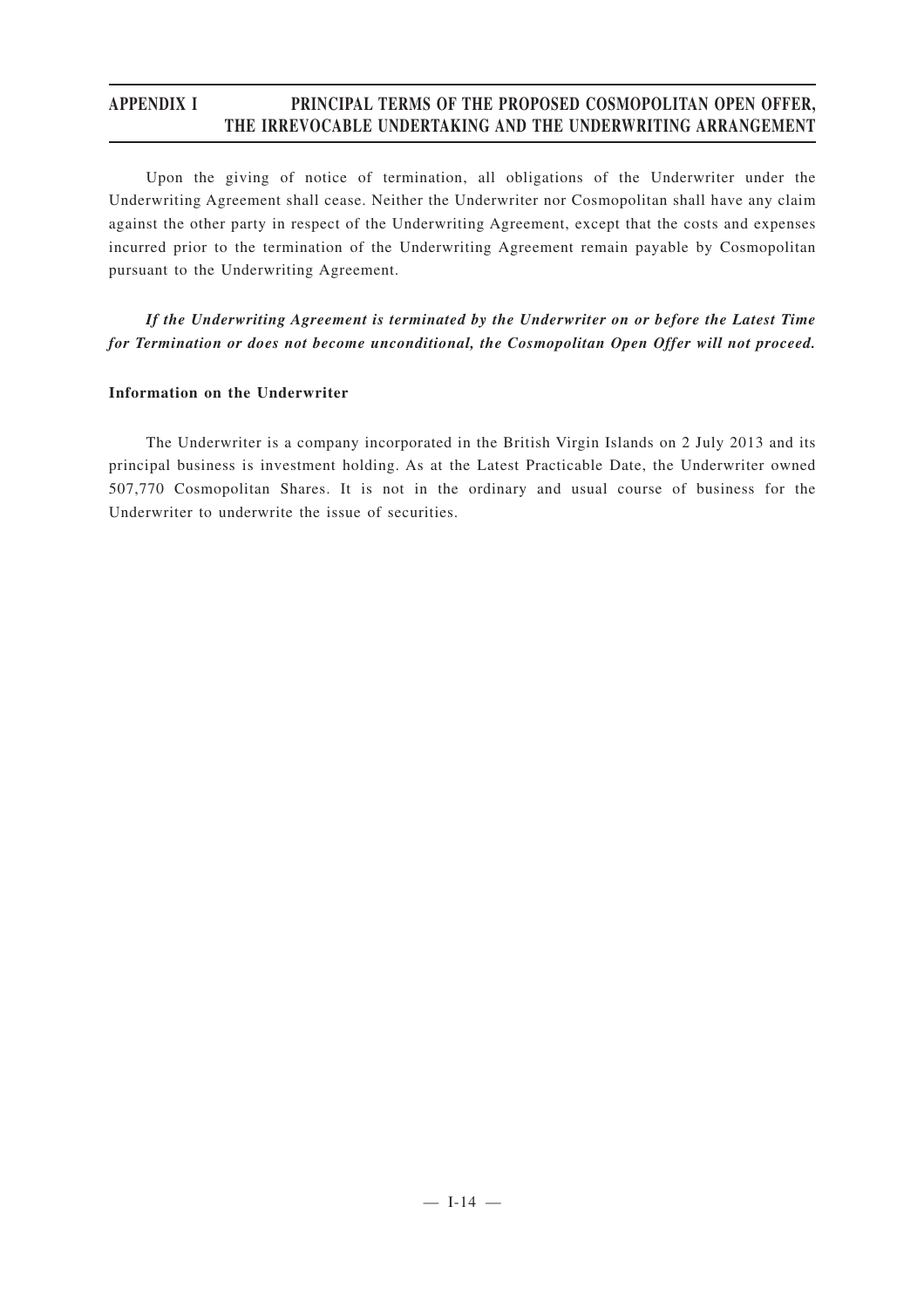# **PROPOSED ISSUE OF THE COSMOPOLITAN CONVERTIBLE BONDS AND THE POSSIBLE ISSUE OF THE COSMOPOLITAN OPTIONAL CONVERTIBLE BONDS**

On 30 April 2014 (after trading hours), Cosmopolitan entered into the Cosmopolitan Convertible Bonds Subscription Agreement with P&R, pursuant to which P&R will procure its wholly-owned subsidiary to subscribe for the Cosmopolitan Convertible Bonds in the principal amount of HK\$500 million. Under the Cosmopolitan Convertible Bonds Subscription Agreement, P&R will also be entitled to an option to subscribe, through its wholly-owned subsidiary, for the Cosmopolitan Optional Convertible Bonds in the principal amount of up to HK\$500 million. The option to subscribe for the Cosmopolitan Optional Convertible Bonds is exercisable at any time during the period from the date falling 7 days after the date of issue of the Cosmopolitan Convertible Bonds until 90 days prior to the maturity date of the Cosmopolitan Convertible Bonds (both dates inclusive). The option is exercisable in whole or in part, on one or more occasions, solely at the discretion of the P&R Group by giving a written notice to the issuer of the Cosmopolitan Optional Convertible Bonds.

Summaries of the principal terms of the Cosmopolitan Convertible Bonds and the Cosmopolitan Optional Convertible Bonds are set out below.

| Principal amount:<br>HK\$500 million |                                                                                                                                                                                                                                                                                                                        |  |  |  |  |  |
|--------------------------------------|------------------------------------------------------------------------------------------------------------------------------------------------------------------------------------------------------------------------------------------------------------------------------------------------------------------------|--|--|--|--|--|
| Issuer:                              | A wholly-owned subsidiary of Cosmopolitan principally<br>engaged in financing activities.                                                                                                                                                                                                                              |  |  |  |  |  |
| Cosmopolitan CB<br>Conversion Price: | The initial Cosmopolitan CB Conversion Price (subject to<br>adjustments as set out in the paragraph "Adjustments to the<br>Cosmopolitan Conversion Prices" below) shall be HK\$0.35<br>per Cosmopolitan Conversion Share, which represents:                                                                            |  |  |  |  |  |
|                                      | a premium of approximately 250.0%<br>(i)<br>the<br>over<br>Cosmopolitan Subscription Price;                                                                                                                                                                                                                            |  |  |  |  |  |
|                                      | a discount of approximately 42.6% to the closing price<br>(ii)<br>of HK\$0.610 per Cosmopolitan Share (after adjusted for<br>the Cosmopolitan Share Consolidation) as quoted on the<br>Stock Exchange on the Last Trading Day;                                                                                         |  |  |  |  |  |
|                                      | (iii) a discount of approximately 42.8% to the average<br>closing price of the Cosmopolitan Shares of HK\$0.612<br>per Cosmopolitan Share (after adjusted for the<br>Cosmopolitan Share Consolidation) as quoted on the<br>Stock Exchange over the last five trading days up to and<br>including the Last Trading Day; |  |  |  |  |  |

#### **For the Cosmopolitan Convertible Bonds:**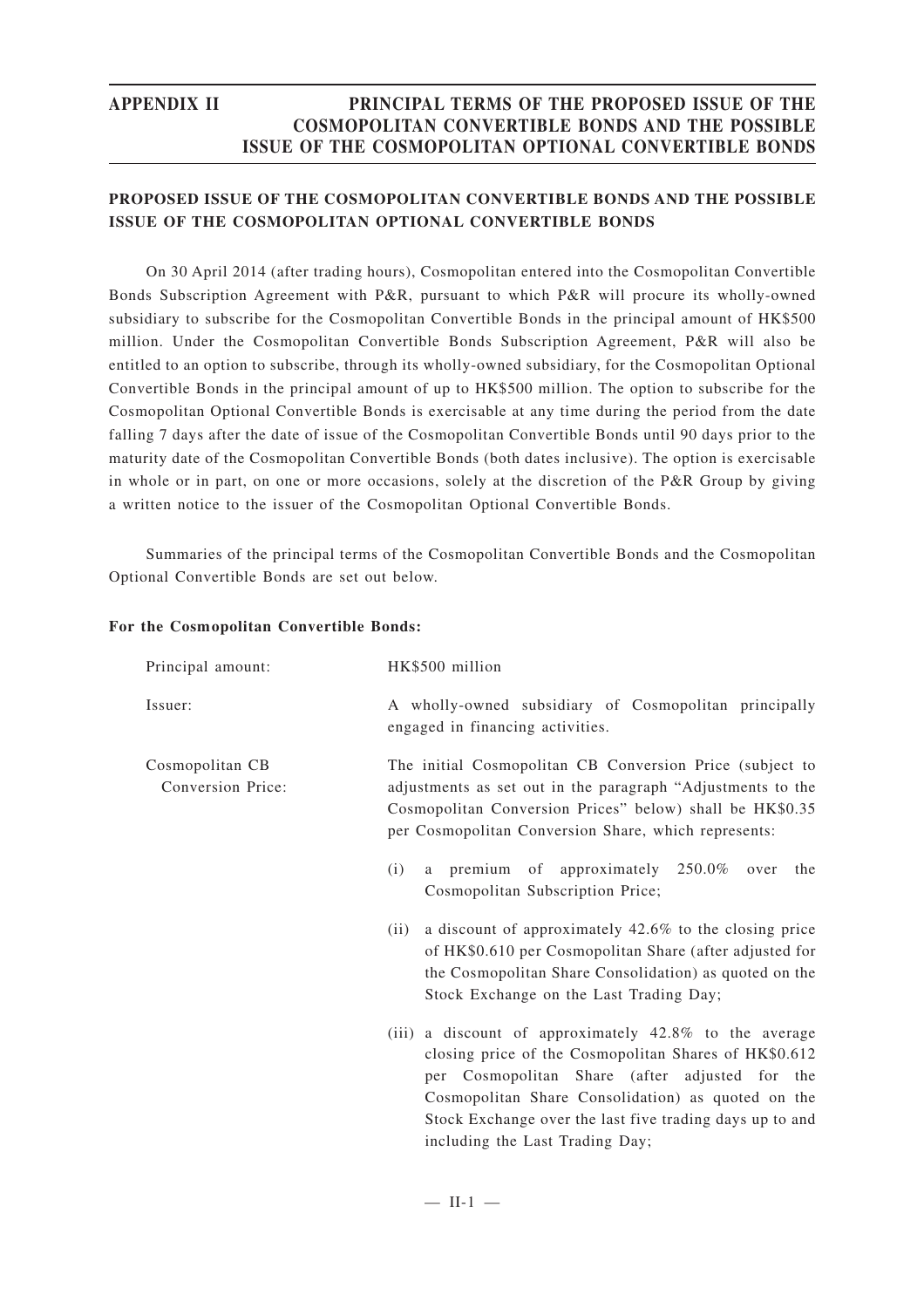- (iv) a discount of approximately 43.7% to the average closing price of the Cosmopolitan Shares of HK\$0.622 per Cosmopolitan Share (after adjusted for the Cosmopolitan Share Consolidation) as quoted on the Stock Exchange over the last ten trading days up to and including the Last Trading Day;
- (v) a premium of approximately 29.6% over the theoretical ex-entitlement price of HK\$0.270 per Cosmopolitan Share (after adjusted for the Cosmopolitan Share Consolidation) based on the closing price per Cosmopolitan Share as quoted on the Stock Exchange on the Last Trading Day;
- (vi) a premium of approximately 9.4% over the closing price of HK\$0.32 per Cosmopolitan Share (after adjusted for the Cosmopolitan Share Consolidation) as quoted on the Stock Exchange on the Latest Practicable Date; and
- (vii) a discount of approximately 38.2% to the audited consolidated net assets of Cosmopolitan attributable to the Cosmopolitan Shareholders as at 31 December 2013 of approximately HK\$0.566 per Cosmopolitan Share (after adjusted for the Cosmopolitan Share Consolidation) in issue as at the Latest Practicable Date.

The initial Cosmopolitan CB Conversion Price and the principal amount of the Cosmopolitan Convertible Bonds were determined by the Cosmopolitan Board and were agreed and accepted by P&R. Based on the initial Cosmopolitan CB Conversion Price, the Cosmopolitan Convertible Bonds are convertible into a maximum of approximately 1,428.6 million Cosmopolitan Conversion Shares.

- Interest rate: The Cosmopolitan Convertible Bonds bears 2.5% per annum coupon rate, payable semi-annually.
- Maturity date: Being the end of third year from date of the issue of the Cosmopolitan Convertible Bonds. On the maturity date, all of the remaining outstanding Cosmopolitan Convertible Bonds will be redeemed by the issuer of the Cosmopolitan Convertible Bonds at 100% of the outstanding principal amount of the Cosmopolitan Convertible Bonds together with any interest accrued thereon.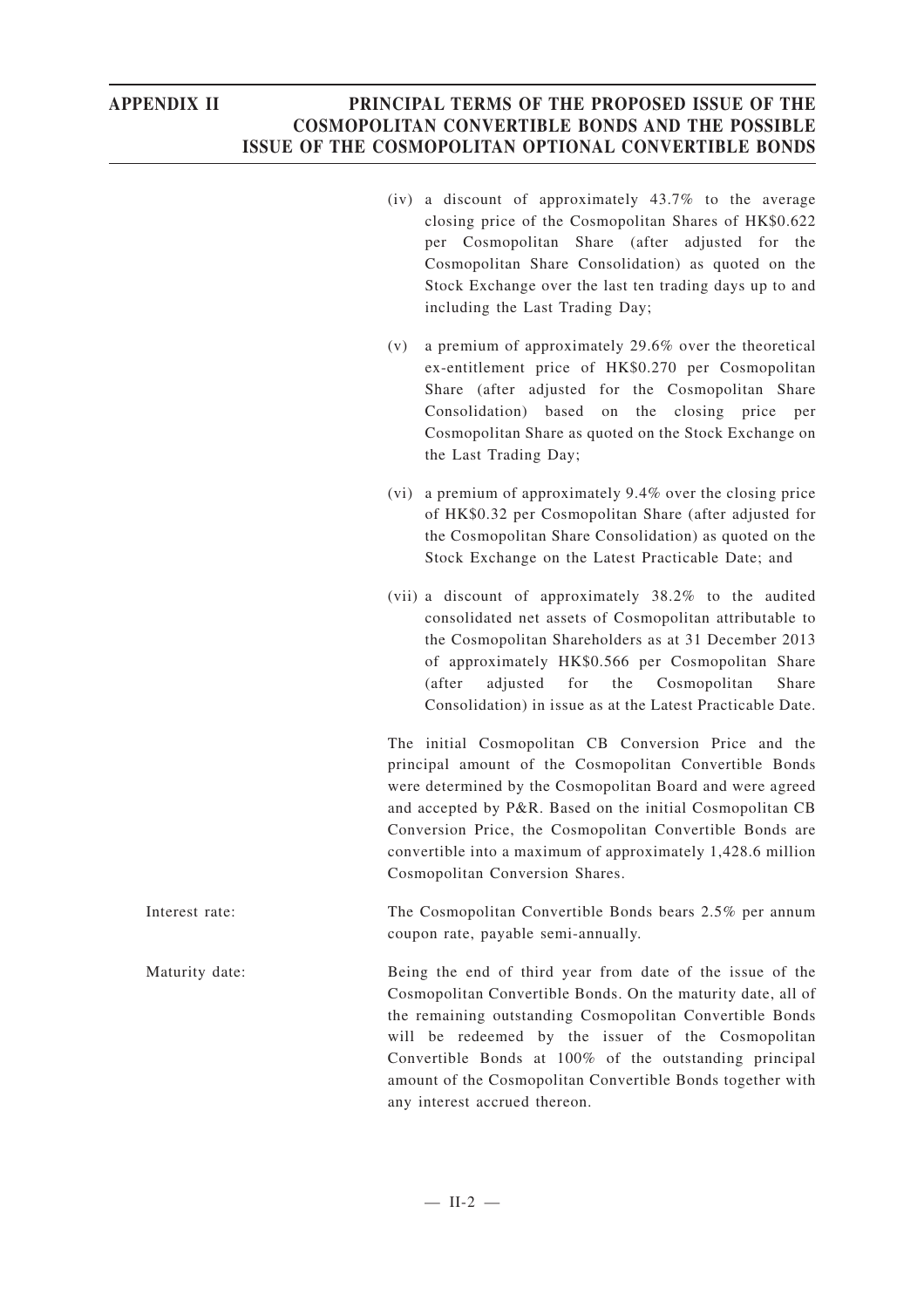| Form: | The Cosmopolitan Convertible Bonds will be issued in |  |  |  |
|-------|------------------------------------------------------|--|--|--|
|       | registered form.                                     |  |  |  |

### **For the Cosmopolitan Optional Convertible Bonds:**

| Maximum principal amount:                     | HK\$500 million                                                                                                                                                                                                                                                                                                            |
|-----------------------------------------------|----------------------------------------------------------------------------------------------------------------------------------------------------------------------------------------------------------------------------------------------------------------------------------------------------------------------------|
| Issuer:                                       | A wholly-owned subsidiary of Cosmopolitan principally<br>engaged in financing activities.                                                                                                                                                                                                                                  |
| Cosmopolitan Optional CB<br>Conversion Price: | The initial Cosmopolitan Optional CB Conversion Price<br>(subject to adjustments as set out in the paragraph<br>"Adjustments to the Cosmopolitan Conversion Prices" below)<br>shall be HK\$0.40 per Cosmopolitan Conversion Share, which<br>represents:                                                                    |
|                                               | (i)<br>approximately<br>300.0%<br>premium<br>of<br>the<br>a<br>over<br>Cosmopolitan Subscription Price;                                                                                                                                                                                                                    |
|                                               | a discount of approximately 34.4% to the closing price<br>(ii)<br>of HK\$0.610 per Cosmopolitan Share (after adjusted for<br>the Cosmopolitan Share Consolidation) as quoted on the<br>Stock Exchange on the Last Trading Day;                                                                                             |
|                                               | (iii) a discount of approximately 34.6% to the average<br>closing price of the Cosmopolitan Shares of HK\$0.612<br>per Cosmopolitan Share (after adjusted for<br>the<br>Cosmopolitan Share Consolidation) as quoted on the<br>Stock Exchange over the last five trading days up to and<br>including the Last Trading Day;  |
|                                               | (iv) a discount of approximately $35.7\%$ to the average<br>closing price of the Cosmopolitan Shares of HK\$0.622<br>per Cosmopolitan Share (after adjusted for<br>the<br>Cosmopolitan Share Consolidation) as quoted on the<br>Stock Exchange over the last ten trading days up to and<br>including the Last Trading Day; |
|                                               | a premium of approximately 48.1% over the theoretical<br>(v)<br>ex-entitlement price of HK\$0.270 per Cosmopolitan<br>Share (after adjusted for the Cosmopolitan Share<br>Consolidation) based<br>on<br>the<br>closing<br>price<br>per<br>Cosmopolitan Share as quoted on the Stock Exchange on                            |

the Last Trading Day;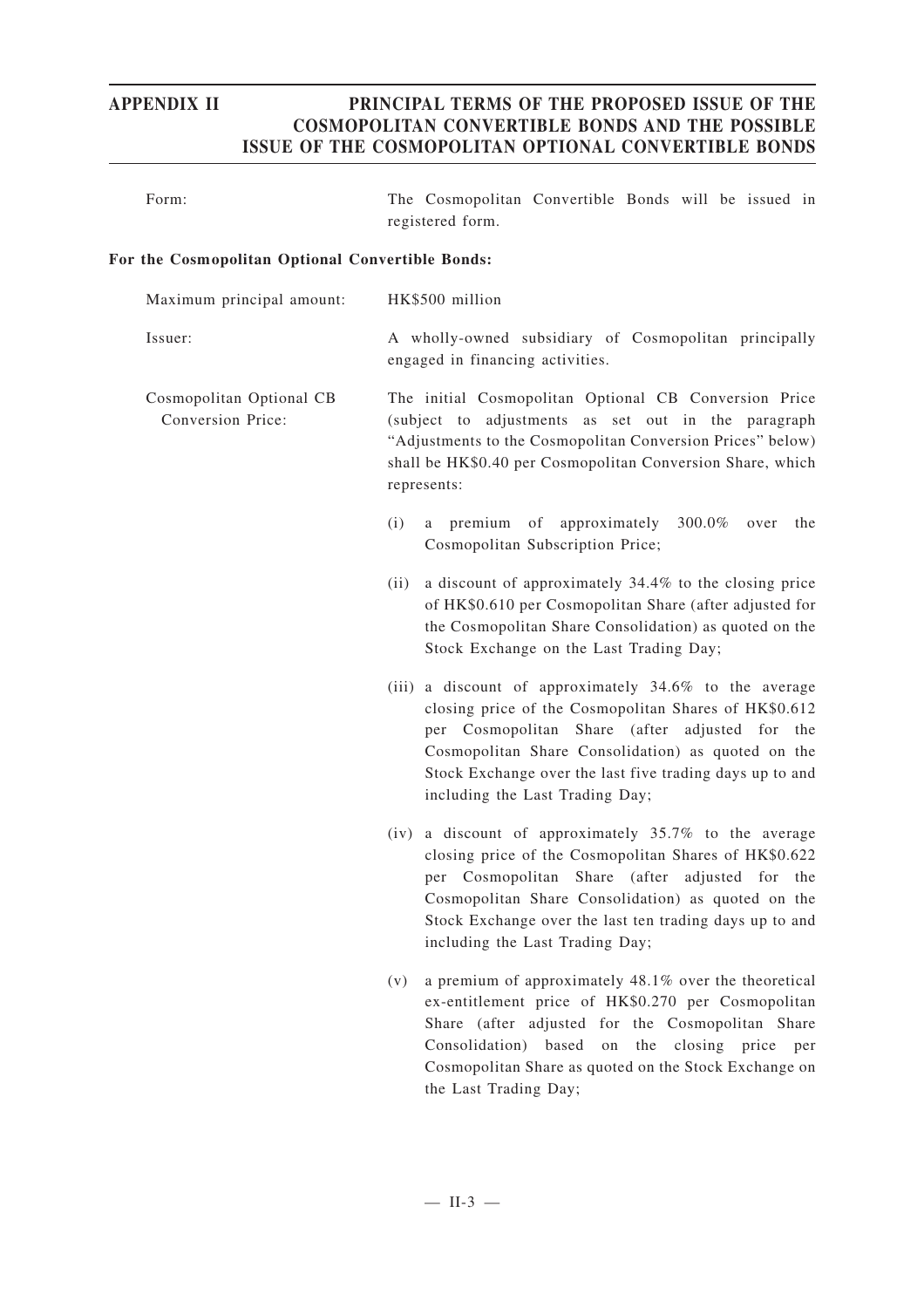|                | (vi) a premium of 25.0% over the closing price of HK\$0.32<br>per Cosmopolitan Share (after adjusted for the<br>Cosmopolitan Share Consolidation) as quoted on the<br>Stock Exchange on the Latest Practicable Date; and                                                                                                                                                                                                                         |
|----------------|--------------------------------------------------------------------------------------------------------------------------------------------------------------------------------------------------------------------------------------------------------------------------------------------------------------------------------------------------------------------------------------------------------------------------------------------------|
|                | (vii) a discount of approximately 29.3% to the audited<br>consolidated net assets of Cosmopolitan attributable to<br>the Cosmopolitan Shareholders as at 31 December 2013<br>of approximately HK\$0.566 per Cosmopolitan Share<br>(after<br>adjusted<br>for<br>the<br>Cosmopolitan<br>Share<br>Consolidation) in issue as at the Latest Practicable Date.                                                                                        |
|                | The initial Cosmopolitan Optional CB Conversion Price and<br>the maximum principal amount of the Optional Cosmopolitan<br>Convertible Bonds were determined by the Cosmopolitan<br>Board and were agreed and accepted by P&R. Based on the<br>initial Cosmopolitan Optional CB Conversion Price, the<br>Cosmopolitan Optional Convertible Bonds are convertible<br>into a maximum of 1,250.0 million Cosmopolitan Optional<br>Conversion Shares. |
| Interest rate: | The Cosmopolitan Optional Convertible Bonds bears 3.5%<br>per annum coupon rate, payable semi-annually.                                                                                                                                                                                                                                                                                                                                          |
| Maturity date: | Being the end of third year from the date of the issue of the<br>Cosmopolitan Convertible Bonds. On the maturity date, all of<br>the<br>remaining<br>outstanding<br>Cosmopolitan<br>Optional<br>Convertible Bonds will be redeemed by the issuer of the<br>Cosmopolitan Optional Convertible Bonds at 100% of the<br>outstanding principal amount of the Cosmopolitan Optional<br>Convertible Bonds together with any interest accrued thereon.  |
| Form:          | The Cosmopolitan Optional Convertible Bonds will be issued<br>in registered form.                                                                                                                                                                                                                                                                                                                                                                |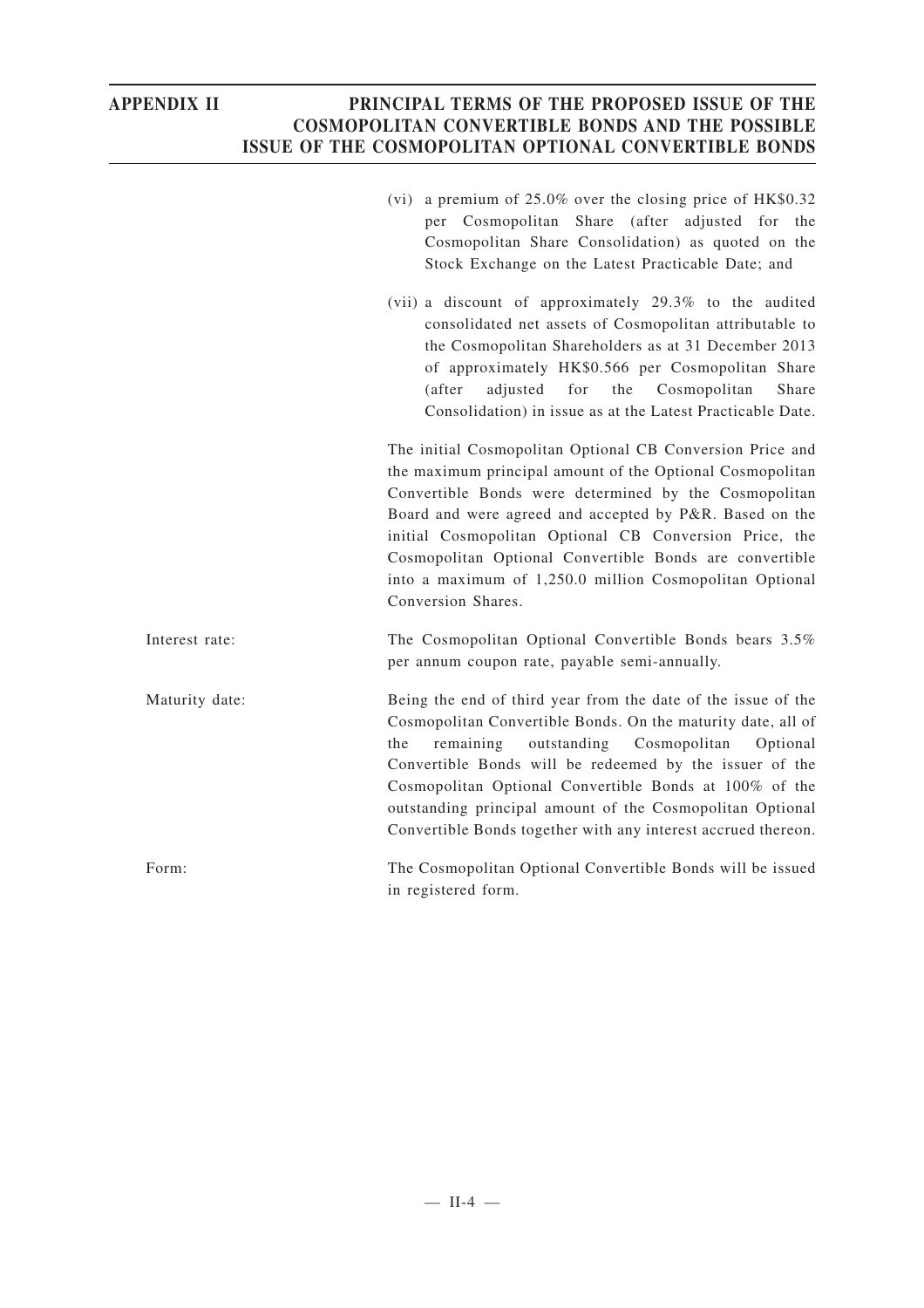# **For both the Cosmopolitan Convertible Bonds and the Cosmopolitan Optional Convertible Bonds:**

Conversion: The holder of the Cosmopolitan Convertible Bonds and the Cosmopolitan Optional Convertible Bonds can convert the outstanding Cosmopolitan Convertible Bonds into Cosmopolitan Conversion Shares and the outstanding Cosmopolitan Optional Convertible Bonds into the Cosmopolitan Optional Conversion Shares at any time from the 7th day after the date of issue of the Cosmopolitan Convertible Bonds and the Cosmopolitan Optional Convertible Bonds until a date falling the 7th day prior to the maturity date at the then prevailing Cosmopolitan Conversion Price respectively, provided that a holder may not exercise his conversion right to the extent that it would result in Cosmopolitan failing to comply with the public float requirement under the Listing Rules applicable to Cosmopolitan (i.e. 25%). Fractions of the Cosmopolitan Conversion Shares and the Cosmopolitan Optional Conversion Shares will not be issued on conversion and no cash adjustment will be made in respect thereof. There are no restrictions on any subsequent dealings in the Cosmopolitan Conversion Shares and the Cosmopolitan Optional Conversion Shares. Adjustments to the Cosmopolitan Conversion Prices: The initial Cosmopolitan Conversion Prices will be subject to adjustments for share consolidations, share subdivisions, re-classification of share into other securities (upon which the Cosmopolitan Conversion Prices will be adjusted proportionately such that their holders would receive the number of Cosmopolitan Shares and/or such other securities which they would have been entitled to had they been converted before the re-classification), capitalisation issues, capital distributions, rights issues, and certain other dilutive events, including issue of new Cosmopolitan Consolidated Shares at a subscription price below the then prevailing market price of the Cosmopolitan Consolidated Shares and issue of convertible securities with conversion prices below the then prevailing market price of the Cosmopolitan Consolidated Shares.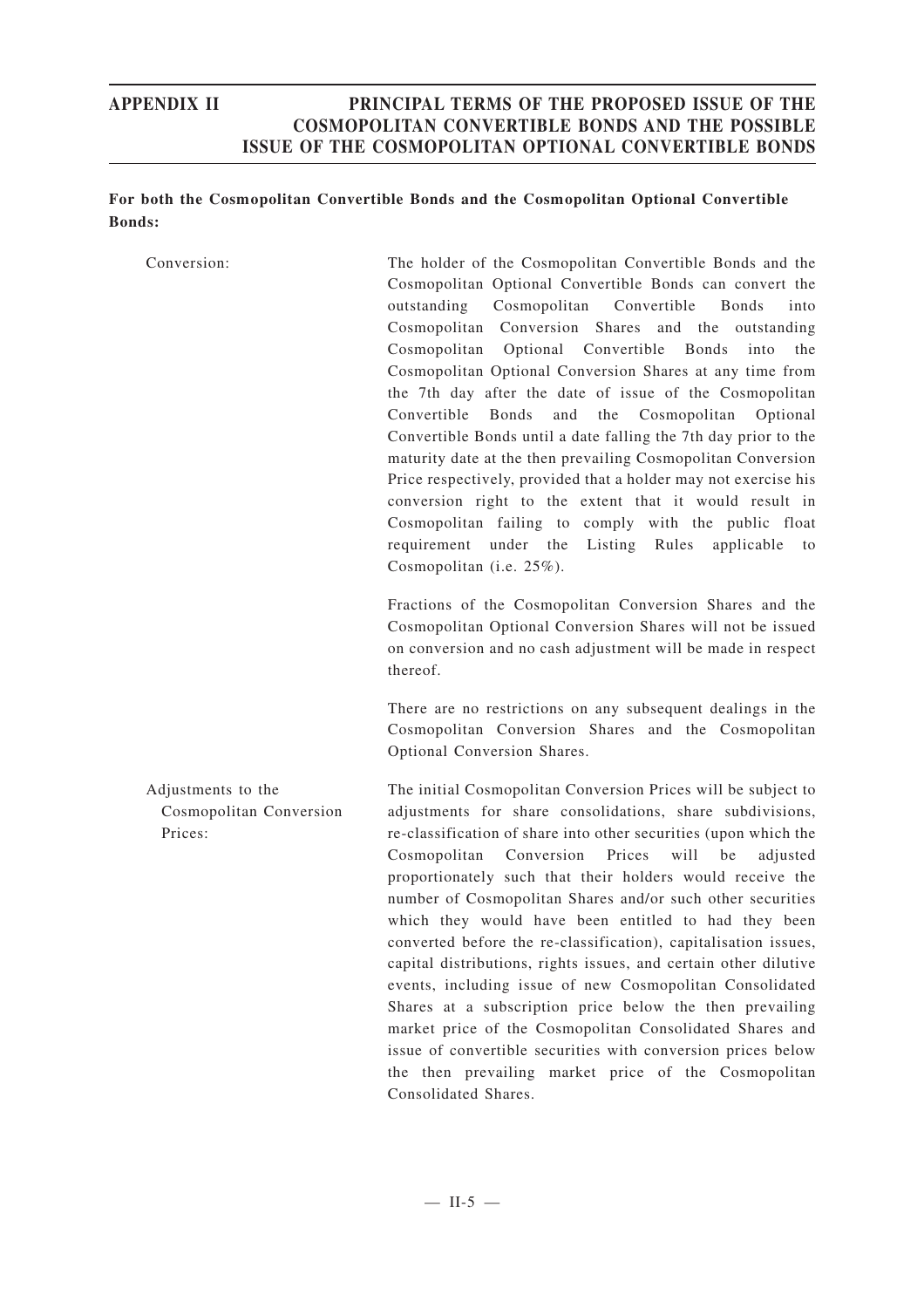| Voting:          | The holders of the Cosmopolitan Convertible Bonds and the<br>Cosmopolitan Optional Convertible Bonds shall not be<br>entitled to receive notices of, attend or vote at any general<br>meetings of Cosmopolitan or any meetings of any class of<br>Cosmopolitan's shares, by reason only of it being a holder of<br>the Cosmopolitan Convertible Bonds and the Cosmopolitan<br>Optional Convertible Bonds respectively.                                                                                                                                                                                                                                                                                                                                                                                                                                                                                                                                                                                                                                                                                                                                                  |
|------------------|-------------------------------------------------------------------------------------------------------------------------------------------------------------------------------------------------------------------------------------------------------------------------------------------------------------------------------------------------------------------------------------------------------------------------------------------------------------------------------------------------------------------------------------------------------------------------------------------------------------------------------------------------------------------------------------------------------------------------------------------------------------------------------------------------------------------------------------------------------------------------------------------------------------------------------------------------------------------------------------------------------------------------------------------------------------------------------------------------------------------------------------------------------------------------|
| Listing:         | The Cosmopolitan Convertible Bonds and the Cosmopolitan<br>Optional Convertible Bonds will not be listed on the Stock<br>Exchange or any other stock exchange. No application will be<br>made for the listing of the Cosmopolitan Convertible Bonds<br>and the Cosmopolitan Optional Convertible Bonds on the<br>Stock Exchange or any other stock exchange. No application<br>will be made for the admissibility, deposit, clearance or<br>settlement of the Cosmopolitan Convertible Bonds and the<br>Cosmopolitan Optional Convertible Bonds in CCASS. No<br>transfer, clearing or settlement services will be provided by<br>HKSCC in respect of the Cosmopolitan Convertible Bonds<br>and the Cosmopolitan Optional Convertible Bonds. An<br>application will be made to the Listing Committee of the<br>Stock Exchange for the listing of, and permission to deal in<br>the Cosmopolitan Conversion Shares and the Cosmopolitan<br>Optional Conversion Shares to be issued upon the exercise of<br>the conversion rights attached to the Cosmopolitan<br>Convertible<br><b>Bonds</b><br>and<br>the<br>Optional<br>Cosmopolitan<br>Convertible Bonds respectively. |
| Transferability: | The Cosmopolitan Convertible Bonds and the Cosmopolitan<br>Optional Convertible Bonds are transferable to other parties<br>except that the transfer shall not result in Cosmopolitan being<br>obliged to comply with the obligations prescribed under the<br>Companies Ordinance in relation to issue of prospectus or<br>initial public offering of securities.                                                                                                                                                                                                                                                                                                                                                                                                                                                                                                                                                                                                                                                                                                                                                                                                        |
| Security:        | The Cosmopolitan Convertible Bonds and the Cosmopolitan<br>Optional Convertible Bonds will not be secured by any<br>collateral but guaranteed by Cosmopolitan.                                                                                                                                                                                                                                                                                                                                                                                                                                                                                                                                                                                                                                                                                                                                                                                                                                                                                                                                                                                                          |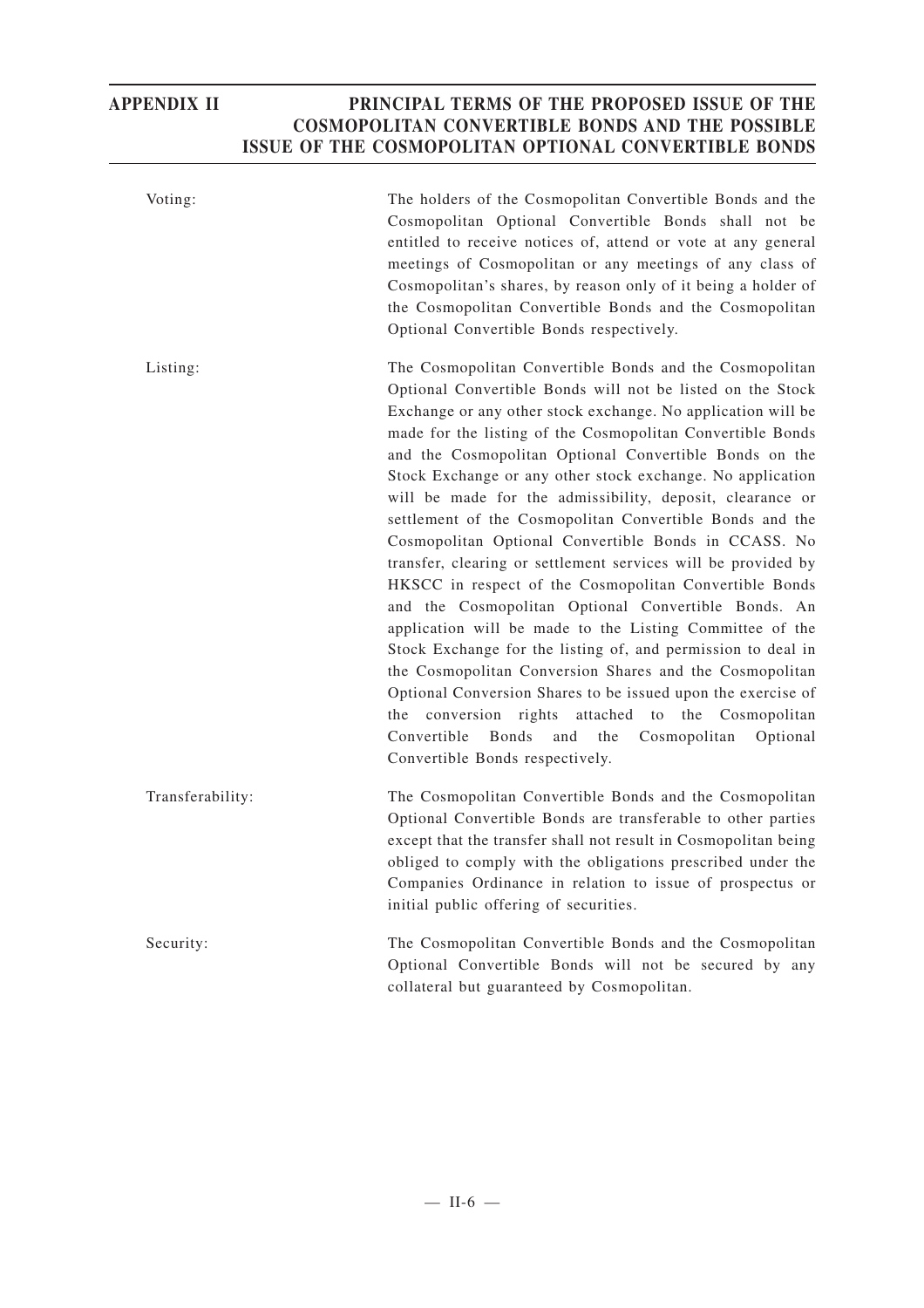Ranking of the Cosmopolitan Conversion Shares and the Cosmopolitan Optional Conversion Shares:

The Cosmopolitan Conversion Shares and the Cosmopolitan Optional Conversion Shares shall be duly and validly issued, fully paid and registered, and free from encumbrances, and all such Cosmopolitan Conversion Shares and Cosmopolitan Optional Conversion Shares shall rank *pari passu* in all respects with the fully paid Cosmopolitan Consolidated Shares in issue on the relevant date of conversion of the Cosmopolitan Conversion Shares and the Cosmopolitan Optional Conversion Shares on Cosmopolitan's register of members (after issue of the Cosmopolitan Conversion Shares and the Cosmopolitan Optional Conversion Shares upon conversion of the Cosmopolitan Convertible Bonds and the Cosmopolitan Optional Convertible Bonds respectively) respectively and shall accordingly entitle the holders thereof to participate in full in all dividends or other distributions the record date for which falls on a date on or after the relevant conversion date.

## **Number of the Cosmopolitan Conversion Shares and the Cosmopolitan Optional Conversion Shares**

The maximum number of approximately 1,428.6 million Cosmopolitan Conversion Shares upon full conversion of the Cosmopolitan Convertible Bonds at the initial Cosmopolitan Conversion Price would represent (i) approximately 65.0% of the issued share capital of Cosmopolitan (after adjustment for the Cosmopolitan Share Consolidation) as at the Latest Practicable Date; (ii) approximately 21.7% of the issued share capital of Cosmopolitan as enlarged by the issues of the Cosmopolitan Open Offer Shares and/or the Cosmopolitan Converted Shares; (iii) approximately 17.8% of the issued share capital of Cosmopolitan as enlarged by the issues of the Cosmopolitan Open Offer Shares and/or the Cosmopolitan Converted Shares and the maximum number of the Cosmopolitan Conversion Shares (assuming no adjustment to initial Cosmopolitan CB Conversion Price); and (iv) approximately 15.4% of the issued share capital of Cosmopolitan as enlarged by the issues of the Cosmopolitan Open Offer Shares and/or the Cosmopolitan Converted Shares, the maximum number of the Cosmopolitan Conversion Shares (assuming no adjustment to initial Cosmopolitan CB Conversion Price) and the maximum number of the Cosmopolitan Optional Conversion Shares (assuming no adjustment to initial Cosmopolitan Optional CB Conversion Price). The maximum number of the Cosmopolitan Conversion Shares to be issued has the aggregate nominal value of approximately HK\$2.9 million.

The maximum number of 1,250.0 million Cosmopolitan Optional Conversion Shares upon full conversion of the Cosmopolitan Optional Convertible Bonds at the initial Cosmopolitan Optional CB Conversion Price would represent (i) approximately 56.8% of the issued share capital of Cosmopolitan (after adjustment for the Cosmopolitan Share Consolidation) as at the Latest Practicable Date; (ii) approximately 18.9% of the issued share capital of Cosmopolitan as enlarged by the issues of the Cosmopolitan Open Offer Shares and/or the Cosmopolitan Converted Shares; (iii) approximately 15.6% of the issued share capital of Cosmopolitan as enlarged by the issues of the Cosmopolitan Open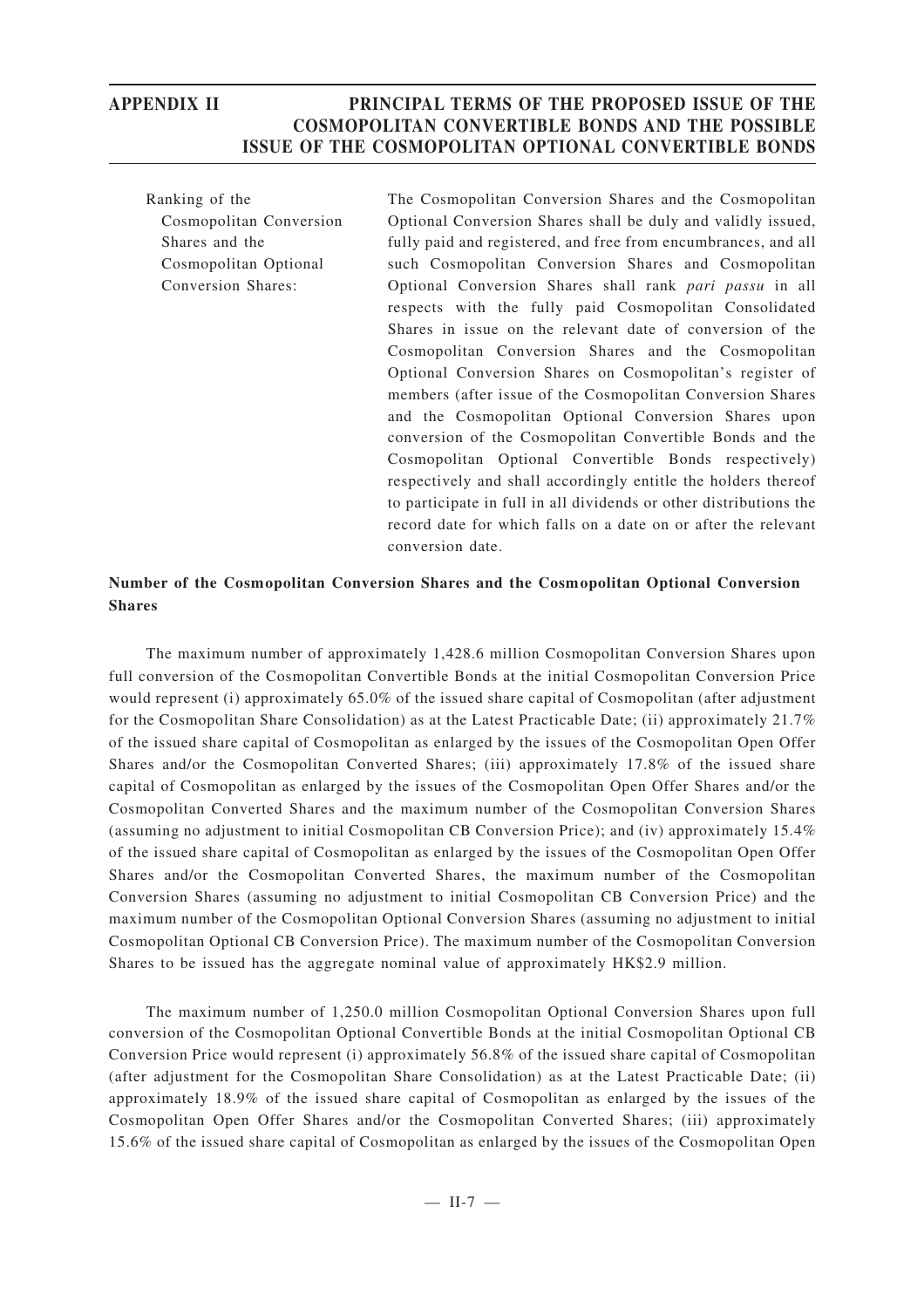Offer Shares and/or the Cosmopolitan Converted Shares and the maximum number of the Cosmopolitan Conversion Shares (assuming no adjustment to initial Cosmopolitan CB Conversion Price); and (iv) approximately 13.5% of the issued share capital of Cosmopolitan as enlarged by the issues of the Cosmopolitan Open Offer Shares and/or the Cosmopolitan Converted Shares, the maximum number of the Cosmopolitan Conversion Shares (assuming no adjustment to initial Cosmopolitan CB Conversion Price) and the maximum number of the Cosmopolitan Optional Conversion Shares (assuming no adjustment to initial Cosmopolitan Optional CB Conversion Price). The maximum number of the Cosmopolitan Optional Conversion Shares to be issued has the aggregate nominal value of HK\$2.5 million.

## **Application for listing**

No application will be made for the listing of, and permission to deal in, any of the Cosmopolitan Convertible Bonds and the Cosmopolitan Optional Convertible Bonds on the Stock Exchange or any other stock exchange. Cosmopolitan will apply to the Stock Exchange for the listing of, and permission to deal in, the Cosmopolitan Conversion Shares and the Cosmopolitan Optional Conversion Shares on the Stock Exchange.

## **Conditions of the issue of the Cosmopolitan Convertible Bonds and the possible issue of the Cosmopolitan Optional Convertible Bonds**

Completion of the Cosmopolitan Convertible Bonds Subscription Agreement is conditional upon, among other things:

- (i) the passing of the necessary resolutions by the independent shareholders of Cosmopolitan (other than those who are required to abstain from voting by law, the Listing Rules, the Stock Exchange and/or the Cosmopolitan Articles of Association) at the Cosmopolitan EGM in accordance with the Cosmopolitan Articles of Association and the Listing Rules for approving, among other things, the giving of the guarantee in respect of the Cosmopolitan Convertible Bonds and the Cosmopolitan Optional Convertible Bonds, the issue of the Cosmopolitan Convertible Bonds and the possible issue of the Cosmopolitan Optional Convertible Bonds, the possible issue of the Cosmopolitan Conversion Shares and the Cosmopolitan Optional Conversion Shares upon exercise of the conversion rights under the Cosmopolitan Convertible Bonds and the Cosmopolitan Optional Convertible Bonds respectively;
- (ii) the passing of the necessary resolutions by the shareholders of Century City (other than those who are required to abstain from voting by law, the Listing Rules, the Stock Exchange and/or the bye-laws of Century City) at a shareholders' meeting or, where permitted under the Listing Rules, the obtaining of the written shareholders' approval from a closely allied group of shareholders of Century City holding more than 50% of the issued shares of Century City, for approving the Cosmopolitan Convertible Bonds Subscription Agreement and the relevant transactions contemplated thereunder, including without limitation the subscription of the Cosmopolitan Convertible Bonds and the possible subscription of the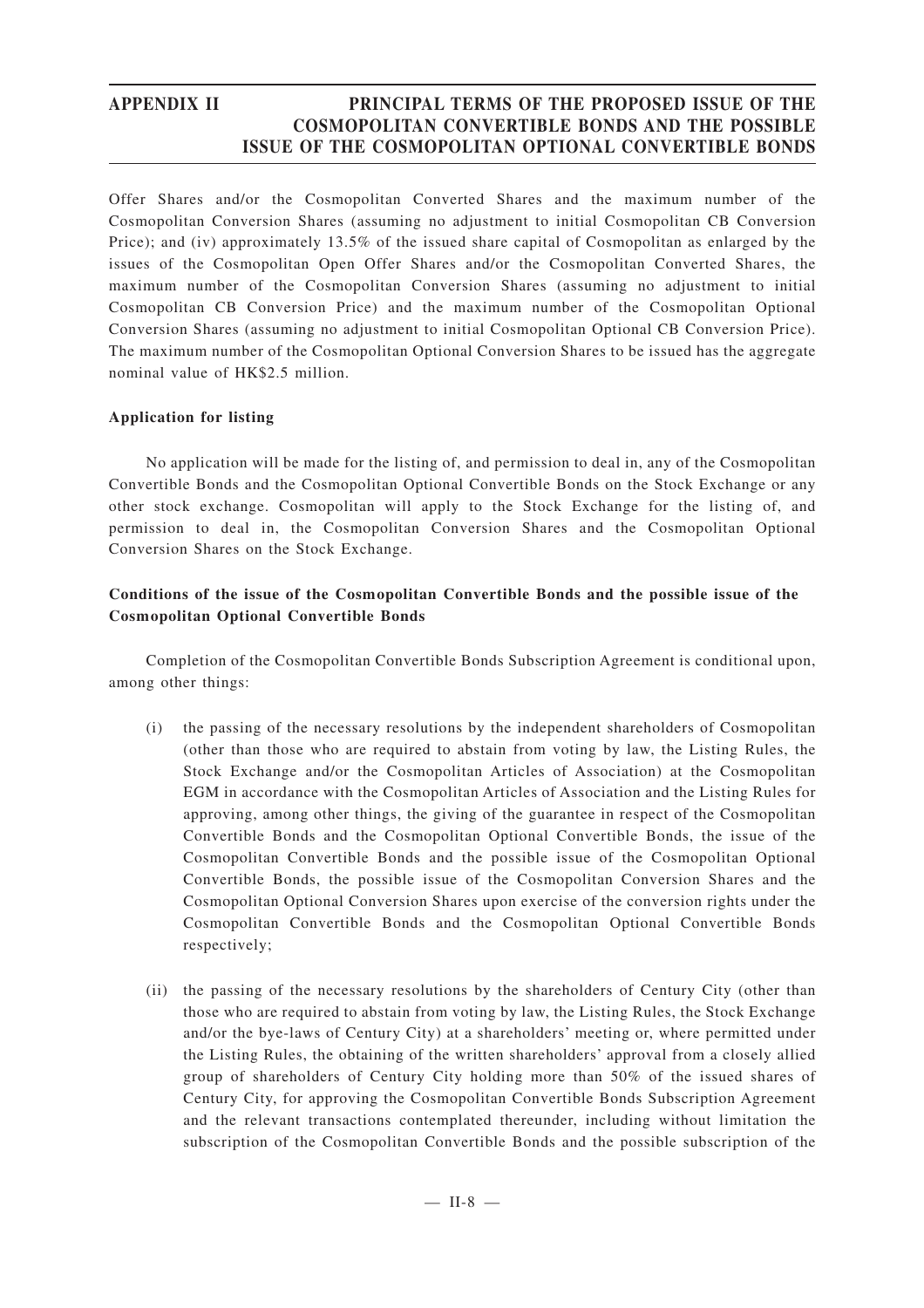Cosmopolitan Optional Convertible Bonds, the possible subscription of the Cosmopolitan Conversion Shares and the Cosmopolitan Optional Conversion Shares upon exercise of the conversion rights of the Cosmopolitan Convertible Bonds and the Cosmopolitan Optional Convertible Bonds respectively;

- (iii) the passing of the necessary resolutions by the shareholders of Paliburg (other than those who are required to abstain from voting by law, the Listing Rules, the Stock Exchange and/or the bye-laws of Paliburg) at a shareholders' meeting or, where permitted under the Listing Rules, the obtaining of the written shareholders' approval from a closely allied group of shareholders of Paliburg holding more than 50% of the issued shares of Paliburg, for approving the Cosmopolitan Convertible Bonds Subscription Agreement and the relevant transactions contemplated thereunder, including without limitation the subscription of the Cosmopolitan Convertible Bonds and the possible subscription of the Cosmopolitan Optional Convertible Bonds, the possible subscription of the Cosmopolitan Conversion Shares and the Cosmopolitan Optional Conversion Shares upon exercise of the conversion rights under the Cosmopolitan Convertible Bonds and the Cosmopolitan Optional Convertible Bonds respectively;
- (iv) the passing of the necessary resolutions by the shareholders of Regal (other than those who are required to abstain from voting by law, the Listing Rules, the Stock Exchange and/or the bye-laws of Regal) for approving the provision of financial assistance to the P&R Group in relation to the Cosmopolitan Convertible Bonds Subscription Agreement and the transactions contemplated thereunder including without limitation the subscription of the Cosmopolitan Convertible Bonds and the possible subscription of the Cosmopolitan Optional Convertible Bonds;
- (v) the Listing Committee of the Stock Exchange granting or agreeing to grant (subject to allotment) and not having revoked, listing of and permission to deal in the Cosmopolitan Conversion Shares and the Cosmopolitan Optional Conversion Shares; and
- (vi) closing of the Cosmopolitan Open Offer.

As at the Latest Practicable Date, none of the conditions above has been fulfilled and/or waived.

In the event that any of the above conditions is not fulfilled on or before 31 August 2014 (or such other date as may be agreed by the parties), the Cosmopolitan Convertible Bonds Subscription Agreement will cease and terminate.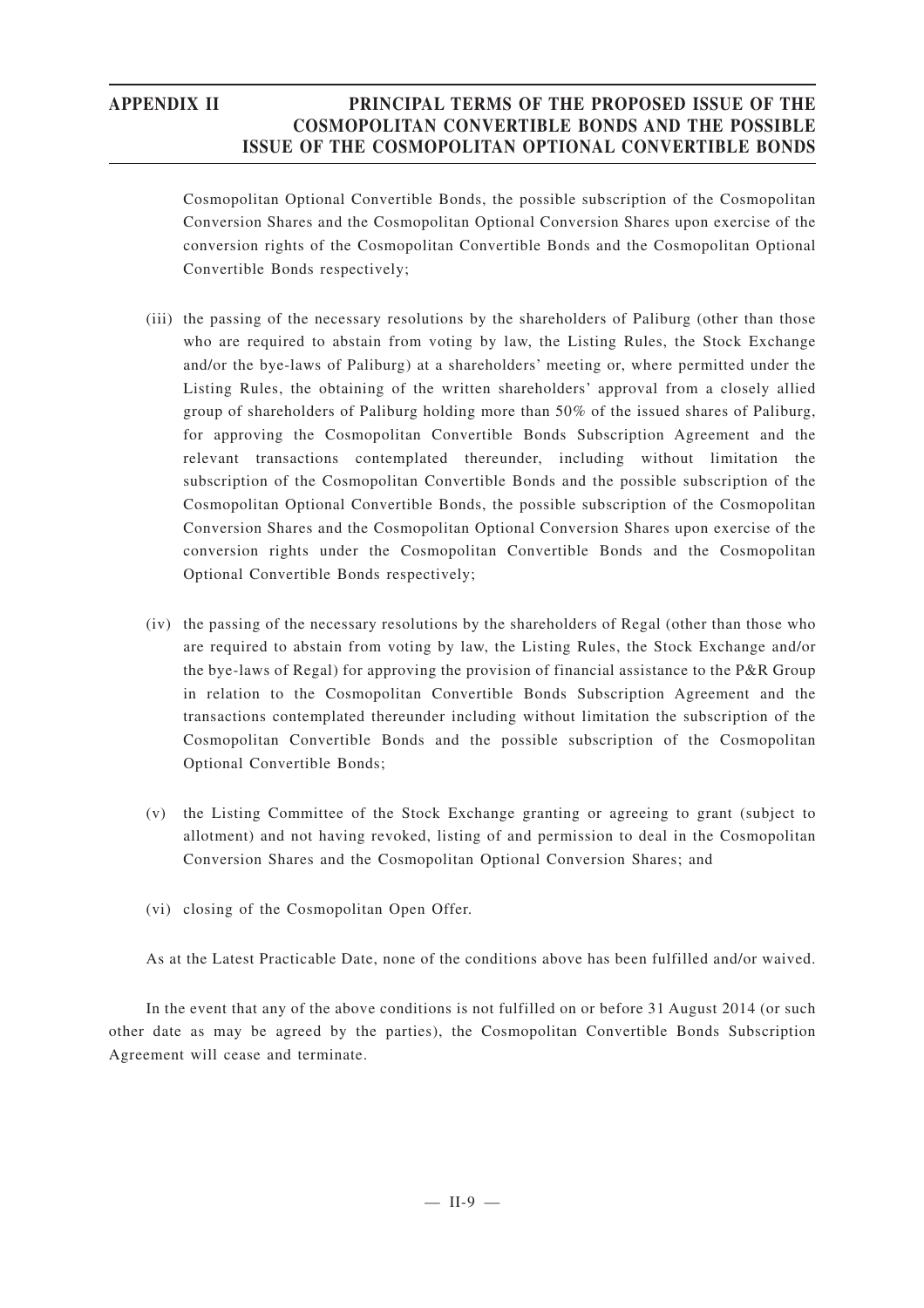# **APPENDIX III OTHER INFORMATION RELATED TO THE PROPOSED COSMOPOLITAN OPEN OFFER, THE PROPOSED ISSUE OF THE COSMOPOLITAN CONVERTIBLE BONDS AND THE POSSIBLE ISSUE OF THE COSMOPOLITAN OPTIONAL CONVERTIBLE BONDS**

### **CHANGE IN SHAREHOLDING STRUCTURE OF COSMOPOLITAN**

## (a) **Assuming ALL Cosmopolitan Shareholders taking up their pro-rata Cosmopolitan Open Offer Entitlements**

Set out below are the shareholding structure of Cosmopolitan as at the Latest Practicable Date and as a result of sequential completions of each of the following events: (i) the Cosmopolitan Share Consolidation; (ii) the Cosmopolitan Open Offer (assuming all Cosmopolitan Shareholders will take up their pro-rata Cosmopolitan Open Offer Entitlements); (iii) upon conversion of the Cosmopolitan Convertible Bonds in full; and (iv) upon conversion of the Cosmopolitan Optional Convertible Bonds in full (assuming P&R Group has subscribed for the Cosmopolitan Optional Convertible Bonds in full).

|                           | As at the Latest<br><b>Practicable Date</b> |        | (i) Upon the<br>Cosmopolitan<br><b>Share</b><br>Consolidation<br>becoming effective |        | (ii) Upon closing of<br>the Cosmopolitan<br>Open Offer |        | (iii) Upon<br>conversion of the<br>Cosmopolitan<br><b>Convertible Bonds</b><br>in full |         | $(iv)$ Upon<br>conversion of the<br>Cosmopolitan<br><b>Convertible Bonds</b><br>in full (assuming<br>P&R Group has<br>Cosmopolitan<br><b>Convertible Bonds</b><br>in full) $(Note)$ | Optional<br>subscribed for the<br>Optional |
|---------------------------|---------------------------------------------|--------|-------------------------------------------------------------------------------------|--------|--------------------------------------------------------|--------|----------------------------------------------------------------------------------------|---------|-------------------------------------------------------------------------------------------------------------------------------------------------------------------------------------|--------------------------------------------|
|                           |                                             |        | No. of                                                                              |        | No. of                                                 |        | No. of                                                                                 |         | No. of                                                                                                                                                                              |                                            |
|                           | No. of<br>Cosmopolitan                      |        | Cosmopolitan<br>Consolidated                                                        |        | Cosmopolitan<br>Consolidated                           |        | Cosmopolitan<br>Consolidated                                                           |         | Cosmopolitan<br>Consolidated                                                                                                                                                        |                                            |
|                           | Shares (in                                  |        | Shares (in                                                                          |        | Shares (in                                             |        | Shares (in                                                                             |         | Shares (in                                                                                                                                                                          |                                            |
|                           | million)                                    | $\%$   | million)                                                                            | $\%$   | million)                                               | $\%$   | million)                                                                               | $\%$    | million)                                                                                                                                                                            | $\%$                                       |
| P&R Group                 | 14,845.2                                    | 67.5%  | 1,484.5                                                                             | 67.5%  | 4,453.5                                                | 67.5%  | 5,882.1                                                                                | 73.3%   | 7,132.1                                                                                                                                                                             | 76.9%                                      |
| Cosmopolitan<br>Directors | 12.1                                        | 0.1%   | 1.2                                                                                 | 0.1%   | 3.6                                                    | 0.1%   | 3.6                                                                                    | $0.0\%$ | 3.6                                                                                                                                                                                 | $0.0\%$                                    |
| Public<br>shareholders    | 7,130.7                                     | 32.4%  | 713.1                                                                               | 32.4%  | 2,139.3                                                | 32.4%  | 2,139.3                                                                                | 26.7%   | 2,139.3                                                                                                                                                                             | 23.1%                                      |
| Total                     | 21,988.0                                    | 100.0% | 2,198.8                                                                             | 100.0% | 6,596.4                                                | 100.0% | 8,025.0                                                                                | 100.0%  | 9,275.0                                                                                                                                                                             | 100.0%                                     |

*Note:* The shareholding structure is for illustration purpose only as the exercises of the conversion rights attaching to the Cosmopolitan Convertible Bonds and the Cosmopolitan Optional Convertible Bonds are subject to Cosmopolitan meeting the minimum public float requirement under Rule 8.08 of the Listing Rules (i.e. 25%).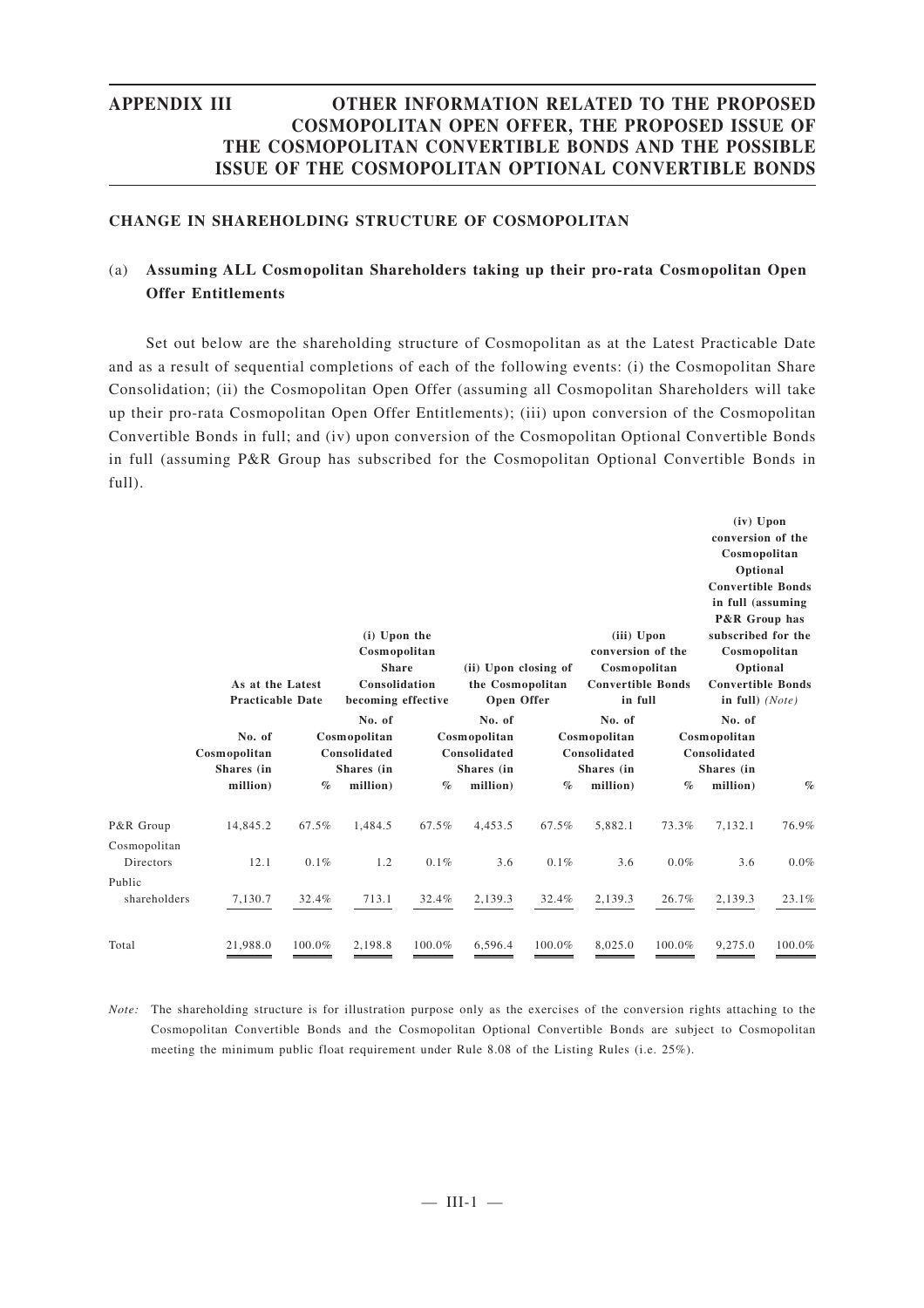# **APPENDIX III OTHER INFORMATION RELATED TO THE PROPOSED COSMOPOLITAN OPEN OFFER, THE PROPOSED ISSUE OF THE COSMOPOLITAN CONVERTIBLE BONDS AND THE POSSIBLE ISSUE OF THE COSMOPOLITAN OPTIONAL CONVERTIBLE BONDS**

## (b) **Assuming NO Cosm opolitan Shareholders (other than P&R Group) taking up their pro-rata Cosmopolitan Open Offer Entitlements**

Set out below are the shareholding structure of Cosmopolitan as at the Latest Practicable Date and as a result of sequential completions of each of the following events: (i) the Cosmopolitan Share Consolidation; (ii) the Cosmopolitan Open Offer (assuming no Cosmopolitan Shareholders will take up their pro-rata Cosmopolitan Open Offer Entitlements other than P&R Group, but subject to Cosmopolitan meeting the minimum public float requirement under the Listing Rules (i.e. 25%) and the P&R Group will take up the Cosmopolitan Convertible Preference Shares for the remaining balances under the Cosmopolitan Open Offer); (iii) upon conversion of the Cosmopolitan Convertible Bonds in full; (iv) upon conversion of the Cosmopolitan Optional Convertible Bonds in full (assuming P&R Group has subscribed for the Cosmopolitan Optional Convertible Bonds in full); and (v) upon the conversion of the Cosmopolitan Convertible Preference Shares in full.

|                                  |                                                  |        | As at the Latest Practicable Date                                             |      |                                                                  |        | (i) Upon the Cosmopolitan Share<br>Consolidation becoming effective           |      | (ii) Upon closing of<br>the Cosmopolitan Open Offer              |         |                                                                               |        |  |
|----------------------------------|--------------------------------------------------|--------|-------------------------------------------------------------------------------|------|------------------------------------------------------------------|--------|-------------------------------------------------------------------------------|------|------------------------------------------------------------------|---------|-------------------------------------------------------------------------------|--------|--|
|                                  | No. of<br>Cosmopolitan<br>Shares (in<br>million) | $\%$   | No. of<br>Cosmopolitan<br>Convertible<br>Preference<br>Shares (in<br>million) | $\%$ | No. of<br>Cosmopolitan<br>Consolidated<br>Shares (in<br>million) | $\%$   | No. of<br>Cosmopolitan<br>Convertible<br>Preference<br>Shares (in<br>million) | $\%$ | No. of<br>Cosmopolitan<br>Consolidated<br>Shares (in<br>million) | $\%$    | No. of<br>Cosmopolitan<br>Convertible<br>Preference<br>Shares (in<br>million) | $\%$   |  |
| P&R Group                        | 14,845.2                                         | 67.5%  |                                                                               |      | 1.484.5                                                          | 67.5%  |                                                                               |      | 2,138.1                                                          | 75.0%   | 3.744.0                                                                       | 100.0% |  |
| Cosmopolitan<br><b>Directors</b> | 12.1                                             | 0.1%   |                                                                               |      | 1.2                                                              | 0.1%   |                                                                               |      | 1.2                                                              | $0.0\%$ |                                                                               |        |  |
| Public shareholders              | 7,130.7                                          | 32.4%  |                                                                               |      | 713.1                                                            | 32.4%  |                                                                               |      | 713.1                                                            | 25.0%   |                                                                               |        |  |
| Total                            | 21.988.0                                         | 100.0% |                                                                               |      | 2.198.8                                                          | 100.0% |                                                                               |      | 2.852.4                                                          | 100.0%  | 3.744.0                                                                       | 100.0% |  |

|                           |                                                                  | in full $(Note)$ | (iii) Upon conversion of<br>the Cosmopolitan Convertible Bonds                |        |                                                                  | (Note)  | (iv) Upon conversion of the<br><b>Cosmopolitan Optional Convertible</b><br>Bonds in full (assuming P&R Group has<br>subscribed for the Cosmopolitan<br>Optional Convertible Bonds in full) |           |                                                                  | Shares in full (Note) | (v) Upon conversion of<br>the Cosmopolitan Convertible Preference             |      |
|---------------------------|------------------------------------------------------------------|------------------|-------------------------------------------------------------------------------|--------|------------------------------------------------------------------|---------|--------------------------------------------------------------------------------------------------------------------------------------------------------------------------------------------|-----------|------------------------------------------------------------------|-----------------------|-------------------------------------------------------------------------------|------|
|                           | No. of<br>Cosmopolitan<br>Consolidated<br>Shares (in<br>million) | $\%$             | No. of<br>Cosmopolitan<br>Convertible<br>Preference<br>Shares (in<br>million) | $\%$   | No. of<br>Cosmopolitan<br>Consolidated<br>Shares (in<br>million) | $\%$    | No. of<br>Cosmopolitan<br>Convertible<br>Preference<br>Shares (in<br>million)                                                                                                              | $\%$      | No. of<br>Cosmopolitan<br>Consolidated<br>Shares (in<br>million) | $\%$                  | No. of<br>Cosmopolitan<br>Convertible<br>Preference<br>Shares (in<br>million) | $\%$ |
| P&R Group                 | 3,566.7                                                          | 83.3%            | 3,744.0                                                                       | 100.0% | 4,816.7                                                          | 87.1%   | 3,744.0                                                                                                                                                                                    | 100.0%    | 8,560.7                                                          | 92.3%                 |                                                                               |      |
| Cosmopolitan<br>Directors | 1.2                                                              | $0.0\%$          |                                                                               |        | 1.2                                                              | $0.0\%$ |                                                                                                                                                                                            |           | 1.2                                                              | $0.0\%$               |                                                                               |      |
| Public shareholders       | 713.1                                                            | 16.7%            |                                                                               |        | 713.1                                                            | 12.9%   |                                                                                                                                                                                            |           | 713.1                                                            | 7.7%                  |                                                                               |      |
| Total                     | 4.281.0                                                          | $100.0\%$        | 3.744.0                                                                       | 100.0% | 5.531.0                                                          | 100.0%  | 3.744.0                                                                                                                                                                                    | $100.0\%$ | 9,275.0                                                          | $100.0\%$             |                                                                               |      |

*Note:* The shareholding structures are for illustration purposes only as the exercises of the conversion rights attaching to the Cosmopolitan Convertible Bonds, the Cosmopolitan Optional Convertible Bonds and the Cosmopolitan Convertible Preference Shares are subject to Cosmopolitan meeting the minimum public float requirement under Rule 8.08 of the Listing Rules (i.e. 25%).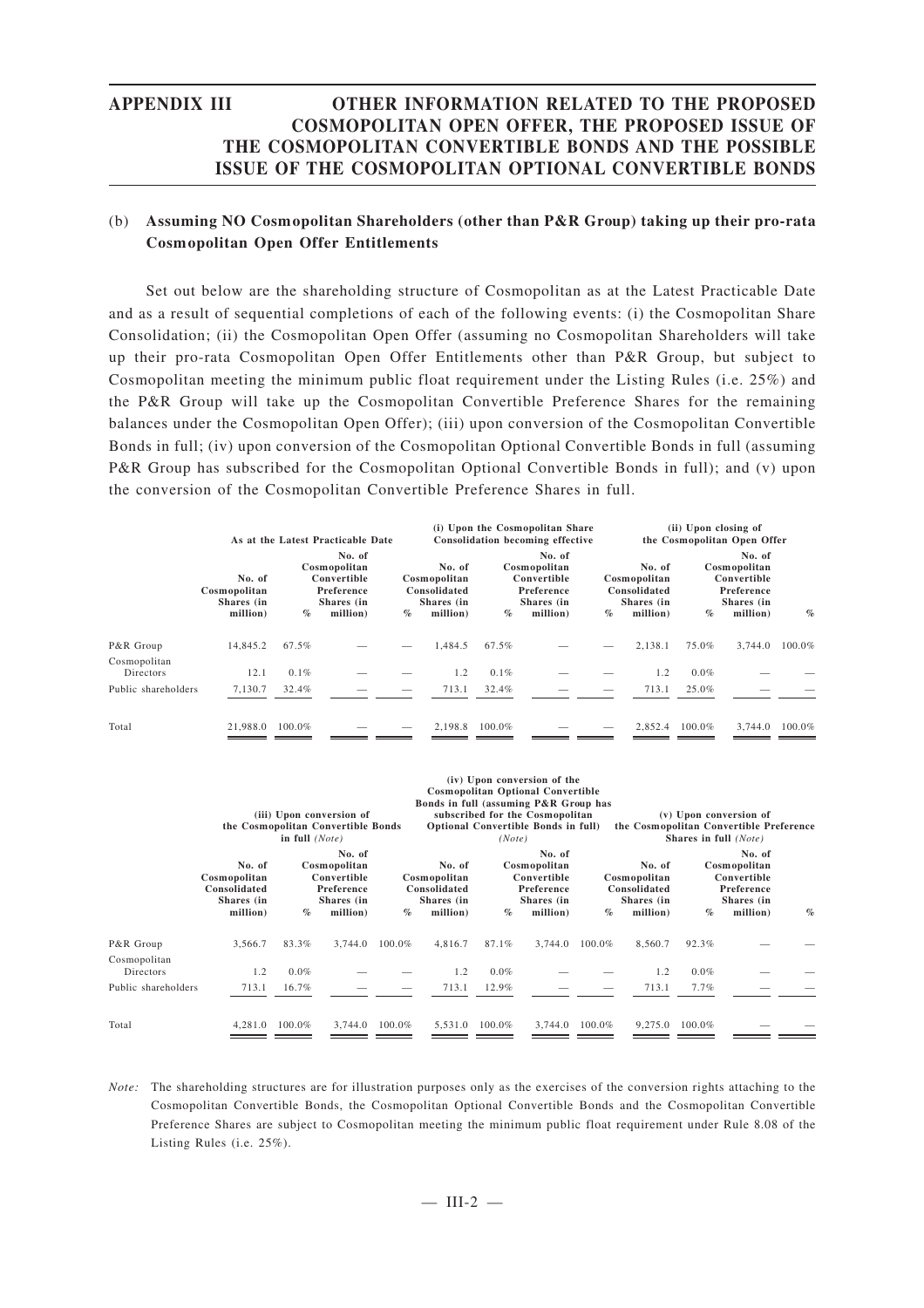# **APPENDIX III OTHER INFORMATION RELATED TO THE PROPOSED COSMOPOLITAN OPEN OFFER, THE PROPOSED ISSUE OF THE COSMOPOLITAN CONVERTIBLE BONDS AND THE POSSIBLE ISSUE OF THE COSMOPOLITAN OPTIONAL CONVERTIBLE BONDS**

## **INFORMATION ON COSMOPOLITAN**

The audited consolidated net assets of Cosmopolitan attributable to the Cosmopolitan Shareholders as at 31 December 2013 were approximately HK\$1,244.8 million. Cosmopolitan recorded consolidated net loss before tax and consolidated net loss after tax of approximately HK\$88.7 million and approximately HK\$88.2 million respectively for the nine months ended 31 December 2013 and consolidated net profit before tax and consolidated net profit after tax of approximately HK\$52.8 million and approximately HK\$52.8 million respectively for the year ended 31 March 2013.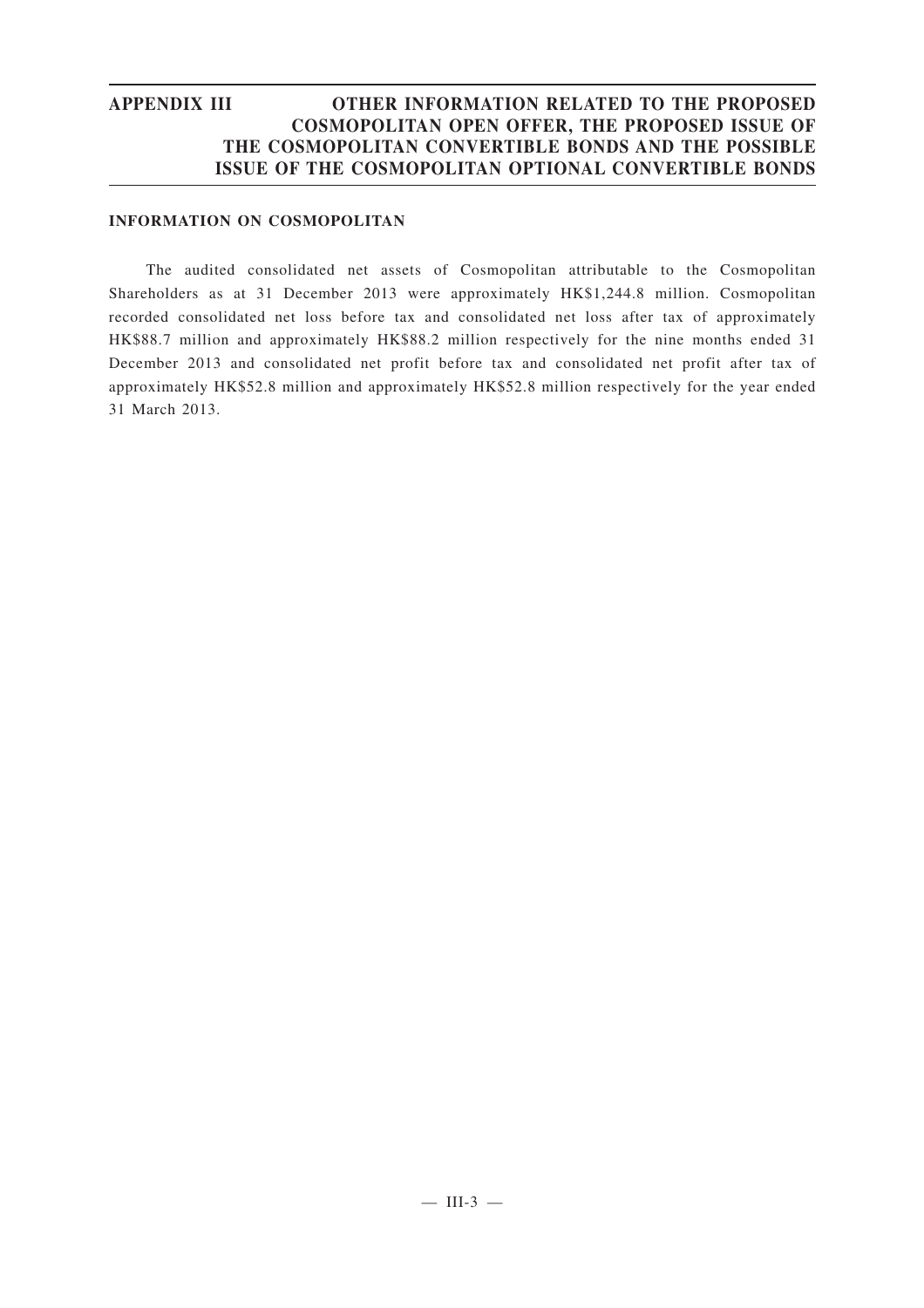# **APPENDIX IV FINANCIAL INFORMATION OF THE COSMOPOLITAN GROUP**

## **(A) AUDITED CONSOLIDATED FINANCIAL INFORMATION OF THE COSMOPOLITAN GROUP FOR THE TWO YEARS ENDED 31 MARCH 2012 AND 2013 AND THE NINE MONTHS ENDED 31 DECEMBER 2013**

Financial information of the Cosmopolitan Group for each of the two years ended 31 March 2012 and 2013 and the nine months ended 31 December 2013 is disclosed on pages 31 to 104 of the annual report of Cosmopolitan for the year ended 31 March 2012, pages 40 to 110 of the annual report of Cosmopolitan for the year ended 31 March 2013 and pages 42 to 122 of the annual report of Cosmopolitan for the nine months ended 31 December 2013, all of which are available on the website of the Stock Exchange (www.hkexnews.hk) and the website of Cosmopolitan (www.cosmoholdings.com).

#### **(B) INDEBTEDNESS**

As at the close of business on 30 April 2014, being the latest practicable date for the purpose of this statement of indebtedness, the Cosmopolitan Group had outstanding borrowings of approximately HK\$216.2 million which represented (i) bank loans of HK\$16.2 million, which are secured by the pledge of certain of the Cosmopolitan Group's time deposits, bank balances, financial assets at fair value through profit or loss and held-to-maturity investments of approximately HK\$35.1 million in aggregate; and (ii) an unsecured borrowing from a connected person of the Cosmopolitan Group of HK\$200.0 million. Except for a bank loan of HK\$12.2 million, all of the above outstanding borrowings were guaranteed by Cosmopolitan.

In addition, the Cosmopolitan Group had consideration payables and accrued interests thereon due to the connected parties of the Cosmopolitan Group of HK\$3,281.7 million in respect of the acquisition of property projects, which are secured by the pledge over the equity interests in the relevant holding companies of the Cosmopolitan Group's properties under development.

Save as disclosed above and apart from intra-group liabilities, the Cosmopolitan Group did not have, at the close of business on 30 April 2014, any outstanding mortgages, charges, debentures, bank loans and overdrafts, debt securities or loan notes or other similar indebtedness, loan capital issued or outstanding or agreed to be issued, finance leases, liabilities under acceptances or acceptance credits or any finance lease commitments, or any guarantees or other material contingent liabilities.

### **(C) WORKING CAPITAL**

The Cosmopolitan Directors, after due and careful consideration, are of the opinion that after taking into account the internal resources, present banking facilities and the standby facility granted by the Paliburg Group to the Cosmopolitan Group available to the Cosmopolitan Group, the Cosmopolitan Group has sufficient working capital for its requirements for at least the next twelve months from the date of this circular in the absence of unforeseeable circumstances.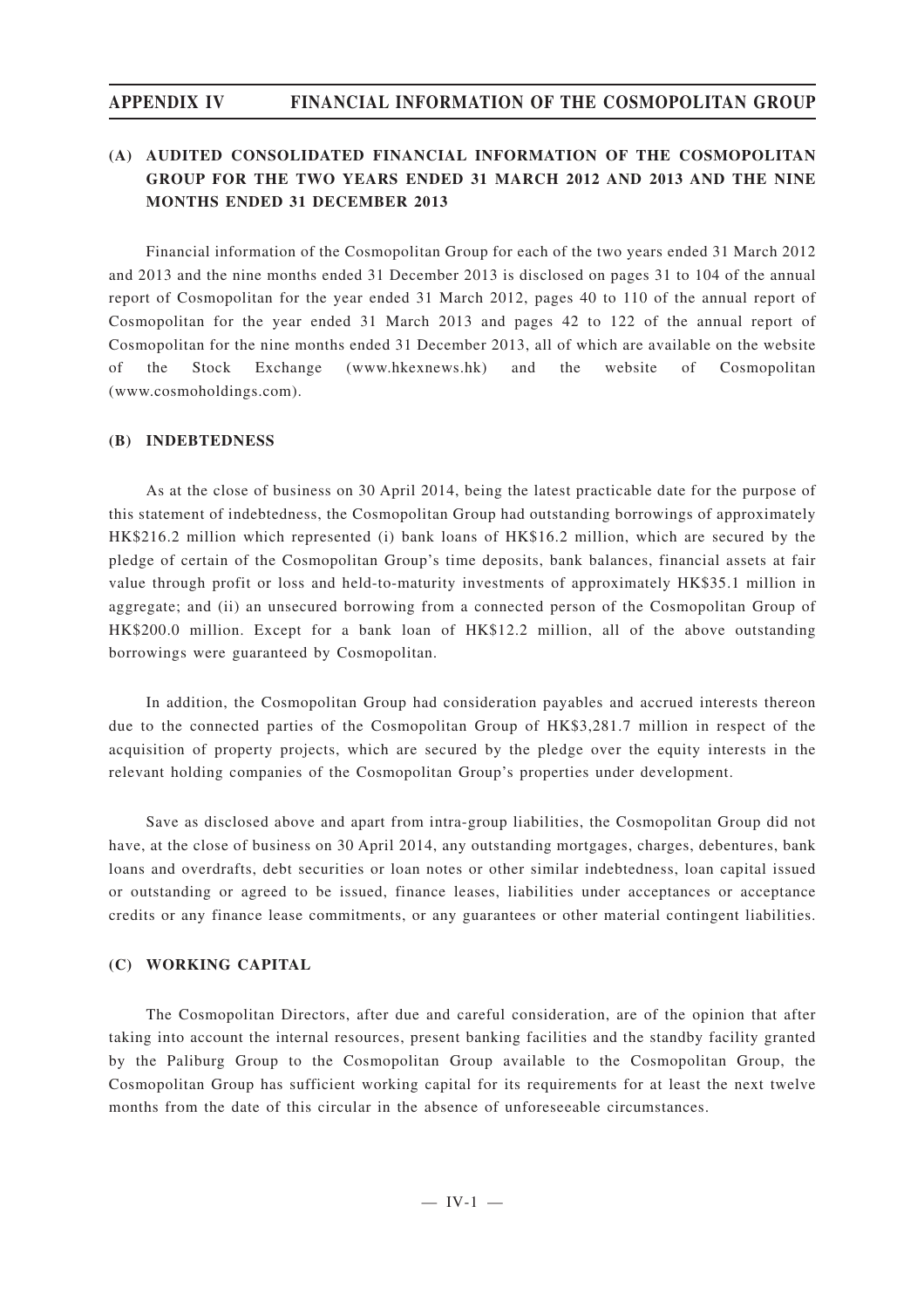## **(A) UNAUDITED PRO FORMA FINANCIAL INFORMATION OF THE COSMOPOLITAN GROUP**

The following is the unaudited pro forma statement of adjusted consolidated net tangible assets (the "**Unaudited Pro Forma Financial Information**") of the Cosmopolitan Group prepared on the basis of the notes set out below for the purpose of illustrating the effect of the Cosmopolitan Open Offer on the unaudited consolidated net tangible assets of the Cosmopolitan Group as if the Cosmopolitan Open Offer had taken place on 31 December 2013.

The Unaudited Pro Forma Financial Information of the Cosmopolitan Group has been prepared for illustrative purpose only, based on the judgments, estimates and assumptions of the Cosmopolitan Directors, and because of its hypothetical nature, it may not give a true picture of the consolidated net tangible assets of the Cosmopolitan Group had the Cosmopolitan Open Offer actually taken place on 31 December 2013 or any future date.

The Unaudited Pro Forma Financial Information of the Cosmopolitan Group is prepared based on the consolidated net tangible assets of the Cosmopolitan Group derived from the audited consolidated statement of financial position of the Cosmopolitan Group as at 31 December 2013, as extracted from the published annual report of Cosmopolitan for the nine-month period ended 31 December 2013 and is adjusted for the effect of the Cosmopolitan Open Offer.

|                                                    |                     |                  |                     |                     | Unaudited           |
|----------------------------------------------------|---------------------|------------------|---------------------|---------------------|---------------------|
|                                                    |                     |                  |                     |                     | pro forma           |
|                                                    |                     |                  |                     |                     | adjusted            |
|                                                    |                     |                  | Unaudited           | Consolidated        | consolidated        |
|                                                    |                     |                  | pro forma           | net tangible        | net tangible        |
|                                                    |                     |                  | adjusted            | assets              | assets              |
|                                                    | Consolidated        |                  | consolidated        | attributable        | attributable        |
|                                                    | net tangible        |                  | net tangible        | to the              | to the              |
|                                                    | assets              |                  | assets              | Cosmopolitan        | Cosmopolitan        |
|                                                    | attributable        |                  | attributable        | <b>Shareholders</b> | <b>Shareholders</b> |
|                                                    | to the              |                  | to the              | per                 | per                 |
|                                                    | Cosmopolitan        | <b>Estimated</b> | Cosmopolitan        | Cosmopolitan        | Cosmopolitan        |
|                                                    | <b>Shareholders</b> | net proceeds     | <b>Shareholders</b> | Consolidated        | Consolidated        |
|                                                    | as at               | from the         | after the           | Share as at         | Share as at         |
|                                                    | 31 December         | Cosmopolitan     | Cosmopolitan        | 31 December         | 31 December         |
|                                                    | 2013                | Open Offer       | <b>Open Offer</b>   | 2013                | 2013                |
|                                                    | (Note 1)            | (Note 2)         |                     | (Note 3)            | (Note 4)            |
|                                                    | HK\$'000            | HK\$'000         | HK\$'000            | HK\$                | HK\$                |
|                                                    |                     |                  |                     |                     |                     |
|                                                    |                     |                  |                     |                     |                     |
| Based on the Cosmopolitan                          |                     |                  |                     |                     |                     |
| Subscription Price of<br>HK\$0.10 per Cosmopolitan |                     |                  |                     |                     |                     |
| Open Offer Share and/or                            |                     |                  |                     |                     |                     |
| per Cosmopolitan                                   |                     |                  |                     |                     |                     |
| Convertible Preference                             |                     |                  |                     |                     |                     |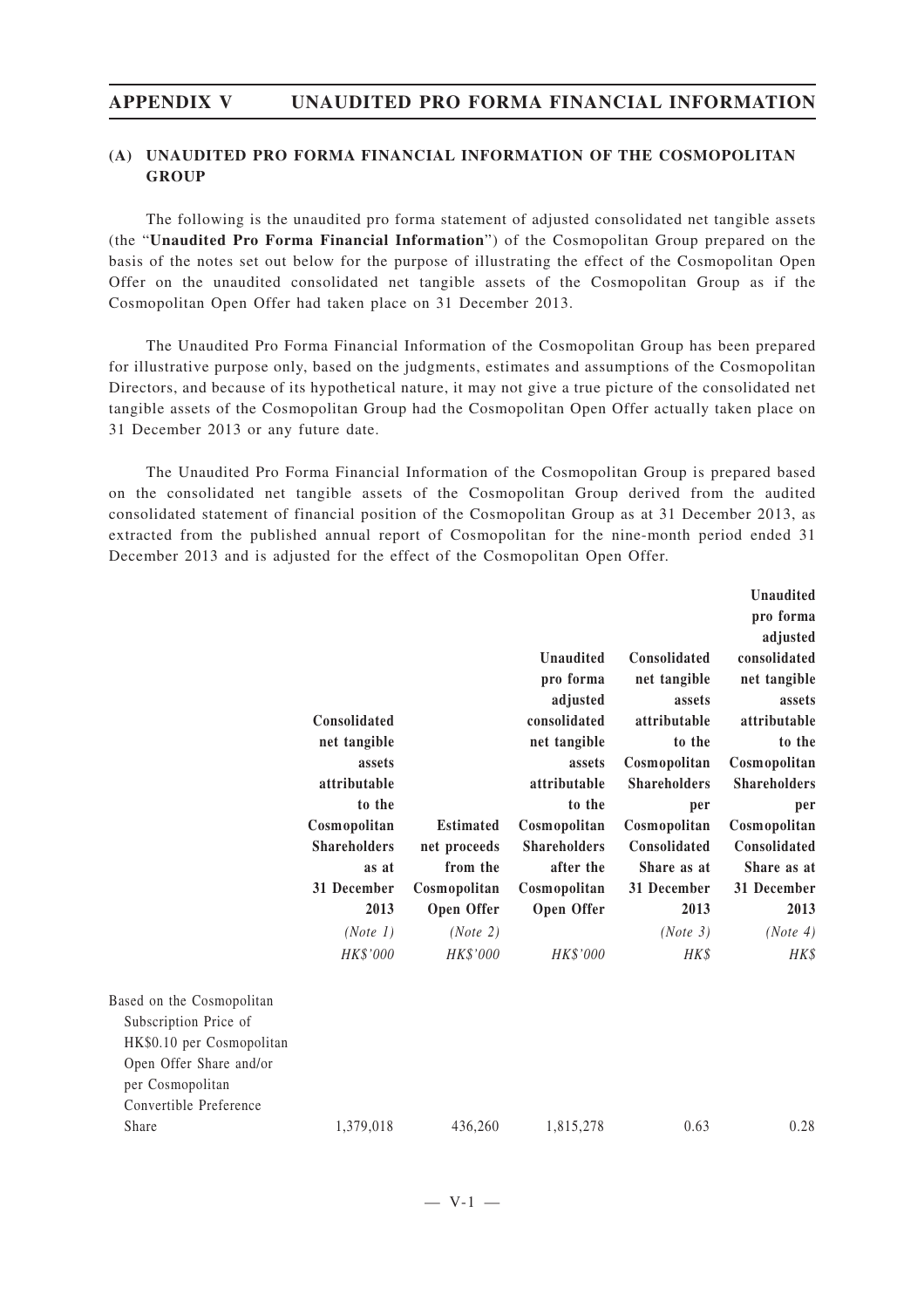- (1) The consolidated net tangible assets attributable to the Cosmopolitan Shareholders as at 31 December 2013 is based on the consolidated net assets attributable to the Cosmopolitan Shareholders of approximately HK\$1,244,792,000 as at 31 December 2013 after deducting goodwill of approximately HK\$228,310,000 and excluding deferred tax liabilities of approximately HK\$362,536,000.
- (2) The estimated net proceeds from the Cosmopolitan Open Offer are approximately HK\$436,260,000 calculated based on 4,397,609,522 Cosmopolitan Open Offer Shares and/or the Cosmopolitan Convertible Preference Shares to be issued at the Cosmopolitan Subscription Price of HK\$0.10 per Cosmopolitan Open Offer Share and/or per Cosmopolitan Convertible Preference Share, and after the deduction of the estimated expenses of approximately HK\$3,500,000.
- (3) The calculation of the consolidated net tangible assets attributable to the Cosmopolitan Shareholders per Cosmopolitan Consolidated Share as at 31 December 2013 is based on the consolidated net tangible assets attributable to the Cosmopolitan Shareholders of approximately HK\$1,379,018,000 and 2,198,804,761 Cosmopolitan Consolidated Shares (assuming Cosmopolitan Share Consolidation became effective on 31 December 2013) were in issue as at 31 December 2013.
- (4) The calculation of the unaudited pro forma adjusted consolidated net tangible assets attributable to the Cosmopolitan Shareholders per Cosmopolitan Consolidated Share as at 31 December 2013 is based on the unaudited pro forma adjusted consolidated net tangible assets attributable to the Cosmopolitan Shareholders after the Cosmopolitan Open Offer of approximately HK\$1,815,278,000; and 6,596,414,283 Cosmopolitan Consolidated Shares were in issue immediately following completion of the Cosmopolitan Open Offer which comprise the 2,198,804,761 Cosmopolitan Consolidated Shares in issue as at 31 December 2013 (assuming Cosmopolitan Share Consolidation became effective on 31 December 2013) and the 4,397,609,522 Cosmopolitan Open Offer Shares to be issued to the Cosmopolitan Qualifying Shareholders on the basis of two Cosmopolitan Open Offer Shares and/or Cosmopolitan Convertible Preference Shares for every one Cosmopolitan Consolidated Share (assuming all Cosmopolitan Convertible Preference Shares, if issued, would be converted into Cosmopolitan Consolidated Shares on 31 December 2013).
- (5) Save as disclosed above, no adjustments had been made to reflect any trading results or other transactions of the Cosmopolitan Group entered into subsequent to 31 December 2013.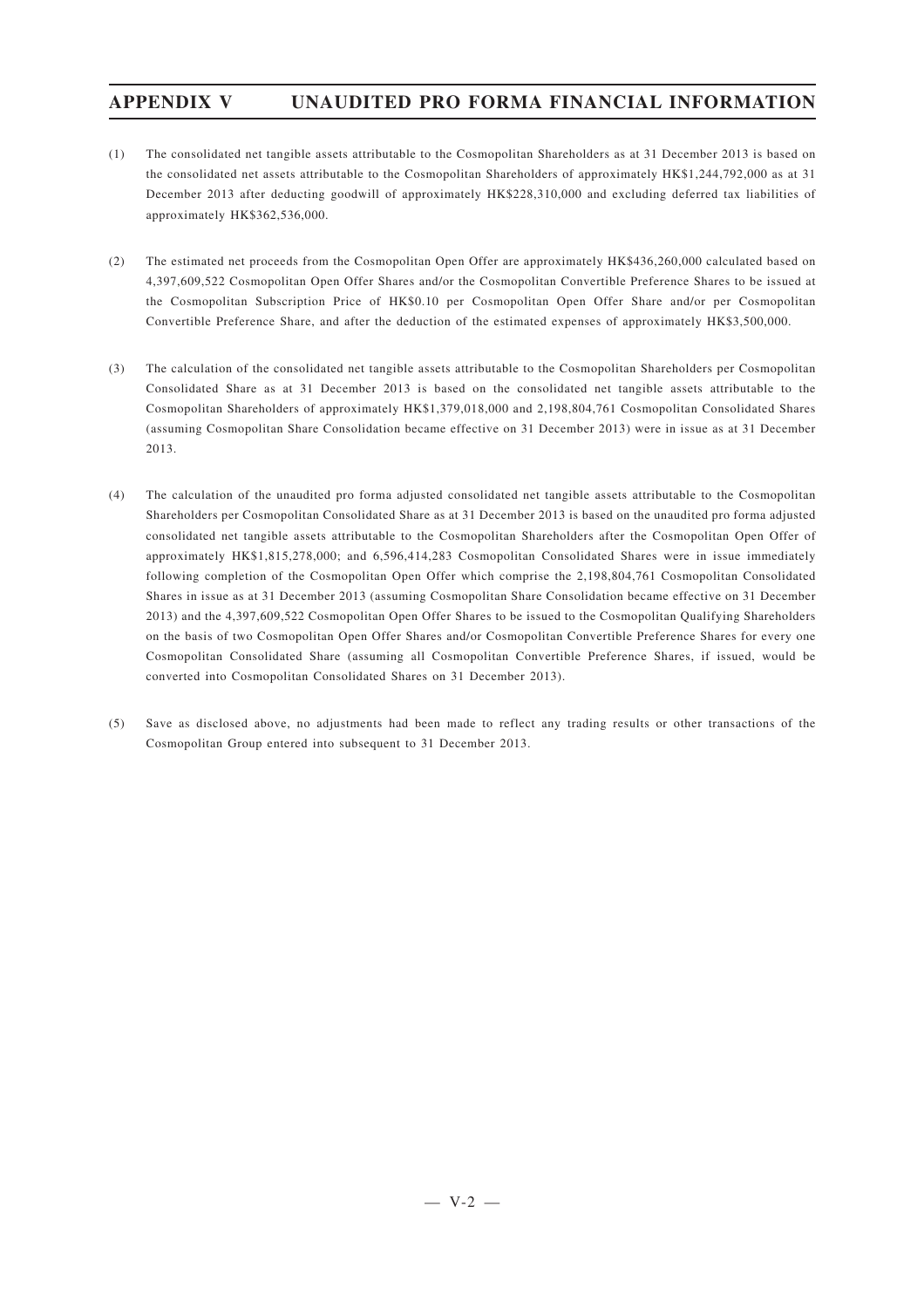## **(B) INDEPENDENT REPORTING ACCOUNTANTS' ASSURANCE REPORT ON THE COMPILATION OF UNAUDITED PRO FORMA FINANCIAL INFORMATION OF THE COSMOPOLITAN GROUP**

*The following is the text of a report received from the independent reporting accountants, Ernst & Young, Certified Public Accountants, prepared for the sole purpose of incorporation in this circular, in respect of the unaudited pro forma financial information of the Cosmopolitan Group.*



Ernst & Young 22/F, CITIC Tower 1 Tim Mei Avenue Central, Hong Kong

安永會計師事務所 香港中環添美道 1號 中信大廈 22樓

Tel 電話: +852 2846 9888 Fax 傳真: +852 2868 4432 ev.com

20 June 2014

The Board of Directors Cosmopolitan International Holdings Limited 11th Floor 68 Yee Wo Street Causeway Bay Hong Kong

## **INDEPENDENT REPORTING ACCOUNTANTS' ASSURANCE REPORT ON THE COMPILATION OF PRO FORMA FINANCIAL INFORMATION**

Dear Sirs

We have completed our assurance engagement to report on the compilation of pro forma financial information of Cosmopolitan International Holdings Limited (the "**Company**") and its subsidiaries (hereinafter collectively referred to as the "**Group**") by the directors of the Company (the "**Directors**") for illustrative purposes only. The pro forma financial information consists of the pro forma consolidated net tangible assets as at 31 December 2013 and related notes as set out on pages V-1 and V-2 in Appendix V to the circular of the Company dated 20 June 2014 (the "**Circular**") (the "**Pro Forma Financial Information**"). The applicable criteria on the basis of which the Directors have compiled the Pro Forma Financial Information are described in the Circular.

The Pro Forma Financial Information has been compiled by the Directors to illustrate the impact of the proposed open offer of new shares and/or convertible preference shares of the Company at subscription price of HK\$0.1 each, on the basis of two open offer shares and/or convertible preference shares for every consolidated share held (the "**Open Offer**") as if the transaction had taken place at 31 December 2013. As part of this process, information about the Group's net tangible assets has been derived by the Directors from the consolidated statement of financial position of the Group as at 31 December 2013, as extracted from the published annual report of the Company for the nine-month period ended 31 December 2013.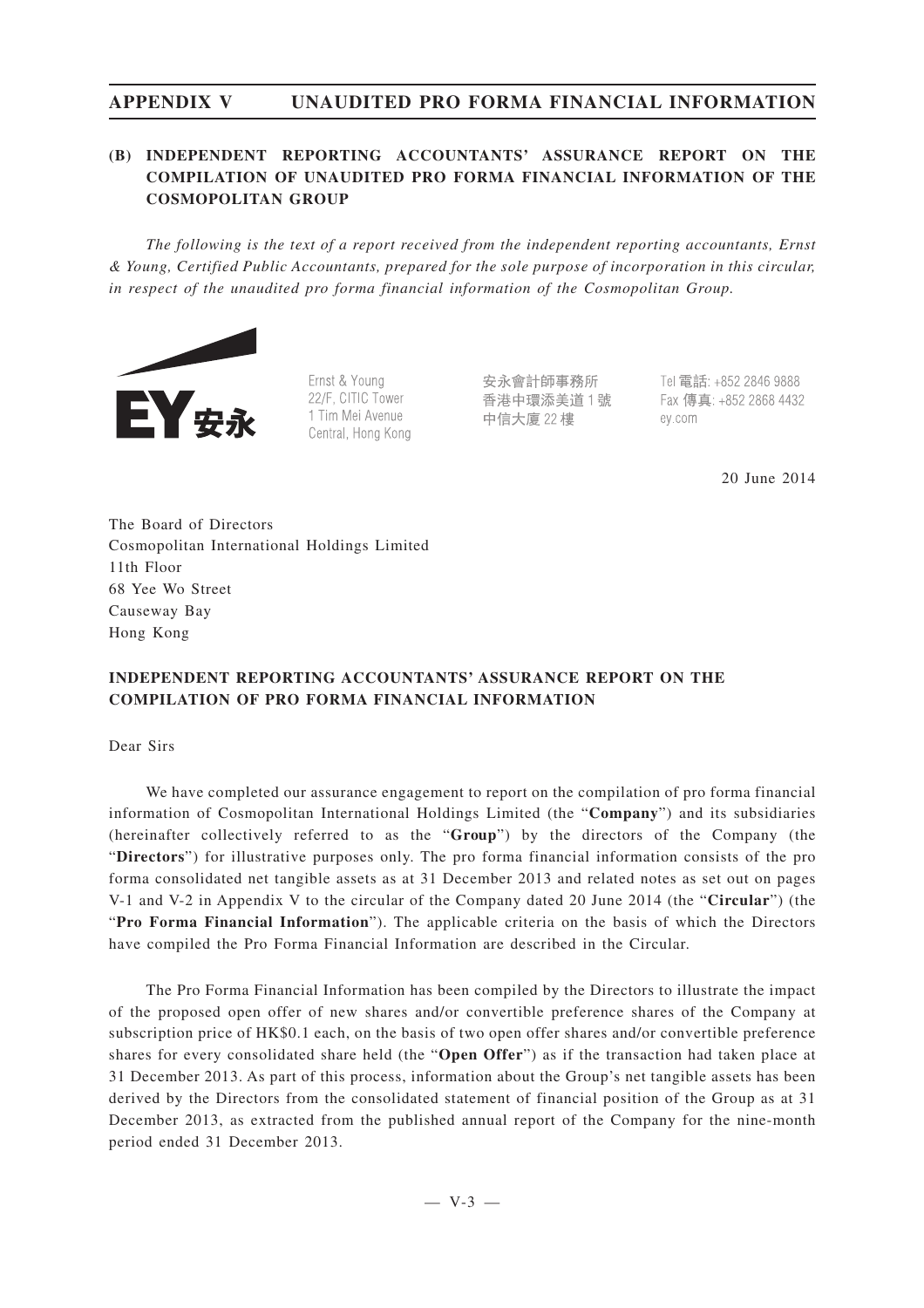#### **Directors' responsibility for the Pro Forma Financial Information**

The Directors are responsible for compiling the Pro Forma Financial Information in accordance with paragraph 4.29 of the Rules Governing the Listing of Securities on The Stock Exchange of Hong Kong Limited (the "**Listing Rules**") and with reference to Accounting Guideline ("**AG**") 7 *Preparation of Pro Forma Financial Information for Inclusion in Investment Circulars* issued by the Hong Kong Institute of Certified Public Accountants (the "**HKICPA**").

## **Reporting accountants' responsibilities**

Our responsibility is to express an opinion, as required by paragraph 4.29(7) of the Listing Rules, on the Pro Forma Financial Information and to report our opinion to you. We do not accept any responsibility for any reports previously given by us on any financial information used in the compilation of the Pro Forma Financial Information beyond that owed to those to whom those reports were addressed by us at the dates of their issue.

We conducted our engagement in accordance with Hong Kong Standard on Assurance Engagements 3420 *Assurance Engagements to Report on the Compilation of Pro Forma Financial Information Included in a Prospectus* issued by the HKICPA. This standard requires that the reporting accountant comply with ethical requirements and plan and perform procedures to obtain reasonable assurance about whether the Directors have compiled the Pro Forma Financial Information, in accordance with paragraph 4.29 of the Listing Rules and with reference to AG7 *Preparation of Pro Forma Financial Information for Inclusion in Investment Circulars* issued by HKICPA.

For purposes of this engagement, we are not responsible for updating or reissuing any reports or opinions on any historical financial information used in compiling the Pro Forma Financial Information, nor have we, in the course of this engagement, performed an audit or review of the financial information used in compiling the Pro Forma Financial Information.

The purpose of Pro Forma Financial Information included in the Circular is solely to illustrate the impact of the Open Offer on unadjusted consolidated net tangible assets of the Group as if the transaction had been undertaken at an earlier date selected for purposes of the illustration. Accordingly, we do not provide any assurance that the actual outcome of the transaction would have been as presented.

A reasonable assurance engagement to report on whether the Pro Forma Financial Information has been properly compiled on the basis of the applicable criteria involves performing procedures to assess whether the applicable criteria used by the Directors in the compilation of the Pro Forma Financial Information provide a reasonable basis for presenting the significant effects directly attributable to the transaction, and to obtain sufficient appropriate evidence about whether:

- The related pro forma adjustments give appropriate effect to those criteria; and
- The Pro Forma Financial Information reflects the proper application of those adjustments to the unadjusted financial information.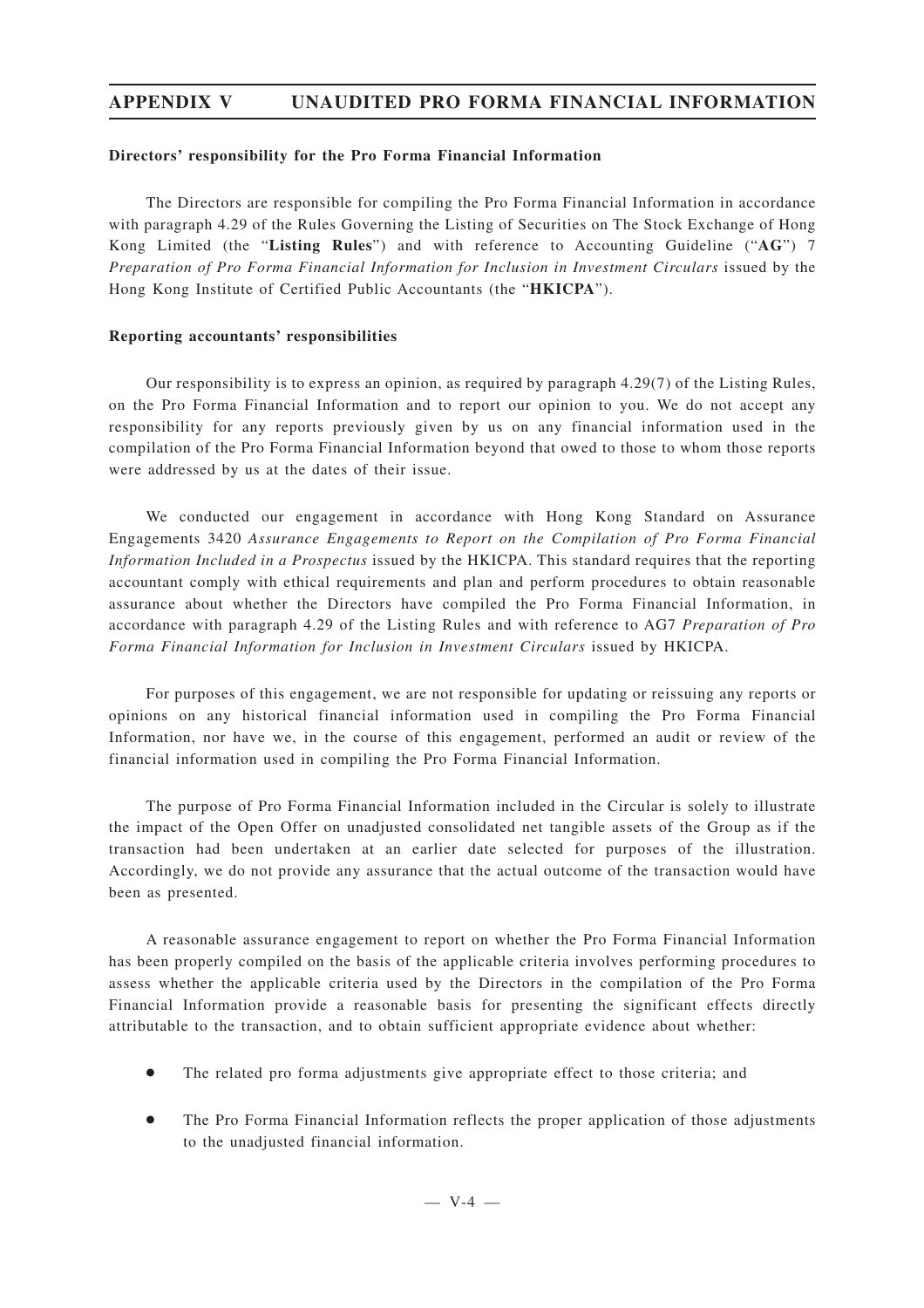The procedures selected depend on the reporting accountants' judgment, having regard to the reporting accountants' understanding of the nature of the Group, the transaction in respect of which the Pro Forma Financial Information has been compiled, and other relevant engagement circumstances.

The engagement also involves evaluating the overall presentation of the Pro Forma Financial Information.

We believe that the evidence we have obtained is sufficient and appropriate to provide a basis for our opinion.

### **Opinion**

In our opinion:

- (a) the Pro Forma Financial Information has been properly compiled on the basis stated;
- (b) such basis is consistent with the accounting policies of the Group; and
- (c) the adjustments are appropriate for the purpose of the Pro Forma Financial Information as disclosed pursuant to paragraph 4.29(1) of the Listing Rules.

Yours faithfully,

Ernst & Young *Certified Public Accountants* Hong Kong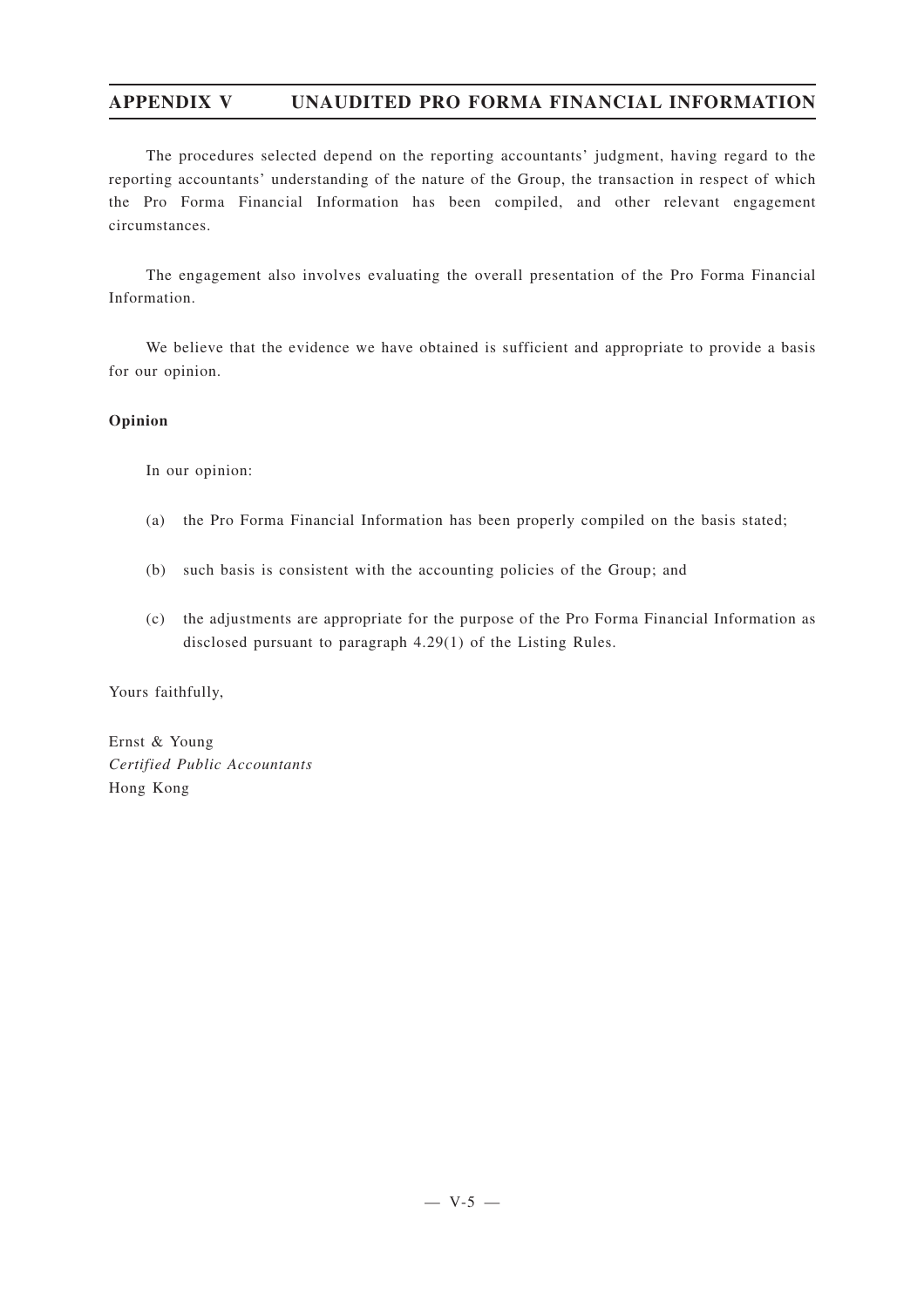## **1. RESPONSIBILITY STATEMENT**

This circular, for which the Cosmopolitan Directors collectively and individually accept full responsibility, includes particulars given in compliance with the Listing Rules for the purpose of giving information with regard to Cosmopolitan. The Cosmopolitan Directors having made all reasonable enquiries, confirm that to the best of their knowledge and belief the information contained in this circular is accurate and complete in all material respects and not misleading or deceptive, and there are no other matters the omission of which would make any statement contained in this circular misleading.

## **2. SHARE CAPITAL**

The authorised and issued share capital of Cosmopolitan (i) as at the Latest Practicable Date; (ii) immediately upon the Cosmopolitan Share Consolidation becoming effective; (iii) immediately upon closing of the Cosmopolitan Open Offer; (iv) immediately upon conversion of the Cosmopolitan Convertible Bonds in full; and (v) immediately upon conversion of the Cosmopolitan Optional Convertible Bonds in full.

| (i)  | As at the Latest Practicable Date |                                                                                                            |                     |
|------|-----------------------------------|------------------------------------------------------------------------------------------------------------|---------------------|
|      | Authorised capital:               |                                                                                                            | HK\$                |
|      | 1,250,000,000,000                 | Cosmopolitan Shares of HK\$0.0002 each                                                                     | HK\$250,000,000.000 |
|      | Issued and fully paid:            |                                                                                                            |                     |
|      | 21,988,047,615                    | Cosmopolitan Shares of HK\$0.0002 each as<br>at the Latest Practicable Date                                | HK\$4,397,609.523   |
| (ii) |                                   | Immediately upon the Cosmopolitan Share Consolidation becoming effective                                   |                     |
|      | Authorised capital:               |                                                                                                            | HK\$                |
|      | 125,000,000,000                   | Cosmopolitan Consolidated Shares and/or<br>Cosmopolitan Convertible Preference<br>Shares of HK\$0.002 each | HK\$250,000,000.000 |
|      | Issued and fully paid:            |                                                                                                            |                     |
|      | 2,198,804,761                     | Cosmopolitan Consolidated Shares of<br>HK\$0.002 each                                                      | HK\$4,397,609.522   |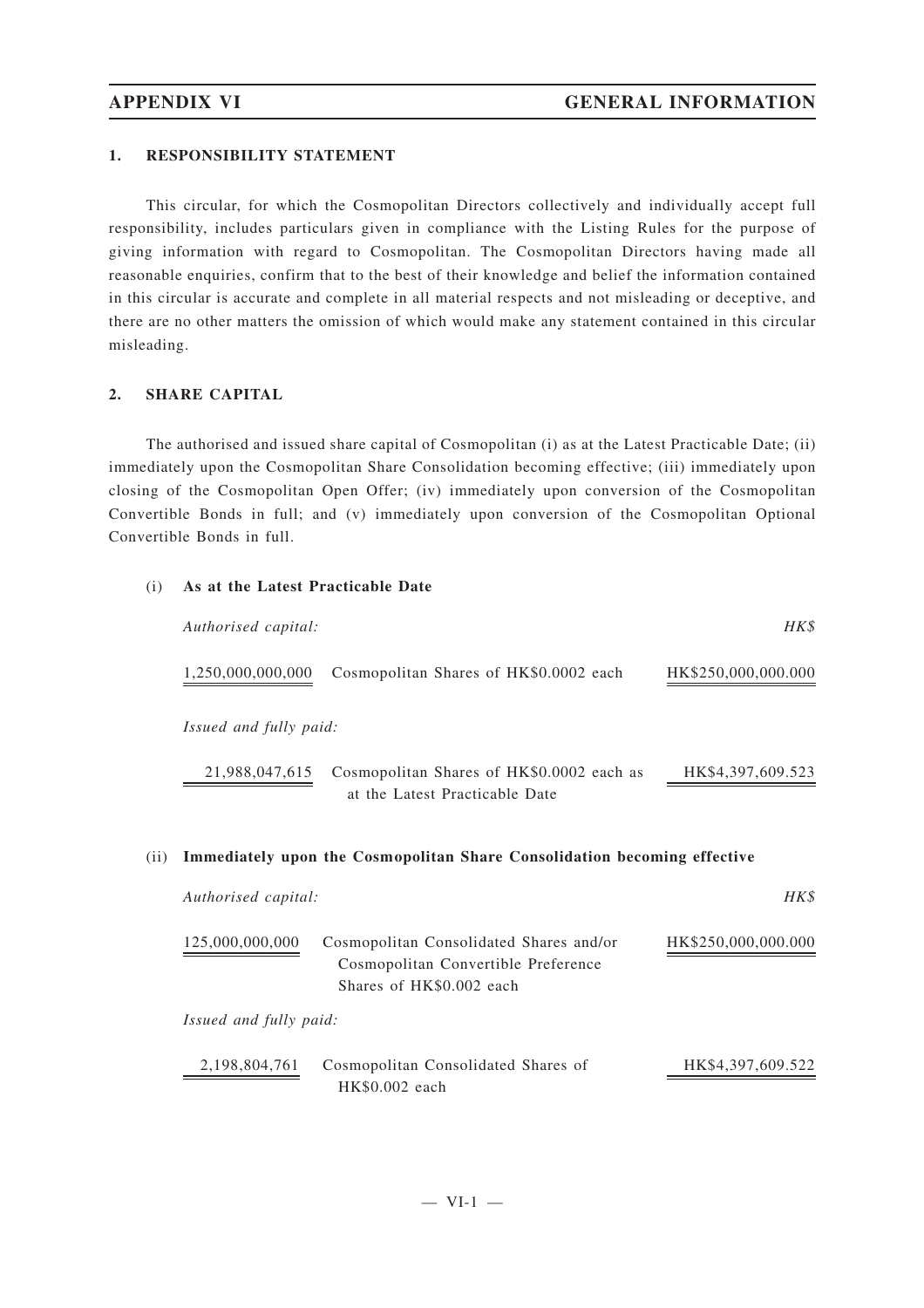| (iii) Immediately upon closing of the Cosmopolitan Open Offer                                                                                       |
|-----------------------------------------------------------------------------------------------------------------------------------------------------|
| Authorised capital:                                                                                                                                 |
| 125,000,000,000                                                                                                                                     |
| <i>Issued and fully paid:</i>                                                                                                                       |
| 2,198,804,761                                                                                                                                       |
|                                                                                                                                                     |
| 6,596,414,283                                                                                                                                       |
| 4,397,609,522 Cosmopolitan Open Offer Shares and/or<br>Cosmopolitan Convertible Preference Shares to<br>be issued under the Cosmopolitan Open Offer |

# (iv) **Immediately upon conversion of the Cosmopolitan Convertible Bonds in full**

| Authorised capital:    |                                                                                                                                                  | HK\$                |
|------------------------|--------------------------------------------------------------------------------------------------------------------------------------------------|---------------------|
| 125,000,000,000        | Cosmopolitan Consolidated Shares and/or<br>Cosmopolitan Convertible Preference Shares<br>of HK\$0.002 each                                       | HK\$250,000,000.000 |
| Issued and fully paid: |                                                                                                                                                  |                     |
| 2, 198, 804, 761       | Cosmopolitan Consolidated Shares of HK\$0.002<br>each                                                                                            | HK\$4,397,609.522   |
| 4,397,609,522          | Cosmopolitan Open Offer Shares and/or<br>Cosmopolitan Convertible Preference Shares to<br>be issued under the Cosmopolitan Open Offer            | HK\$8,795,219.044   |
| 1,428,571,428          | Cosmopolitan Conversion Shares to be allotted<br>and issued upon full exercise of the conversion<br>rights of the Cosmopolitan Convertible Bonds | HK\$2,857,142.856   |
| 8,024,985,711          |                                                                                                                                                  | HK\$16,049,971.422  |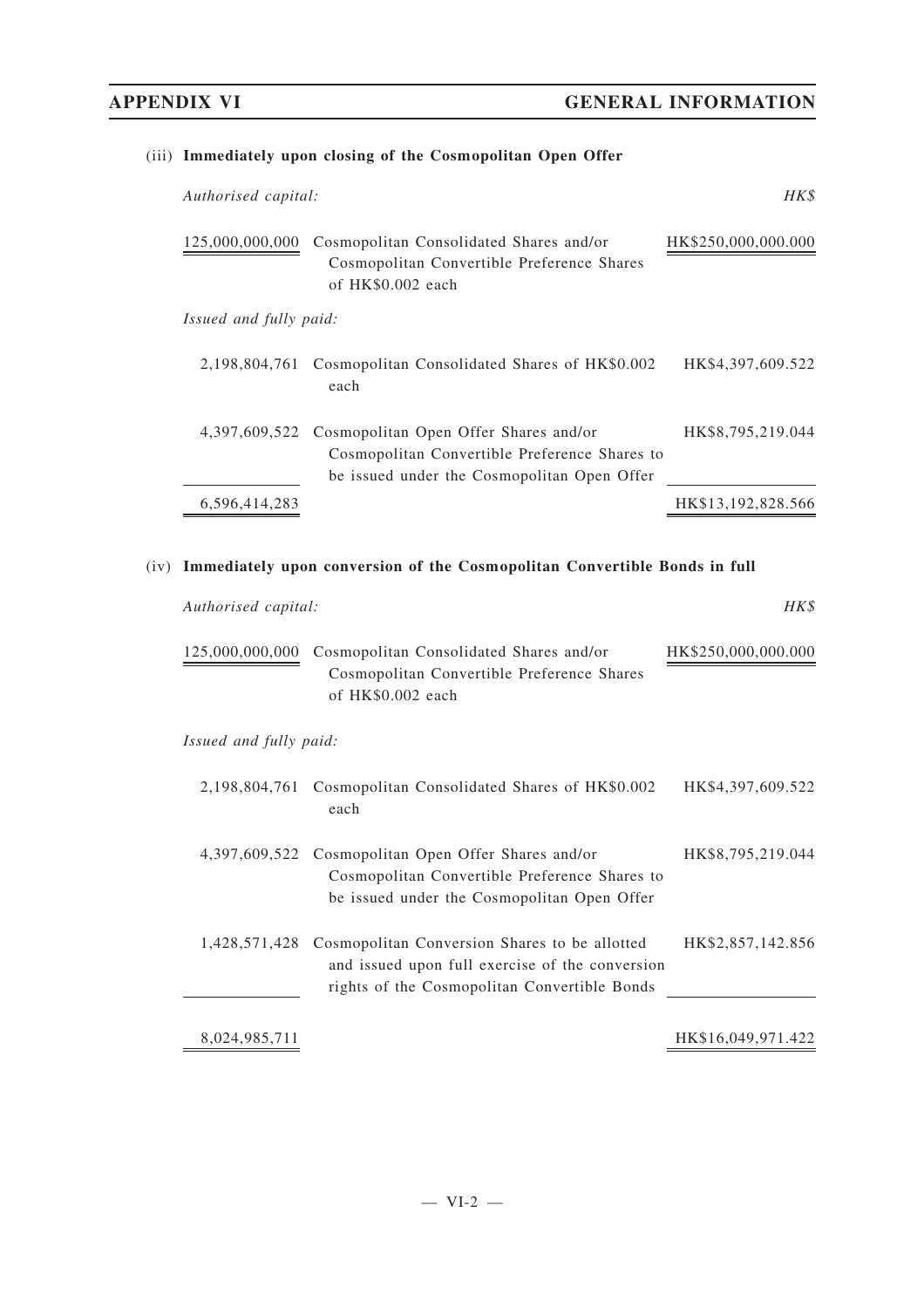| (v) | full                   | Immediately upon conversion of the Cosmopolitan Optional Convertible Bonds in                                                                                       |                     |
|-----|------------------------|---------------------------------------------------------------------------------------------------------------------------------------------------------------------|---------------------|
|     | Authorised capital:    |                                                                                                                                                                     | HK\$                |
|     | 125,000,000,000        | Cosmopolitan Consolidated Shares and/or<br>Cosmopolitan Convertible Preference Shares of<br>HK\$0.002 each                                                          | HK\$250,000,000.000 |
|     | Issued and fully paid: |                                                                                                                                                                     |                     |
|     |                        | 2,198,804,761 Cosmopolitan Consolidated Shares of HK\$0.002<br>each                                                                                                 | HK\$4,397,609.522   |
|     |                        | 4,397,609,522 Cosmopolitan Open Offer Shares and/or<br>Cosmopolitan Convertible Preference Shares to<br>be issued under the Cosmopolitan Open Offer                 | HK\$8,795,219.044   |
|     | 1,428,571,428          | Cosmopolitan Conversion Shares to be allotted<br>and issued upon full exercise of the conversion<br>rights of the Cosmopolitan Convertible Bonds                    | HK\$2,857,142.856   |
|     | 1,250,000,000          | Cosmopolitan Optional Conversion Shares to be<br>allotted and issued upon full exercise of the<br>conversion rights of the Cosmopolitan Option<br>Convertible Bonds | HK\$2,500,000.000   |
|     | 9,274,985,711          |                                                                                                                                                                     | HK\$18,549,971.422  |

All the Cosmopolitan Consolidated Shares will rank *pari passu* with each other in all respects including the rights as to voting, dividends and return of capital. The Cosmopolitan Open Offer Shares, the Cosmopolitan Converted Shares, the Cosmopolitan Conversion Shares and the Cosmopolitan Optional Conversion Shares to be allotted and issued will, when issued and fully paid, rank *pari passu* in all respects with the Cosmopolitan Consolidated Shares.

As at the Latest Practicable Date, there are no outstanding debt securities convertible or exchangeable into the Cosmopolitan Shares.

The existing Cosmopolitan Shares in issue are listed on the Stock Exchange. No part of the share capital or any other securities of Cosmopolitan is listed or dealt in on any stock exchange other than the Stock Exchange, and no application is being made or is currently proposed or sought for the shares or any other securities of Cosmopolitan to be listed or dealt in on any other stock exchange. The Cosmopolitan Convertible Preference Shares to be issued will not be listed on the Stock Exchange or any other stock exchange.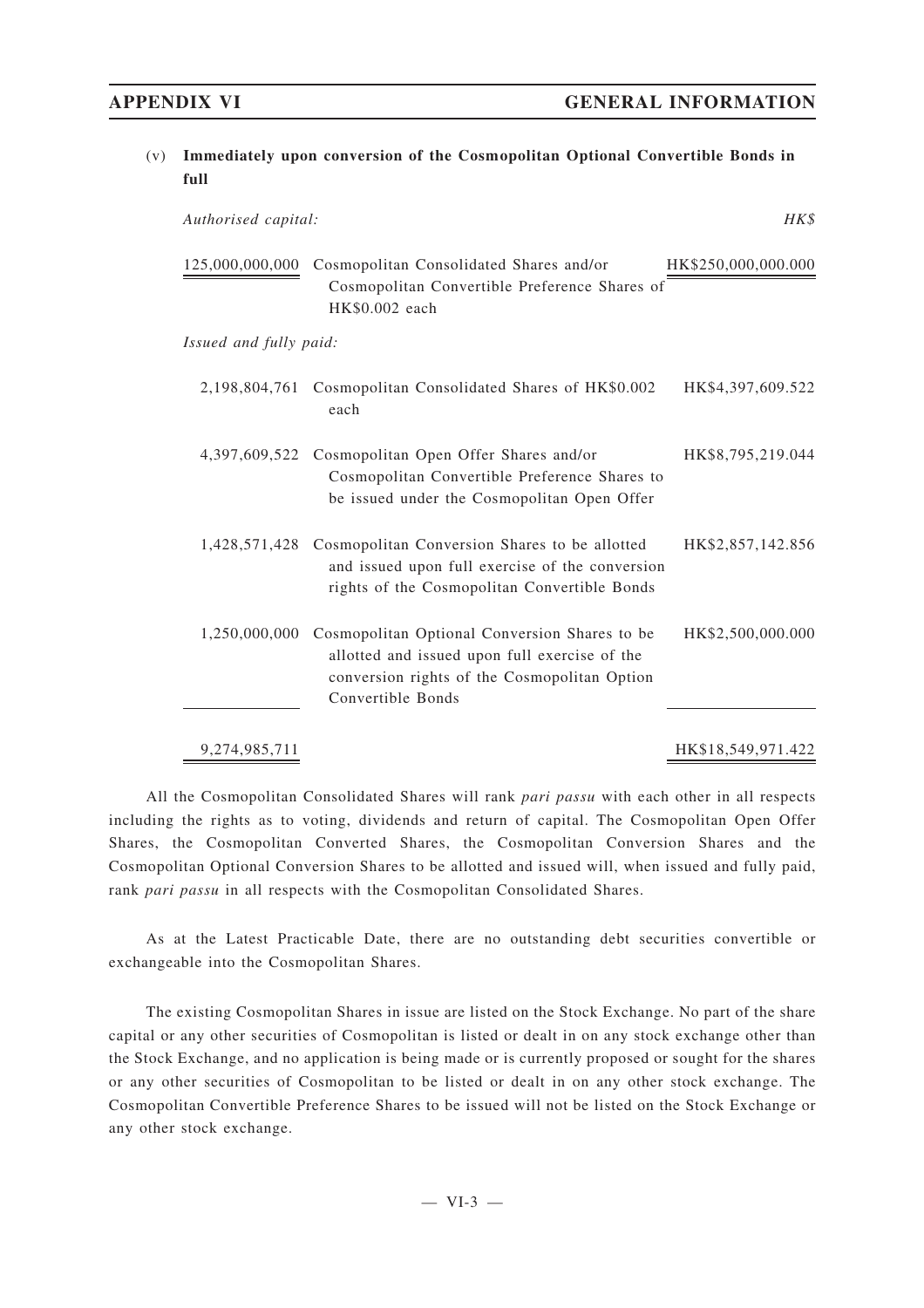### **3. DISCLOSURE OF INTERESTS**

#### (A) **Cosmopolitan Directors' interests**

As at the Latest Practicable Date, the interests and short positions of the Cosmopolitan Directors and chief executive of Cosmopolitan in the shares, underlying shares and debentures of Cosmopolitan or any associated corporation (within the meaning of Part XV of the SFO) of Cosmopolitan, which (a) are as recorded in the register required to be kept under section 352 of the SFO; or (b) are as otherwise notified to Cosmopolitan and the Stock Exchange pursuant to the Model Code for Securities Transactions by Cosmopolitan Directors of Listed Issuers (the "**Model Code**") as set out in Appendix 10 of the Listing Rules, were as follows:

|    | Cosmopolitan/<br>Name of<br>associated<br>corporation | Name of<br>Cosmopolitan<br><b>Director</b> | Class of<br>shares held  | Personal<br>interests | Corporate<br>interests     | Family/<br>Other<br>interests | Total (Approximate<br>percentage of the<br>issued shares as at<br>the Latest<br>Practicable Date) |
|----|-------------------------------------------------------|--------------------------------------------|--------------------------|-----------------------|----------------------------|-------------------------------|---------------------------------------------------------------------------------------------------|
| 1. | Cosmopolitan                                          | Mr. Lo Yuk Sui                             | Ordinary<br>(i) (issued) |                       | 14,845,167,190<br>(Note e) |                               | 14,845,167,190                                                                                    |
|    |                                                       |                                            | (ii) (unissued)          |                       | 70,761,809,500<br>(Note f) |                               | 70,761,809,500                                                                                    |
|    |                                                       |                                            |                          |                       |                            |                               | Total: 85,606,976,690<br>(389.33%)                                                                |
|    |                                                       | Mr. Jimmy Lo<br>Chun To                    | Ordinary<br>(issued)     | 7,500,000             |                            |                               | 7,500,000<br>$(0.03\%)$                                                                           |
|    |                                                       | Miss Lo Po Man                             | Ordinary<br>(issued)     | 4,600,000             |                            |                               | 4,600,000<br>$(0.02\%)$                                                                           |
| 2. | Century City                                          | Mr. Lo Yuk Sui                             | Ordinary<br>(issued)     | 100,587,396           | 1,769,164,691<br>(Note a)  | 380,683                       | 1,870,132,770<br>(58.25%)                                                                         |
|    |                                                       | Mr. Jimmy Lo<br>Chun To                    | Ordinary<br>(issued)     | 251,735               |                            |                               | 251,735<br>$(0.008\%)$                                                                            |
|    |                                                       | Miss Lo Po Man                             | Ordinary<br>(issued)     | 112,298               |                            |                               | 112,298<br>$(0.003\%)$                                                                            |
|    |                                                       | Mr. Kelvin Leung<br>So Po                  | Ordinary<br>(issued)     | 4,000                 |                            |                               | 4,000<br>$(0.000\%)$                                                                              |
|    |                                                       | Mr. Kenneth Wong<br>Po Man                 | Ordinary<br>(issued)     | 200                   |                            |                               | 200<br>$(0.000\%)$                                                                                |
| 3. | Paliburg                                              | Mr. Lo Yuk Sui                             | Ordinary<br>(issued)     | 90,078,014            | 740,376,803<br>(Note b)    | 15,000                        | 830,469,817<br>$(74.48\%)$                                                                        |
|    |                                                       | Mr. Jimmy Lo<br>Chun To                    | Ordinary<br>(issued)     | 2,274,600             |                            |                               | 2,274,600<br>$(0.20\%)$                                                                           |

#### **Number of shares held**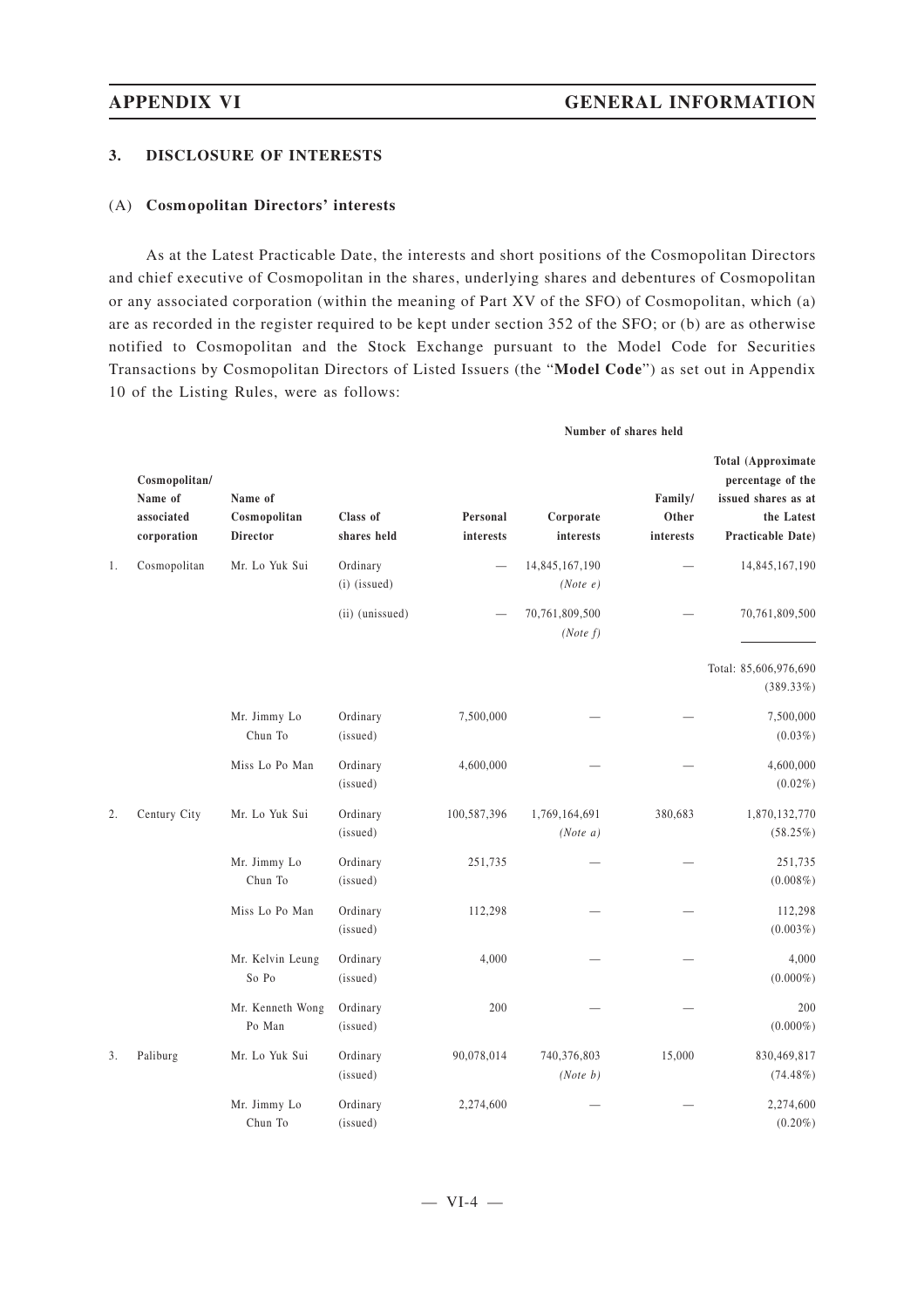# **APPENDIX VI GENERAL INFORMATION**

|    | Cosmopolitan/<br>Name of<br>associated<br>corporation | Name of<br>Cosmopolitan<br>Director | Class of<br>shares held | Personal<br>interests | Corporate<br>interests    | Family/<br>Other<br>interests | <b>Total (Approximate</b><br>percentage of the<br>issued shares as at<br>the Latest<br>Practicable Date) |
|----|-------------------------------------------------------|-------------------------------------|-------------------------|-----------------------|---------------------------|-------------------------------|----------------------------------------------------------------------------------------------------------|
| 3. | Paliburg                                              | Miss Lo Po Man                      | Ordinary<br>(issued)    | 1,116,000             |                           |                               | 1,116,000<br>$(0.10\%)$                                                                                  |
|    |                                                       | Mr. Kenneth Ng<br>Kwai Kai          | Ordinary<br>(issued)    | 176,200               |                           |                               | 176,200<br>$(0.02\%)$                                                                                    |
|    |                                                       | Mr. Kelvin Leung<br>So Po           | Ordinary<br>(issued)    | 390,185               |                           |                               | 390,185<br>$(0.03\%)$                                                                                    |
|    |                                                       | Mr. Kenneth Wong<br>Po Man          | Ordinary<br>(issued)    | 6,200                 |                           |                               | 6,200<br>$(0.001\%)$                                                                                     |
| 4. | Regal                                                 | Mr. Lo Yuk Sui                      | Ordinary<br>(issued)    | 24,200                | 575,449,261<br>(Note c)   | 260,700                       | 575,734,161<br>$(61.69\%)$                                                                               |
|    |                                                       | Miss Lo Po Man                      | Ordinary<br>(issued)    | 300,000               |                           | 269,169<br>(Note d)           | 569,169<br>$(0.06\%)$                                                                                    |
|    |                                                       | Mr. Kelvin Leung<br>So Po           | Ordinary<br>(issued)    | 200                   |                           |                               | 200<br>$(0.000\%)$                                                                                       |
|    |                                                       | Mr. Kenneth Wong<br>Po Man          | Ordinary<br>(issued)    | 200                   |                           |                               | 200<br>$(0.000\%)$                                                                                       |
| 5. | Regal REIT                                            | Mr. Lo Yuk Sui                      | Units<br>(issued)       |                       | 2,443,033,102<br>(Note g) |                               | 2,443,033,102<br>$(75.00\%)$                                                                             |

#### **Number of shares held**

#### *Notes:*

- (a) The interests in 1,769,164,691 issued ordinary shares of Century City were held through companies wholly owned by Mr. Lo Yuk Sui ("**Mr. Lo**") and a company, namely Master City Limited, 99.9% owned by Mr. Lo.
- (b) The interests in 693,640,547 issued ordinary shares of Paliburg were held through companies wholly owned by Century City, in which Mr. Lo held 58.24% shareholding interests as at the Latest Practicable Date.

The interests in 16,271,685 issued ordinary shares of Paliburg were held through corporations controlled by Mr. Lo as detailed below:

| Name of corporation                 | Controlled by                       | % of control |  |
|-------------------------------------|-------------------------------------|--------------|--|
| Wealth Master International Limited | Mr. Lo                              | 90.00        |  |
| Select Wise Holdings Limited        | Wealth Master International Limited | 100.00       |  |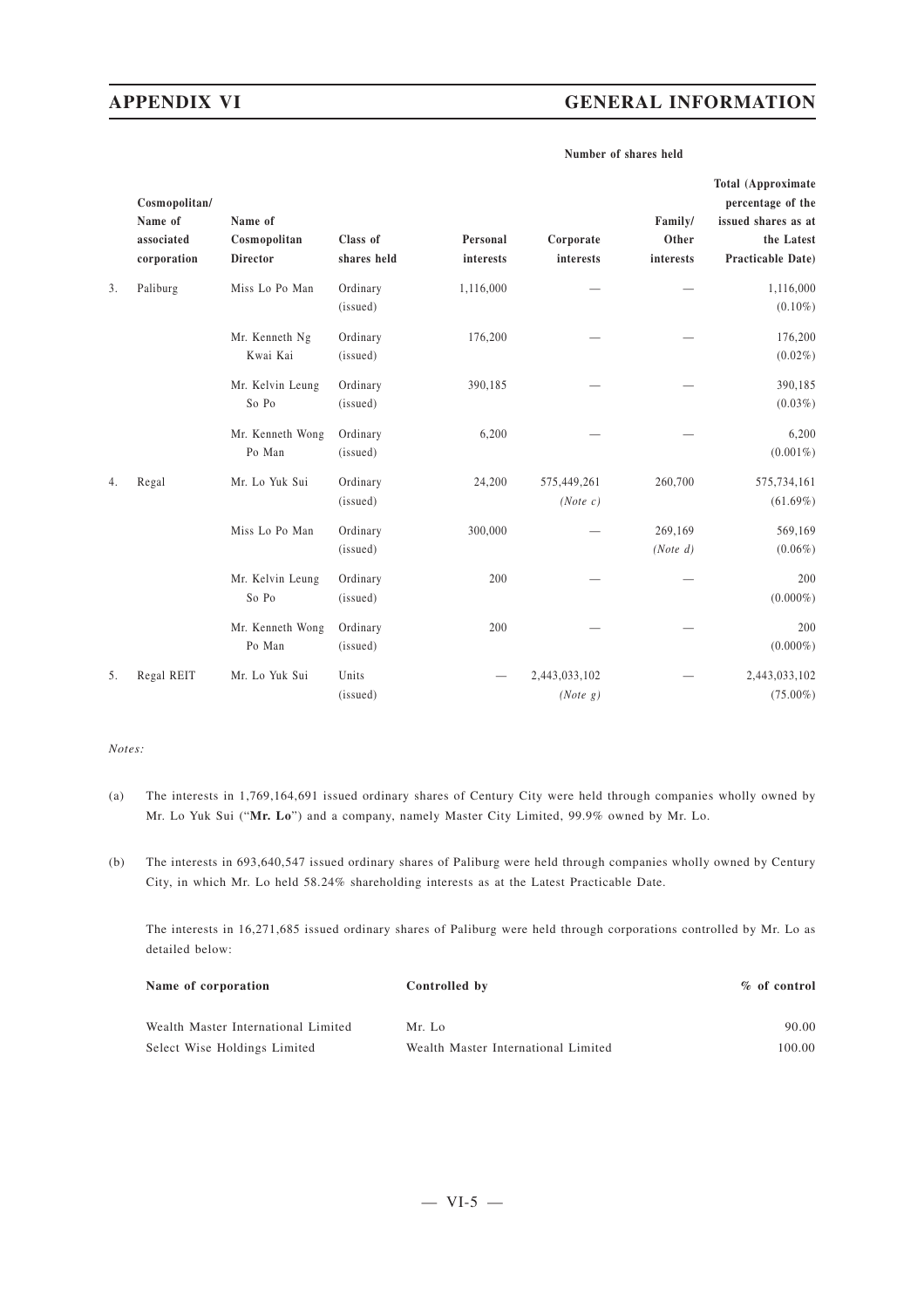## **APPENDIX VI GENERAL INFORMATION**

The interests in 30,464,571 issued ordinary shares of Paliburg were held through corporations controlled by Mr. Lo as detailed below:

| Name of corporation                 | Controlled by                       | $\%$ of control |
|-------------------------------------|-------------------------------------|-----------------|
| Wealth Master International Limited | Mr. Lo                              | 90.00           |
| Select Wise Holdings Limited        | Wealth Master International Limited | 100.00          |
| Splendid All Holdings Limited       | Select Wise Holdings Limited        | 100.00          |

- (c) The interests in 421,400 issued ordinary shares of Regal were held through companies wholly owned by Century City, in which Mr. Lo held 58.24% shareholding interests as at the Latest Practicable Date, and the interests in the other 575,027,861 issued ordinary shares of Regal were held through companies wholly owned by Paliburg, in which Century City held 62.21% shareholding interests as at the Latest Practicable Date.
- (d) The interests in 269,169 issued ordinary shares of Regal were held by Miss Lo Po Man as the beneficiary of a trust.
- (e) The interests in 14,845,167,190 issued ordinary shares of Cosmopolitan were held through wholly-owned subsidiaries of P&R, which is owned as to 50% each by Paliburg and Regal through their respective wholly-owned subsidiaries. Paliburg, in which Century City held approximately 62.21% shareholding interests as at the Latest Practicable Date, held approximately 61.61% shareholding interests in Regal as at the Latest Practicable Date. Mr. Lo held approximately 58.24% shareholding interests in Century City as at the Latest Practicable Date.
- (f) (i) The derivative interests in Cosmopolitan Consolidated Shares (information disclosed above in respect of 43,976,095,220 Cosmopolitan Shares was based on 10 Cosmopolitan Shares equal to 1 Cosmopolitan Consolidated Share before the Cosmopolitan Share Consolidation becoming effective) were acquired on 30 April 2014 through the provision of the Irrevocable Undertaking by P&R and the entering into of the Underwriting Agreement by P&R Strategic Limited as the Underwriter in connection with the Cosmopolitan Open Offer.
	- (ii) The derivative interests in Cosmopolitan Consolidated Shares (information disclosed above in respect of 26,785,714,280 Cosmopolitan Shares was based on 10 Cosmopolitan Shares equal to 1 Cosmopolitan Consolidated Share before the Cosmopolitan Share Consolidation becoming effective) were acquired on 30 April 2014 through the entering into of the Cosmopolitan Convertible Bonds Subscription Agreement by P&R in connection with the issue by a wholly-owned subsidiary of Cosmopolitan of the Cosmopolitan Convertible Bonds with a principal amount of HK\$500 million and the Cosmopolitan Optional Convertible Bonds with a principal amount of HK\$500 million. The Cosmopolitan Convertible Bonds will be convertible into Cosmopolitan Conversion Shares at the Cosmopolitan CB Conversion Price (HK\$0.35 per Cosmopolitan Conversion Share) (subject to adjustment). The Cosmopolitan Optional Convertible Bonds will be convertible into Cosmopolitan Optional Conversion Shares at the Cosmopolitan Optional CB Conversion Price (HK\$0.40 per Cosmopolitan Optional Conversion Share) (subject to adjustment).
- (g) The interests in 10,219,000 issued units of Regal REIT were held through a wholly-owned subsidiary of Cosmopolitan. The interests in 2,429,394,739 issued units of Regal REIT were held through wholly-owned subsidiaries of Regal. The interests in 732,363 issued units of Regal REIT were held through wholly-owned subsidiaries of Paliburg. The interests in 2,687,000 issued units of Regal REIT were held through wholly-owned subsidiaries of Century City. Cosmopolitan were held as to approximately 67.51% shareholding interests by P&R, which is owned as to 50% each by Paliburg and Regal through their respective wholly owned subsidiaries. Paliburg, in which Century City held approximately 62.21% shareholding interests as at the Latest Practicable Date, held approximately 61.61% shareholding interests in Regal as at the Latest Practicable Date. Mr. Lo held approximately 58.24% shareholding interests in Century City as at the Latest Practicable Date.

As at the Latest Practicable Date, save for the above, none of the Cosmopolitan Directors or chief executive of Cosmopolitan had any interests or short positions in the shares, underlying shares or debentures of Cosmopolitan or any of its associated corporations (within the meaning of Part XV of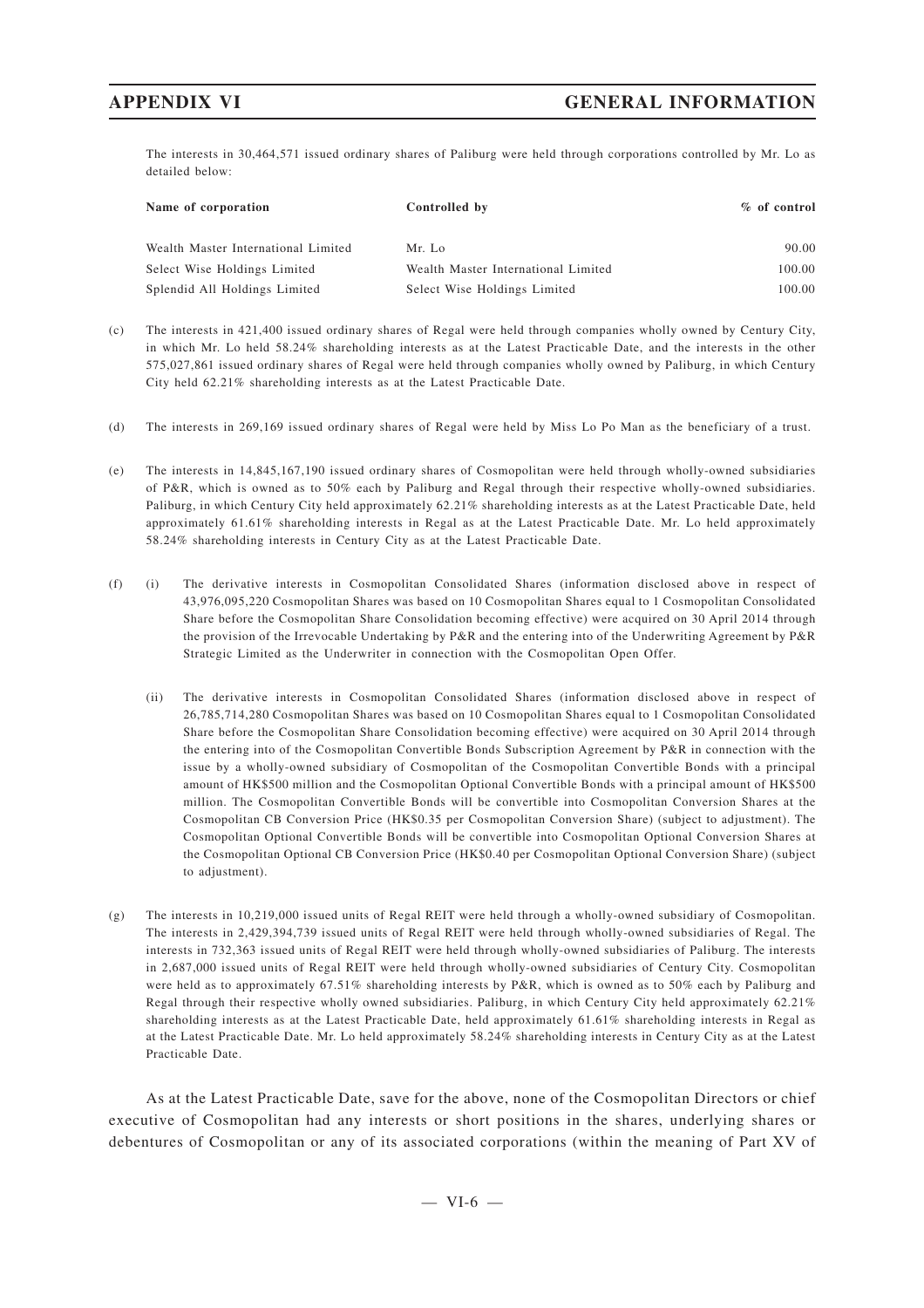the SFO which were required to be notified to Cosmopolitan and the Stock Exchange pursuant to Divisions  $7 & 8$  8 of Part XV of the SFO (including interests and short positions which they were taken or deemed to have under such provisions of SFO) or which were required, pursuant to Section 352 of the SFO, to be entered in the register referred to therein or as otherwise notified to Cosmopolitan and the Stock Exchange pursuant to the Model Code.

As at the Latest Practicable Date, none of the Cosmopolitan Directors had any direct or indirect interest in any assets which have been acquired or disposed of by, or leased to, or which are proposed to be acquired or disposed of by, or leased to, any member of the Cosmopolitan Group since 31 December 2013, being the date to which the latest published audited accounts of the Cosmopolitan Group were made up.

None of the Cosmopolitan Directors was materially interested in any contract or arrangement subsisting at the Latest Practicable Date which is significant in relation to the business of the Cosmopolitan Group.

#### (B) **Substantial shareholders' interests**

As at the Latest Practicable Date, so far as is known to the Cosmopolitan Directors and the chief executive of Cosmopolitan, the following substantial shareholders (not being a Director or chief executive of Cosmopolitan) had an interest or short position in the shares and underlying shares of Cosmopolitan as recorded in the register required to be kept under section 336 of the SFO or notified to Cosmopolitan pursuant to the SFO:

| Name of substantial                                                     | Number of<br>issued ordinary | Number of<br>underlying<br>(unissued)<br>ordinary | <b>Total number</b><br>of ordinary<br>shares<br>(issued and<br>underlying | Approximate<br>percentage<br>of issued<br>ordinary<br>shares as at<br>the Latest<br>Practicable |
|-------------------------------------------------------------------------|------------------------------|---------------------------------------------------|---------------------------------------------------------------------------|-------------------------------------------------------------------------------------------------|
| shareholder                                                             | shares held                  |                                                   | shares held (unissued)) held                                              | Date                                                                                            |
| Century City (Note i)<br>Century City BVI Holdings<br>Limited ("CCBVI") | 14,845,167,190               | 70,761,809,500                                    | 85,606,976,690                                                            | 389.33%                                                                                         |
| (Note ii)                                                               | 14,845,167,190               | 70,761,809,500                                    | 85,606,976,690                                                            | 389.33%                                                                                         |
| Paliburg (Note iii)<br>Paliburg Development BVI                         | 14,845,167,190               | 70,761,809,500                                    | 85,606,976,690                                                            | 389.33%                                                                                         |
| Holdings Limited                                                        |                              |                                                   |                                                                           |                                                                                                 |
| (Note iv)<br>Capital Merit Investments                                  | 14,845,167,190               | 70,761,809,500                                    | 85,606,976,690                                                            | 389.33%                                                                                         |
| Limited (Note iv)                                                       | 14,845,167,190               | 70,761,809,500                                    | 85,606,976,690                                                            | 389.33%                                                                                         |
| Regal (Note $v$ )<br>Regal International (BVI)                          | 14,845,167,190               | 70,761,809,500                                    | 85,606,976,690                                                            | 389.33%                                                                                         |
| Holdings Limited                                                        |                              |                                                   |                                                                           |                                                                                                 |
| (Note vi)                                                               | 14,845,167,190               | 70,761,809,500                                    | 85,606,976,690                                                            | 389.33%                                                                                         |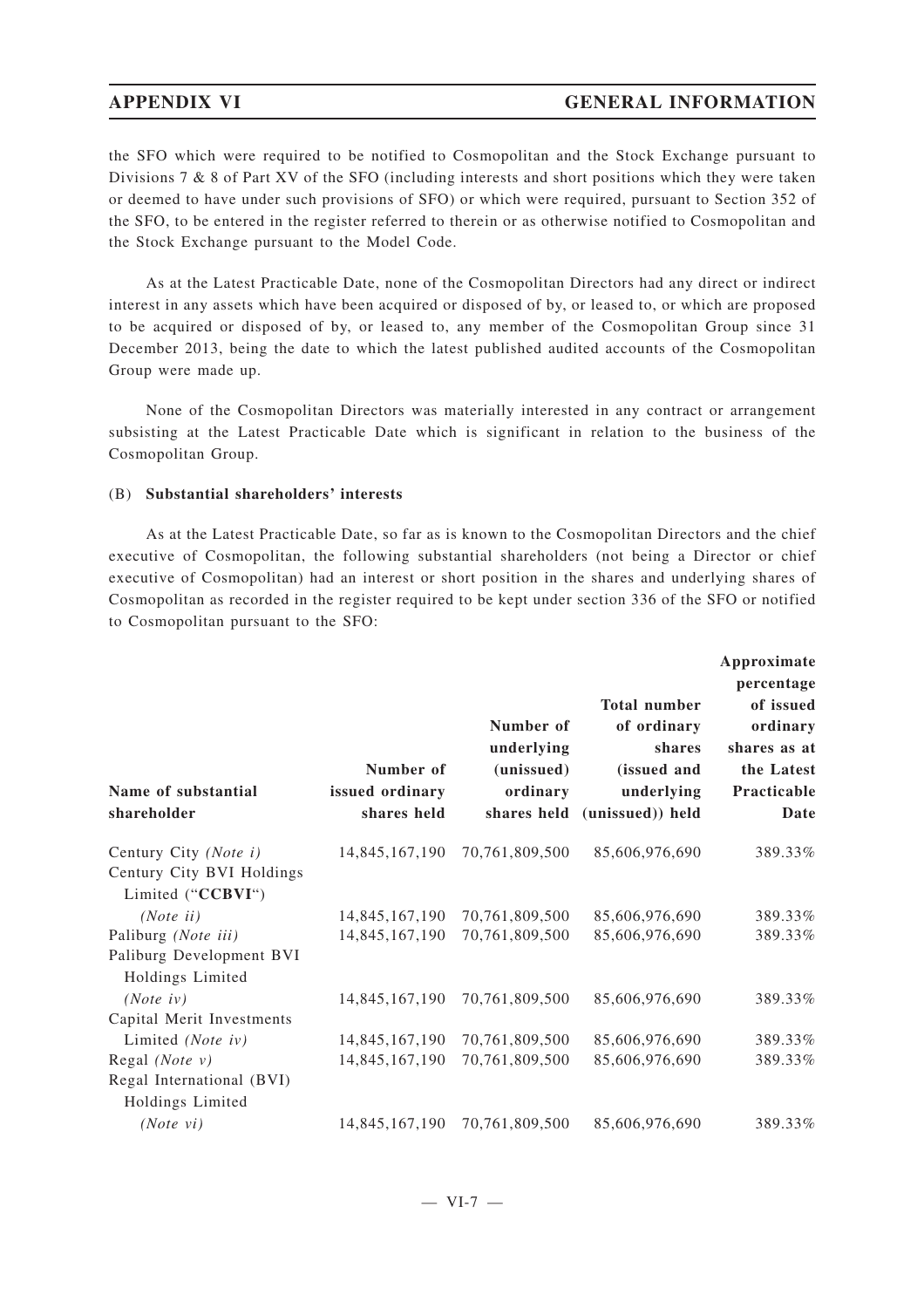## **APPENDIX VI GENERAL INFORMATION**

| Name of substantial<br>shareholder | Number of<br>issued ordinary<br>shares held | Number of<br>underlying<br>(unissued)<br>ordinary | <b>Total number</b><br>of ordinary<br>shares<br>(issued and<br>underlying<br>shares held (unissued)) held | Approximate<br>percentage<br>of issued<br>ordinary<br>shares as at<br>the Latest<br>Practicable<br>Date |
|------------------------------------|---------------------------------------------|---------------------------------------------------|-----------------------------------------------------------------------------------------------------------|---------------------------------------------------------------------------------------------------------|
| Regal Hotels Investments           |                                             |                                                   |                                                                                                           |                                                                                                         |
| Limited (Note vi)                  | 14,845,167,190                              | 70,761,809,500                                    | 85,606,976,690                                                                                            | 389.33%                                                                                                 |
| P&R (Note vii)                     | 14,845,167,190                              | 70,761,809,500                                    | 85,606,976,690                                                                                            | 389.33%                                                                                                 |
| P&R Strategic Limited              |                                             |                                                   |                                                                                                           |                                                                                                         |
| $(Note$ viii)                      | 507,770                                     | 14,286,776,440                                    | 14,287,284,210                                                                                            | 64.98%                                                                                                  |
| Valuegood International            |                                             |                                                   |                                                                                                           |                                                                                                         |
| Limited (Note viii)                | 3,536,250,000                               | 7,072,500,000                                     | 10,608,750,000                                                                                            | 48.25%                                                                                                  |
| Lendas Investments Limited         | 2,941,076,090                               | 5,882,152,180                                     | 8,823,228,270                                                                                             | 40.13%                                                                                                  |
| Jumbo Pearl Investments            |                                             |                                                   |                                                                                                           |                                                                                                         |
| Limited (Note viii)                | 1,666,666,666                               | 3, 333, 333, 320                                  | 4,999,999,986                                                                                             | 22.74%                                                                                                  |
| Sun Joyous Investments             |                                             |                                                   |                                                                                                           |                                                                                                         |
| Limited (Note viii)                | 1,666,666,666                               | 3, 333, 333, 320                                  | 4,999,999,986                                                                                             | 22.74%                                                                                                  |
| Time Crest Investments             |                                             |                                                   |                                                                                                           |                                                                                                         |
| Limited (Note viii)                | 1,666,666,666                               | 3,333,333,320                                     | 4,999,999,986                                                                                             | 22.74%                                                                                                  |
| Well Mount Investments             |                                             |                                                   |                                                                                                           |                                                                                                         |
| Limited (Note viii)                | 1,666,666,666                               | 3, 333, 333, 320                                  | 4,999,999,986                                                                                             | 22.74%                                                                                                  |
| Winart Investments Limited         |                                             |                                                   |                                                                                                           |                                                                                                         |
| $(Note\ viii)$                     | 900,000,000                                 | 1,800,000,000                                     | 2,700,000,000                                                                                             | 12.28%                                                                                                  |
| Space Capital Investments          |                                             |                                                   |                                                                                                           |                                                                                                         |
| Limited (Note ix)                  | 2,112,500,000                               |                                                   | 2,112,500,000                                                                                             | 9.61%                                                                                                   |
| Giant Sino Group Limited           |                                             |                                                   |                                                                                                           |                                                                                                         |
| $(Note \;ix)$                      | 2,112,500,000                               |                                                   | 2,112,500,000                                                                                             | 9.61%                                                                                                   |
| Culture Landmark                   |                                             |                                                   |                                                                                                           |                                                                                                         |
| <b>Investment Limited</b>          |                                             |                                                   |                                                                                                           |                                                                                                         |
| (Note x)                           | 1,446,064,745                               |                                                   | 1,446,064,745                                                                                             | 6.58%                                                                                                   |
| New Asia Media                     |                                             |                                                   |                                                                                                           |                                                                                                         |
| Development Limited                |                                             |                                                   |                                                                                                           |                                                                                                         |
| (Note x)                           | 1,446,064,745                               |                                                   | 1,446,064,745                                                                                             | 6.58%                                                                                                   |
| <b>Great Select Holdings</b>       |                                             |                                                   |                                                                                                           |                                                                                                         |
| Limited (Note viii)                | 466,666,666                                 | 933, 333, 320                                     | 1,399,999,986                                                                                             | 6.37%                                                                                                   |

*Notes:*

- (i) The interests in the ordinary shares of Cosmopolitan held by Century City were included in the corporate interests of Mr. Lo Yuk Sui in the ordinary shares of Cosmopolitan as disclosed under the section headed "Cosmopolitan Directors' interests" above.
- (ii) CCBVI is a wholly owned subsidiary of Century City and its interests in the ordinary shares of Cosmopolitan were included in the interests held by Century City.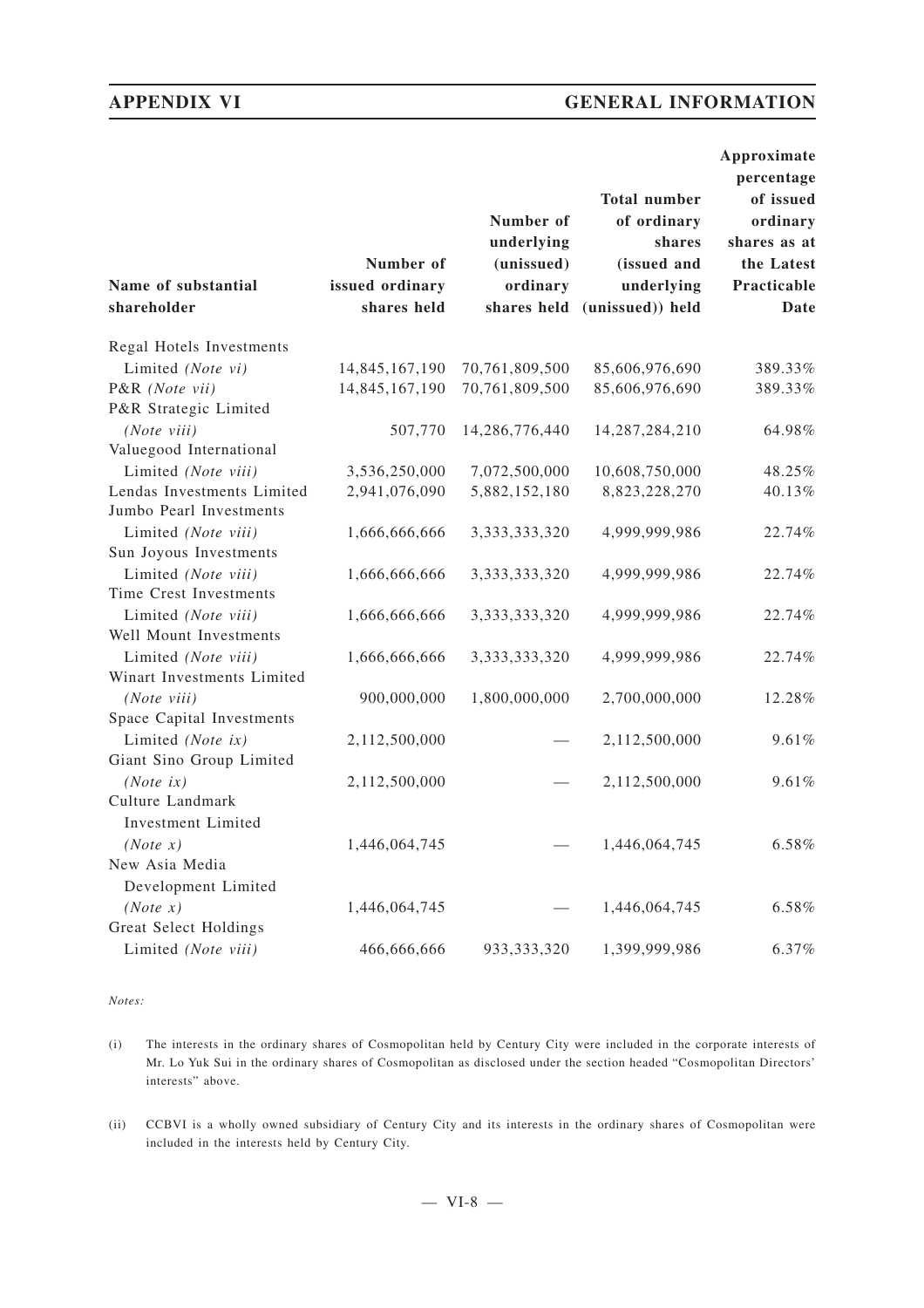## **APPENDIX VI GENERAL INFORMATION**

- (iii) Paliburg is a listed subsidiary of Century City, which held 62.21% shareholding interests in Paliburg as at the Latest Practicable Date, and Paliburg's interests in the ordinary shares of Cosmopolitan were included in the interests held by Century City.
- (iv) These companies are wholly owned subsidiaries of Paliburg and their interests in the ordinary shares of Cosmopolitan were included in the interests held by Paliburg.
- (v) Regal is a listed subsidiary of Paliburg, which held 61.61% shareholding interests in Regal as at the Latest Practicable Date, and Regal's interests in the ordinary shares of Cosmopolitan were included in the interests held by Paliburg.
- (vi) These companies are wholly owned subsidiaries of Regal and their interests in the ordinary shares of Cosmopolitan were included in the interests held by Regal.
- (vii) P&R is owned as to 50% each by Paliburg and Regal, through their respective wholly owned subsidiaries, and P&R's interests in the ordinary shares of Cosmopolitan were included in the interests held by Paliburg and Regal.
- (viii) These companies are wholly owned subsidiaries of P&R and their interests in the ordinary shares of Cosmopolitan were included in the interests held by P&R.
- (ix) Giant Sino Group Limited is a wholly-owned subsidiary of Space Capital Investments Limited, which in turn is owned as to 28% by Mr. Daniel Bong Shu Yin (an Executive Cosmopolitan Director).
- (x) New Asia Media Development Limited is a wholly-owned subsidiary of Culture Landmark Investment Limited, a company listed on the Stock Exchange.

Save as disclosed herein, the Cosmopolitan Directors and the chief executive of Cosmopolitan are not aware that there is any person (not being a Cosmopolitan Director or chief executive of Cosmopolitan) who, as at the Latest Practicable Date, had an interest or short position in the shares and underlying shares of Cosmopolitan which are recorded in the register required to be kept under section 336 of the SFO or notified to Cosmopolitan pursuant to the SFO.

Details of directorships of Cosmopolitan Directors in each of those companies which has an interest in the shares and underlying shares of Cosmopolitan as disclosed under the provisions of Divisions 2 and 3 of Part XV of the SFO are set out as follows:

- (1) Mr. Lo Yuk Sui, Mr. Jimmy Lo Chun To, Miss Lo Po Man, Mr. Kelvin Leung So Po and Mr. Kenneth Ng Kwai Kai are directors of Century City and CCBVI.
- (2) Mr. Lo Yuk Sui, Mr. Jimmy Lo Chun To, Miss Lo Po Man, Mr. Kenneth Wong Po Man, Mr. Kenneth Ng Kwai Kai and Hon. Abraham SHEK Lai Him, GBS, JP are directors of Paliburg.
- (3) Mr. Lo Yuk Sui, Mr. Jimmy Lo Chun To, Miss Lo Po Man, Mr. Kenneth Wong Po Man and Mr. Kenneth Ng Kwai Kai are directors of the wholly-owned subsidiaries of Paliburg which are substantial shareholders as named above, P&R and the wholly owned subsidiaries of P&R which are substantial shareholders as named above.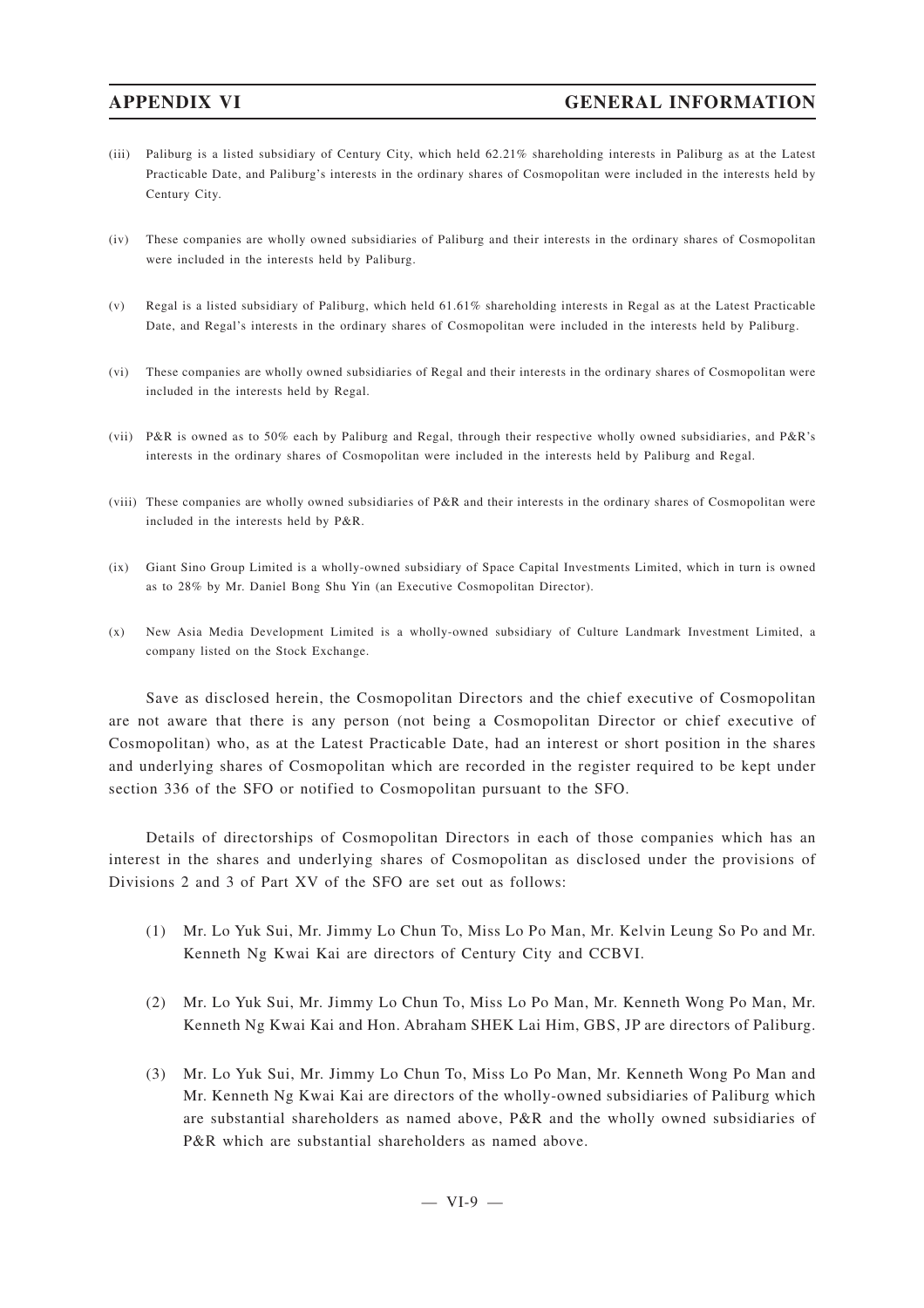- (4) Mr. Lo Yuk Sui, Mr. Jimmy Lo Chun To, Miss Lo Po Man, Ms. Alice Kan Lai Kuen and Mr. Kenneth Ng Kwai Kai are directors of Regal.
- (5) Mr. Lo Yuk Sui, Mr. Jimmy Lo Chun To, Miss Lo Po Man and Mr. Kenneth Ng Kwai Kai are directors of the wholly-owned subsidiaries of Regal which are substantial shareholders as named above.

Save as disclosed herein, as at the Latest Practicable Date, so far as is known to any Cosmopolitan Directors or chief executive of Cosmopolitan, no other Cosmopolitan Directors was a director or employee of a company which had an interest or short position in the Cosmopolitan Shares and underlying shares which would fall to be disclosed to Cosmopolitan under the provisions of Divisions 2 and 3 of Part XV of the SFO, or who was directly or indirectly interested in 10% or more of the nominal value of any class of share capital carrying rights to vote in all circumstances at general meetings of any other member of the Cosmopolitan Group.

## **4. SERVICE CONTRACTS**

As at the Latest Practicable Date, none of the Cosmopolitan Directors has entered into any service contracts with any member of the Cosmopolitan Group which is not expiring or determinable by the employer within one year without payment of compensation other than statutory compensation.

### **5. MATERIAL LITIGATION**

As at the Latest Practicable Date, no member of the Cosmopolitan Group was engaged in any litigation or arbitration of material importance and there was no litigation or claim known to the Cosmopolitan Directors to be pending or threatened against any members of the Cosmopolitan Group which in the opinion of the Cosmopolitan Directors would be or is likely to be of material importance.

#### **6. COMPETING INTERESTS**

As at the Latest Practicable Date, none of the Cosmopolitan Directors and their respective associates had any direct or indirect interest in a business which competes or is likely to compete with the business of the Cosmopolitan Group and would require disclosure under Rule 8.10 of the Listing Rules.

#### **7. QUALIFICATION AND CONSENT OF EXPERTS**

The following is the qualification of the experts who have given, or agreed to inclusion of, their respective opinion or advice in this circular:

| <b>Name</b>   | <b>Oualification</b>                                  |
|---------------|-------------------------------------------------------|
| Ernst & Young | Certified Public Accountants                          |
| Goldin        | a licensed corporation to conduct type 6 (advising on |
|               | corporate finance) regulated activity under the SFO   |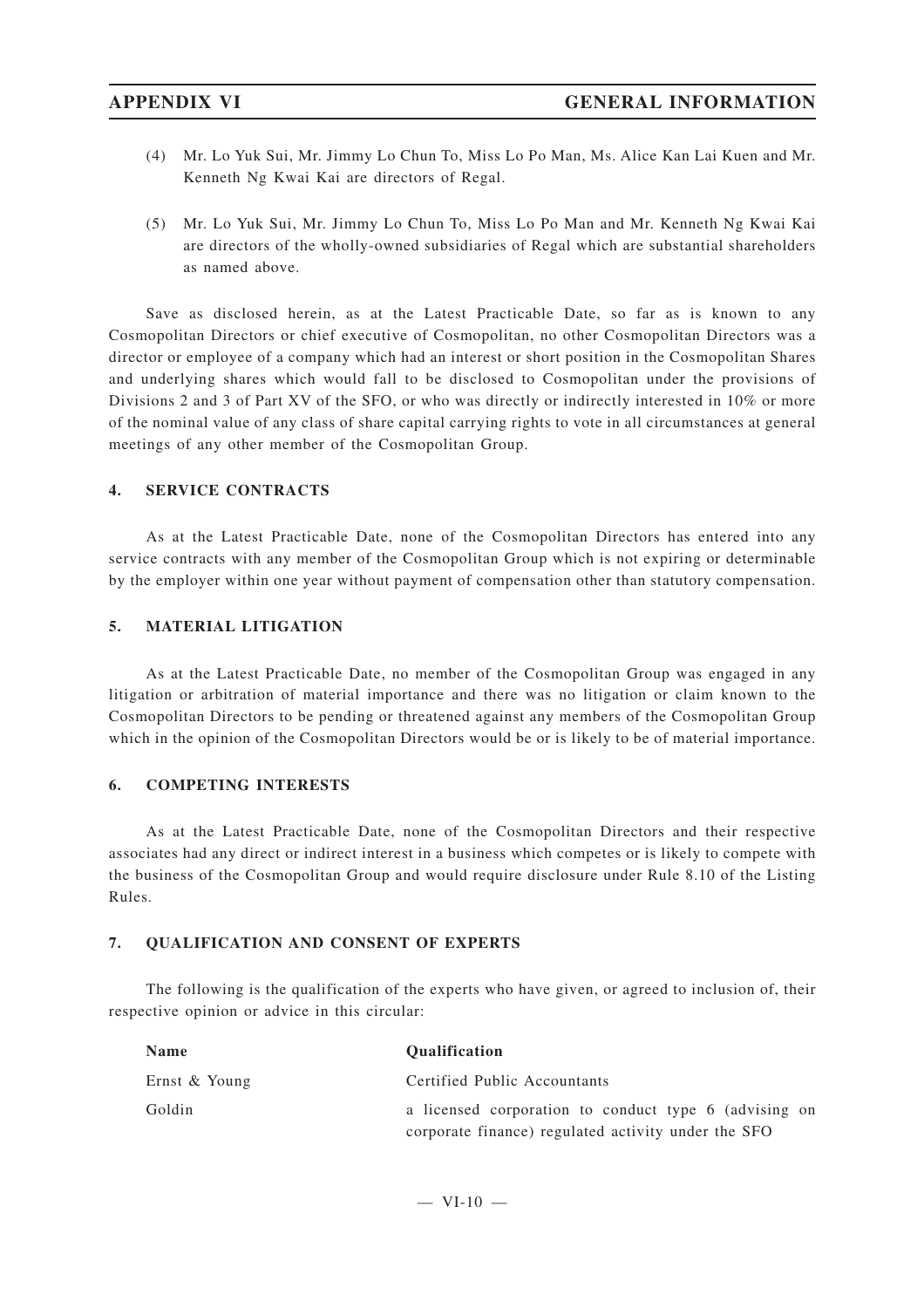Each of Ernst & Young and Goldin has given and has not withdrawn its written consent to the issue of this circular with the inclusion of its letter and references to its name in the form and context in which they appear. The letters of Ernst & Young and Goldin are given as of the date of this circular for incorporation herein.

As at the Latest Practicable Date, none of the above experts had any interest in the share capital of any member of the Cosmopolitan Group nor had any right (whether legally enforceable or not) to subscribe for or to nominate persons to subscribe for securities in any member of the Cosmopolitan Group, and none of the above experts had any interest, either directly or indirectly, in any assets which have been, since 31 December 2013, the date to which the latest published audited financial statements of the Cosmopolitan Group were made up, acquired or disposed of by or leased to or are proposed to be acquired or disposed of by or leased to any member of the Cosmopolitan Group.

### **8. MATERIAL CONTRACTS**

- (a) The deed of variation dated 16 November 2012 (as supplemented by a supplemental deed dated 12 December 2012) entered into between Fancy Gold Limited ("**Fancy Gold**"), Cosmopolitan and Valuegood International Limited ("**Valuegood**") to extend the then maturity date of zero coupon guaranteed convertible bonds due on 30 September 2013 (as further extended) issued by Fancy Gold in 2007 and held by Valuegood in the principal amount of HK\$141.45 million (the "**CB2010**") to 30 September 2013 (and the then expiry date of the conversion period of the CB2010 to 16 September 2013) and to disallow conversion of the then CB2010 if as a result of the conversion, Cosmopolitan will not be able to meet the public float requirement under the Listing Rules.
- (b) The deed of variation dated 16 November 2012 entered into between Apex Team Limited ("**Apex Team**"), Cosmopolitan and Jumbo Pearl Investments Limited ("**Jumbo Pearl**") to extend the maturity date of zero coupon guaranteed convertible bonds due on 30 September 2013 (as extended) issued by Apex Team in 2008 to Jumbo Pearl in the principal amount of HK\$100 million (the "**CB2013(A)**") to 30 September 2013 (and the then expiry date of the conversion period of the CB2013(A) to 16 September 2013).
- (c) The deed of variation dated 16 November 2012 entered into between Apex Team, Cosmopolitan and Time Crest Investments Limited ("**Time Crest**") to extend the then maturity date of zero coupon guaranteed convertible bonds due on 30 September 2013 (as extended) issued by Apex Team in 2008 to Time Crest in the principal amount of HK\$100 million (the "**CB2013(B)**") to 30 September 2013 (and the then expiry date of the conversion period of the CB2013(B) to 16 September 2013).
- (d) The supplemental agreement dated 16 November 2012 entered into between Apex Team, Cosmopolitan, Sun Joyous Investments Limited ("**Sun Joyous**") and Jumbo Pearl to extend the expiry date of an option (being part of options granted by the Cosmopolitan Group to each of the Paliburg Group and the Regal Group to subscribe for zero coupon guaranteed convertible bonds due on 30 September 2013 issued by Apex Team in 2013 to Sun Joyous in the principal amount of HK\$100 million and zero coupon guaranteed convertible bonds due on 30 September 2013 issued by Apex Team in 2013 to Well Mount Investments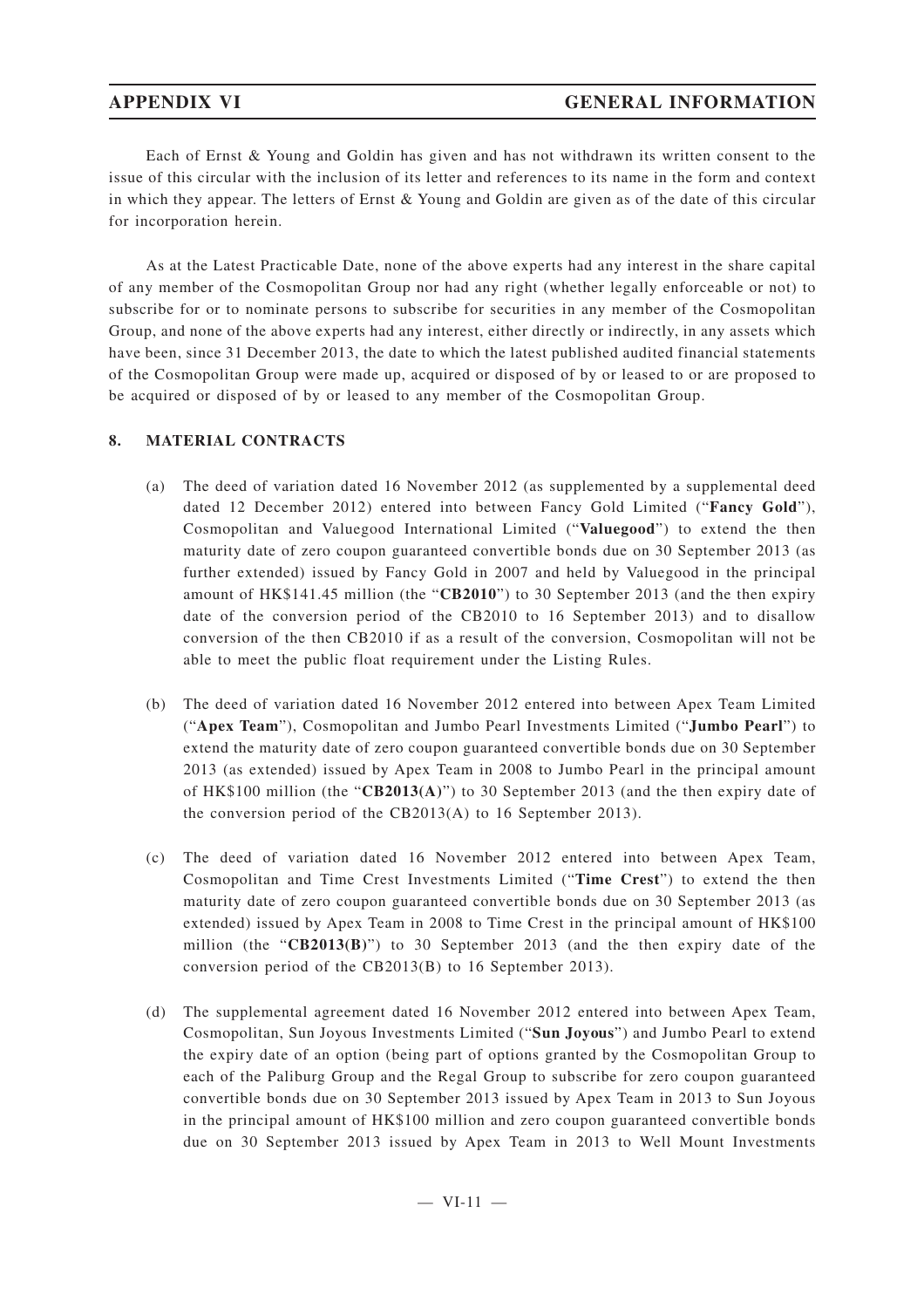Limited ("**Well Mount**") in the principal amount of HK\$100 million which were exercised on 2 July 2013 (the "**Options**") granted by Apex Team to Sun Joyous to subscribe for the zero coupon guaranteed convertible bonds issued by Apex Team with a principal amount of up to HK\$100 million to 2 July 2013 and to amend the maturity date of such convertible bonds to 30 September 2013.

- (e) The supplemental agreement dated 16 November 2012 entered into between Apex Team, Cosmopolitan, Well Mount and Time Crest to extend the expiry date of the option (being part of the Options) granted by Apex Team to Well Mount to subscribe for the zero coupon guaranteed convertible bonds issued by Apex Team with a principal amount of up to HK\$100 million to 2 July 2013 and to amend the maturity date of such convertible bonds to 30 September 2013.
- (f) The Underwriting Agreement.
- (g) The Cosmopolitan Convertible Bonds Subscription Agreement.
- (h) The Irrevocable Undertaking.

Save for the above, there are no material contracts (not being a contract in the ordinary course of business) entered into by any members of the Cosmopolitan Group within the two years preceding the date of this circular.

# **9. MATERIAL ADVERSE CHANGE**

As at the Latest Practicable Date, Cosmopolitan is not aware of any material adverse change in the financial or trading position of the Cosmopolitan Group since 31 December 2013, the date to which the latest published audited consolidated accounts of the Cosmopolitan Group were made up.

### **10. GENERAL**

- (i) The company secretary of Cosmopolitan is Ms. Eliza Lam Sau Fun, who is an associate of The Institute of Chartered Secretaries and Administrators and The Hong Kong Institute of Chartered Secretaries.
- (ii) The English text of this circular shall prevail over its Chinese text.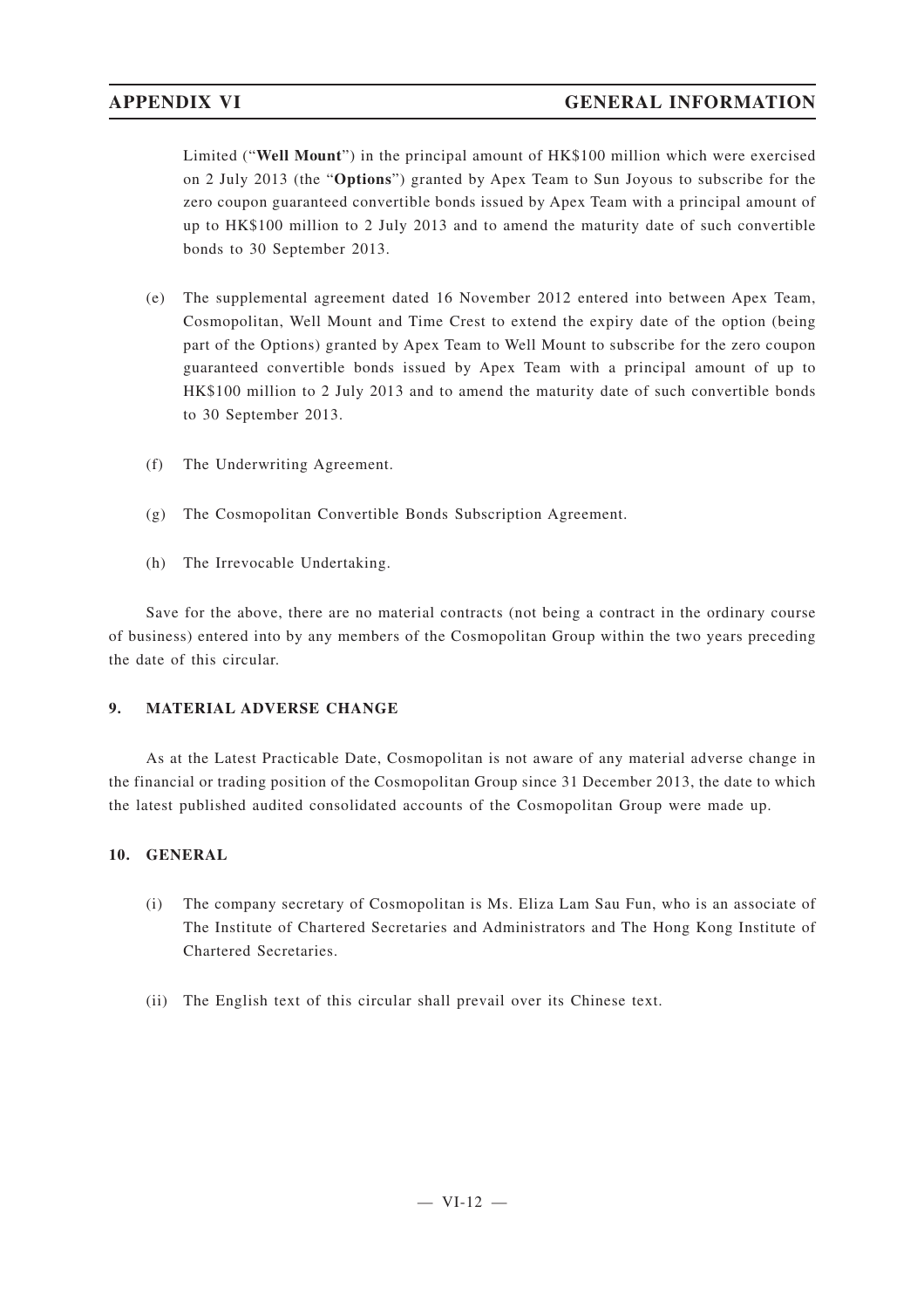# **11. DOCUMENTS AVAILABLE FOR INSPECTION**

Copies of the following documents are available for inspection during normal business hours at the office of Cosmopolitan at 11th Floor, 68 Yee Wo Street, Causeway Bay, Hong Kong from the date of this circular up to and including the date of the Cosmopolitan EGM:

- (a) the Cosmopolitan Articles of Association;
- (b) the material contracts referred to in the section headed "Material Contracts" of this appendix;
- (c) the annual reports of Cosmopolitan for the two years ended 31 March 2013 and nine months ended 31 December 2013;
- (d) the report on unaudited pro forma financial information of the Cosmopolitan Group from Ernst & Young, the text of which is set out in Appendix V of this circular;
- (e) Goldin's letter of advice dated 20 June 2014, the text of which is set out in pages 29 to 64 of this circular;
- (f) the written consents referred to in the section headed "Qualification and consent of experts" of this appendix; and
- (g) this circular.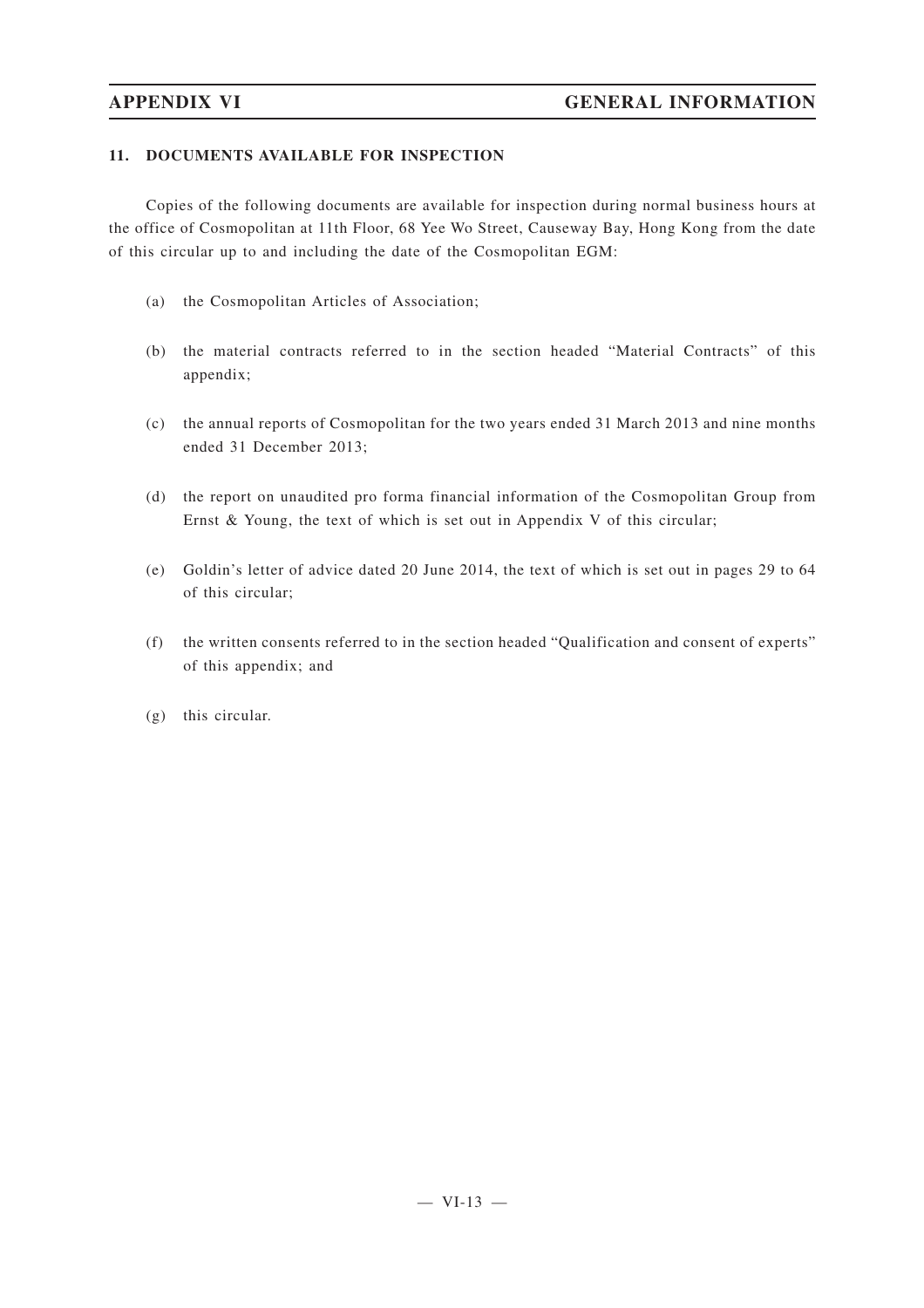# **12. CORPORATE INFORMATION AND PARTIES INVOLVED**

| <b>Registered office</b>                                                                                                                           | P.O. Box 309<br>George Town<br>Grand Cayman<br>Cayman Islands<br><b>British West Indies</b>                                                                                                                                                                                                                             |
|----------------------------------------------------------------------------------------------------------------------------------------------------|-------------------------------------------------------------------------------------------------------------------------------------------------------------------------------------------------------------------------------------------------------------------------------------------------------------------------|
| Head office and principal place<br>of business in Hong Kong and<br>office address of all<br><b>Cosmopolitan Directors and</b><br>senior management | 11th Floor<br>68 Yee Wo Street<br>Causeway Bay<br>Hong Kong                                                                                                                                                                                                                                                             |
| Authorised representatives                                                                                                                         | Mr. Kelvin LEUNG So Po<br>Ms. Eliza LAM Sau Fun                                                                                                                                                                                                                                                                         |
| <b>Executive Cosmopolitan</b><br><b>Directors</b>                                                                                                  | Mr. LO Yuk Sui (Chairman and Chief Executive Officer)<br>Mr. Jimmy LO Chun To<br>(Vice Chairman and Managing Director)<br>Miss LO Po Man (Vice Chairman)<br>Mr. Kenneth WONG Po Man (Chief Operating Officer)<br>Mr. Kelvin LEUNG So Po (Chief Financial Officer)<br>Mr. Daniel BONG Shu Yin<br>Mr. Kenneth NG Kwai Kai |
| Non-executive Cosmopolitan<br><b>Director</b>                                                                                                      | Mr. Francis BONG Shu Ying                                                                                                                                                                                                                                                                                               |
| Independent non-executive<br><b>Cosmopolitan Directors</b>                                                                                         | Ms. Judy CHEN Qing<br>Ms. Alice KAN Lai Kuen<br>Mr. LEE Choy Sang<br>Mr. David LI Ka Fai<br>Hon. Abraham SHEK Lai Him, GBS, JP                                                                                                                                                                                          |
| Company secretary                                                                                                                                  | Ms. Eliza LAM Sau Fun<br>11th Floor<br>68 Yee Wo Street<br>Causeway Bay<br>Hong Kong                                                                                                                                                                                                                                    |
| Share registrar in Hong Kong                                                                                                                       | Computershare Hong Kong Investor Services Limited<br>Shops 1712-1716<br>17th Floor, Hopewell Centre<br>183 Queen's Road East<br>Wan Chai<br>Hong Kong                                                                                                                                                                   |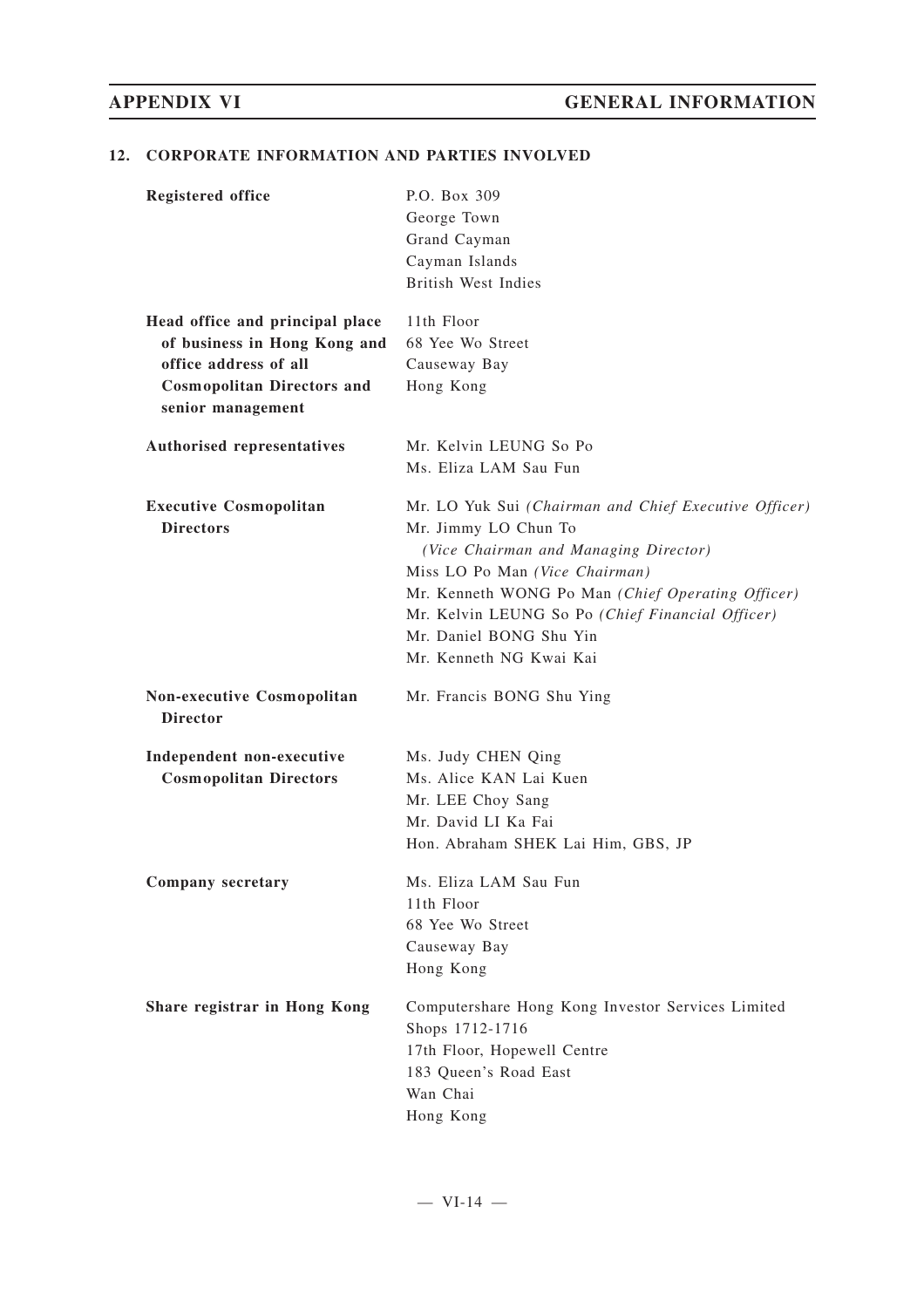| <b>Principal bankers</b>                                                               | Bank of Communications Co., Ltd., Hong Kong Branch<br>Industrial and Commercial Bank of China (Asia) Limited<br>Deutsche Bank A.G.<br>Standard Chartered Bank (Hong Kong) Limited<br>The Bank of East Asia, Limited<br>Australia and New Zealand Banking Group Limited |
|----------------------------------------------------------------------------------------|------------------------------------------------------------------------------------------------------------------------------------------------------------------------------------------------------------------------------------------------------------------------|
| Legal advisers as to Hong Kong<br>Laws (in relation to the<br>Cosmopolitan Open Offer) | Iu, Lai & Li Solicitors<br>Rooms 2201, 2201A & 2202<br>22nd Floor, Tower 1, Admiralty Centre<br>No. 18 Harcourt Road<br>Hong Kong                                                                                                                                      |
| Underwriter                                                                            | P&R Strategic Limited<br>11th Floor<br>68 Yee Wo Street<br>Causeway Bay<br>Hong Kong                                                                                                                                                                                   |
| <b>Financial adviser</b>                                                               | Somerley Capital Limited<br>20th Floor<br>China Building<br>29 Queen's Road Central<br>Hong Kong                                                                                                                                                                       |
| Independent financial adviser                                                          | Goldin Financial Limited<br>23rd Floor, Two International Finance Centre<br>8 Finance Street<br>Central<br>Hong Kong                                                                                                                                                   |
| <b>Auditors and reporting</b><br>accountants                                           | Ernst & Young<br>Certified Public Accountants<br>22/F, CITIC Tower<br>1 Tim Mei Avenue<br>Central<br>Hong Kong                                                                                                                                                         |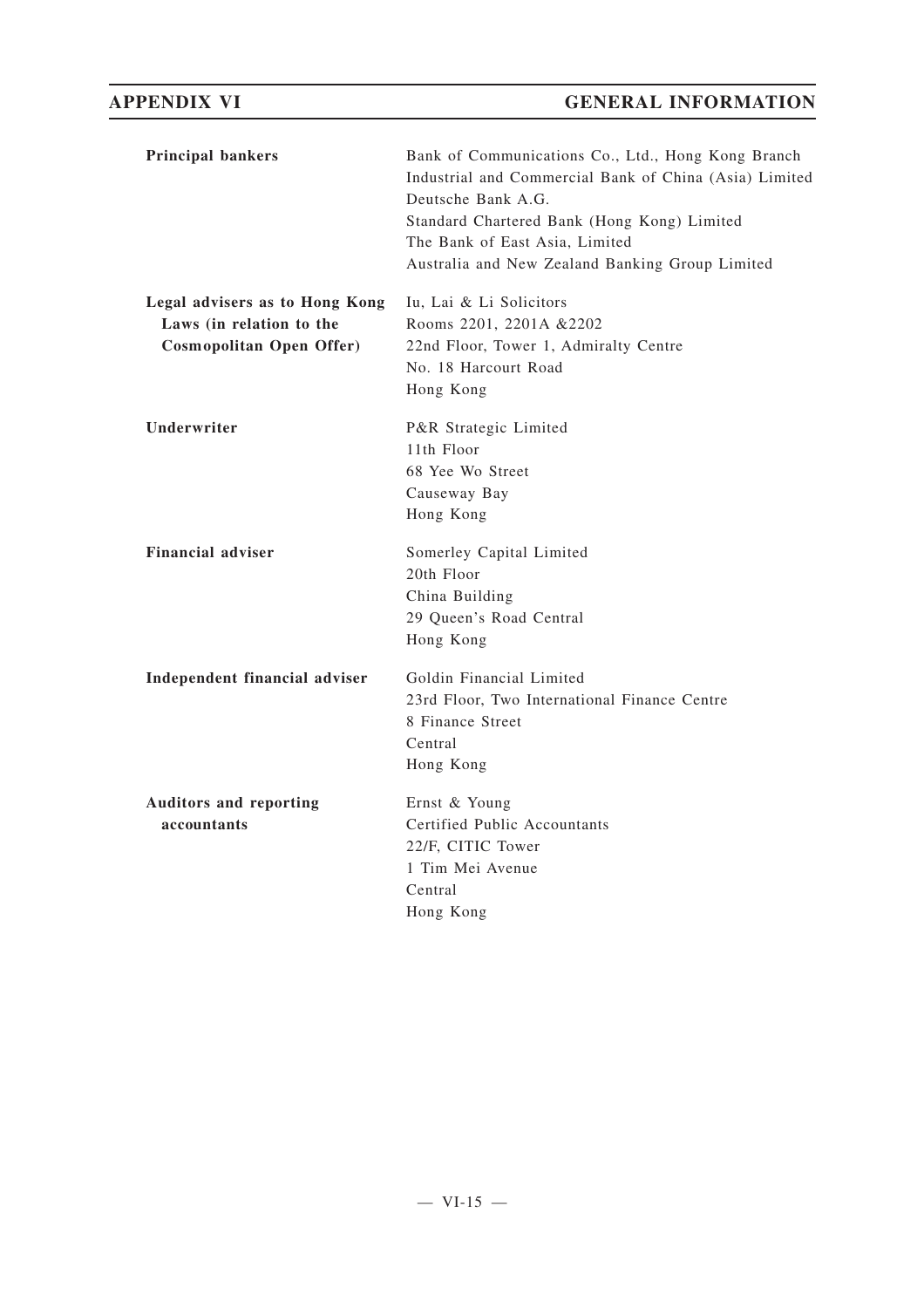### **13. COSMOPOLITAN DIRECTORS' PROFILE**

**Mr. Lo Yuk Sui,** aged 69; Chairman and Chief Executive Officer — Appointed to the Cosmopolitan Board as an Executive Cosmopolitan Director in December 2013. Mr. Lo also acts as the Chairman and the Chief Executive Officer of Cosmopolitan since December 2013. Mr. Lo has been the managing director and chairman of the respective predecessor listed companies of Century City (the ultimate listed holding company of Cosmopolitan), Paliburg (the immediate listed holding company of Cosmopolitan) and Regal (a listed subsidiary of Century City and Paliburg and of which Cosmopolitan is a listed associate) since 1980s. He is also an executive director, the chairman and the chief executive officer of Century City, Paliburg and Regal and a non-executive director and the chairman of Regal Portfolio Management Limited ("**RPML**"), the manager of Regal Real Estate Investment Trust (the listed subsidiary of Regal). Mr. Lo is a qualified architect. In his capacity as the Chief Executive Officer, Mr. Lo oversees the overall policy and decision making of the Cosmopolitan Group. Save as disclosed herein, Mr. Lo has not held any directorships in other listed public companies during the last three years.

Mr. Lo is the father of Mr. Jimmy Lo Chun To, an Executive Cosmopolitan Director and a Vice Chairman and the Managing Director of Cosmopolitan, and Miss Lo Po Man, an Executive Cosmopolitan Director and a Vice Chairman of Cosmopolitan. Save as disclosed herein, Mr. Lo does not have any other relationships with any Cosmopolitan Directors, senior management, or substantial or controlling shareholders of Cosmopolitan.

**Mr. Jimmy Lo Chun To,** aged 40; Vice Chairman and Managing Director — Appointed to the Cosmopolitan Board as an Executive Cosmopolitan Director in December 2013. Mr. Jimmy Lo also acts as a Vice Chairman and the Managing Director of Cosmopolitan since December 2013. He is also an executive director and a vice chairman of Century City, an executive director, a vice chairman and the managing director of Paliburg, an executive director of Regal and a non-executive director of RPML. Mr. Jimmy Lo graduated from Cornell University, New York, with a Degree in Architecture. He joined the Century City Group (for this appendix, comprising Century City and its subsidiaries) in 1998. Mr. Jimmy Lo is primarily involved in overseeing the property projects of the Paliburg Group (for this appendix, comprising Paliburg and its subsidiaries) in the PRC (which are now owned by the Cosmopolitan Group) and, in addition, undertakes responsibilities in the business development of the Century City Group. Save as disclosed herein, Mr. Jimmy Lo has not held any directorships in other listed public companies during the last three years.

Mr. Jimmy Lo is the son of Mr. Lo Yuk Sui and the brother of Miss Lo Po Man. Save as disclosed herein, Mr. Jimmy Lo does not have any other relationships with any Cosmopolitan Directors, senior management, or substantial or controlling shareholders of Cosmopolitan.

**Miss Lo Po Man,** aged 34; Vice Chairman and Executive Cosmopolitan Director — Appointed to the Cosmopolitan Board as an Executive Cosmopolitan Director in December 2013. Miss Lo also acts as a Vice Chairman of Cosmopolitan since December 2013. She is also an executive director and a vice chairman of Century City, an executive director of Paliburg, an executive director, a vice chairman and the managing director of Regal, and a non-executive director and the vice chairman of RPML. Miss Lo graduated from Duke University, North Carolina, the United States, with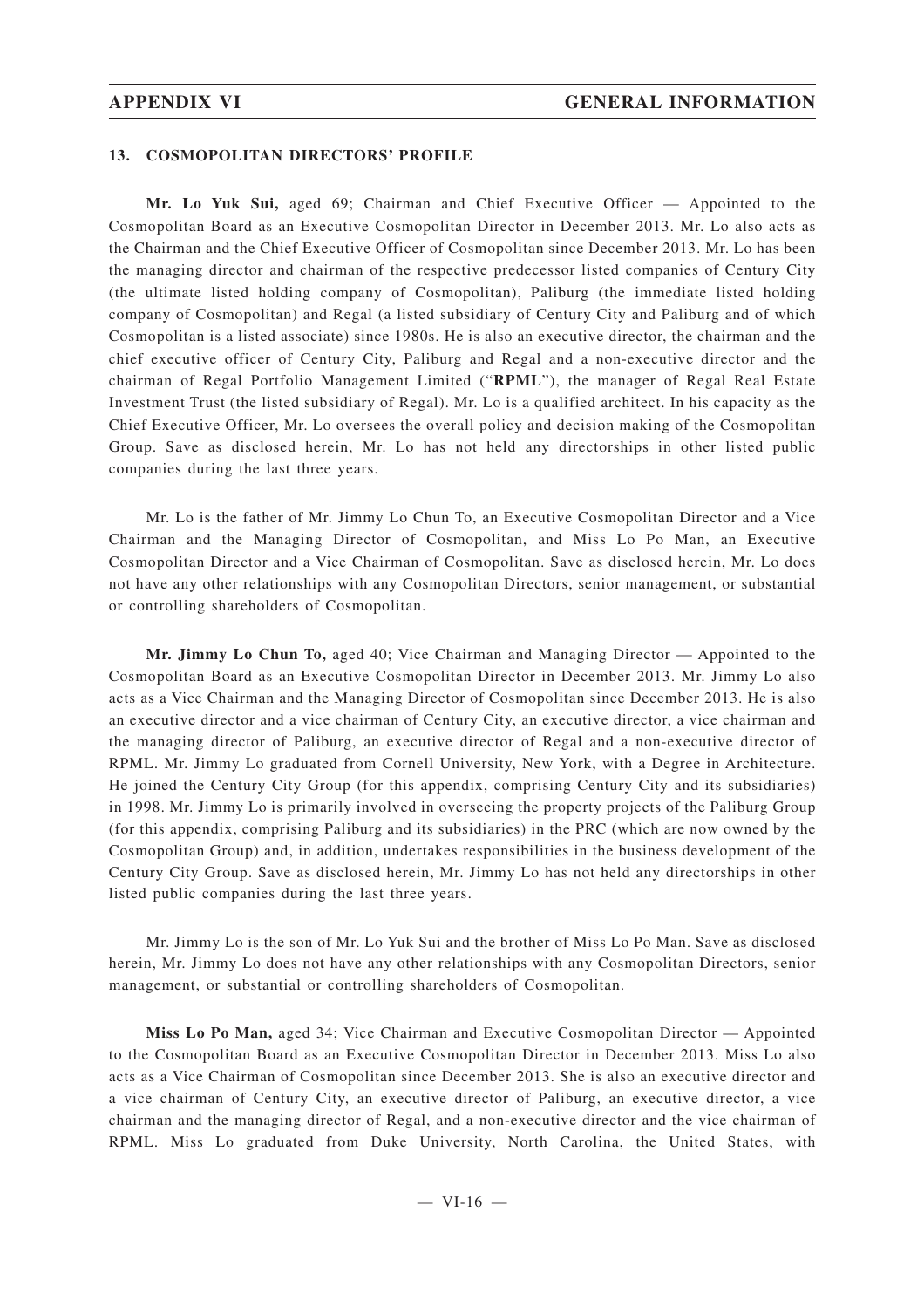a Bachelor 's Degree in Psychology. Miss Lo joined the Regal Group in 2000 and is an experienced executive in sales and marketing and corporate management. She oversees the sales and marketing function of the Regal Group and also undertakes responsibilities in the business development of the Century City Group. Save as disclosed herein, Miss Lo has not held any directorships in other listed public companies during the last three years.

Miss Lo is the daughter of Mr. Lo Yuk Sui and the sister of Mr. Jimmy Lo Chun To. Save as disclosed herein, Miss Lo does not have any other relationships with any Cosmopolitan Directors, senior management, or substantial or controlling shareholders of Cosmopolitan.

**Mr. Kenneth Wong Po Man,** aged 48; Executive Cosmopolitan Director and Chief Operating Officer — Appointed to the Cosmopolitan Board in 2010 as a Non-Executive Cosmopolitan Director until re-designated as an Executive Cosmopolitan Director and the Chief Operating Officer in December 2013. Mr. Wong is a qualified architect. He graduated from the University of Hong Kong with a Bachelor of Arts Degree in Architectural Studies and a Bachelor 's Degree of Architecture. He also holds a Master of Science Degree in Real Estates from the University of Hong Kong. Mr. Wong has over 20 years of experience in architectural design and project management in respect of property management projects. Mr. Wong is also an executive director of Paliburg and a technical director of an engineering company which is registered under the Buildings Ordinance of Hong Kong. Save as disclosed herein, Mr. Wong has not held any directorships in other listed public companies during the last three years.

**Mr. Kelvin Leung So Po,** aged 41; Executive Cosmopolitan Director and Chief Financial Officer — Appointed to the Cosmopolitan Board in 2008 as a Non-Executive Cosmopolitan Director until re-designated as an Executive Cosmopolitan Director and the Chief Financial Officer in December 2013. Mr. Leung holds a Bachelor 's Degree in Business Administration and a Master of Laws Degree in Chinese Business Law both from The Chinese University of Hong Kong. He is a member of the American Institute of Certified Public Accountants. He has over 18 years of experience in accounting and corporate finance field. Mr. Leung is also an executive director of Century City. He has been with the Century City Group for over 16 years and is involved in the corporate finance function as well as in the China business division of the Century City Group. He also acted as an executive director of KH Investment Holdings Limited (now known as China Media and Films Holdings Limited) ("**KH Investment**"), a company listed on the Growth Enterprise Market of the Stock Exchange, since mid September 2011 (when KH Investment was a listed subsidiary of Century City) until he resigned from such position in early March 2012. Save as disclosed herein, Mr. Leung has not held any directorships in other listed public companies during the last three years.

**Mr. Daniel Bong Shu Yin,** aged 75; Executive Cosmopolitan Director — Appointed to the Cosmopolitan Board in 2006. Mr. Daniel Bong had also acted as the Chairman of Cosmopolitan since 2006 until his resigning from this role when the Cosmopolitan Board was reconstituted in December 2013. He is a qualified architect and has extensive experience in the property and hotel fields, both in Hong Kong and overseas. Mr. Daniel Bong had been involved in the management of several public listed companies in Hong Kong for over 10 years, including Century City and Paliburg. Mr. Daniel Bong was the deputy chairman and an executive director of Regal until 1999 when he resigned to pursue his personal interests and investments. Mr. Daniel Bong has not held any directorships in other listed public companies during the last three years.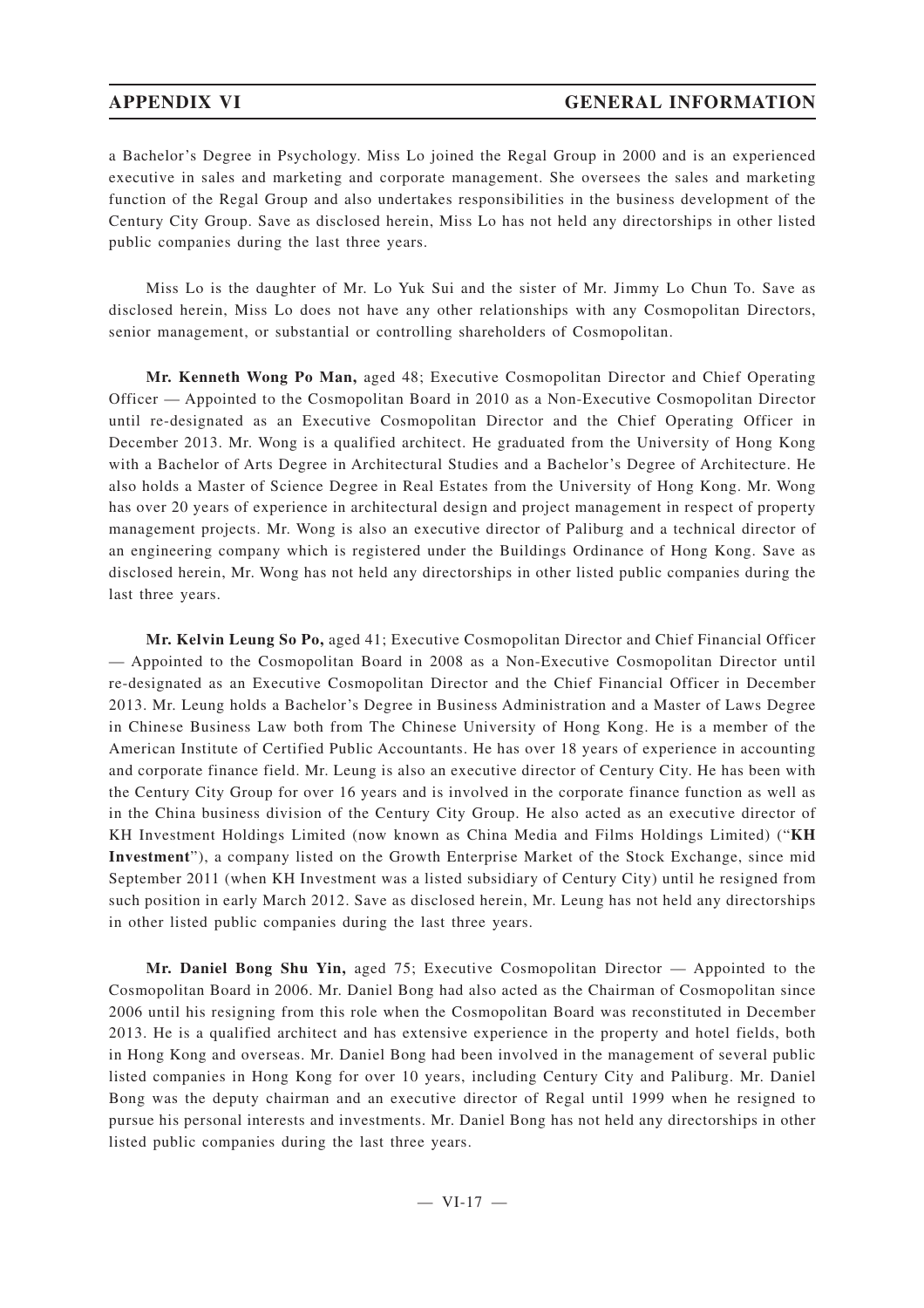Mr. Daniel Bong is the brother of Mr. Francis Bong Shu Ying, a Non-Executive Cosmopolitan Director. Save as disclosed herein, Mr. Daniel Bong does not have any other relationships with any Cosmopolitan Directors, senior management, or substantial or controlling shareholders of Cosmopolitan.

**Mr. Kenneth Ng Kwai Kai,** aged 59; Executive Cosmopolitan Director — Appointed to the Cosmopolitan Board in 2008 as a Non-Executive Cosmopolitan Director until re-designated as an Executive Cosmopolitan Director in December 2013. Mr. Ng is a Chartered Secretary. He is in charge of the corporate finance, company secretarial and administrative functions of the Century City Group. Mr. Ng is also an executive director and the chief operating officer of Century City, an executive director of Paliburg and Regal, and a non-executive director of RPML. He also acted as an executive director of KH Investment since mid September 2011 (when KH Investment was a listed subsidiary of Century City) until he resigned from such position in early March 2012. Save as disclosed herein, Mr. Ng has not held any directorships in other listed public companies during the last three years.

**Mr. Francis Bong Shu Ying, OBE, JP**, aged 72; Non-Executive Cosmopolitan Director — Appointed to the Cosmopolitan Board in 2006. Mr. Francis Bong was a director of AECOM Technology Corporation, a company incorporated in the United States and listed on the New York Stock Exchange, until he recently retired from it. Mr. Francis Bong holds a Bachelor 's Degree of Science in Engineering from the University of Hong Kong and is currently the chairman of the Hong Kong University Engineering Advisory Committee. He is a former president of the Hong Kong Institution of Engineers, a former president of the Hong Kong Academy of Engineering Sciences and a fellow member of the Institution of Civil Engineers and The Institution of Structural Engineers in the United Kingdom. Mr. Francis Bong is also an independent non-executive director of China Merchants Holdings (International) Company Limited, a company listed on the main board of the Stock Exchange. Save as disclosed herein, Mr. Francis Bong has not held any directorships in other listed public companies during the last three years.

Mr. Francis Bong is the brother of Mr. Daniel Bong Shu Yin. Save as disclosed herein, Mr. Francis Bong does not have any relationships with any Cosmopolitan Directors, senior management, or substantial or controlling shareholders of Cosmopolitan.

**Ms. Judy Chen Qing,** aged 43; Independent Non-Executive Cosmopolitan Director — Invited to the Cosmopolitan Board as an Independent Non-Executive Cosmopolitan Director in December 2013. Ms. Chen serves as the chairman of the Hong Kong Committee for United Nations Children's Fund ("**UNICEF HK**") and the foundation chair of Ocean Park Conservation Foundation Hong Kong ("**OPCF HK**"). She received her higher education from China and the United States — Beijing University of Aeronautics & Astronautics; Menlo College and Harvard Business School. She has also been appointed by the Under-Secretary-General of the United Nations to serve as Standing Member of the Development Cooperation Forum. Before joining UNICEF HK and OPCF HK, Ms. Chen held senior positions in multinational companies. Besides chairing the UNICEF HK and OPCF HK, Ms. Chen is also actively working in the social service areas in Mainland China and Hong Kong. Ms. Chen has not held any directorships in other listed public companies during the last three years.

**Ms. Alice Kan Lai Kuen,** aged 59; Independent Non-Executive Cosmopolitan Director — Invited to the Cosmopolitan Board as an Independent Non-Executive Cosmopolitan Director in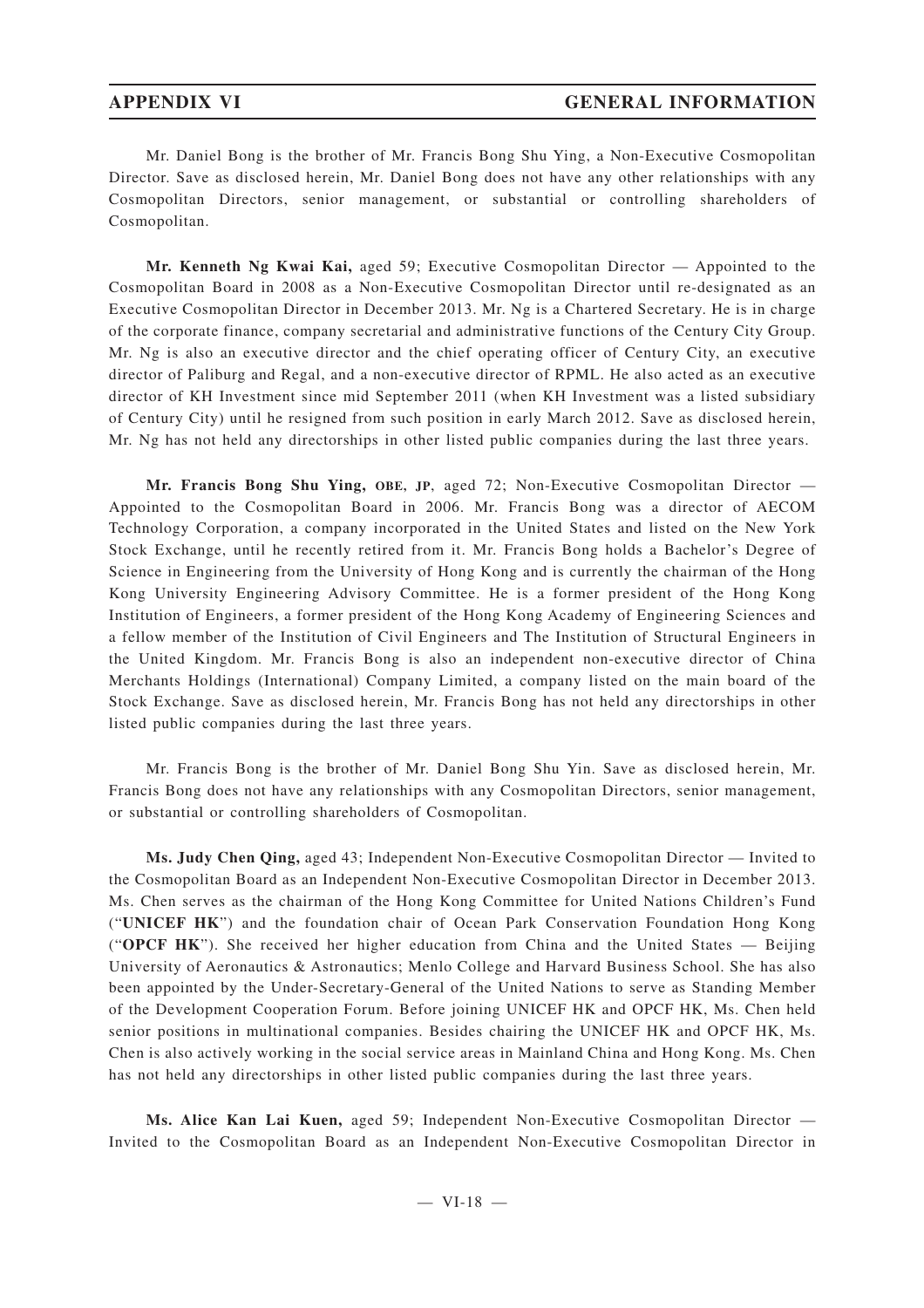December 2013. She is also an independent non-executive director of Regal. Ms. Kan is a shareholder and the managing director of Asia Investment Management Limited providing corporate advisory and investment management services and Asia Investment Research Limited involving in research work in Hong Kong and China based companies. She is a licensed investment adviser under the SFO and a responsible officer of Asia Investment Management Limited, Asia Investment Research Limited and Lotus Asset Management Limited. She has over 20 years of experience in corporate finance and is well experienced in both the equity and debt markets. She held various senior positions in international and local banks and financial institutions. Ms. Kan is a fellow member of The Association of Chartered Certified Accountants, a fellow member of the CPA Australia and an associate member of the Hong Kong Institute of Certified Public Accountants. She is a fellow member of the Hong Kong Institute of Directors. Ms. Kan is also an independent non-executive director of China Energine International (Holdings) Limited, Shimao Property Holdings Limited and Shougang Concord International Enterprises Company Limited, all of which are companies listed on the Stock Exchange, and an independent director of AVIC International Maritime Holdings Limited, a company listed on Singapore Exchange Securities Trading Limited. Ms. Kan also acted as an independent non-executive director of G-Vision International (Holdings) Limited and Sunway International Holdings Limited, which are companies listed on the Stock Exchange, during the past three years. Save as disclosed herein, Ms. Kan has not held any directorships in other listed public companies during the last three years.

**Mr. Lee Choy Sang,** aged 77; Independent Non-Executive Cosmopolitan Director — Invited to the Cosmopolitan Board as an Independent Non-Executive Cosmopolitan Director in 2006. Mr. Lee has been involved in the construction industry for over 40 years. He obtained his Bachelor of Architecture Degree in the University of Hong Kong. Mr. Lee was a member of the Royal Institute of British Architects, the Royal Australian Institute of Architects and the Hong Kong Institute of Architects. He was also a registered architect in Hong Kong. He is a member of the Hong Kong Housing Society. Mr. Lee is currently a director of Silver Force (Consultants) Limited and Brilliant Force International China Heating Supply Holdings Company Limited, and is in charge of various projects in respect of the provision of services relating to energy supply and management in different regions, including Hong Kong and the PRC. Mr. Lee has not held any directorships in other listed public companies during the last three years.

**Mr. David Li Ka Fai,** aged 59; Independent Non-Executive Cosmopolitan Director — Invited to the Cosmopolitan Board as an Independent Non-Executive Cosmopolitan Director in 2006. Mr. Li is currently the deputy managing partner of Li, Tang, Chen & Co. CPA (Practising). He is also a fellow of the Hong Kong Institute of Certified Public Accountants and The Association of Chartered Certified Accountants, UK as well as The Institute of Chartered Secretaries and Administrators, UK and an associate member of The Institute of Chartered Accountants in England and Wales. He is an independent non-executive director, the chairman of the audit committee and a member of the remuneration committee and the nomination committee of Goldlion Holdings Limited, an independent non-executive director and the chairman of the audit committee of China-Hongkong Photo Products Holdings Limited, an independent non-executive director, a member of the audit committee, the chairman of the remuneration committee and a member of the nomination committee of China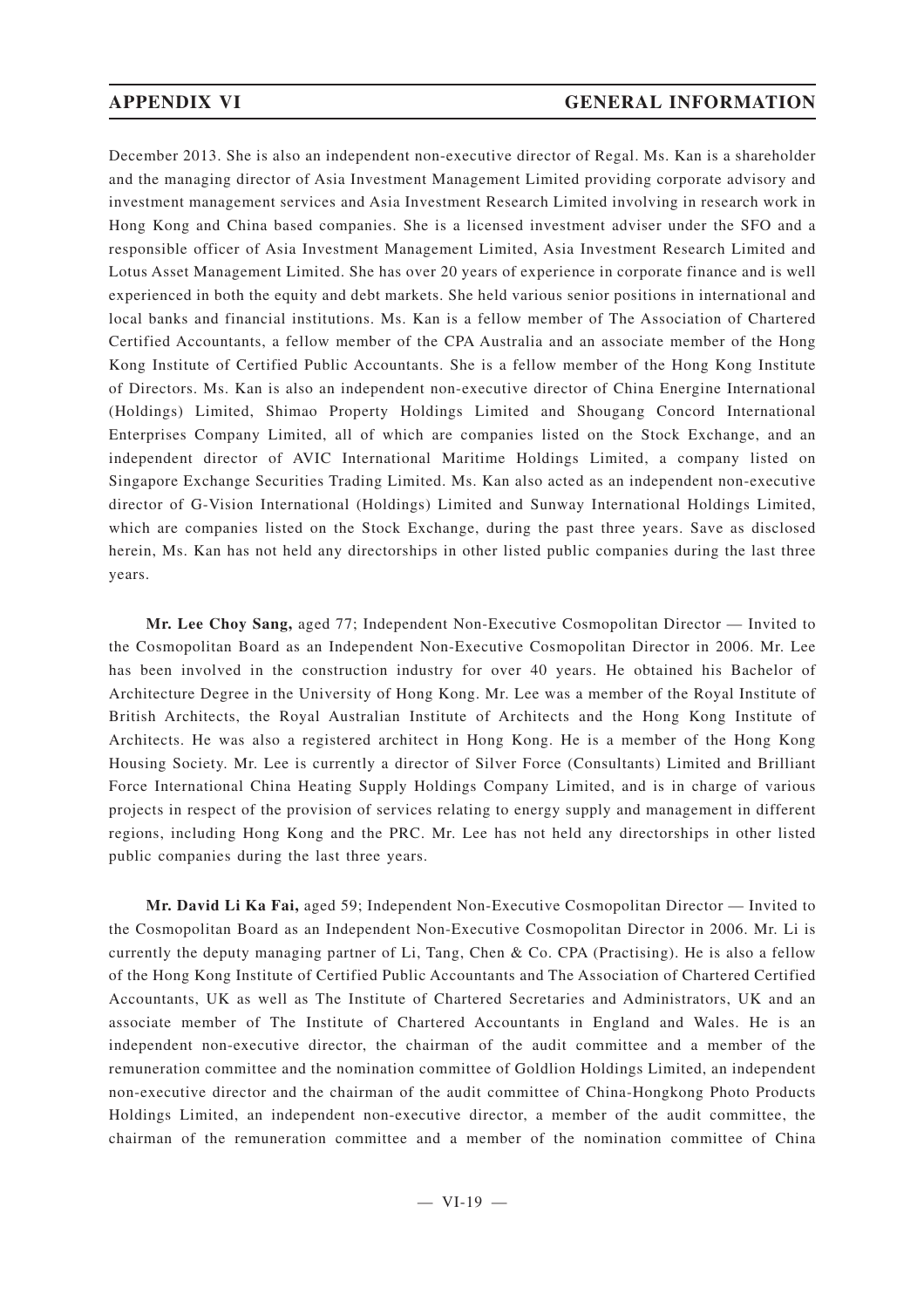Merchants Holdings (International) Company Limited and an independent non-executive director, a member of the audit committee and the remuneration committee of AVIC International Holding (HK) Limited, and an independent non-executive director and the chairman of the audit committee of Shanghai Industrial Urban Development Group Limited, all of which companies are listed on the main board of the Stock Exchange. Save as disclosed herein, Mr. Li has not held any directorships in other listed public companies during the last three years.

**Hon Abraham Shek Lai Him, GBS, JP**, aged 68; Independent Non-Executive Cosmopolitan Director — Invited to the Cosmopolitan Board as Independent Non-Executive Cosmopolitan Director in December 2013. He is also an independent non-executive director of Paliburg and RPML. Mr. Shek holds a Bachelor 's Degree of Arts. He is currently a member of the Legislative Council of Hong Kong. He is also a member of the Court of The Hong Kong University of Science and Technology, member of both of the Court and the Council of The University of Hong Kong, director of The Hong Kong Mortgage Corporation Limited and vice chairman of Independent Police Complaints Council. Mr. Shek is the chairman and an independent non-executive director of Chuang's China Investments Limited, the vice chairman, an independent non-executive director and a member of the audit committee of ITC Properties Group Limited, an independent non-executive director and a member of the audit committee of China Resources Cement Holdings Limited, Chuang's Consortium International Limited, Country Garden Holdings Company Limited, Dorsett Hospitality International Limited, ITC Corporation Limited, Lifestyle International Holdings Limited, Midas International Holdings Limited, NWS Holdings Limited and SJM Holdings Limited, and an independent non-executive director of Hop Hing Group Holdings Limited, Lai Fung Holdings Limited and MTR Corporation Limited, all of which companies are listed on the Stock Exchange. He is also an independent non-executive director and a member of the audit committee of Eagle Asset Management (CP) Limited, the manager of Champion Real Estate Investment Trust (which is listed on the Stock Exchange). He also acted as an independent non-executive director and a member of the audit committee of Titan Petrochemicals Group Limited and an independent non-executive director of Hsin Chong Construction Group Ltd., which are companies listed on the Stock Exchange, during the past three years. Save as disclosed herein, Mr. Shek has not held any directorships in other listed public companies during the last three years.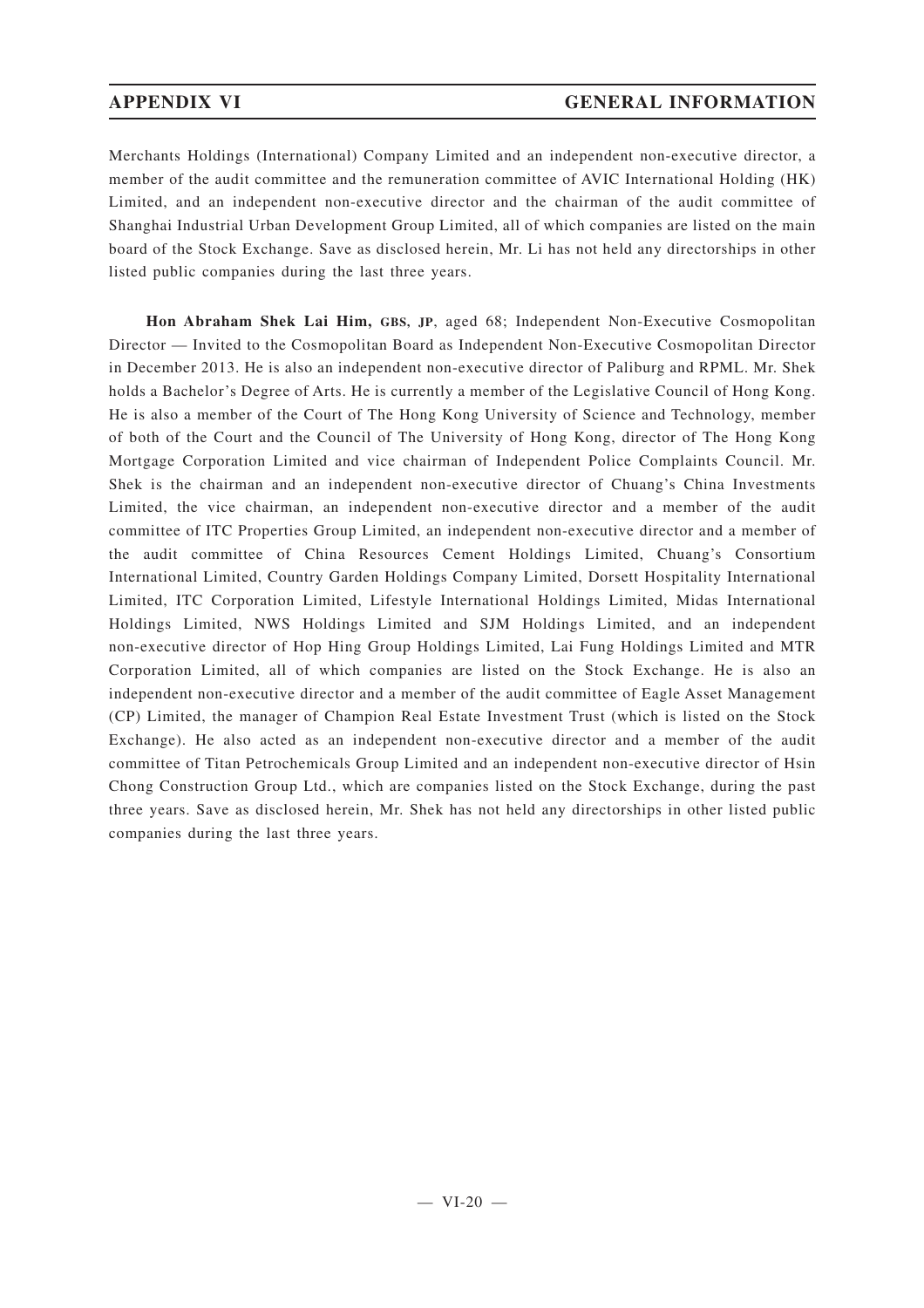

**NOTICE IS HEREBY GIVEN** that an extraordinary general meeting of Cosmopolitan International Holdings Limited ("**Company**") will be held at Regal Hongkong Hotel, 88 Yee Wo Street, Causeway Bay, Hong Kong on Monday, 14 July 2014 at 11:15 a.m. for the purpose of considering and, if thought fit, passing (with or without amendments) the following resolutions, of which resolution numbered 2 will be proposed as a special resolution and resolutions numbered 1, 3 and 4 will be proposed as ordinary resolutions of the Company:

## **ORDINARY RESOLUTION 1**

# "**THAT**:

- (a) subject to the Listing Committee of The Stock Exchange of Hong Kong Limited ("**Stock Exchange**") granting the listing of, and permission to deal in, the Consolidated Shares (as defined below in this paragraph), every ten (10) issued and unissued ordinary shares with a par value of HK\$0.0002 each ("**Existing Shares**") in the share capital of the Company shall, with effect from the Effective Date (as defined in paragraph (d) of this resolution), be consolidated into one (1) ordinary share with a par value of HK\$0.002 (a "**Consolidated Share**") in the share capital of the Company;
- (b) all of the Consolidated Shares resulting from the consolidation of the ordinary shares in the share capital of the Company as stipulated in paragraph (a) of this resolution ("**Share Consolidation**") shall, when allotted, issued and fully paid, rank pari passu in all respects with each other in accordance with the Articles of Association of the Company;
- (c) the directors of the Company ("**Directors**") be and are authorised generally to sign and execute such documents and take any and all steps, and to do and/or procure to be done any and all acts and things which in their opinion may be necessary, desirable or expedient to implement and carry into effect the Share Consolidation, including the aggregation of all the fractional entitlements that may arise from the Share Consolidation and sale (if a premium, net of expenses, can be obtained) of these entitlements by a person appointed by the Directors contemplated in the circular of the Company dated 20 June 2014 and despatched to the shareholders of the Company; and
- (d) for the purpose of this resolution, "Effective Date" means the business day (as defined in the Rules Governing the Listing of Securities on the Stock Exchange) in Hong Kong immediately after the date on which this resolution is passed by the shareholders of the Company."

## **SPECIAL RESOLUTION 2**

# "**THAT**:

(a) subject to the passing of the ordinary resolution numbered 1 ("**Ordinary Resolution 1**") set out in the notice of the extraordinary general meeting of the Company dated 20 June 2014, of which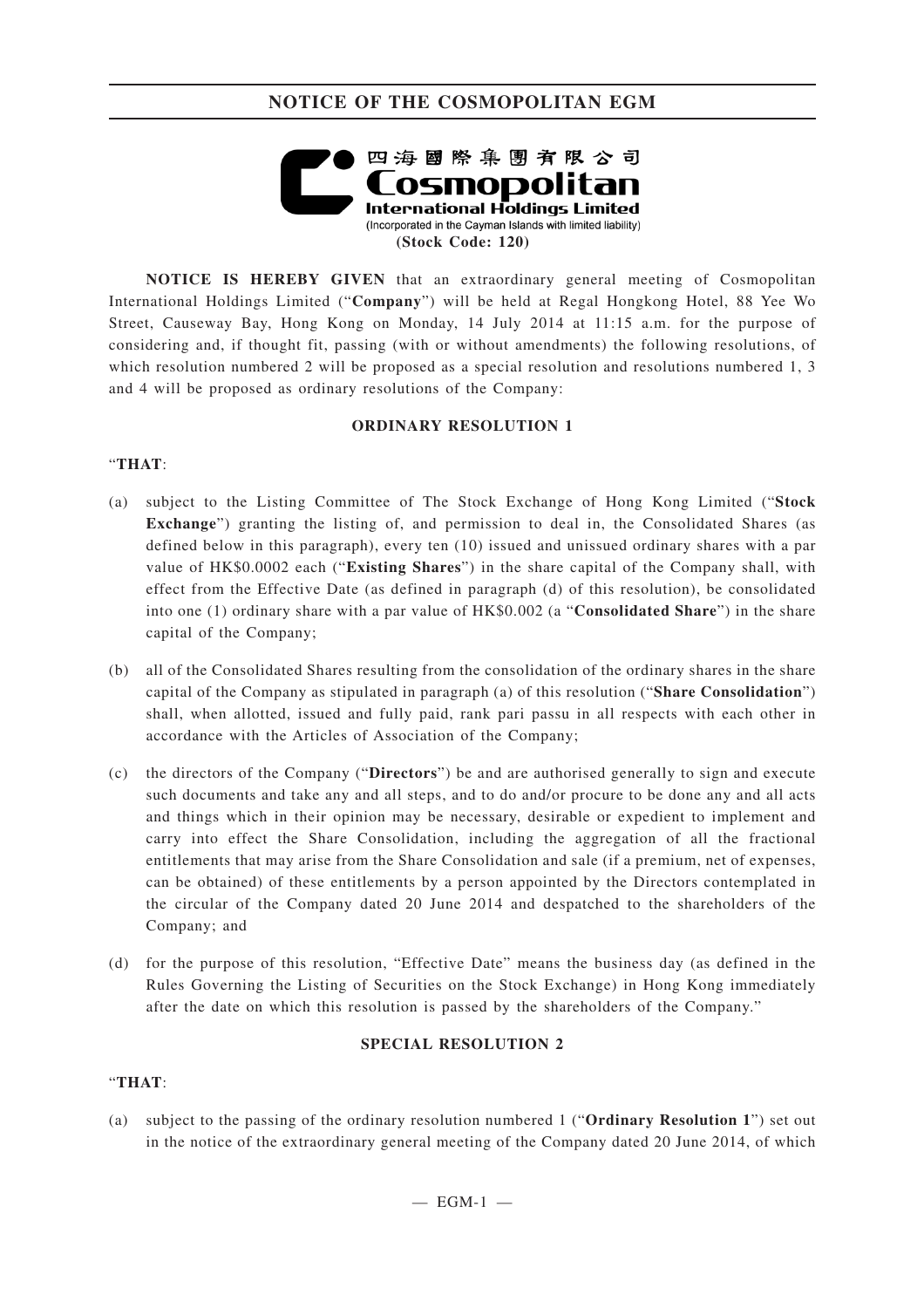this resolution forms part, 4,397,609,522 unissued Consolidated Shares (as defined in Ordinary Resolution 1) shall, with effect from the Effective Date (as defined in paragraph (d) of this resolution), be re-designated as 4,397,609,522 non-voting non-redeemable convertible preference shares with a par value of HK\$0.002 each ("**Convertible Preference Shares**") in the capital of the Company, having attached thereto the respective rights and being subject to the respective limitations set out in the Articles of Association of the Company as altered by this Resolution;

(b) the existing clause 6 of the Memorandum of Association of the Company be replaced with effect from the Effective Date (as defined in paragraph (d) of this resolution) by a new clause 6 as follows:

"6. The authorized share capital of the Company shall be HK\$250,000,000 divided into 120,602,390,478 ordinary shares with a par value of HK\$0.002 each and 4,397,609,522 non-voting non-redeemable convertible preference shares with a par value of HK\$0.002 each with power for the Company insofar as is permitted by law, to redeem or purchase any of its shares and to increase or reduce the said capital subject to the provisions of the Companies Law (Revised) (Cap. 22) and the Articles of Association and to issue any part of its capital, whether original, redeemed or increased with or without any preference, priority or special privilege or subject to any postponement of rights or to any conditions or restrictions and so that unless the conditions of issue shall otherwise expressly declare every issue of shares whether declared to be preference or otherwise shall be subject to the powers hereinbefore contained";

- (c) the Articles of Association of the Company be amended with effect from the Effective Date (as defined in paragraph (d) of this resolution) as follows:
	- (i) The existing Article 3 shall be deleted in its entirety and replaced by the following new Article 3:

"The authorized share capital of the Company shall be HK\$250,000,000 divided into 120,602,390,478 ordinary shares with a par value of HK\$0.002 each and 4,397,609,522 non-voting non-redeemable convertible preference shares with a par value of HK\$0.002 each."

(ii) by inserting a new Article 3A immediately after existing Article 3 as follows:

# "3A. **Convertible Preference Shares**

The Convertible Preference Shares shall have the following special rights and restrictions:

# 3A.1 *Distributions*

The Convertible Preference Shares shall, subject to Articles 3A.2 and 3A.5(i), participate pari passu in any distributions payable to the holders of the Ordinary Shares on a pro rata as-if-converted basis.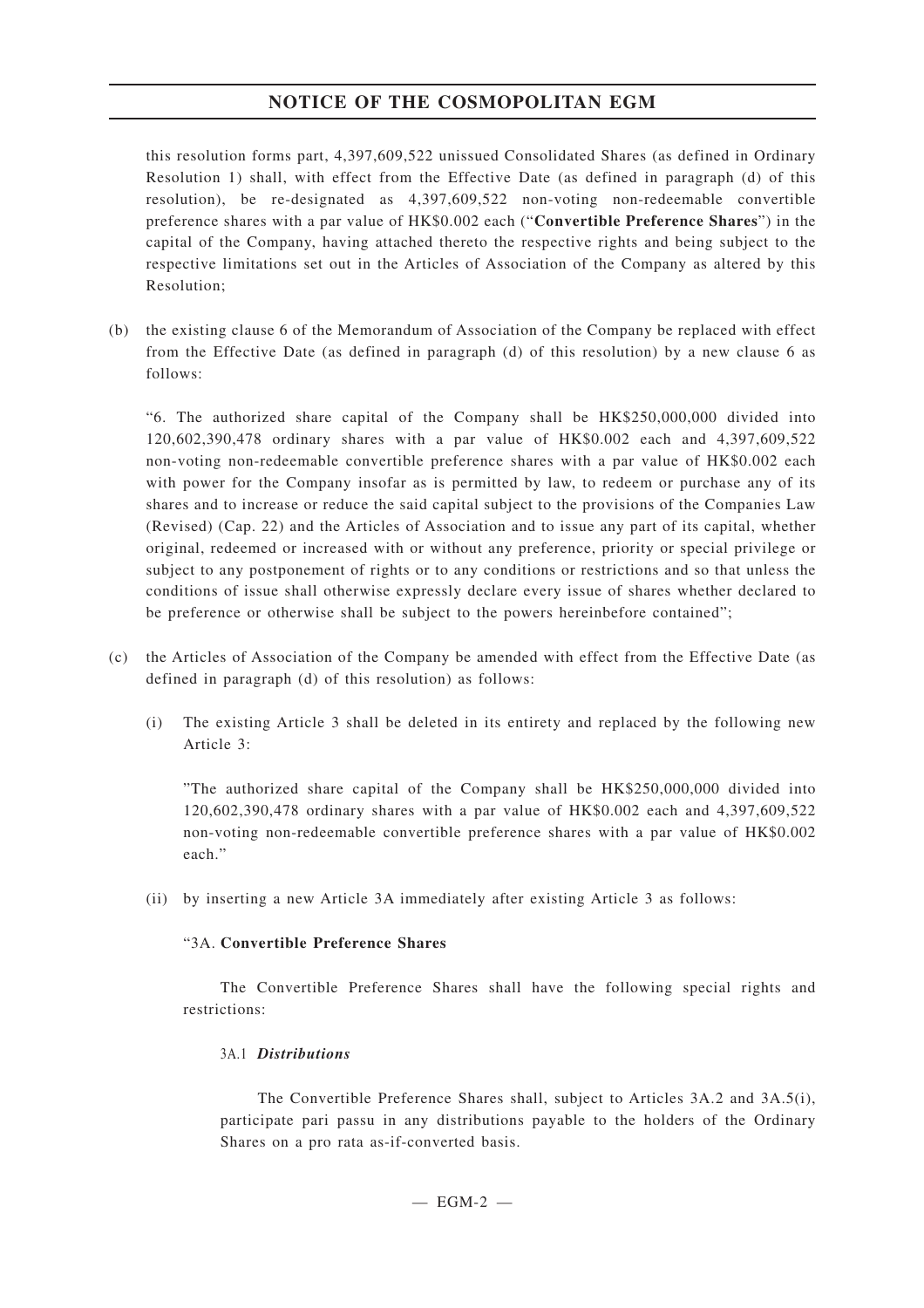### 3A.2 *Liquidation*

On a distribution of assets on liquidation or winding-up of the Company, the assets of the Company available for distribution to the holders of Convertible Preference Shares and Ordinary Shares shall be applied as follows:

- (a) firstly, in paying to the holder of each Convertible Preference Share an amount per Convertible Preference Share equal to the aggregate nominal value of the number of Ordinary Shares into which a Convertible Preference Share is then convertible;
- (b) secondly, in paying to the holder of each Ordinary Share, an amount per Ordinary Share equal to the nominal value thereof; and
- (c) the balance of such assets shall be distributed to the holders of Ordinary Shares and Convertible Preference Shares *pari passu* by reference to the nominal value thereof, provided that for this purpose the nominal value of a Convertible Preference Share shall be deemed to be the aggregate nominal value of the number of Ordinary Shares into which a Convertible Preference Share is then convertible.

### 3A.3 *Voting*

The Convertible Preference Shares shall not confer on the holders any entitlement to vote at general meetings of the Company, except on a resolution for winding-up of the Company. Notices of any general meeting of the Company shall be sent to each holder of Convertible Preference Shares and each holder shall be entitled to attend and speak at the same, whether or not it has a right to vote thereat.

### 3A.4 *Conversion*

(a) Subject to (c) below, a holder of a Convertible Preference Share may by notice given to the Company at the place of business in Hong Kong of its appointed transfer agent (or, if no such agent is appointed, at the Company's principal place of business in Hong Kong) at any time after the date of issue of that share and accompanied by the share certificate for the relevant share (or, where such certificate has been lost or destroyed, such evidence of title as the Company may reasonably require), require the conversion of any or all of its Convertible Preference Shares (being at least 10,000, subject to adjustment upon the occurrence of subdivision, consolidation or re-classification of the Ordinary Shares under Article 3A.5(a) except that if the number of all the Convertible Preference Shares held by a holder is less than 10,000, he may exercise his conversion rights in respect of all such Convertible Preference Shares) into fully-paid Ordinary Shares without the payment of any additional consideration therefor whereupon the Company shall as soon as practicable and in any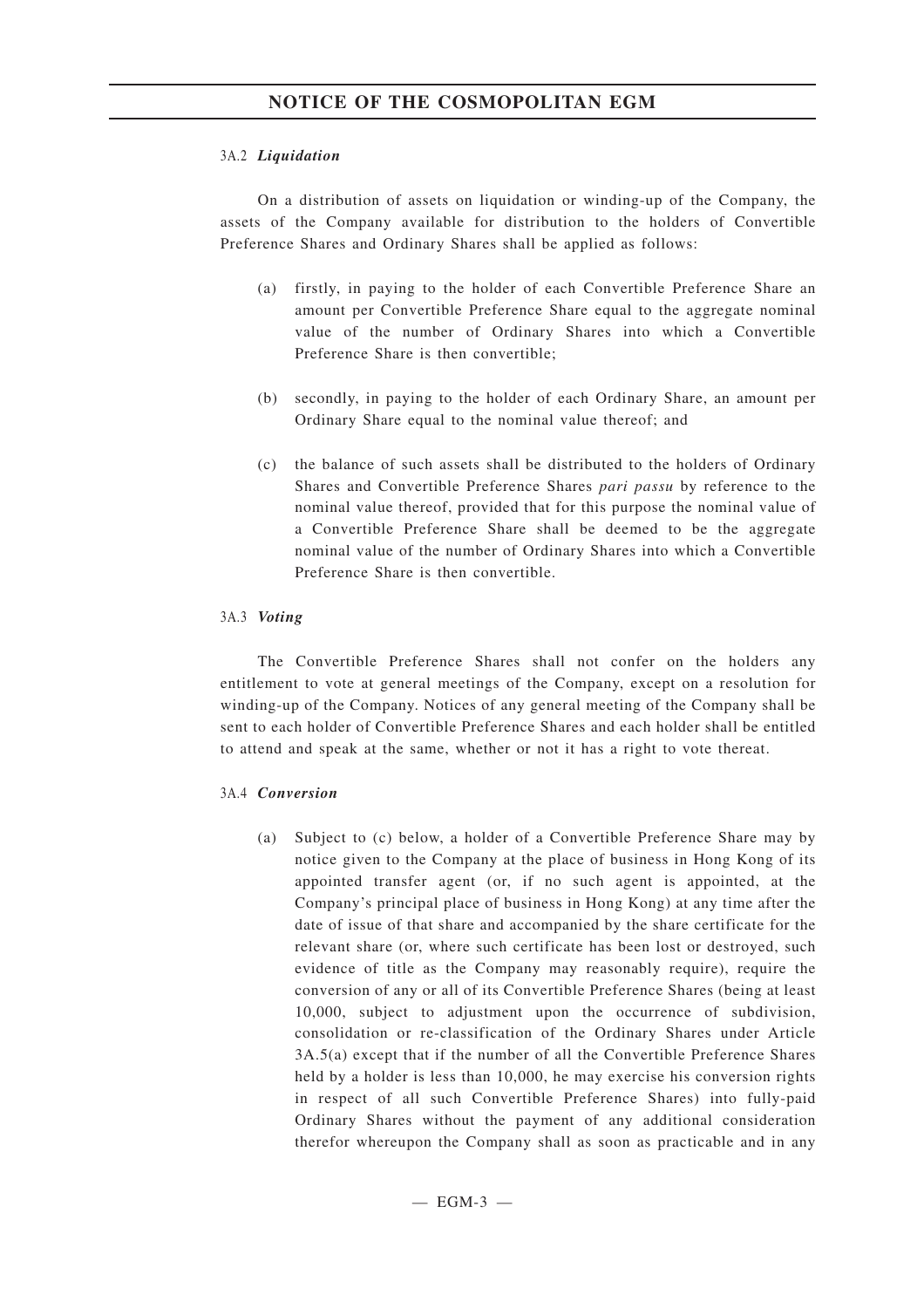event no later than five (5) Trading Days after the date of actual receipt of such notice and share certificate allot and issue to such holder such number of Ordinary Shares (rounded down to the nearest whole number) as shall be equal to the number of Convertible Preference Shares to be converted multiplied by the then applicable Conversion Factor and procure that a certificate for such Ordinary Shares is issued to the holder and sent at its risk to his address appearing in the Register.

- (b) Conversion of the Convertible Preference Shares shall be effected in such manner as the Directors shall, subject to these Articles and the Law, from time to time determine. Ordinary Shares issued upon conversion shall rank pari passu in all respects with the existing Ordinary Shares save in respect of any distribution or other corporate action the record date for which falls before the date of issue.
- (c) The Company shall not effect the conversion of any Convertible Preference Shares if and to the extent that as a result of conversion the percentage of the Ordinary Shares held by the public would, in the Company's reasonable opinion, fall below the minimum requirement under the rules of the Designated Stock Exchange, and the conversion of such Convertible Preference Shares shall be suspended until such time as the Company is able to issue new Ordinary Shares in satisfaction of the exercise of the conversion of such Convertible Preference Shares and at the same time comply with the minimum public float requirements under the rules of the Designated Stock Exchange.

# 3A.5 *Adjustments to the Conversion Factor*

- (a) *Subdivision and consolidation and re-classification.* If the Company shall sub-divide, consolidate or re-classify the Ordinary Shares, the Conversion Factor shall be adjusted by multiplying it by the nominal value of an Ordinary Share immediately before the sub-division or consolidation or re-classification and then dividing the result by the nominal value immediately after the sub-division or consolidation or re-classification.
- (b) *No reduction in Conversion Factor:* No adjustment involving a reduction in the Conversion Factor will be made, except in the case of a consolidation or reclassification of the Ordinary Shares as referred to in Article 3A.5(a) above.
- (c) *Minor adjustments:* No adjustment shall be made to the Conversion Factor if such adjustment would be less than one per cent. of the Conversion Factor then in effect. Any adjustment not required to be made shall be carried forward and taken into account in any subsequent adjustment, and such subsequent adjustment shall be made on the basis that the adjustment not required to be made had been made at the relevant time.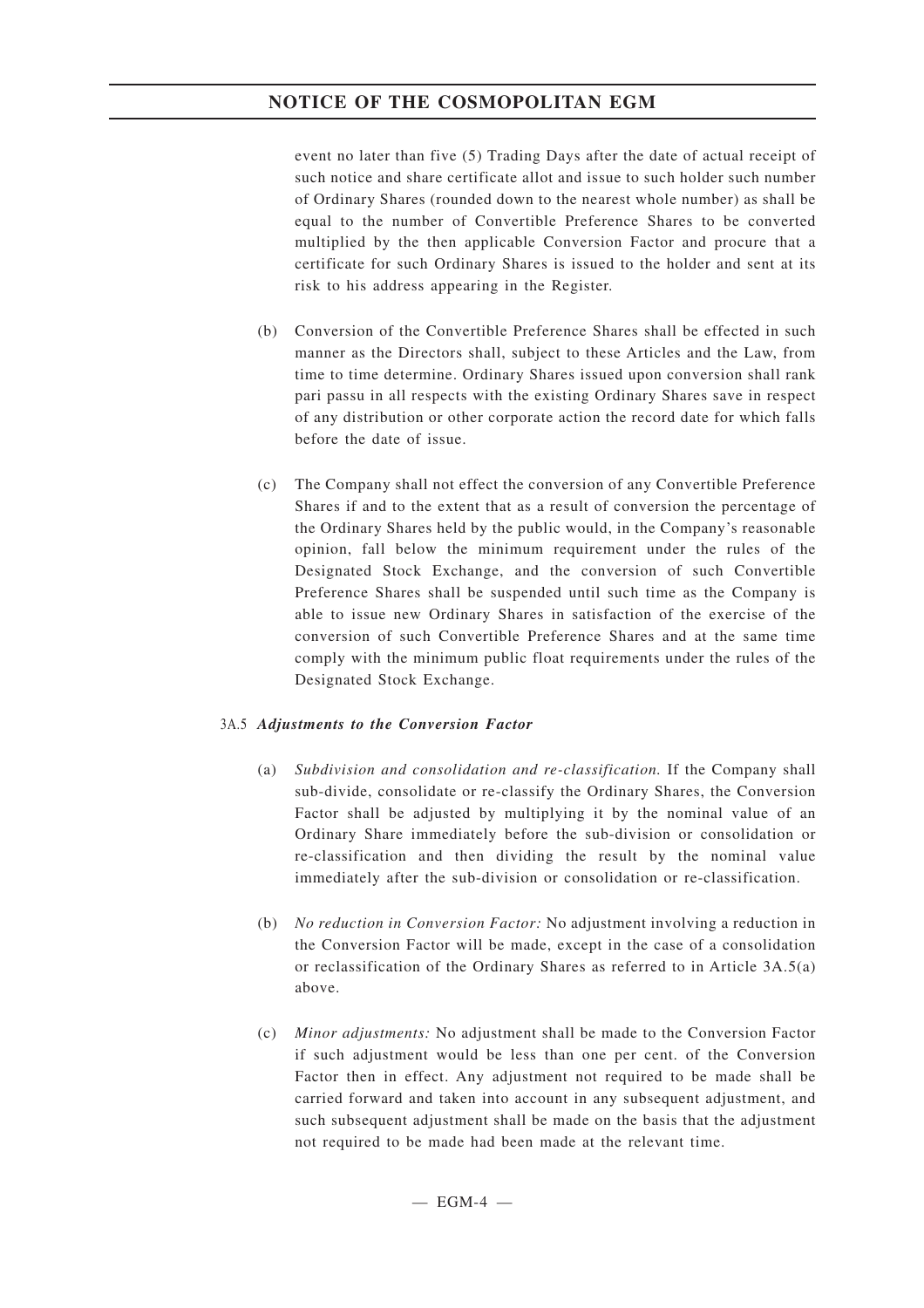- (d) *Notice of adjustments:* The Company shall give notice to the holders of Convertible Preference Shares of any adjustment to the Conversion Factor as soon as practicable following such adjustment taking effect. Such notice may be in writing or may take the form of a public announcement made in accordance with the rules of the Designated Stock Exchange.
- (e) *Retroactive adjustments:* If the date of issue of Ordinary Shares in relation to the conversion of any Convertible Preference Share shall be after the record date in respect of any sub-division or consolidation or reclassification as is mentioned in Article 3A.5(a), but before the relevant adjustment to the Conversion Factor becomes effective (such adjustment, a "**Retroactive Adjustment**"), then the Company shall (conditional upon the relevant adjustment becoming effective) procure that there shall be issued to the converting holder of Convertible Preference Shares such additional number of Ordinary Shares (if any) (the "**Additional Ordinary Shares**") as, together with the Ordinary Shares issued on conversion of the relevant Convertible Preference Shares (together with any fraction of an Ordinary Share not so issued), is equal to the number of Ordinary Shares which would have been required to be issued on such conversion if the relevant adjustment to the Conversion Factor had been made and become effective immediately prior to the relevant date of issue.

## 3A.6 *Redemption*

The Convertible Preference Shares are not redeemable by the Company or the holders thereof.

### 3A.7 *Takeover*

If any person (the "**offeror**") makes an offer for the Ordinary Shares and by virtue of acceptances of such offer becomes entitled to acquire compulsorily the Ordinary Shares offered for but in respect of which no acceptance of the offer has been received, the Company may, at any time after the offeror gives notice of exercise of such rights of compulsory acquisition, require that all outstanding Convertible Preference Shares be converted into Ordinary Shares at the then applicable Conversion Factor.

# 3A.8 *Scheme of Arrangement*

Where, pursuant to a scheme of arrangement, a person (together with parties acting in concert with such person) is to become the holder of all of the Ordinary Shares in issue, the Company may at any time thereafter require that all outstanding Convertible Preference Shares be converted into Ordinary Shares at the then applicable Conversion Factor on the basis that the public float requirements under the Listing Rules be complied with unless otherwise waived by the Designated Stock Exchange.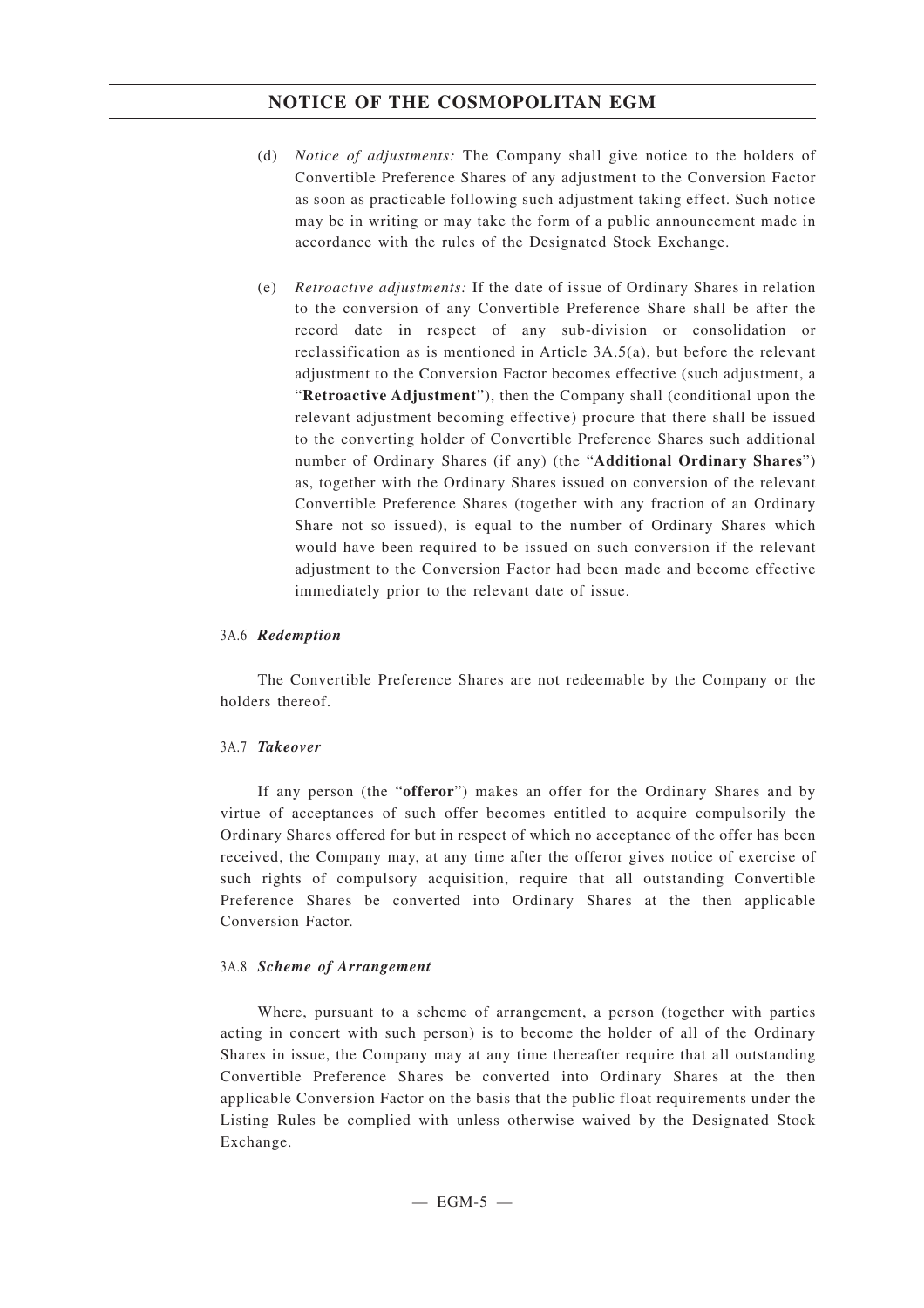## 3A.9 *Rights to participate in rights issue, open offer or bonus issue*

If and whenever the Company makes any offers by way of rights issue, open offer and/or issue by way of bonus of shares of the Company, securities carrying rights to subscribe for, convert or exchange into shares of the Company or voting rights, other shares or rights carrying the right to acquire same voting rights, or debt securities (the "**Offered Securities**") to all the holders of Ordinary Shares, the same rights and/or bonus issues shall be offered and/or issued to holders of Convertible Preference Shares at the same time and on the same terms as the Offered Securities are offered and/or issued to the holders of Ordinary Shares.

## 3A.10 *Listing and Transferability*

The Convertible Preference Shares will not be listed on the Designated Stock Exchange or any other stock exchange. No application will be made for the listing of the Convertible Preference Shares on the Designated Stock Exchange or any other stock exchange.

The Convertible Preference Shares may be transferred without any restriction.

## 3A.11 *Ranking of the Converted Shares*

Upon conversion of the Convertible Preference Shares, the Converted Shares will be issued as fully paid and will rank pari passu in all respects of the Ordinary Shares in issue as at the date of conversion.

# 3A.12 *Undertakings*

So long as any Convertible Preference Share remains outstanding:

- (a) for so long as the Ordinary Shares remain listed on the Designated Stock Exchange, the Company will use all reasonable endeavors to obtain a listing on the Designated Stock Exchange for any Ordinary Shares issued upon conversion of the Convertible Preference Shares;
- (b) the Company will send to each holder of any Convertible Preference Share, for their information, one copy of every circular, notice or other document sent to holders of Ordinary Shares, at the same time as it is sent to such holders;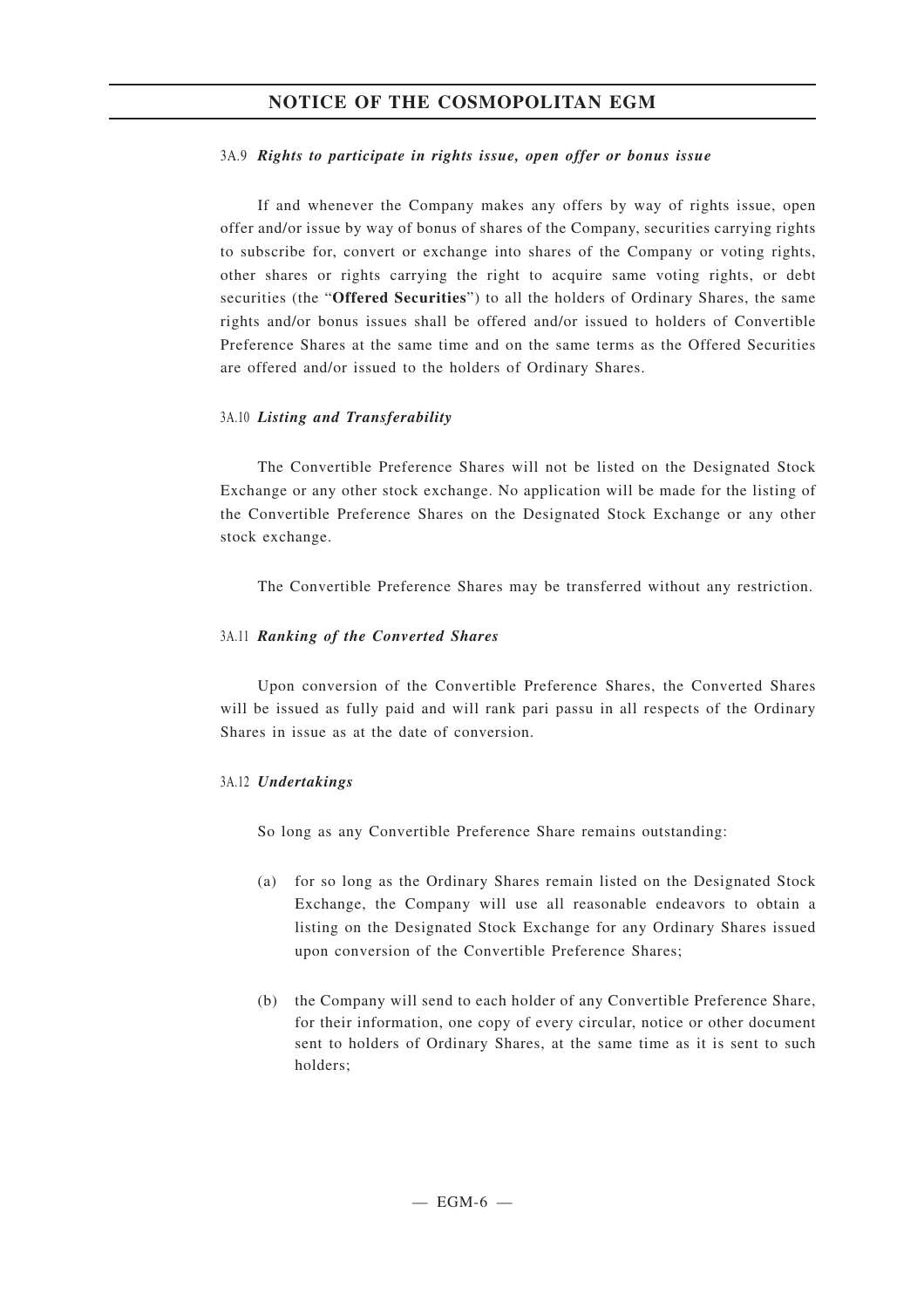- (c) the Company shall procure that there shall be sufficient authorised but unissued share capital available for the purposes of satisfying conversion in full of all the Convertible Preference Shares;
- (d) the Company shall not without the consent of the holders of the Convertible Preference Shares as a class, obtained in the manner provided in these Articles, or unless otherwise permitted pursuant to these Articles, modify, vary, alter or abrogate the special rights attaching to the Convertible Preference Shares as a class; and
- (e) the Company shall pay all fees, capital and stamp duties payable in Hong Kong and in the Cayman Islands, if any, in respect of the issue of Ordinary Shares upon conversion of any Convertible Preference Shares.

# 3A.13 *Definitions*

For the purposes of this Article 3A:

- (a) "Converted Share(s)" means new Ordinary Share(s) allotted and issued upon conversion of any of the Convertible Preference Shares;
- (b) "Convertible Preference Shares" means the non-voting non-redeemable convertible preference shares of the Company having the special rights and restrictions set out in Article 3A;
- (c) "Conversion Factor" means one (1), as may be adjusted pursuant to Article 3A.5;
- (d) "Ordinary Shares" means (i) shares of the class of share capital of the Company which is designated as ordinary shares of the Company, together with shares of any class or classes resulting from any subdivision, consolidation or re-classification thereof, which have no preference in respect of dividends or of amounts payable in the event of any voluntary or involuntary liquidation, dissolution or winding-up of the Company, and (ii) fully-paid and unencumbered shares of any other class or classes of the share capital of the Company which have no preference in respect of dividends or of amounts payable in the event of any voluntary or involuntary liquidation, dissolution or winding-up of the Company and which have the same nominal value as the ordinary shares of the Company; and the expression "Ordinary Share" shall be construed accordingly."; and
- (e) "Trading Day" means a day when the Designated Stock Exchange is open for dealing business;
- (d) for the purpose of this resolution, "Effective Date" means the business day (as defined in the Rules Governing the Listing of Securities on the Stock Exchange) in Hong Kong immediately after the date on which this resolution is passed by the shareholders of the Company."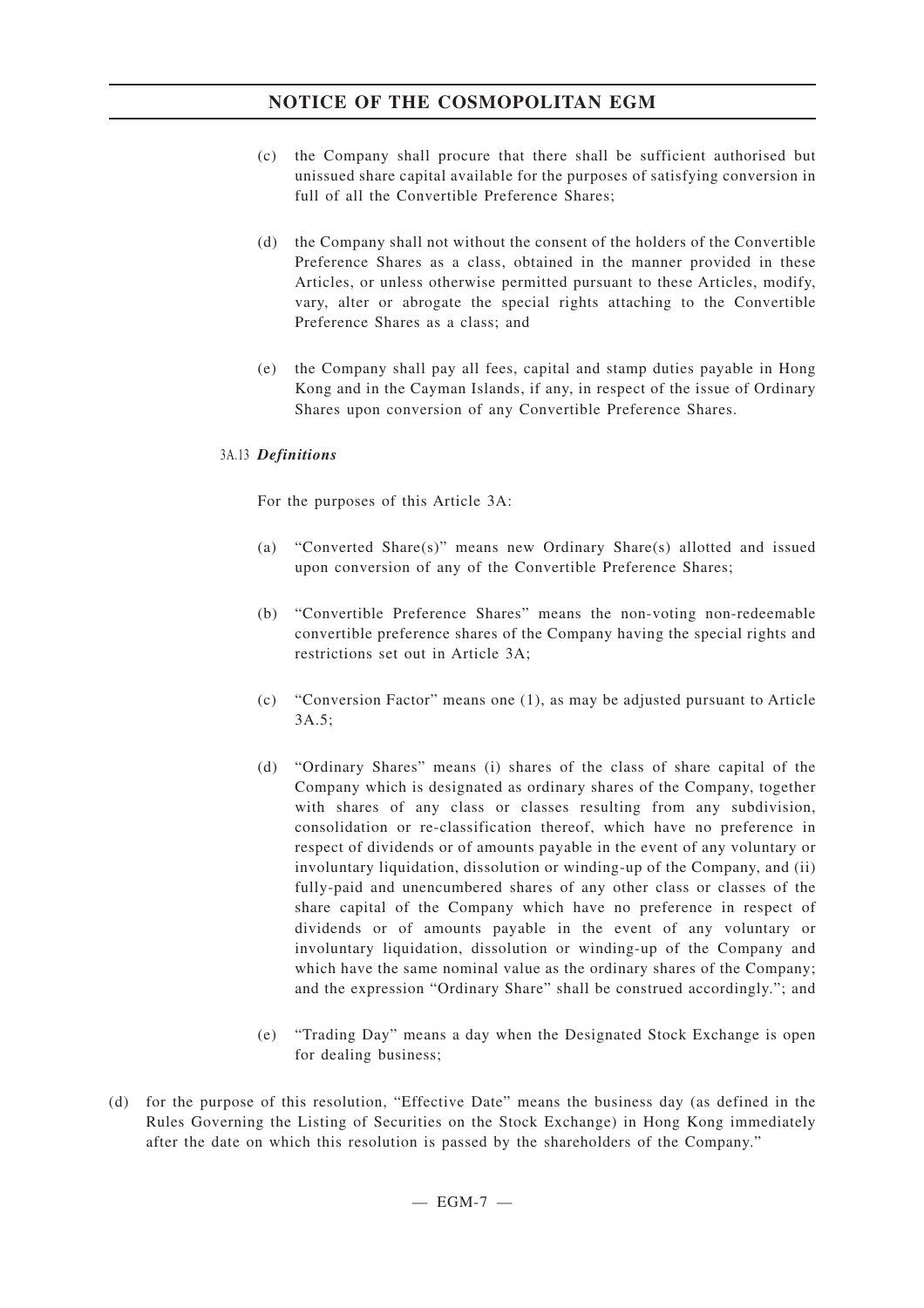## **ORDINARY RESOLUTION 3**

"**THAT**, subject to (i) the passing of the ordinary resolution numbered 1 and the special resolution numbered 2 set out in the notice of the extraordinary general meeting of the Company dated 20 June 2014 ("**Notice**"), of which this resolution forms part, and (ii) the Listing Committee of The Stock Exchange of Hong Kong Limited granting or agreeing to grant the listing of, and permission to deal in the Cosmopolitan Open Offer Shares and the Cosmopolitan Converted Shares (both as defined in the circular of the Company dated 20 June 2014 ("**Circular**") and issued to the shareholders of the Company containing the Notice):

- (a) the making of the Cosmopolitan Open Offer as described in the Circular be and is hereby approved;
- (b) the creation, offer, allotment and issue of the Cosmopolitan Open Offer Shares and the Cosmopolitan Convertible Preference Shares (as defined in the Circular) and, pursuant to exercise of the conversion rights attaching to any Cosmopolitan Convertible Preference Shares, the Cosmopolitan Converted Shares be and are hereby approved;
- (c) the directors of the Company ("**Directors**") be and are hereby authorised to allot and issue the Cosmopolitan Open Offer Shares and the Cosmopolitan Convertible Preference Shares on the basis and the relevant terms and conditions as set out in the Circular and the Cosmopolitan Open Offer Documents (as defined in the Circular) and, pursuant to exercise of the conversion rights attaching to any of the Cosmopolitan Convertible Preference Shares, the Cosmopolitan Converted Shares (or ordinary shares of the Company), notwithstanding that the same may be offered, allotted or issued otherwise than pro rata to the existing shareholders of the Company and, in particular, the Directors be and are hereby authorised to make such exclusions or other arrangements in relation to the Excluded Cosmopolitan Shareholders (as defined in the Circular) as they may, at their absolute discretion, deem necessary, desirable or expedient after making such enquiries with respect to legal restrictions under the laws of the relevant overseas jurisdictions and the requirements of the relevant overseas regulatory bodies or stock exchanges as set out in the Circular;
- (d) the entering into of the Underwriting Agreement (as defined in the Circular), a copy of which has been produced to this meeting marked "A" and signed by the chairman of this meeting for the purpose of identification, between the Company and P&R Strategic Limited as the underwriter in respect of the Cosmopolitan Open Offer and the transactions contemplated thereunder (including, but not limited to, the allotment and issue any Cosmopolitan Open Offer Shares and the Cosmopolitan Convertible Preference Shares thereunder) and the execution of the Underwriting Agreement by any Directors on behalf of the Company be and are hereby approved, confirmed and ratified; and
- (e) the Directors be and are hereby authorised to sign and execute such documents and do all such acts and things which in their opinion may be necessary, desirable or expedient to carry out or give effect to the Cosmopolitan Open Offer, the Underwriting Agreement, the transactions contemplated thereunder respectively or otherwise contemplated under this resolution, including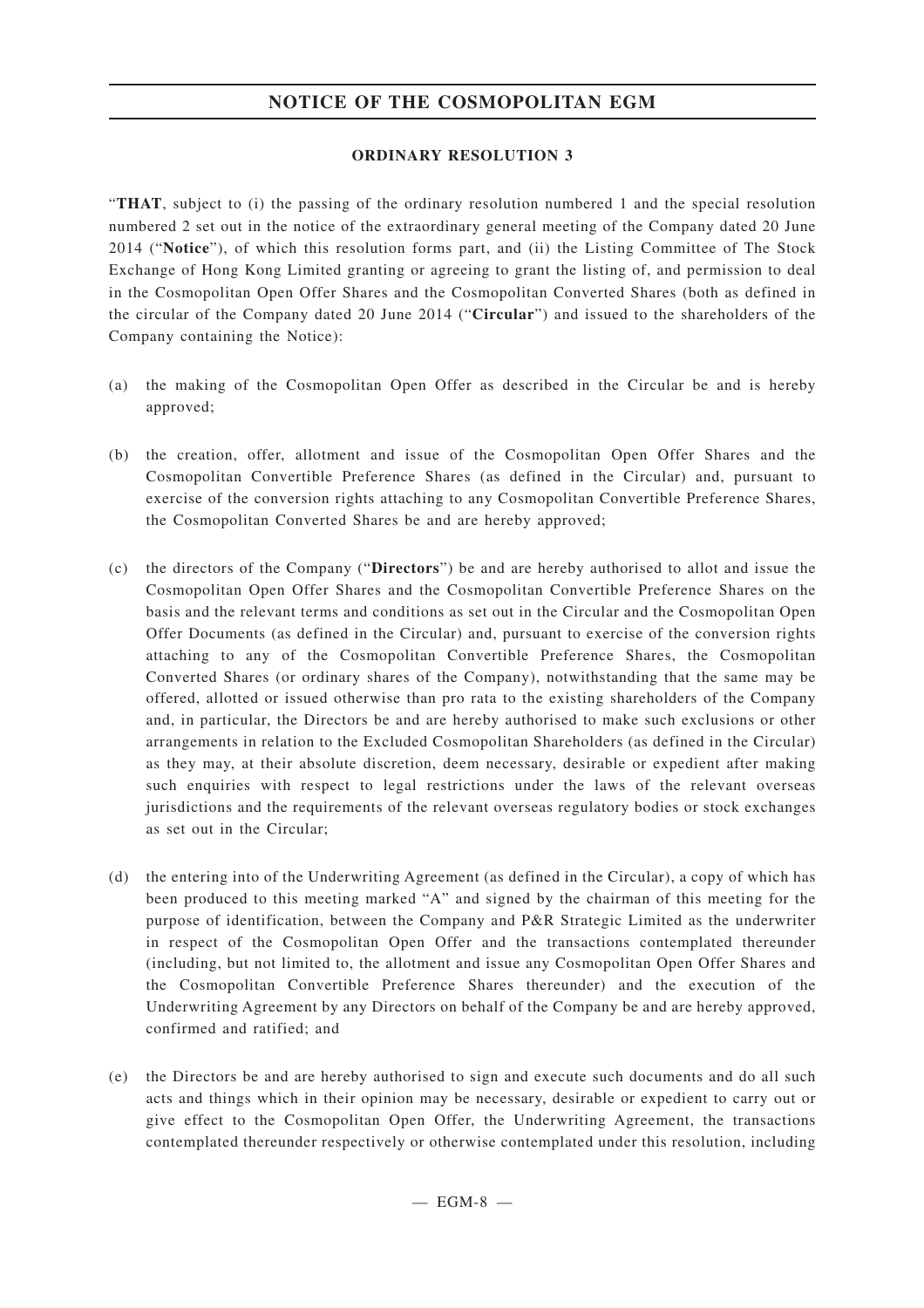where appropriate, agreeing to any non-material amendments to the terms and conditions of the Cosmopolitan Open Offer and the Underwriting Agreement to the extent permitted by the Listing Rules (as defined in the Circular) and the applicable law and all circumstances in the interests of the Company and its shareholders."

## **ORDINARY RESOLUTION 4**

### "**THAT**:

- (a) the execution and delivery by the Company of the Cosmopolitan Convertible Bonds Subscription Agreement (as defined in the circular of the Company dated 20 June 2014 ("**Circular**") and issued to the shareholders of the Company), a copy of which has been produced to this meeting marked "B" and signed by the chairman of this meeting for the purpose of identification, and all transactions contemplated thereunder (including, without limitation, the grant of option right to require the Company to issue the Cosmopolitan Optional Convertible Bonds (as defined in the Circular) thereunder) be and are hereby approved, confirmed and ratified;
- (b) the creation and issue of the Cosmopolitan Convertible Bonds (as defined in the Circular) and the Cosmopolitan Optional Convertible Bonds on the terms and conditions of the Cosmopolitan Convertible Bonds Subscription Agreement be and are hereby approved;
- (c) subject to and conditional upon the granting by the Listing Committee of The Stock Exchange of Hong Kong Limited of the listing of, and permission to deal in, the Cosmopolitan Conversion Shares and Cosmopolitan Optional Conversion Shares (both as defined in the Circular), the allotment and issue of any Cosmopolitan Conversion Shares and the Cosmopolitan Optional Conversion Shares (or ordinary shares of the Company) pursuant to the exercise of the conversion rights attaching to the Cosmopolitan Convertible Bonds and the Cosmopolitan Optional Convertible Bonds, if any, respectively be and are hereby approved, and the directors of the Company ("**Directors**") be and are hereby authorised to allot and issue any Cosmopolitan Conversion Shares and the Cosmopolitan Optional Conversion Shares (or ordinary shares of the Company) pursuant to and in accordance with their respective terms of issue and the relevant provisions of the Cosmopolitan Convertible Bonds Subscription Agreement; and
- (d) the Directors be and are hereby authorised to sign and execute such documents and do all such acts and things which in their opinion may be necessary, desirable or expedient to carry out or give effect to the Cosmopolitan Convertible Bonds Subscription Agreement, the transactions contemplated thereunder respectively or otherwise contemplated under this resolution, including where appropriate, agreeing to any non-material amendments to the terms and conditions of the Cosmopolitan Convertible Bonds Subscription Agreement and the terms of issue of the Cosmopolitan Convertible Bonds and the Cosmopolitan Optional Convertible Bonds to the extent permitted by the Listing Rules (as defined in the Circular) and the applicable law and all circumstances in the interests of the Company and its shareholders."

By order of the board of directors of **Cosmopolitan International Holdings Limited Eliza Lam Sau Fun** *Secretary*

Hong Kong, 20 June 2014